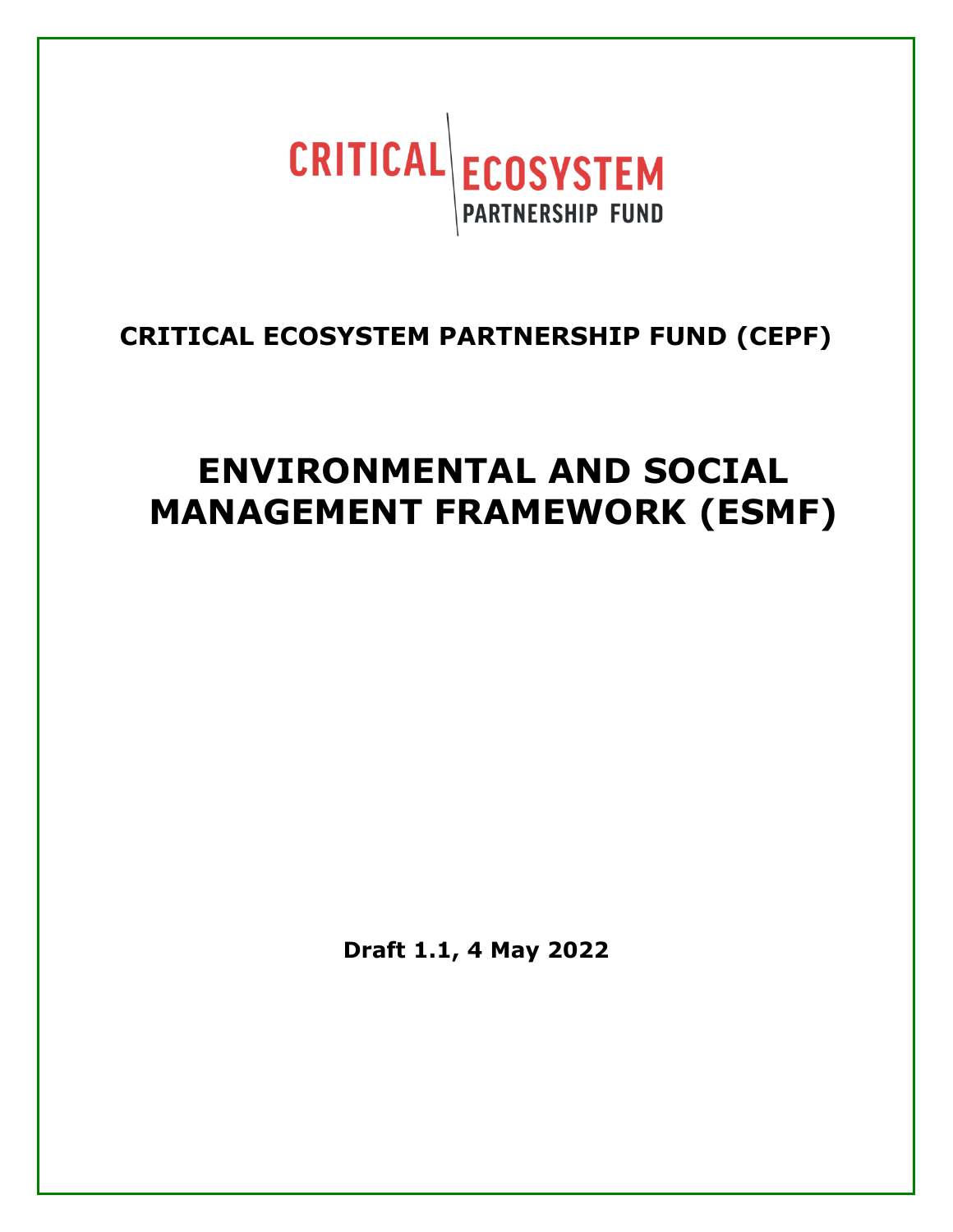# **TABLE OF CONTENTS**

| 9. SAFEGUARD POLICY 1: ENVIRONMENTAL AND SOCIAL ASSESSMENT 31      |  |
|--------------------------------------------------------------------|--|
| 10. SAFEGUARD POLICY 2: LABOR AND WORKING CONDITIONS 33            |  |
| 11. SAFEGUARD POLICY 3: RESOURCE EFFICIENCY AND POLLUTION          |  |
|                                                                    |  |
| 12. SAFEGUARD POLICY 4: COMMUNITY HEALTH, SAFETY AND SECURITY . 39 |  |
| 13. SAFEGUARD POLICY 5: RESTRICTIONS ON LAND USE AND               |  |
|                                                                    |  |
| 14. SAFEGUARD POLICY 6: BIODIVERSITY CONSERVATION AND              |  |
| SUSTAINABLE MANAGEMENT OF LIVING NATURAL RESOURCES  44             |  |
| 15. SAFEGUARD POLICY 7: INDIGENOUS PEOPLES  47                     |  |
|                                                                    |  |
| 17. SAFEGUARD POLICY 9: GENDER MAINSTREAMING  52                   |  |
| 18. SAFEGUARD POLICY 10: STAKEHOLDER ENGAGEMENT 54                 |  |
|                                                                    |  |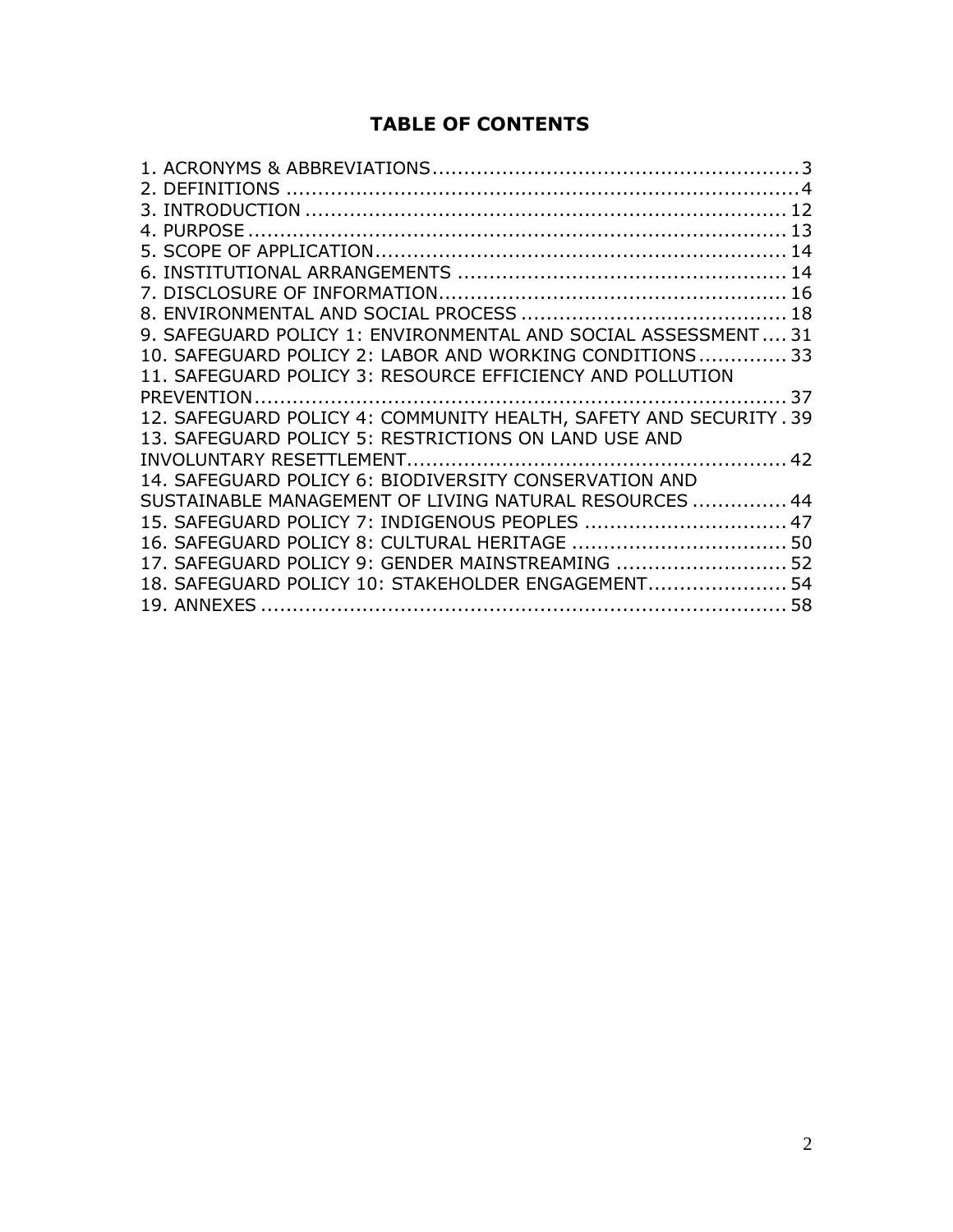## <span id="page-2-0"></span>**1. ACRONYMS & ABBREVIATIONS**

| <b>AFD</b>    | l'Agence Française de Développement                            |
|---------------|----------------------------------------------------------------|
| <b>AZE</b>    | Alliance for Zero Extinction                                   |
| <b>CEPF</b>   | Critical Ecosystem Partnership Fund                            |
| <b>CI</b>     | <b>Conservation International</b>                              |
| <b>CSO</b>    | Civil Society Organization                                     |
| <b>ESIA</b>   | Environmental and Social Impact Assessment                     |
| <b>ESMF</b>   | Environmental and Social Management Framework                  |
| <b>ESMP</b>   | Environmental and Social Management Plan                       |
| EU            | European Union                                                 |
| <b>FPIC</b>   | Free, Prior and Informed Consent                               |
| <b>GBV</b>    | Gender-based Violence                                          |
| <b>GCF</b>    | <b>Green Climate Fund</b>                                      |
| <b>GEF</b>    | <b>Global Environment Facility</b>                             |
| <b>GHG</b>    | <b>Green House Gas</b>                                         |
| IAS           | <b>Invasive Alien Species</b>                                  |
| IBA           | Important Bird and Biodiversity Area                           |
| <b>ILO</b>    | <b>International Labour Organization</b>                       |
| <b>IPM</b>    | <b>Integrated Pest Management</b>                              |
| <b>IVM</b>    | <b>Integrated Vector Management</b>                            |
| <b>KBA</b>    | Key Biodiversity Area                                          |
| <b>LOI</b>    | Letter of Inquiry                                              |
| <b>NGO</b>    | Non-Governmental Organization                                  |
| <b>RIT</b>    | Regional Implementation Team                                   |
| <b>SEAH</b>   | Sexual Exploitation, Abuse and Harassment                      |
| TOR           | Terms of Reference                                             |
| <b>UNDRIP</b> | United Nations Declaration on the Rights of Indigenous Peoples |
|               |                                                                |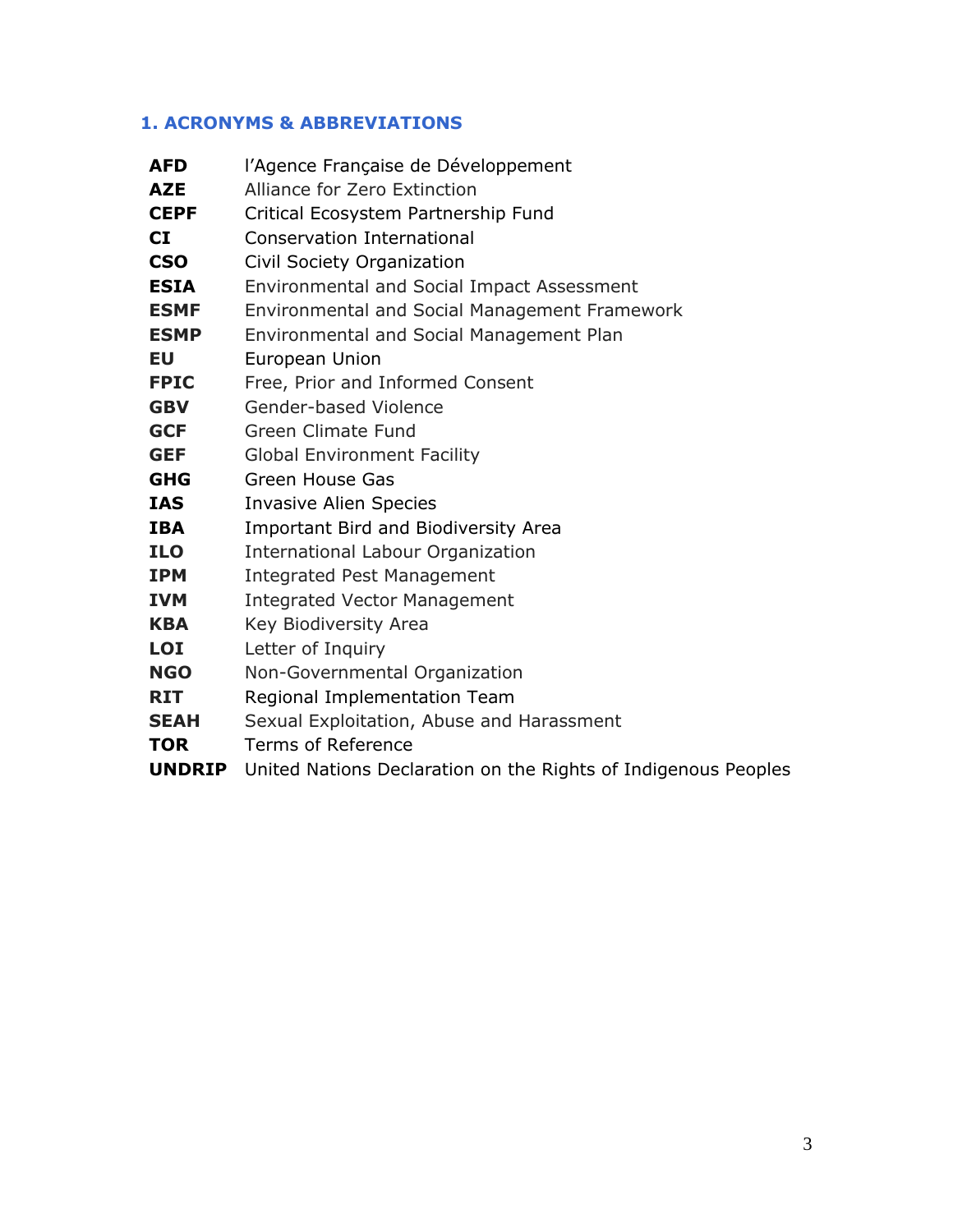#### <span id="page-3-0"></span>**2. DEFINITIONS**

| <b>Affected</b><br><b>Communities</b>   | Communities of the local population within the<br>project's area of influence who are likely to be affected<br>by the project (positively or adversely).                                                                                                                                                                                                                                                                                                                                                                                                                                             |
|-----------------------------------------|------------------------------------------------------------------------------------------------------------------------------------------------------------------------------------------------------------------------------------------------------------------------------------------------------------------------------------------------------------------------------------------------------------------------------------------------------------------------------------------------------------------------------------------------------------------------------------------------------|
| <b>Chance Finds</b>                     | Tangible cultural heritage that is not identified during<br>project preparation but found opportunistically during<br>implementation, for instance through activities<br>involving surveys, excavation, construction, etc.                                                                                                                                                                                                                                                                                                                                                                           |
| Complainant                             | A project-affected party that brings a complaint about<br>a CEPF-funded project forward, either via a locally<br>available grievance mechanism or the CI Ethics<br>Hotline.                                                                                                                                                                                                                                                                                                                                                                                                                          |
| <b>Contracted</b><br><b>Workers</b>     | People engaged through third parties (sub-grantees,<br>consultants, etc.) to perform work related to core<br>functions of the project for a substantial duration.                                                                                                                                                                                                                                                                                                                                                                                                                                    |
| <b>Critical Habitats</b>                | Natural habitats considered essential for biodiversity<br>conservation and/or the provision of ecosystem<br>services, such as carbon storage, freshwater provision<br>and regulation. Critical habitats include inter alia<br>existing protected areas, areas officially proposed as<br>protected areas, areas recognized as protected by<br>traditional local communities, as well as areas<br>identified as important for conservation, such as Key<br>Biodiversity Areas (KBAs), Alliance for Zero Extinction<br>(AZE) Sites, Important Bird and Biodiversity Areas<br>(IBAs), Ramsar sites, etc. |
| <b>Cultural</b><br><b>Heritage Plan</b> | A document that identifies a set of mitigation,<br>management, monitoring, and capacity strengthening<br>actions to be implemented by CEPF-funded projects<br>that present significant risks in relation to adverse<br>impacts on cultural heritage.                                                                                                                                                                                                                                                                                                                                                 |
| <b>Direct Workers</b>                   | People employed or engaged directly by the grantee to<br>work on the project.                                                                                                                                                                                                                                                                                                                                                                                                                                                                                                                        |
| <b>Economic</b><br><b>Displacement</b>  | Loss of employment or income, including loss of access<br>to natural resources, that leads directly or indirectly to<br>the loss of traditional/subsistence livelihoods, including<br>assets, social capital, cultural identity, among other<br>impacts.                                                                                                                                                                                                                                                                                                                                             |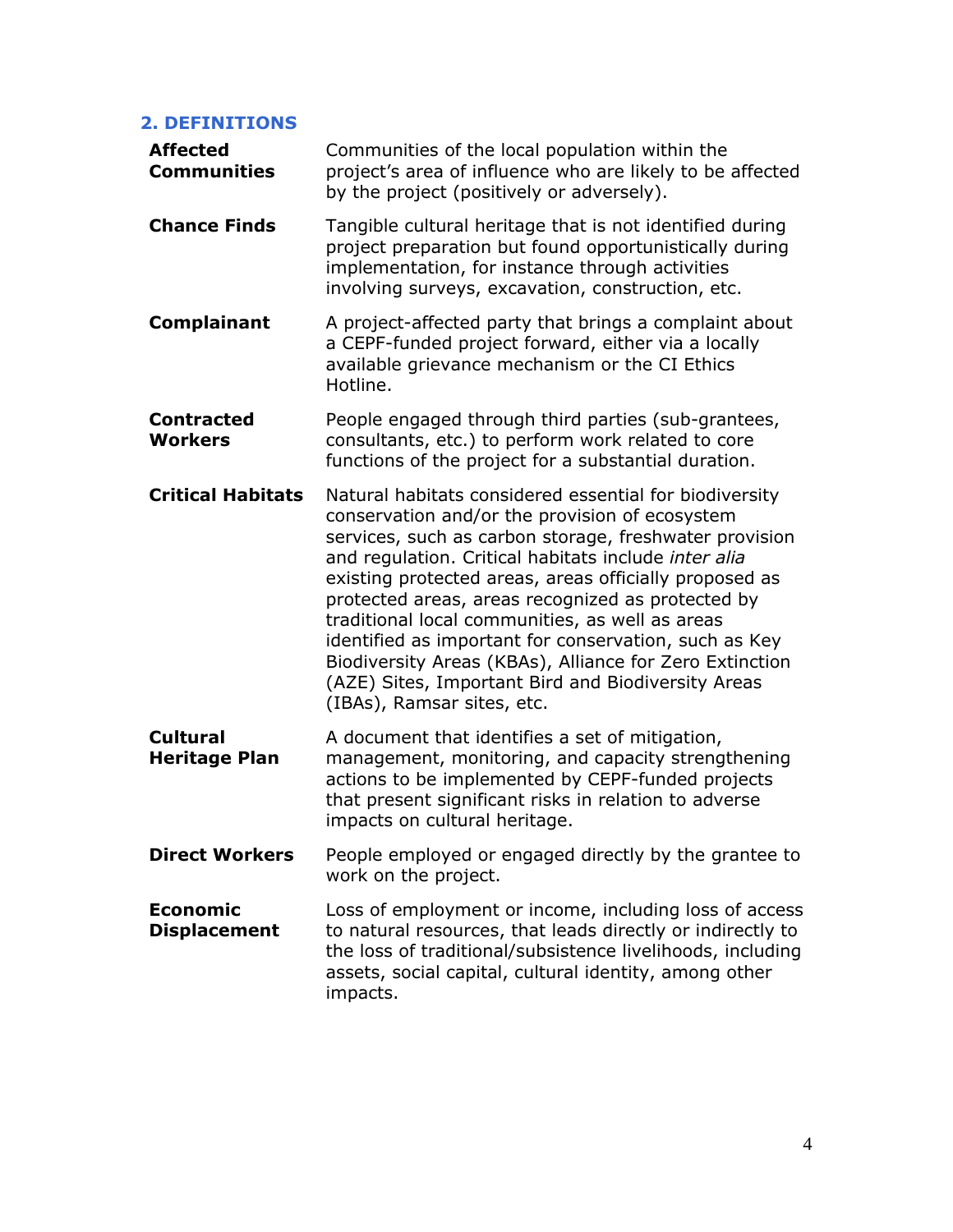| <b>Environmental</b><br>and Social<br><b>Impact</b><br><b>Assessment</b><br>(ESIA) | A process to identify, predict and assess the potential<br>environmental and social impacts of a proposed<br>project prior to major decisions or commitments being<br>made; evaluate alternatives; and inform the design of<br>appropriate mitigation, monitoring and capacity-<br>building measures.                                                                                                                                       |
|------------------------------------------------------------------------------------|---------------------------------------------------------------------------------------------------------------------------------------------------------------------------------------------------------------------------------------------------------------------------------------------------------------------------------------------------------------------------------------------------------------------------------------------|
| <b>Environmental</b><br>and Social<br><b>Management</b><br>Plan (ESMP)             | A document that sets out measures to manage<br>environmental and social risks arising from a project,<br>following the mitigation hierarchy of avoid, minimize,<br>mitigate and offset (compensate).                                                                                                                                                                                                                                        |
| Free, Prior and<br><b>Informed</b><br><b>Consent (FPIC)</b>                        | A right of Indigenous Peoples, recognized in the UN<br>Declaration on the Rights of Indigenous Peoples, that<br>allows them to give or withhold consent to project<br>activities that affect them or their territories. This<br>consent is granted by Indigenous Peoples voluntarily,<br>without coercion, on the basis of a process of<br>engagement that provides them with the full facts and<br>is carried out before activities begin. |
| Gender                                                                             | The economic, social, political, and cultural attributes<br>and opportunities associated with being women and<br>men. The social definitions of what it means to be a<br>woman or a man vary among cultures and change<br>over time. Gender is a sociocultural expression of<br>particular characteristics and roles that are associated<br>with certain groups of people with reference to their<br>sex and sexuality.                     |
| <b>Gender Analysis</b>                                                             | The process of collecting and interpreting information<br>on the respective roles and responsibilities among men<br>and women in the following domains: practices and<br>participation; access to resources; knowledge and<br>beliefs; and laws, policies and regulatory institutions.                                                                                                                                                      |
| <b>Gender Aware</b>                                                                | Explicit recognition of local gender differences, norms<br>and relations, and their importance to outcomes in<br>program/policy design, implementation and<br>evaluation. This recognition derives from analysis or<br>assessment of gender differences, norms and relations<br>in order to address gender equity in outcomes.                                                                                                              |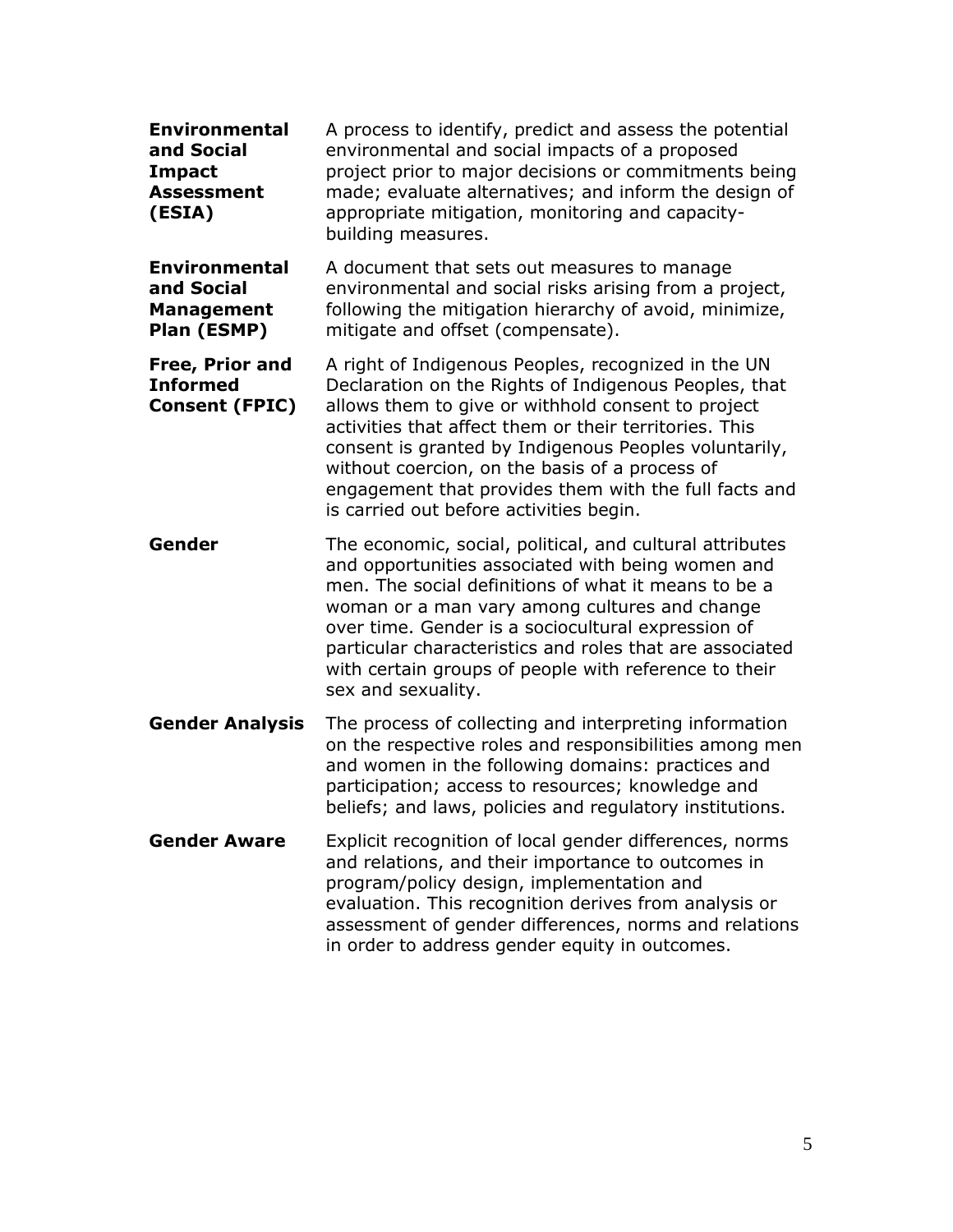**Gender-based Violence** Any harmful act that is perpetrated against a person's will and that is based on socially ascribed differences between male and female individuals, including acts that inflict physical, mental or sexual harm, or suffering; threats of such acts; and coercion and other deprivations of liberty, whether occurring in public or in private life. **Gender Equality** The state or condition that affords women and men equal enjoyment of human rights, socially valued goods, opportunities, and resources. **Gender Equity** The process of being fair to women and men. To ensure fairness, measures must be taken to compensate for historical and social disadvantages that prevent women and men from operating on a level playing field. **Gender Gap** Any disparity and inequality between women's and men's condition due to their position or role in society. It concerns inequalities in terms of their participation, their access to opportunities, rights, power to influence and make decisions, incomes and benefits, and control and use of resources. **Gender Integration** Strategies applied in program assessment, design, implementation and evaluation to take gender norms into account and compensate for gender-based inequalities. **Gender Mainstreaming** The process of incorporating a gender perspective into policies, strategies, programs, project activities and administrative functions, as well as into the institutional culture of an organization. **Gender Mainstreaming Plan** A document that presents the results of gender analysis or equivalent socio-economic assessment together with the corresponding gender-responsive measures to address differences, identified impacts and risks, and opportunities. **Grantee A** civil society organization that receives financial support from CEPF, either directly via a large grant, or indirectly from a small grant mechanism managed by a Regional Implementation Team.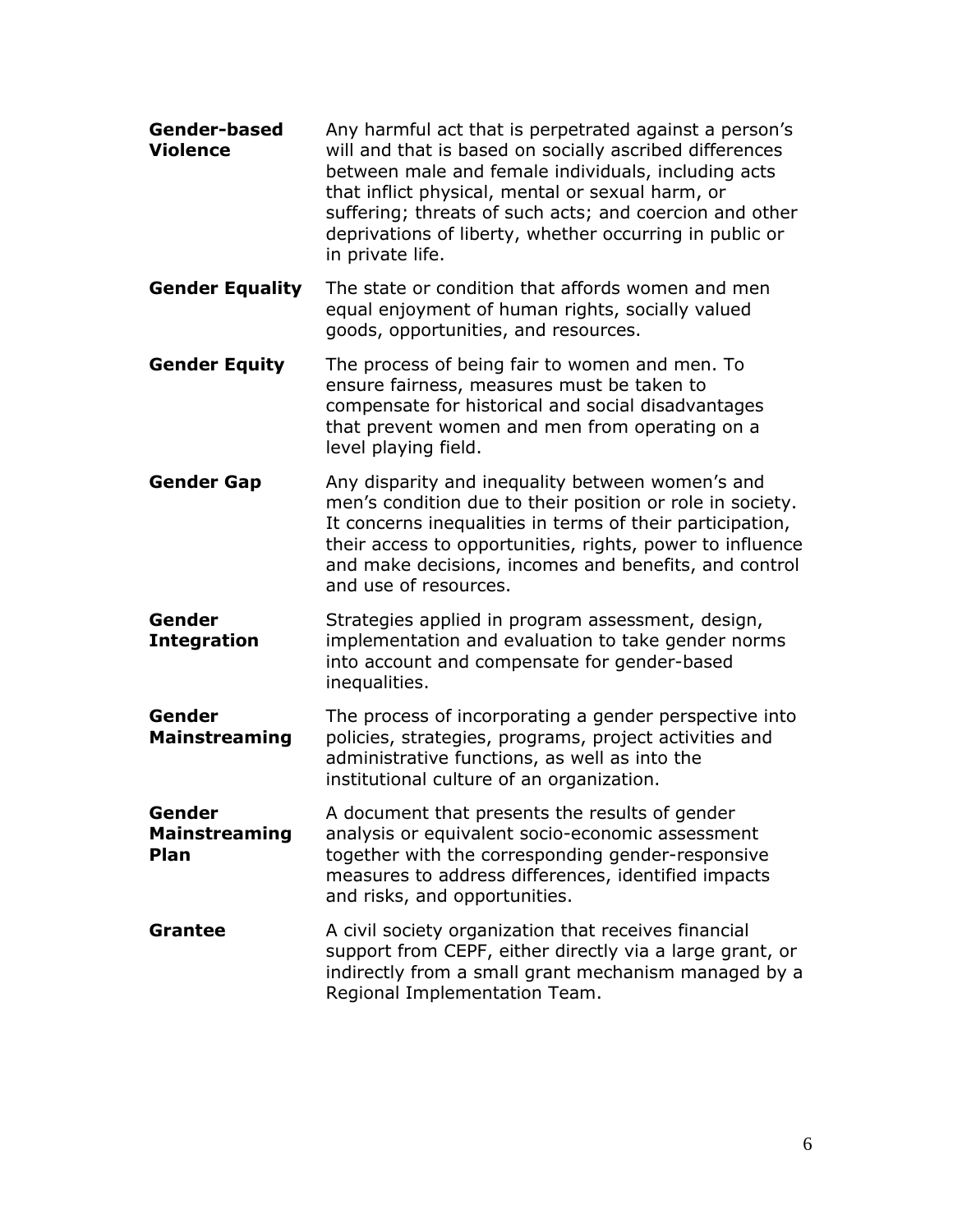| <b>Indigenous</b><br><b>Peoples</b>      | Members of a distinct social and cultural group<br>possessing the following characteristics to varying<br>degrees:<br>(a) Self-identification as members of a distinct<br>indigenous social and cultural group and<br>recognition of this identity by others;<br>(b) Collective attachment to geographically distinct<br>habitats, ancestral territories, or areas of seasonal<br>use or occupation, as well as to the natural<br>resources in these areas;<br>(c) Customary cultural, economic, social or political<br>systems that are distinct or separate from those of<br>the mainstream society or culture; and<br>(d) A distinct language or dialect, often different from<br>the official language(s) of the country or region in<br>which they reside. This includes a language or<br>dialect that has existed but does not exist now<br>due to impacts that have made it difficult for a<br>community or group to maintain it. |
|------------------------------------------|------------------------------------------------------------------------------------------------------------------------------------------------------------------------------------------------------------------------------------------------------------------------------------------------------------------------------------------------------------------------------------------------------------------------------------------------------------------------------------------------------------------------------------------------------------------------------------------------------------------------------------------------------------------------------------------------------------------------------------------------------------------------------------------------------------------------------------------------------------------------------------------------------------------------------------------|
|                                          | In some countries, such groups are referred to as<br>Indigenous Peoples. In other countries, they may be<br>referred to by other terms, such as "sub-Saharan<br>African historically underserved traditional local<br>communities", "Indigenous ethnic minorities", "Afro-<br>descendent communities of South America and the<br>Caribbean", "ethnic groups", "aboriginals", "hill tribes",<br>"vulnerable and marginalized groups", "minority"<br>nationalities", "scheduled tribes", "first nations", "tribal<br>groups", "pastoralists", "hunter-gatherers", "nomadic<br>groups" or "forest dwellers". Regardless of which<br>terminology is used, the requirements of Safeguard<br>Policy 7 will apply to all groups that meet the<br>definition.                                                                                                                                                                                    |
| <b>Indigenous</b><br><b>Peoples Plan</b> | A document that assesses the potential impacts<br>(adverse and positive) of project activities on<br>Indigenous Peoples and sets out a detailed plan for:<br>meaningful consultation with affected Indigenous<br>Peoples communities on their rights and options;<br>process for obtaining and documenting FPIC;<br>measures to avoid, minimize and mitigate adverse<br>impacts and ensure equitable sharing of benefits;<br>compensation for adverse impacts that cannot be<br>otherwise mitigated; and capacity strengthening for<br>the grantee.                                                                                                                                                                                                                                                                                                                                                                                      |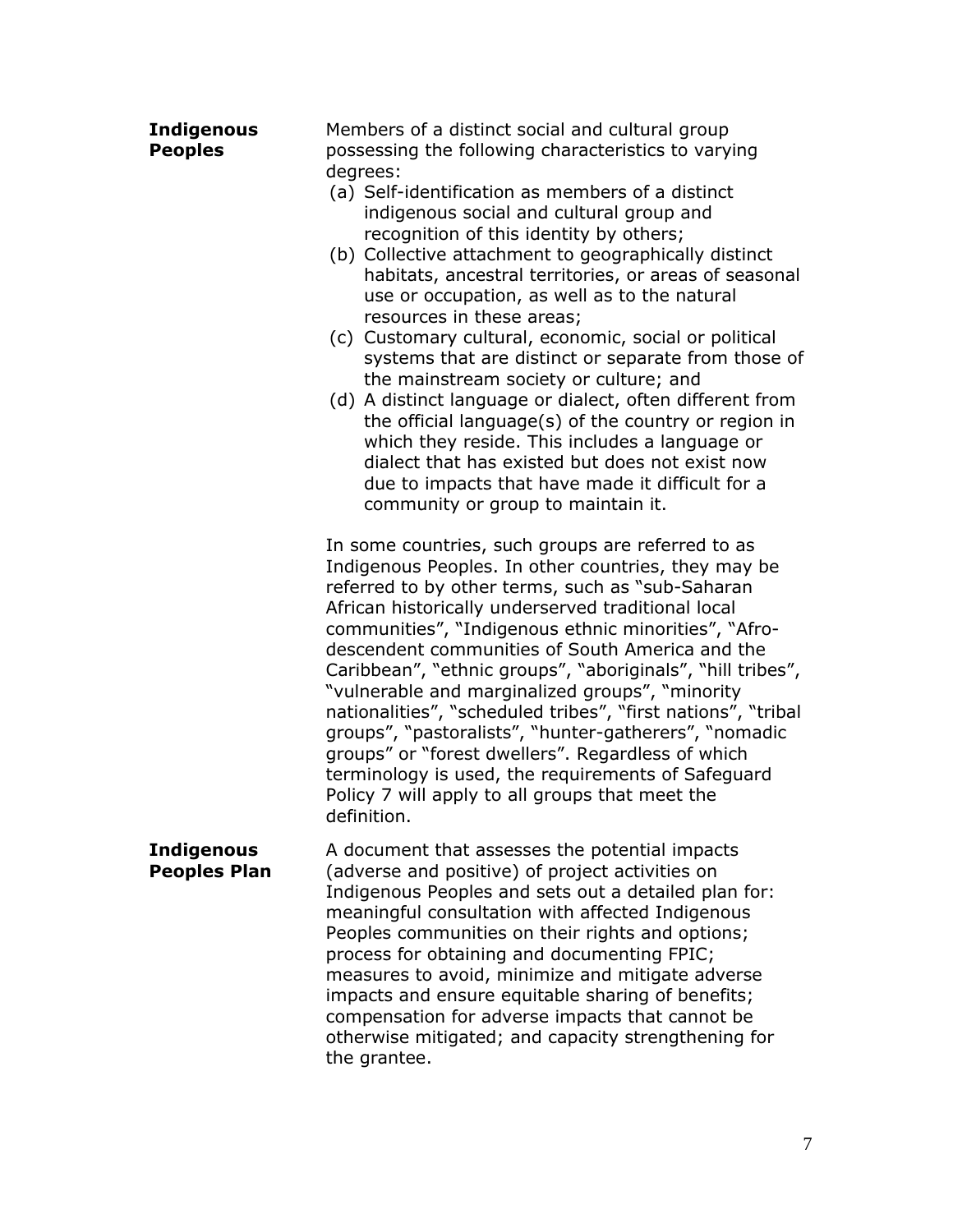| <b>Intangible</b><br><b>Cultural</b><br><b>Heritage</b>          | Traditions or living expressions inherited from our<br>ancestors and passed on to our descendants, such as<br>oral traditions, performing arts, social practices,<br>rituals, festive events, knowledge and practices<br>concerning nature and the universe or the knowledge<br>and skills to produce traditional crafts                                                                                                                                                                                                                                                                                                                             |
|------------------------------------------------------------------|------------------------------------------------------------------------------------------------------------------------------------------------------------------------------------------------------------------------------------------------------------------------------------------------------------------------------------------------------------------------------------------------------------------------------------------------------------------------------------------------------------------------------------------------------------------------------------------------------------------------------------------------------|
| <b>Integrated Pest</b><br><b>Management</b><br>(IPM)             | An ecosystem-based strategy that focuses on long-<br>term prevention of pests or their damage through a<br>combination of techniques such as biological control,<br>habitat manipulation, modification of cultural practices,<br>and use of resistant varieties. Pesticides are used only<br>after monitoring indicates they are needed according<br>to established guidelines, and treatments are made<br>with the goal of removing only the target organism.<br>Pest control materials are selected and applied in a<br>manner that minimizes or eliminates risks to human<br>health, beneficial and non-target organisms, and the<br>environment. |
| <b>Integrated</b><br><b>Vector</b><br><b>Management</b><br>(IVM) | A rational decision-making process for the optimal use<br>of resources for control of disease vectors, which seeks<br>to improve efficacy, cost-effectiveness, ecological<br>soundness and sustainability. The goal is to prevent<br>the transmission of vector-borne diseases such as<br>malaria, dengue, Japanese encephalitis, leishmaniasis,<br>schistosomiasis and Chagas disease.                                                                                                                                                                                                                                                              |
| <b>Invasive Alien</b><br><b>Species (IAS)</b>                    | Plants, animals, pathogens and other organisms that<br>are not native to an ecosystem, and which may cause<br>economic or environmental harm or adversely affect<br>human health. In particular, they have adverse<br>impacts upon biodiversity, including declines or<br>elimination of native species (through competition,<br>predation, or transmission of pathogens) and<br>disruption of local ecosystems and ecosystem<br>functions.                                                                                                                                                                                                          |
| Labor<br><b>Management</b><br><b>Procedures</b>                  | Measures put in place by the grantee to manage risks<br>associated with employment under the project, and to<br>help determine the resources necessary for effective<br>management of these risks.                                                                                                                                                                                                                                                                                                                                                                                                                                                   |
| <b>Livelihood</b>                                                | The different ways by which individuals, families, and<br>communities support themselves to make a living,<br>such as wage-based income, agriculture, fishing,<br>foraging, other natural resource-based livelihoods,<br>petty trade and bartering.                                                                                                                                                                                                                                                                                                                                                                                                  |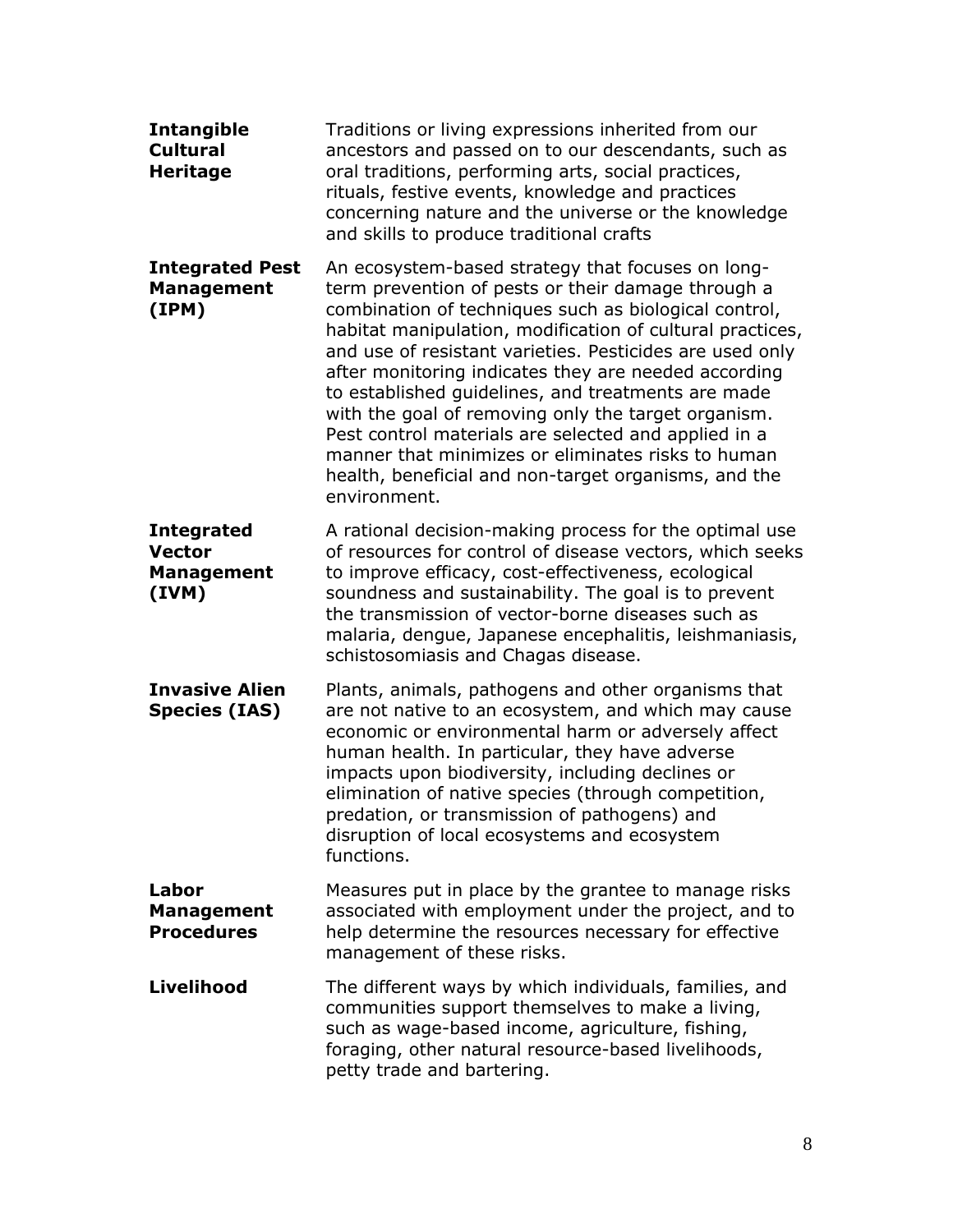| <b>Livelihood</b><br><b>Restoration and</b><br><b>Compensation</b><br>Plan | A document that assesses the potential impacts of<br>economic displacement arising from restrictions on<br>access to natural resources, and provides guidance on<br>specific issues and due process related to:<br>consultations with affected persons on their rights and<br>options; compensation for loss of employment, income<br>or assets and/or livelihood-restoration strategies; free,<br>prior and informed consent in cases of Indigenous<br>lands and territories; and a grievance mechanism.          |
|----------------------------------------------------------------------------|--------------------------------------------------------------------------------------------------------------------------------------------------------------------------------------------------------------------------------------------------------------------------------------------------------------------------------------------------------------------------------------------------------------------------------------------------------------------------------------------------------------------|
| <b>Mitigation</b><br><b>Hierarchy</b>                                      | An approach to managing environmental and social<br>risks whereby potential adverse impacts to people<br>and/or the environment are first avoided or, where<br>avoidance is not possible, minimized and then<br>mitigated, and, as a last resort, residual adverse<br>impacts are offset (or compensated for).                                                                                                                                                                                                     |
| <b>Modified</b><br><b>Habitats</b>                                         | Areas that contain a large proportion of plant and/or<br>animal species of non-native origin. They can also<br>include areas where human activity has substantially<br>modified an area's primary ecological function or<br>composition. Modified habitats may include, for<br>example, agricultural land, forest plantations, urban<br>parks or reclaimed coastal zones.                                                                                                                                          |
| <b>Natural Habitats</b>                                                    | Terrestrial, freshwater or marine areas where: the<br>biological communities are formed largely by native<br>plant and animal species; and human activity has not<br>essentially modified the primary ecological functions.                                                                                                                                                                                                                                                                                        |
| <b>Pest</b>                                                                |                                                                                                                                                                                                                                                                                                                                                                                                                                                                                                                    |
| <b>Management</b><br>Plan                                                  | A comprehensive framework through which pest<br>management measures are defined and implemented.<br>It identifies measures to ensure health and<br>environmental safety, pest identification and pest<br>management, as well as pesticide storage,<br>transportation, use and disposal.                                                                                                                                                                                                                            |
| <b>Process</b><br><b>Framework</b>                                         | A document that describes: the nature of restrictions<br>on access to natural resources that a project proposes<br>to introduce; the participatory process by which<br>project activities will be designed; measures to avoid,<br>minimize, mitigate and offset adverse cultural and<br>socio-economic impacts; the criteria by which project-<br>affected persons are eligible for compensation,<br>livelihood restoration and/or transitional support; and<br>the means by which any conflicts will be resolved. |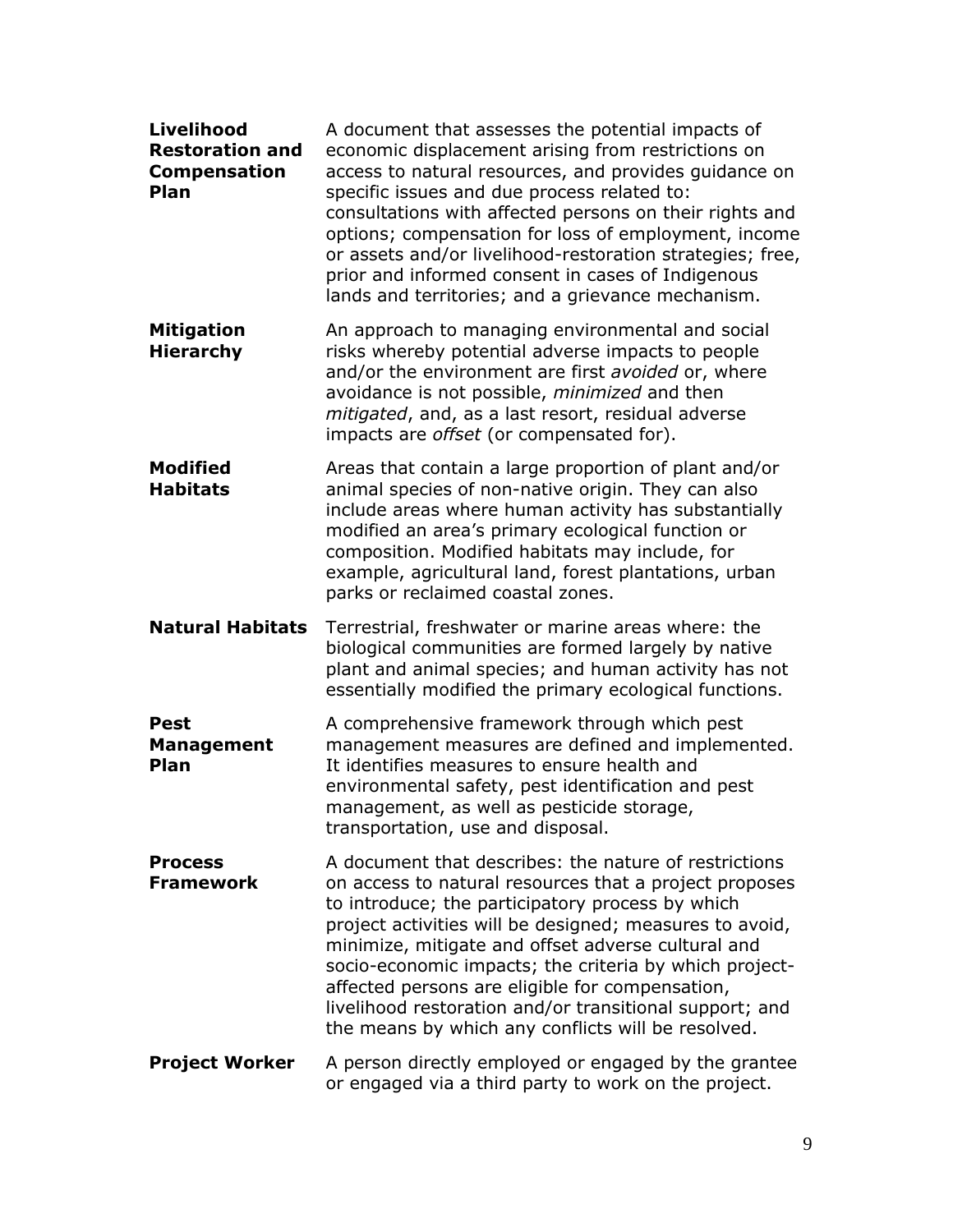| <b>Resettlement</b>                                     | Physical displacement of communities, households or<br>individuals, involving relocation or loss of shelter.                                                                                                                                                                                                                                                                                                                                                                                                                                                                                                                                               |
|---------------------------------------------------------|------------------------------------------------------------------------------------------------------------------------------------------------------------------------------------------------------------------------------------------------------------------------------------------------------------------------------------------------------------------------------------------------------------------------------------------------------------------------------------------------------------------------------------------------------------------------------------------------------------------------------------------------------------|
| <b>Safeguards</b>                                       | Measures put in place and/or implemented to protect<br>people and/or the environment from undesirable<br>impacts.                                                                                                                                                                                                                                                                                                                                                                                                                                                                                                                                          |
| <b>Sex</b>                                              | The biological differences that distinguish males,<br>females and intersex. Sex differences are concerned<br>with physiology.                                                                                                                                                                                                                                                                                                                                                                                                                                                                                                                              |
| Sex-<br>disaggregated<br>Data                           | Information that is collected and presented separately<br>on men and women.                                                                                                                                                                                                                                                                                                                                                                                                                                                                                                                                                                                |
| <b>Significant Loss</b><br>and/or<br><b>Degradation</b> | The elimination and/or severe reduction of the<br>integrity of a critical habitat and/or natural habitat<br>caused by a major, long-term change in land or water<br>use, such as may result from land clearing,<br>replacement of natural vegetation by crops or tree<br>plantations, permanent flooding (e.g., by a reservoir),<br>drainage, dredging, filling, or channelization of<br>wetlands, or surface mining. In both terrestrial and<br>aquatic ecosystems, habitat degradation can occur as<br>the result of severe pollution or from over-exploitation<br>of species populations, leading to a significant<br>reduction in ecological function. |
| <b>Social</b><br><b>Assessment</b>                      | A document that describes: the Indigenous Peoples<br>communities who are present in the project area; their<br>rights to and use of land, territory and resources; the<br>nature of potential impacts (adverse and positive) on<br>them; the process to involve affected communities in<br>the design of project activities and obtain and<br>document FPIC; the measures to avoid, minimize,<br>mitigate and compensate for adverse cultural and<br>socio-economic impacts; the approach to monitor<br>compliance, with the participation of Indigenous<br>People; and the grievance redress mechanism.                                                   |
| <b>Stakeholder</b>                                      | A person or group who is directly or indirectly affected<br>by a project, or who may have interests in a project<br>and/or the ability to influence its outcome, either<br>positively or negatively. Stakeholders may include<br>locally affected communities or individuals and their<br>formal and informal representatives, national or local<br>government authorities, politicians, religious leaders,<br>civil society organizations, special interest groups,<br>academic institutions, or businesses.                                                                                                                                              |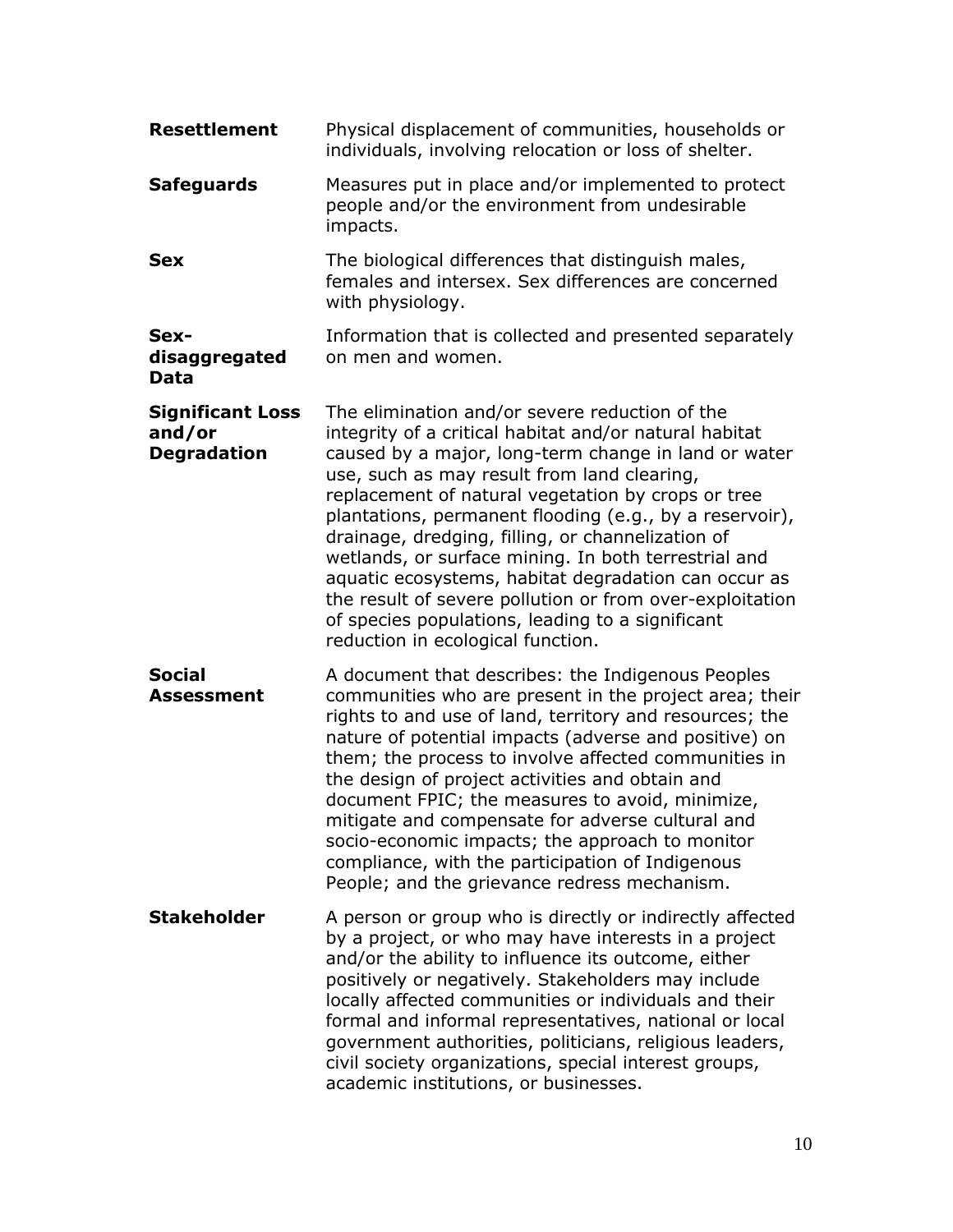| <b>Stakeholder</b><br><b>Engagement</b>                                          | A process where intervening agencies practice a<br>partnership ethos, treating all other parties with equity<br>and inclusivity, such that stakeholders have<br>meaningful and measurable influence in the<br>conceptualization, design, implementation, and<br>evaluation of programmatic activities.                                                                                                                                                                                                                                                                            |
|----------------------------------------------------------------------------------|-----------------------------------------------------------------------------------------------------------------------------------------------------------------------------------------------------------------------------------------------------------------------------------------------------------------------------------------------------------------------------------------------------------------------------------------------------------------------------------------------------------------------------------------------------------------------------------|
| <b>Stakeholder</b><br><b>Engagement</b><br>Plan                                  | A document that details the differentiated measures<br>that the grantee will implement to ensure the effective<br>participation of key project stakeholders, including<br>those identified as disadvantaged or vulnerable<br>stakeholders. The plan will describe stakeholder<br>identification and analysis, and plans for engagement<br>activities, disclosure of information, meaningful<br>consultation and informed participation, monitoring,<br>evaluation and learning throughout the project cycle,<br>addressing grievances, and on-going reporting to<br>stakeholders. |
| <b>Sustainable</b><br><b>Harvesting of</b><br><b>Natural</b><br><b>Resources</b> | The use of components of natural resources in a way<br>and at a rate that does not lead to the long-term<br>decline of biodiversity and ecosystem services, thereby<br>maintaining the potential to meet the needs and<br>aspirations of present and future generations.                                                                                                                                                                                                                                                                                                          |
| <b>Tangible</b><br><b>Cultural</b><br><b>Heritage</b>                            | Movable or immovable objects, sites, structures, and<br>natural features and landscapes that have<br>archaeological, paleontological, historical,<br>architectural, religious, aesthetic, sacred or other<br>cultural significance.                                                                                                                                                                                                                                                                                                                                               |
| <b>Vulnerable or</b><br><b>Disadvantaged</b><br><b>Groups</b>                    | Groups of people whose community survival is at risk,<br>or who may be at risk of being marginalized from<br>relevant project activities and decision-making<br>processes, such as groups highly dependent on natural<br>resources, forest dwellers, Indigenous Peoples, groups<br>or households without security of tenure, women,<br>youth, elders, persons with disabilities, persons in poor<br>physical health, and the very poor.                                                                                                                                           |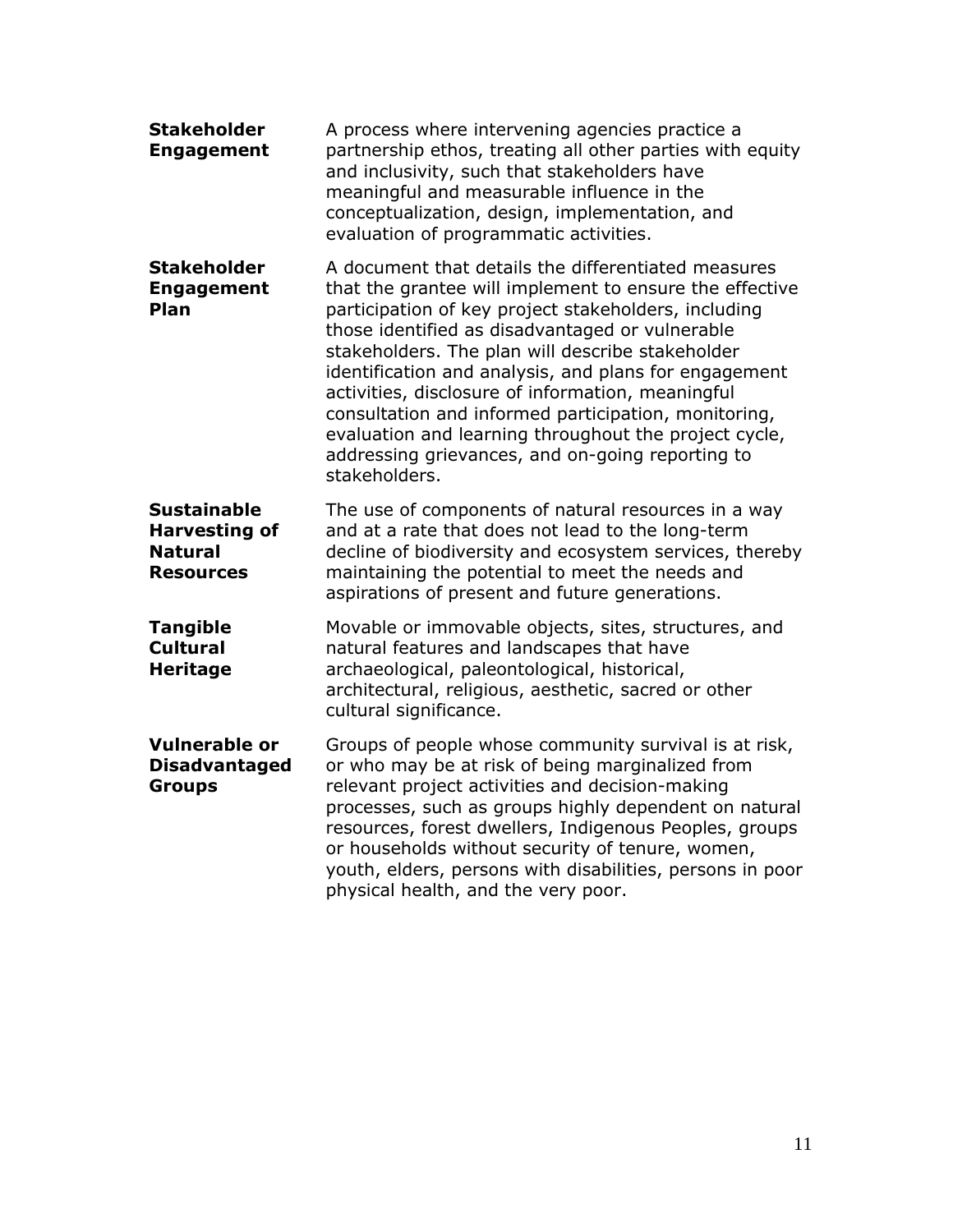### <span id="page-11-0"></span>**3. INTRODUCTION**

- 1. CEPF is a joint initiative of l'Agence Française de Développement (AFD), Conservation International (CI), the European Union (EU), the Global Environment Facility (GEF), the Government of Japan and the World Bank. CEPF was established in 2000 as a mechanism to empower Civil Society Organizations (CSOs) to conserve critical ecosystems within the biodiversity hotspots. CI hosts the CEPF Secretariat on behalf of the global partnership.
- 2. In each biodiversity hotspot where it is active, CEPF's investment is guided by an Ecosystem Profile, which sets out geographic and thematic priorities for grant making, developed through an extensive process of stakeholder consultation.
- 3. CEPF makes two types of grants to CSOs: large grants, which are administered by the CEPF Secretariat; and small grants, which are administered by the Regional Implementation Team (RIT) in each hotspot. As well as administering small grants, each RIT supports the CEPF Secretariat by engaging and strengthening CSOs, providing technical assistance with and monitoring the impact of grants, and communicating results to stakeholders.
- 4. In a typical year, CEPF makes more than 100 grants to CSOs, mainly in response to proposals received under open calls. The activities supported by these grants have many social and environmental benefits but also present a variety of social and environmental risks.
- 5. The Environmental and Social Management Framework (ESMF) establishes a process and defines the roles and responsibilities for identifying and managing these risks throughout the project cycle. The ESMF also helps ensure that CEPF grants have more sustainable, efficient, and equitable conservation outcomes, through enhancing project design and delivery while prioritizing the rights of target populations.
- 6. Recognizing the potential for adverse impacts, and mindful of its overriding responsibility to do no harm to people or the environment, CEPF has managed environmental and social risks arising from its grant making since inception. From inception in 2000, CEPF applied the environmental and social safeguard policies of the World Bank. In 2008, CEPF developed an ESMF, which adapted the World Bank's policies to the context of the Fund's operations. In 2015, CEPF adopted two additional policies, on gender and stakeholder engagement, based on existing CI policies.
- 7. In 2022, CEPF updated its ESMF to align with the minimum environmental and social safeguard requirements of the Green Climate Fund (GCF)<sup>1</sup> and the GEF<sup>2</sup>. The updated ESMF is based upon the ESMF

<sup>1</sup> <https://www.greenclimate.fund/document/environmental-and-social-policy>

<sup>&</sup>lt;sup>2</sup> https://www.thegef.org/gef/policies\_guidelines/safeguards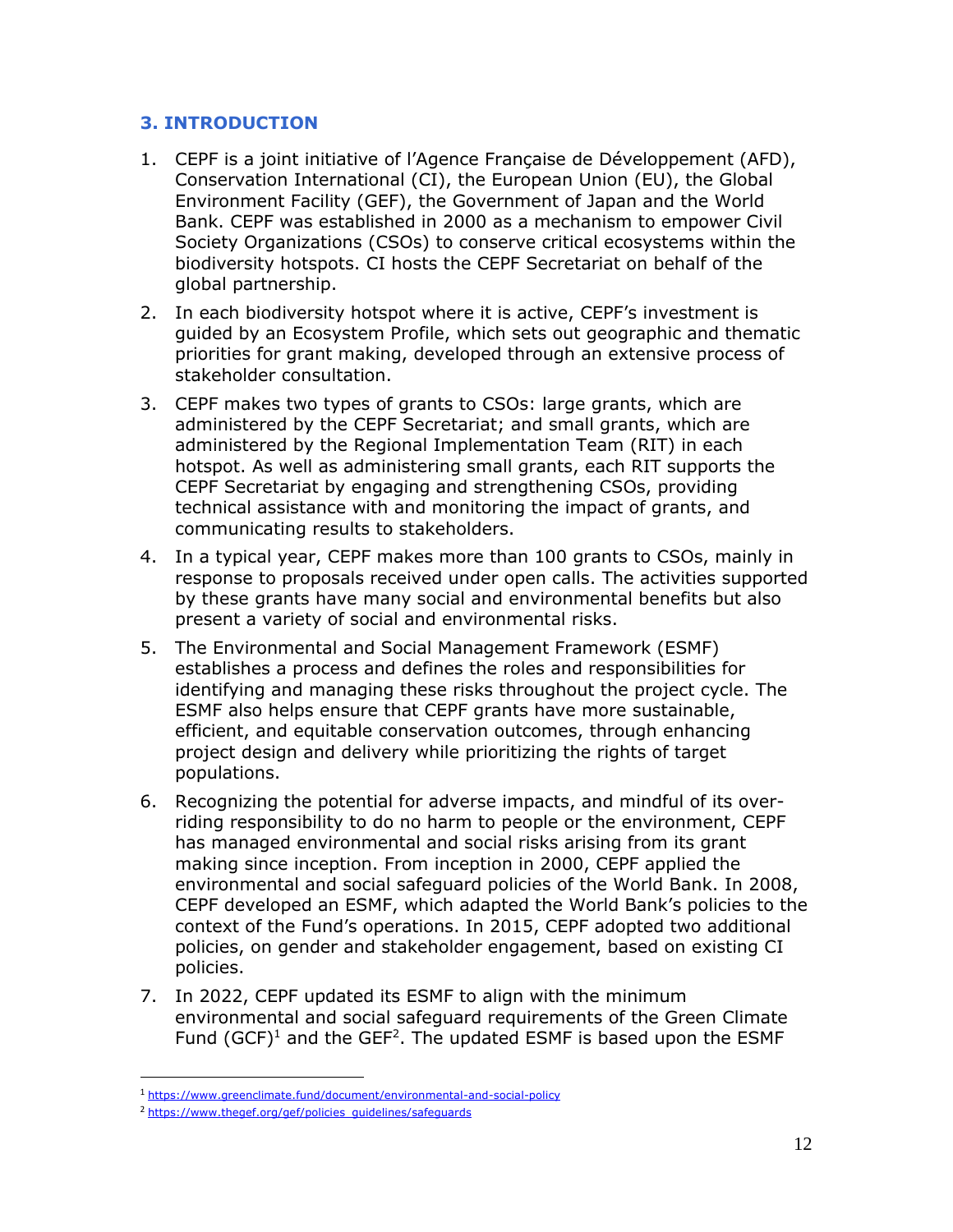developed by the CI-GEF/GCF Project Agency, with adaptations to make it relevant to the context of CEPF grant making.

- 8. The updated ESMF applies to CEPF grant making in all biodiversity hotspots apart from the Caribbean Islands, where CEPF grant making is financed through a World Bank project. CEPF has adopted a dedicated ESMF for the Caribbean Islands, which complies with the World Bank's Environmental and Social Framework.
- 9. CEPF recognizes that gender equality and equity are a critical component of its overall strategy to ensure empowered civil society, equitable participation and decision-making by stakeholders at all scales, and the sustainability of conservation impacts. To this end, the ESMF takes into account the different roles of men and women, and incorporates gender equality and equity into all aspects of the management of environmental and social risks.
- 10. The ESMF sets out the process for identifying and managing environmental and social risks, establishes institutional roles and responsibilities, and presents 10 safeguard policies, together with templates for associated environmental and social plans.
- 11. The 10 safeguard policies are as follows: 1. Environmental and Social Assessment; 2. Labor and Working Conditions; 3. Resource Efficiency and Pollution Prevention; 4. Community Health, Safety and Security; 5. Restrictions on Land Use and Involuntary Resettlement; 6. Biodiversity Conservation and the Sustainable Management of Living Natural Resources; 7. Indigenous Peoples; 8. Cultural Heritage; 9. Gender Mainstreaming; and 10. Stakeholder Engagement.
- 12. Policies 1, 9 and 10 apply to all CEPF-funded projects. The applicability of Policies 2 to 8 is established through the environmental and social process. If it is determined that a project triggers a particular policy, the requirements of that policy must be complied with by the grantee organization.

#### <span id="page-12-0"></span>**4. PURPOSE**

- 13. The purpose of the ESMF is to ensure that adverse environmental and social risks and impacts arising from CEPF-funded projects are *avoided* or, where unavoidable, *minimized* and/or *mitigated* to the extent possible, with any residual impacts being appropriately compensated for (*offset*)*.* Through the implementation of Safeguard Policy 9 on Gender Mainstreaming, CEPF will require an approach that enhances gender equality and equity throughout the implementation of the ESMF.
- 14. A key principle of the ESMF is to follow the mitigation hierarchy: to first *avoid*, then *minimize*, then *mitigate* and finally, when all other options have been exhausted, *offset* any harm to the environment and/or people by incorporating environmental and social concerns throughout the project cycle. Any identified adverse environmental and social impacts and risks will be addressed and tracked throughout all stages of the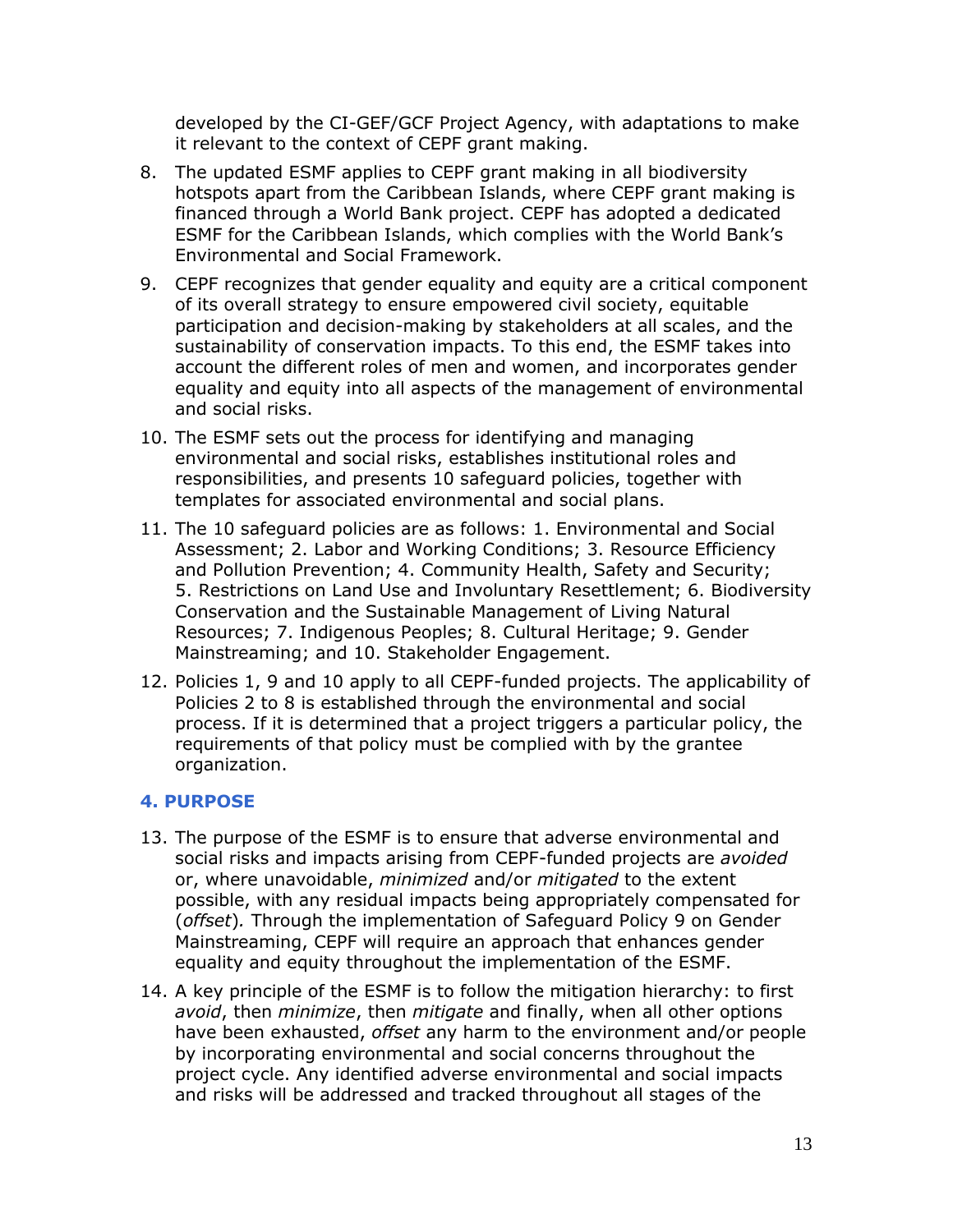project cycle, to ensure that supported activities comply with the safeguard policies laid out in the ESMF.

- 15. Another key principle of the ESMF is the Precautionary Principle: when a project activity risks harm to people or the environment, precautionary measures should be taken, even if the causal relationship between the activity and the risk is not conclusively established.
- 16. The objectives of the ESMF are to: (i) strengthen the quality of CEPF grant making by ensuring a principled approach; (ii) avoid adverse impacts on people and the environment; (iii) minimize, mitigate, and compensate for adverse impacts where avoidance is not possible; (iv) strengthen CEPF Secretariat, RIT and grantee capacities for managing social and environmental risks; and (v) ensure full and effective stakeholder engagement, including a mechanism to redress grievances of project-affected persons.

#### <span id="page-13-0"></span>**5. SCOPE OF APPLICATION**

- 17. CEPF requires adherence to the ESMF, and the safeguard policies contained therein, for all projects that it funds. The requirements of the safeguard policies will apply to all activities of these projects, regardless of whether a particular activity is financed by CEPF or co-funding.
- 18. Where CEPF is jointly financing a project with another donor or donors whose own environmental and social safeguard requirements differ from those of CEPF, the grantee will be required to comply with whichever requirements are more stringent. Similarly, if a grantee has its own institutional policies related to management of environmental and social risks, the grantee will be required to comply with whichever requirements are more stringent. Moreover, regarding applicable local laws, the grantee will be required to comply with whichever requirements are more stringent.
- 19. For CEPF projects that involve the award of one or more sub-grants, the principal grantee will be responsible for ensuring that the requirements of the CEPF safeguard policies are flown down in the sub-grant agreement(s) and complied with by the sub-grantee(s).

#### <span id="page-13-1"></span>**6. INSTITUTIONAL ARRANGEMENTS**

#### **Environmental and Social Safeguard Responsibilities**

- 20. The CEPF Donor Council is responsible for approving the adoption of substantive revisions to the ESMF.
- 21. The CEPF Working Group is responsible for providing technical guidance to the CEPF Secretariat on the development, implementation and revision of the ESMF.
- 22. The CEPF Secretariat has overall responsibility for ensuring that environmental and social risks and impacts associated with CEPF-funded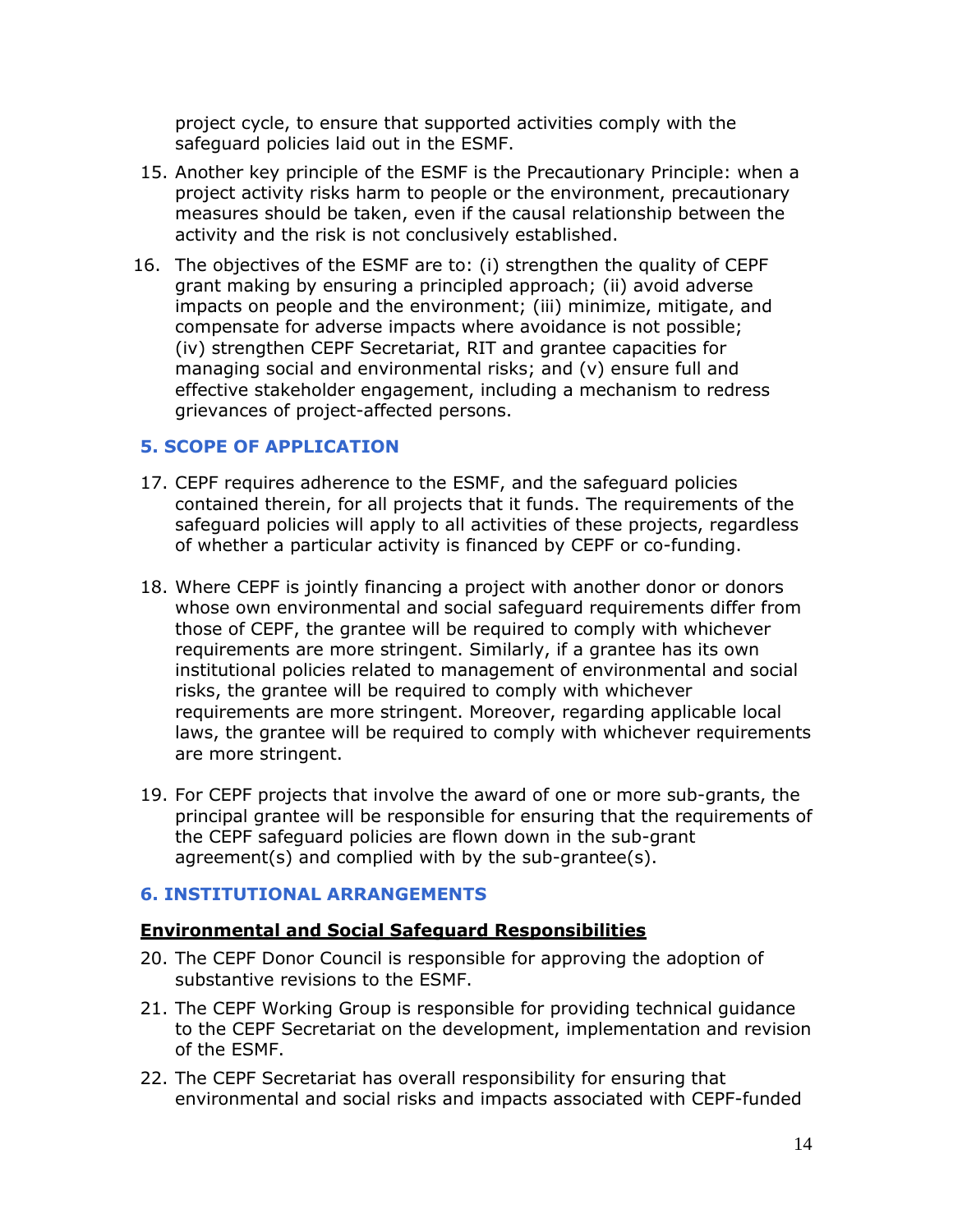projects are identified and appropriately managed throughout the project cycle, in compliance with the ESMF and the safeguard policies therein.

- 23. The CEPF Secretariat is responsible for directly supervising compliance with the ESMF by recipients of large grants ("large grantees"), and for overseeing the RITs' supervision of compliance with the ESMF by recipients of small grants ("small grantees"). It is also responsible for strengthening the capacity of the RITs and of its own staff in managing environmental and social risks.
- 24. The CEPF Secretariat is responsible for ensuring that all CEPF-funded projects mainstream gender throughout the project cycle, in line with Safeguard Policy 9 on Gender Mainstreaming. This includes ensuring the equitable participation of women and men in development and implementation of measures to manage environmental and social risks, and ensuring that indicators used to monitoring socio-economic benefits are disaggregated by sex.
- 25. Within each biodiversity hotspot where the Fund is active, the CEPF Secretariat will be supported by an RIT, which will help engage and strengthen CSOs through provision of training, technical support and small grants. The RIT is responsible for supervising compliance with the ESMF by small grantees, and for strengthening the capacity of large and small grantees in managing environmental and social risks.
- 26. The activities of CEPF-funded projects are implemented by CSOs, including local and international non-governmental organizations (NGOs), community-based organizations, academic institutions and private businesses. CEPF grantees are responsible for designing and implementing projects in accordance with the requirements set out in the ESMF. This includes monitoring, evaluating and reporting on compliance with safeguard policies triggered by the project.
- 27. The roles and responsibilities of the different parties involved in the environmental and social process are set out in Table 1. Due to the different management and supervision arrangements for large and small grants, these are described separately.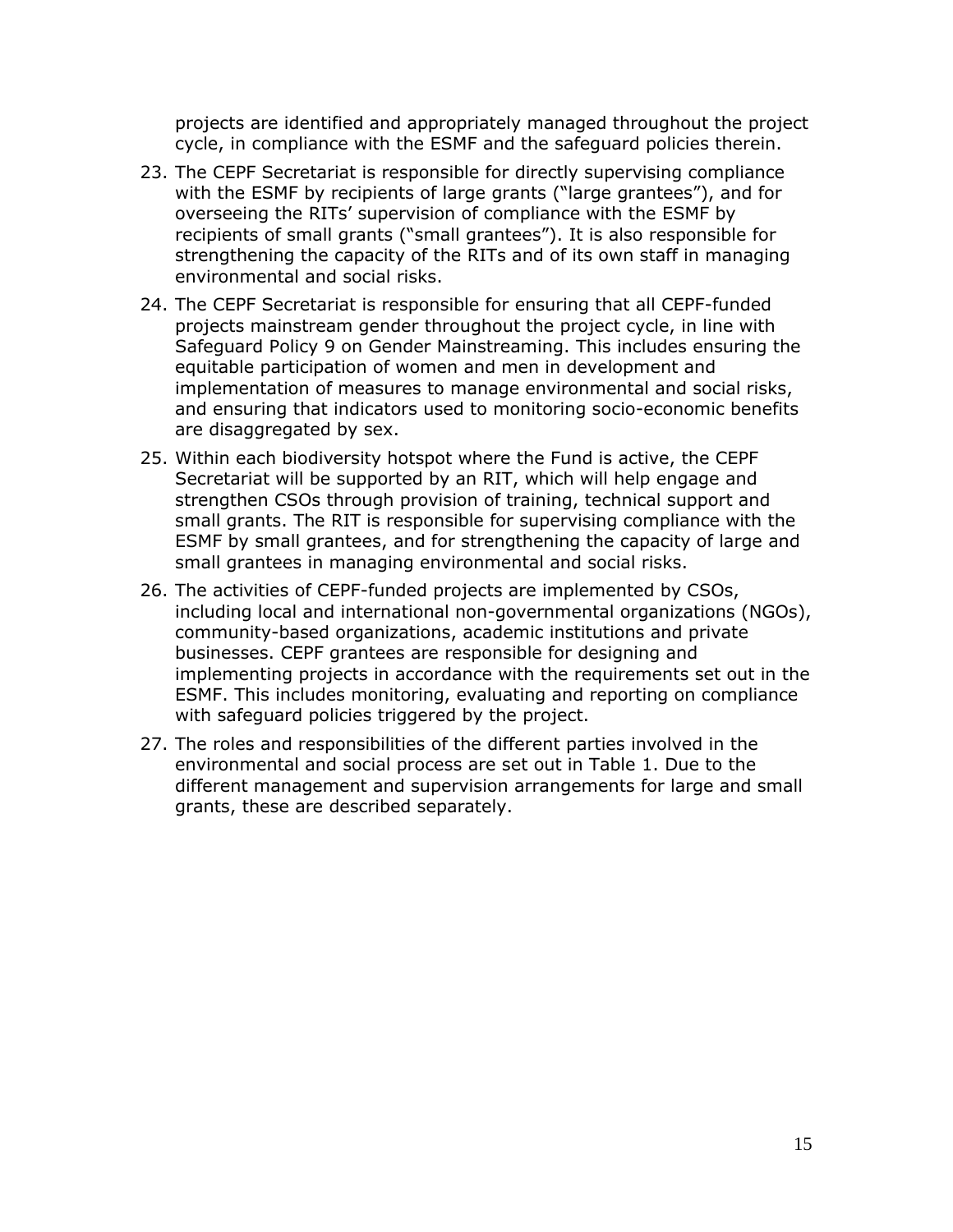| <b>ROLE</b>                                                                                                                                                        | <b>RESPONSIBLE</b><br><b>PARTY (LARGE</b>                | <b>RESPONSIBLE</b><br><b>PARTY (SMALL</b>          |
|--------------------------------------------------------------------------------------------------------------------------------------------------------------------|----------------------------------------------------------|----------------------------------------------------|
|                                                                                                                                                                    | <b>GRANTS)</b>                                           | <b>GRANTS)</b>                                     |
| Preparation and revision of ESMF                                                                                                                                   | <b>CEPF Secretariat</b>                                  | <b>CEPF Secretariat</b>                            |
| Provision of technical guidance on preparation,                                                                                                                    | <b>CEPF Working</b>                                      | <b>CEPF Working</b>                                |
| implementation and revision of ESMF                                                                                                                                | Group                                                    | Group                                              |
| Approval of adoption of and revisions to ESMF                                                                                                                      | <b>CEPF Donor</b><br>Council                             | <b>CEPF Donor</b><br>Council                       |
| Preparation of environmental and social plan<br>templates, guidance and worked examples                                                                            | <b>CEPF Secretariat</b>                                  | <b>CEPF Secretariat</b>                            |
| Preparation and submission of Letter of Inquiry<br>(LOI)                                                                                                           | Grantee                                                  | Grantee                                            |
| Screening of LOI for eligibility                                                                                                                                   | <b>CEPF Secretariat</b>                                  | <b>RIT</b>                                         |
| Risk assessment of LOI                                                                                                                                             | <b>CEPF Secretariat</b><br>(with assistance<br>from RIT) | <b>RIT</b>                                         |
| Provision of guidance and (if required) capacity<br>building for grantee on compliance with ESMF<br>requirements                                                   | <b>CEPF Secretariat</b><br>(with assistance<br>from RIT) | <b>RIT</b>                                         |
| Compliance with requirements of any safeguard<br>policies triggered by the project                                                                                 | Grantee                                                  | Grantee                                            |
| Preparation of any environmental and social<br>plans required                                                                                                      | Grantee                                                  | Grantee                                            |
| Public disclosure of environmental and social<br>plans via the CEPF website                                                                                        | <b>CEPF Secretariat</b>                                  | <b>CEPF Secretariat</b>                            |
| Public disclosure of relevant project information<br>to project-affected persons and other<br>stakeholders                                                         | Grantee                                                  | Grantee                                            |
| Incorporation of components into project design<br>on strengthening institutional capacity to<br>manage identified environmental and social risks<br>(if required) | <b>CEPF Secretariat</b>                                  | <b>RIT</b>                                         |
| Review and approval of project proposal and any<br>environmental and social plans required                                                                         | <b>CEPF Secretariat</b>                                  | <b>RIT</b>                                         |
| Semi-annual reporting on compliance with<br>safeguard policies triggered by the project                                                                            | Grantee                                                  | Grantee                                            |
| Monitoring and evaluation of grantee compliance<br>with safeguard policies                                                                                         | <b>CEPF Secretariat</b><br>(with assistance<br>from RIT) | RIT (with<br>supervision from<br>CEPF Secretariat) |

#### **Table 1. Roles and Responsibilities of Parties Involved in the Environmental and Social Process**

### <span id="page-15-0"></span>**7. DISCLOSURE OF INFORMATION**

28. Disclosure of relevant project information helps project-affected persons and other stakeholders understand the risks, impacts and opportunities of the project. The grantee will provide project-affected persons and other stakeholders with access to relevant information on: (i) the purpose, nature, and scale of the project; (ii) the duration of proposed project activities; (iii) any risks to and potential impacts on people and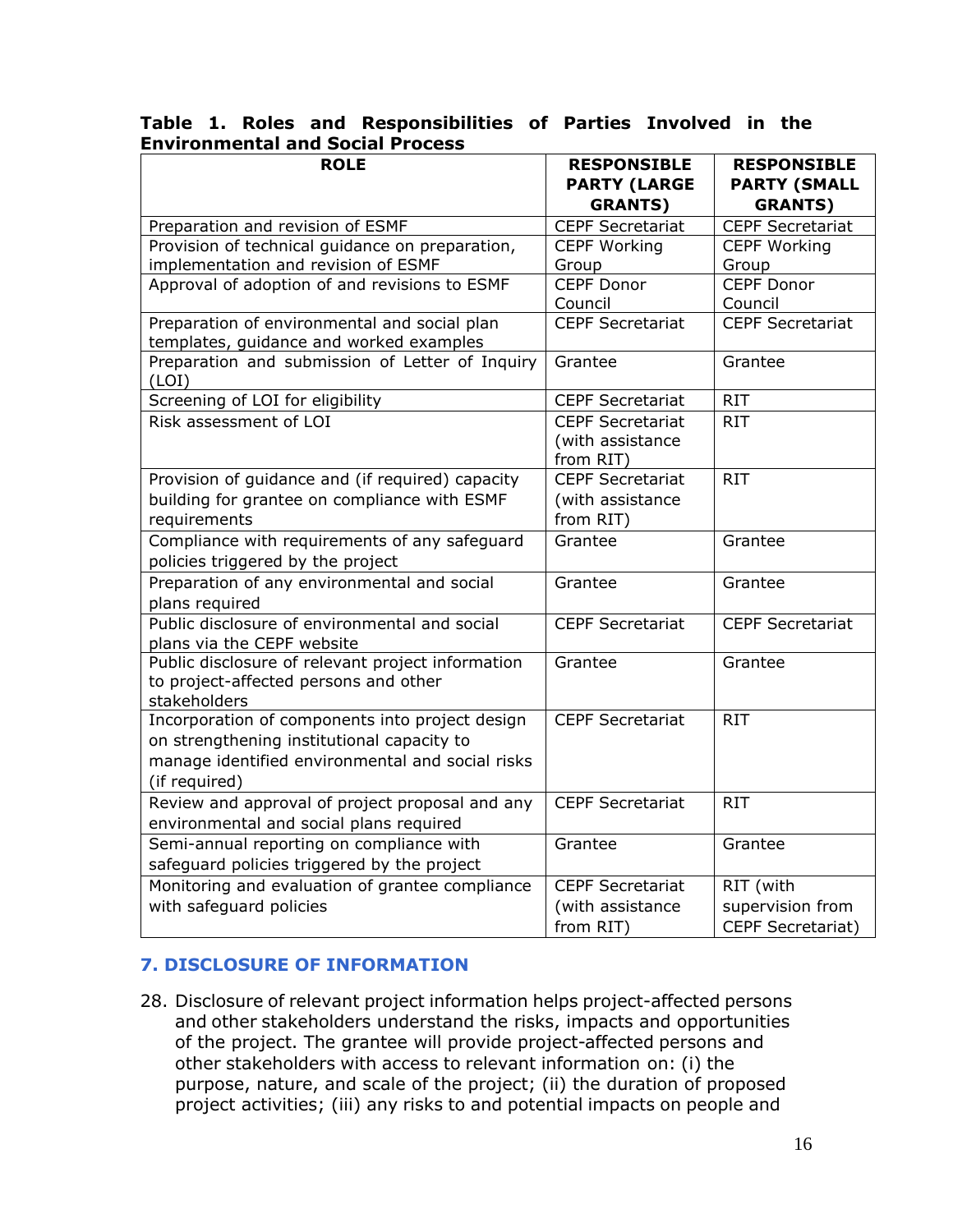relevant mitigation measures; (iv) the envisaged stakeholder engagement process; and (v) the grievance mechanism.

- 29. Depending on the scale of the project and the significance of the risks and impacts, relevant project information could include the environmental and social plans in their entirety, or easy-to-understand summaries, making use of local languages and appropriate formats. Where relevant, project relevant information can be disclosed verbally, provided that the process is documented appropriately.
- 30. The CEPF Secretariat will disclose the ESMF plus any environmental and social plans prepared by grantees via the CEPF website.
- 31. Disclosure is not limited to project design and start-up phases but also includes ongoing reporting of project results to project-affected persons and other relevant stakeholders.



**Figure 1. Environmental and Social Process for CEPF Grants**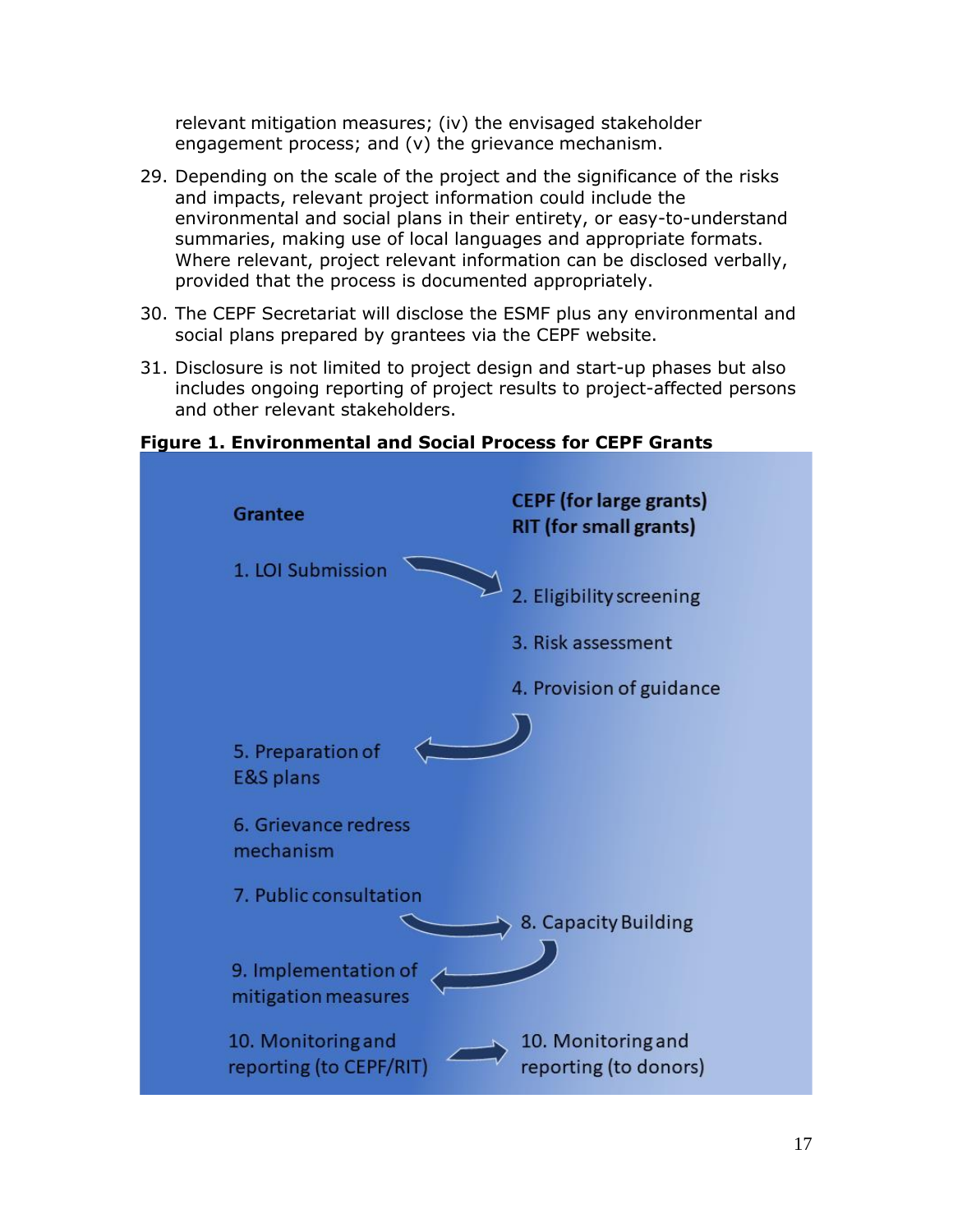#### <span id="page-17-0"></span>**8. ENVIRONMENTAL AND SOCIAL PROCESS**

32. The process whereby environmental and social risks in relation to individual CEPF grants are identified, assessed and managed is set out in Figure 1.

#### **Step 1: LOI submission**

- 33. Through an open call for proposals, CSOs will be invited to apply for grants by submitting project concepts in the form of Letters of Inquiry (LOIs). Each LOI will include a description of the project approach, project location and dates of implementation, as well as responses to the following safeguard questions. If the grantee answers yes to any of these questions, they will be required to provide a narrative description:
	- Will the proposed project support any physical construction or building of trails?
	- Will the proposed project support any forestry activities?
	- Will the proposed project support activities in an area used or inhabited by Indigenous Peoples?
	- Will the proposed project involve activities that are likely to have adverse impacts on the local community?
	- Will the proposed project result in the strengthened management of a protected area?
	- Will the proposed project result in reduced or restricted access to the resources in a protected area?
	- Will the proposed project result in the physical resettlement of communities, households or individuals?
	- Will the proposed project involve use of herbicides, pesticides, insecticides or any other poison?
	- Will the proposed project include any activities that might impact the health or safety of project staff or other people associated with the project?
	- Will the proposed project involve the removal or alteration of any tangible cultural heritage (defined as movable or immovable objects, sites, structures and natural features and landscapes that have archeological, paleontological, historical, architectural, religious, aesthetic or other cultural significance)?

#### **Step 2: Eligibility screening**

34. Before proceeding to technical review, all LOIs will be screened for eligibility by the CEPF Secretariat and the RIT. During the screening step, LOIs will be reviewed against a set of eligibility criteria, which apply to the grantee organization, the location of the project and the types of activities being proposed. Based on the results of the screening, applications will either be rejected or proceed to the risk assessment step.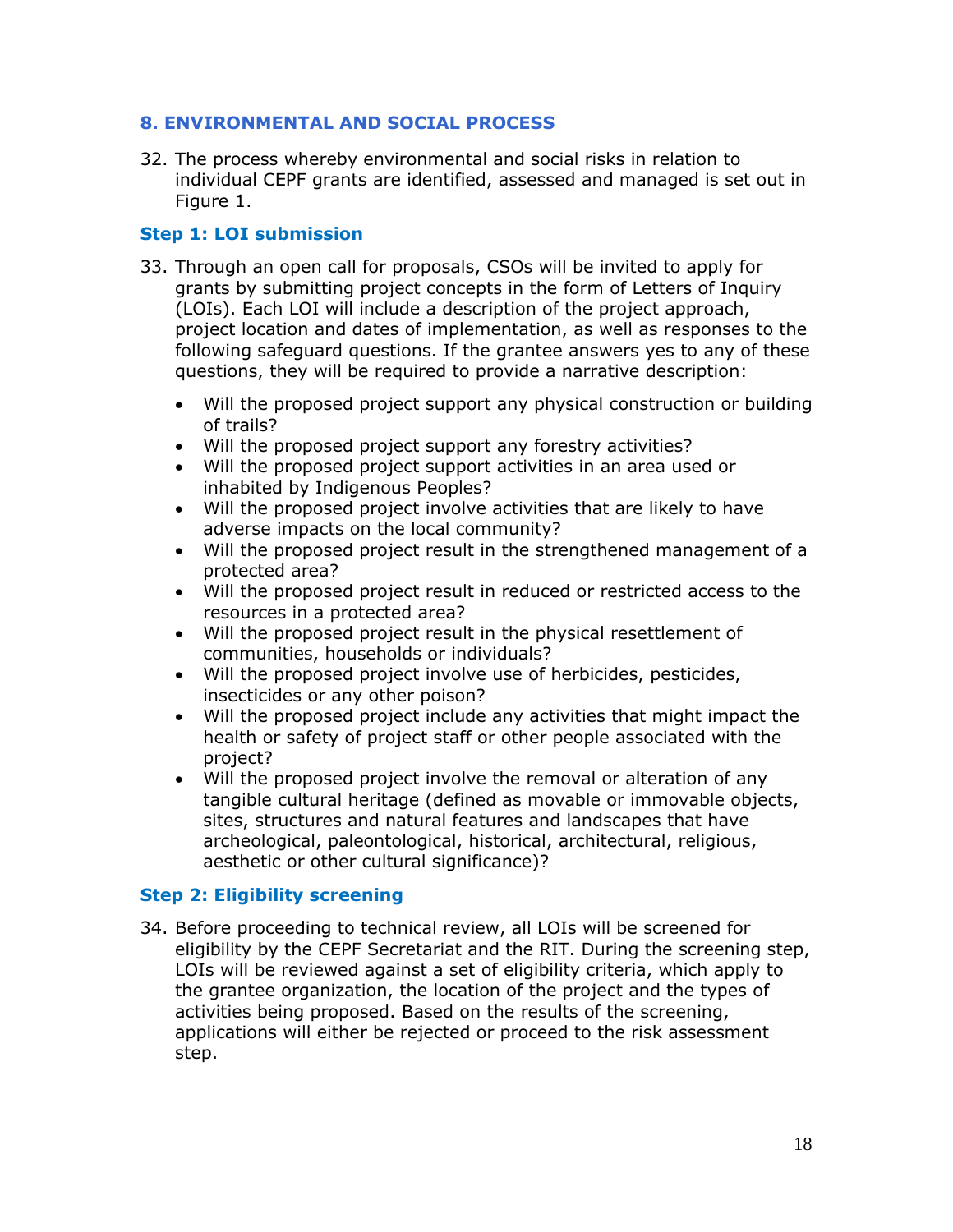35. The eligibility screening will include application of a "negative list". Applications proposing activities on the negative list will be either rejected or allowed to proceed on the condition that the project is redesigned to remove those activities.

#### **Negative list: activities ineligible for CEPF funding**

- Use of child labor or forced labor.
- Construction or rehabilitation of large or complex dams.
- Payment of salaries or salary supplements to government personnel.
- Purchase of firearms or other weapons.
- Activities that promote the trade in or use of any substances listed under the Stockholm Convention on Persistent Organic Pollutants, or other chemicals or hazardous materials subject to international bans, restrictions or phaseouts due to high toxicity to living organisms, environmental persistence, potential for bioaccumulation, or potential depletion of the ozone layer.
- Purchase and use of pesticides that fall in the World Health Organization classes IA and IB, or in class II if they are likely to be used by, or be accessible to, lay personnel, farmers or others without training, equipment and facilities to handle, store and apply these products properly.

• Activities that introduce or use potentially invasive, non-indigenous species.

- Physical resettlement of people (voluntary or involuntary).
- Purchase of land.
- Activities that have the potential to cause adverse impacts to critical habitat.

#### **Step 3: Risk assessment** and alternative cultural heritage.

- 36. All grant applications that pass the screening step will undergo a risk assessment. This will take place during the LOI technical review, to allow sufficient time for measures to be agreed upon and incorporated into project design.
- 37. The CEPF Secretariat (in the case of large grants) of the RIT (in the case of small grants) will determine which safeguard policies apply to the project. Safeguard Policies 1 (Environmental and Social Assessment), 9 (Gender Equality) and 10 (Stakeholder Engagement) apply to all projects; the other safeguard policies apply to some projects but not all.
- 38. The CEPF Secretariat (or the RIT) will then assign a risk category to each applicable safeguard policy, based on information provided in the LOI, supplemented if needed by communication with the applicant to clarify any points. A worksheet for this purpose is provided in Annex 1.
- 39. There are three risk categories:
	- **Category A.** The project has the potential for significant adverse environmental and/or social impacts that are diverse, irreversible or unprecedented;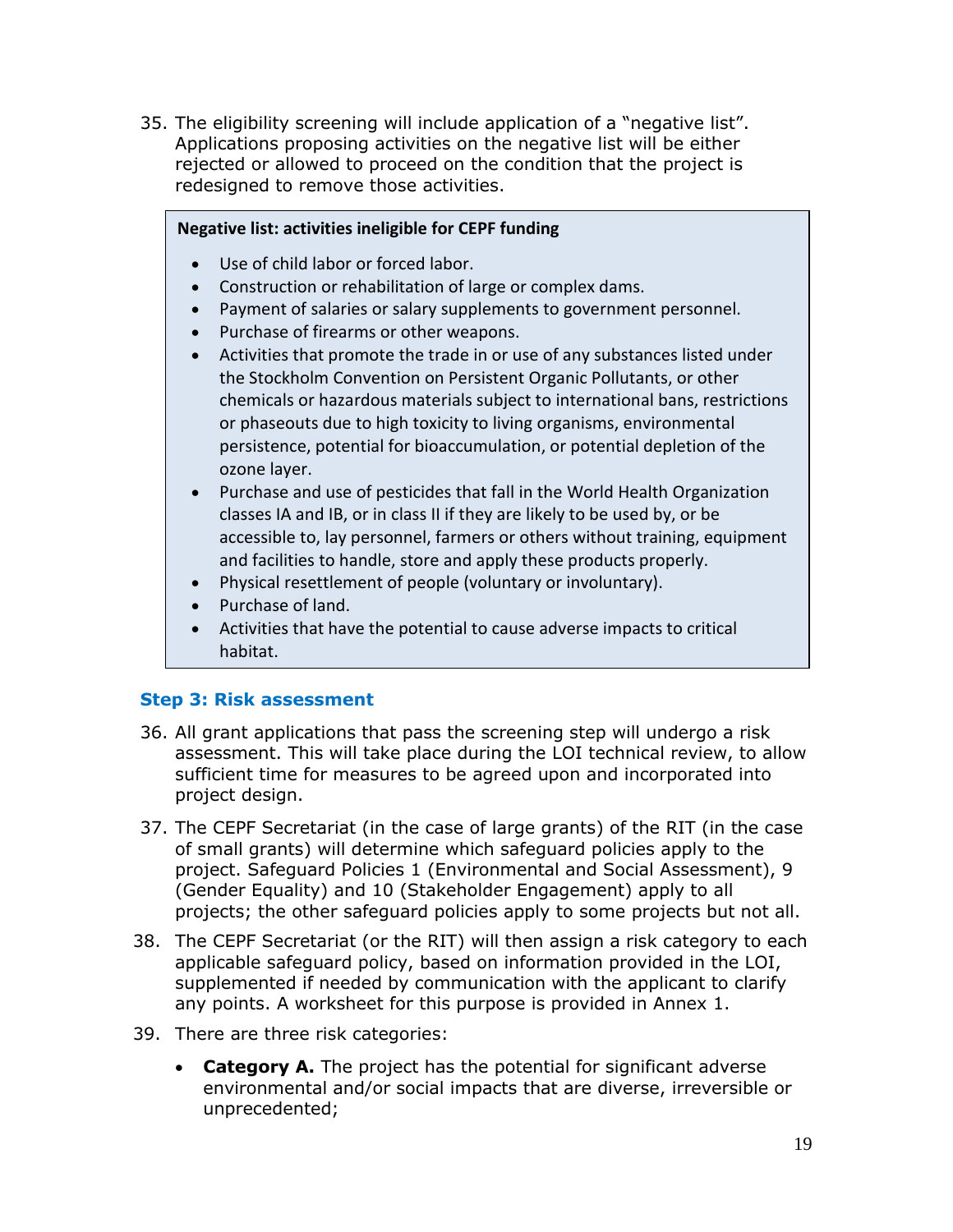- **Category B.** The project has the potential for adverse environmental and social impacts that are few, generally site-specific, largely reversible and readily addressed through mitigation measures;
- **Category C.** The project is likely to have minimal or no adverse environmental and social impacts.
- 40. Individual risk categories will not be assigned to Safeguard Policies 1 (Environmental and Social Assessment) or 10 (Stakeholder Engagement), because they relate to processes rather than specific types of risk.
- 41. The CEPF Secretariat (or the RIT) will then assign an overall risk category to the project, equivalent to the highest category for individual safeguard policies. For example, a project with three Category C policies and one Category B policy will be assigned to Category B.
- 42. The results of the risk assessment are not binding and can be revisited at any point during project preparation and implementation, if new information comes to light or unanticipated risks and impacts emerge. This could lead to a determination that one or more safeguard policies no longer apply, or that one or more additional policies do apply.
- 43. Applicants whose projects are assigned to Category C will not be required to prepare any stand-alone environmental and social plans. To comply with the minimum requirements of Safeguard Policy 1 on Environmental and Social Assessment, these applicants will be required to complete the safeguard questions in the LOI, and respond to any questions of clarification from the CEPF Secretariat and/or RIT. To comply with the minimum requirements of Safeguard Policy 2 on Labor and Working Conditions, they will be required to complete the labor management section of the financial questionnaire. Finally, to comply with the minimum requirements of Safeguard Policy 10 on Stakeholder Engagement, they will be required to complete the stakeholder engagement section of the project proposal and elaborate a grievance redress mechanism for the project.
- 44. Applicants whose projects are assigned to Category B will be required to prepare plans for the applicable environmental and social safeguard policies, as shown in Table 2. These projects will be subjected to enhanced monitoring and evaluation by the CEPF Secretariat (in the case of large grants) or RIT (in the case of small grants).
- 45. Applicants whose projects are assigned to Category A will also be required to prepare plans for the applicable safeguard policies, as shown in Table 2. The first plans that must be completed will be a full Environmental and Social Impact Assessment (ESIA) and an accompanying Environmental and Social Management Plan (ESMP). For Category A projects, the ESIA and ESMP must be prepared by an independent consultant, contracted by the applicant. Based on the findings of the ESIA, the risk assessment for the project may be updated, and other environmental and social plans may be prepared by the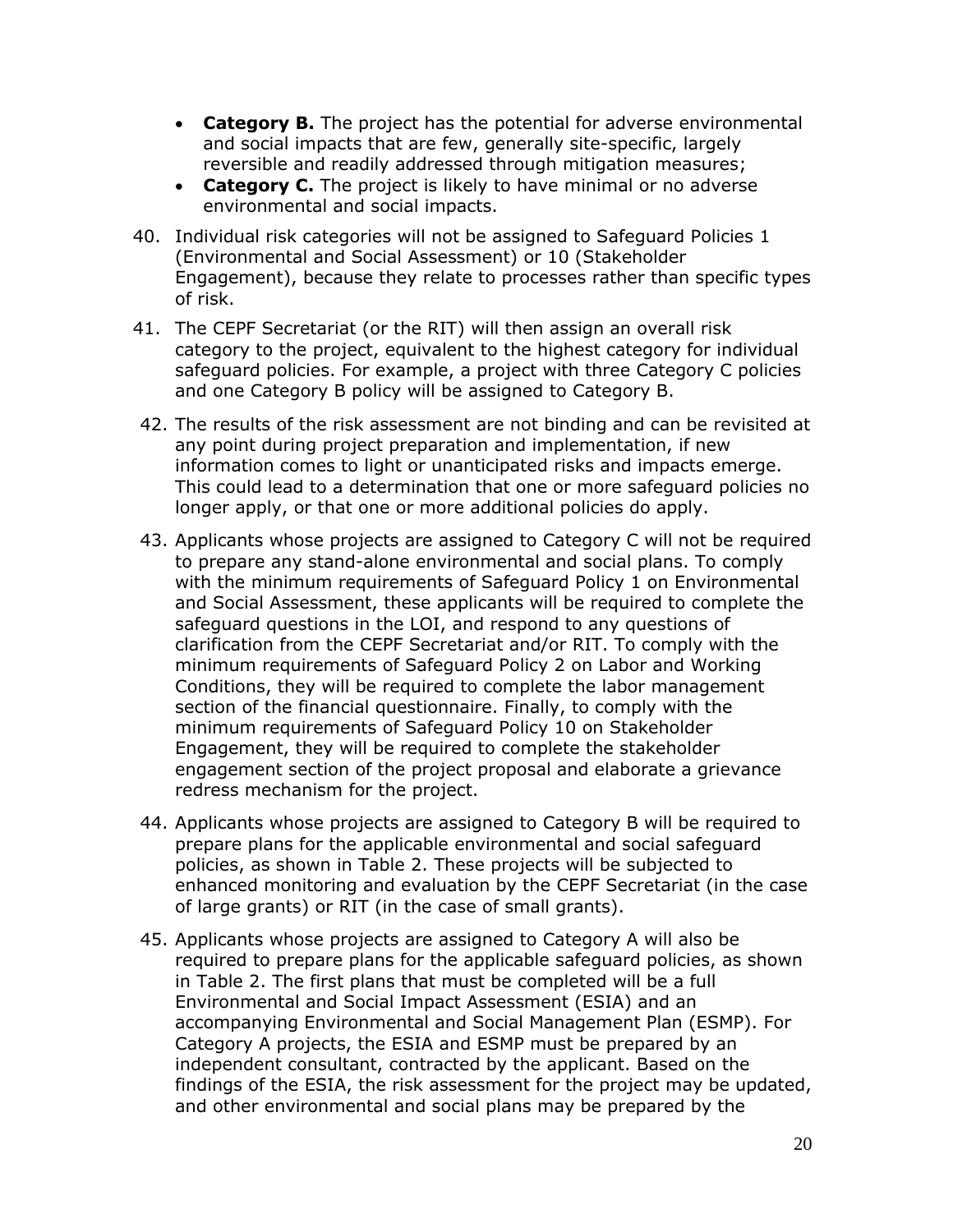applicant, as shown in Table 2. Category A projects will be subjected to the highest intensity of monitoring and evaluation by the CEPF Secretariat and the RIT.

| <b>Safeguard Policy</b>                                                                            | <b>Risk Category</b>                                                             |                                                                                  |                                                                                    |
|----------------------------------------------------------------------------------------------------|----------------------------------------------------------------------------------|----------------------------------------------------------------------------------|------------------------------------------------------------------------------------|
|                                                                                                    | <b>Category A</b>                                                                | <b>Category B</b>                                                                | <b>Category C</b>                                                                  |
| 1. Environmental<br>and Social<br>Assessment                                                       | <b>Full Environmental</b><br>and Social Impact<br>Assessment /                   | Fit-for-purpose<br>Environmental and<br>Social Impact                            | Safeguard<br>questions in LOI                                                      |
|                                                                                                    | Environmental and<br>Social<br>Management Plan                                   | Assessment /<br>Environmental and<br>Social<br>Management Plan                   |                                                                                    |
| 2. Labor and<br>Working<br>Conditions                                                              | Labor Management<br>Procedures                                                   | Labor Management<br>Procedures                                                   | Labor<br>management<br>section of financial<br>questionnaire                       |
| 3. Resource<br>Efficiency and<br>Pollution<br>Prevention                                           | Pest Management<br>Plan and/or<br>Environmental and<br>Social<br>Management Plan | Pest Management<br>Plan and/or<br>Environmental and<br>Social<br>Management Plan | None                                                                               |
| 4. Community<br>Health, Safety and<br>Security                                                     | <b>Community Health</b><br>and Safety Plan                                       | <b>Community Health</b><br>and Safety Plan                                       | None                                                                               |
| 5. Restrictions on<br>Land Use and<br>Involuntary<br>Resettlement                                  | Livelihood<br>Restoration and<br>Compensation Plan                               | Process Framework                                                                | None                                                                               |
| 6. Biodiversity<br>Conservation and<br>Sustainable<br>Management of<br>Living Natural<br>Resources | Environmental and<br>Social Management<br>Plan                                   | Environmental and<br>Social Management<br>Plan                                   | None                                                                               |
| 7. Indigenous<br>People                                                                            | Indigenous Peoples<br>Plan                                                       | Social Assessment                                                                | None                                                                               |
| 8. Cultural<br>Heritage                                                                            | Cultural Heritage<br>Plan                                                        | Cultural Heritage<br>Plan                                                        | None                                                                               |
| 9. Gender<br>Mainstreaming                                                                         | Gender<br>Mainstreaming<br>Plan                                                  | Gender<br>Mainstreaming<br>Plan                                                  | None                                                                               |
| 10. Stakeholder<br>Engagement                                                                      | Stakeholder<br>Engagement Plan                                                   | Stakeholder<br>Engagement Plan                                                   | Stakeholder<br>Engagement and<br>Grievance<br>Mechanism<br>sections of<br>proposal |

**Table 2. Documentation Requirements by Risk Category**

 $\overline{\phantom{0}}$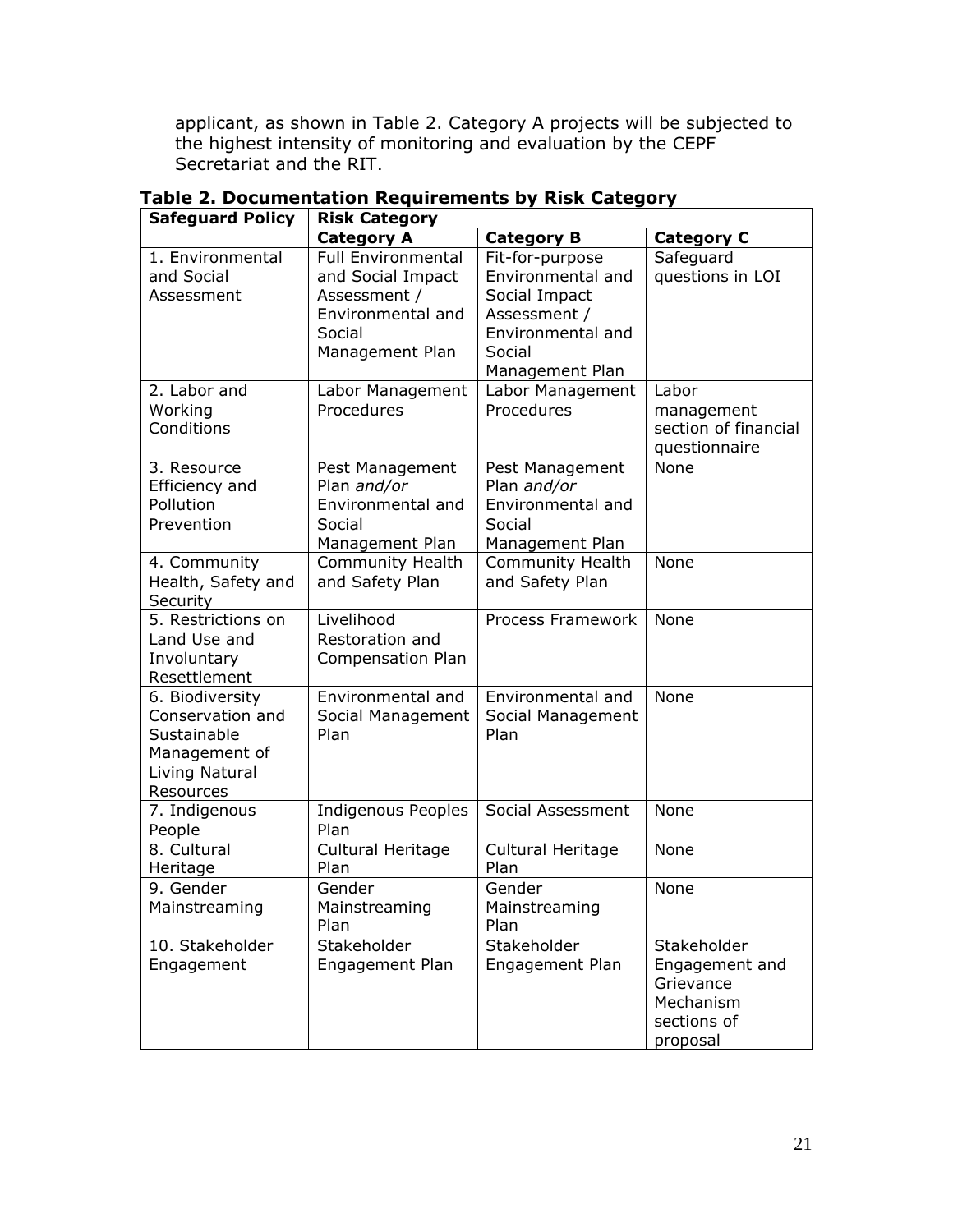#### **Step 4: Provision of guidance**

46. The CEPF Secretariat (or the RIT) will provide the grantee with information on the relevant safeguard policies, including the policies themselves, guidance materials, templates for the relevant environmental and social plans, and worked examples. These materials will be made available on the CEPF website, in English and other languages commonly used by CEPF grantees.

#### **Step 5: Preparation of environmental and social plans**

- 47. Following the guidance provided by the CEPF Secretariat (or the RIT), the applicant will prepare the required environmental and social plans, as shown in Table 2. Templates for these plans are provided in Annexes 2 to 12.
- 48. For Category A and B projects, environmental and social plans must be prepared as stand-alone documents. However, provided that the requirements of the relevant safeguard policies are met, several plans can be combined into a single document. For example, a Process Framework could be combined with a Stakeholder Engagement Plan.
- 49. For Category C projects, stand-alone documents are not required, provided that the information required by the relevant safeguard policies is provided in the LOI, proposal and financial questionnaire.
- 50. The draft environmental and social plans will be reviewed by the CEPF Secretariat (or the RIT), and the final, approved versions will be publicly disclosed on the CEPF website.

#### **Step 6: Grievance redress mechanism**

- 51. Each grantee will be responsible for establishing a grievance redress mechanism that meets the minimum requirements of Safeguard Policy 10 on Stakeholder Engagement. Guidance on the basic elements of a grievance mechanism is provided in Figure 2.
- 52. Each grievance mechanism will provide a mechanism whereby projectaffected persons may raise a grievance, at any time, and whereby this grievance may be considered and satisfactorily resolved. Where possible, each grievance mechanism will utilize existing formal or informal mechanisms, supplemented as needed with project-specific arrangements designed to resolve disputes in an impartial manner.
- 53. The grantee will be responsible for informing stakeholders of the objectives of the project, the relevant provisions of the relevant safeguard policies, and the existence of a grievance mechanism. Contact information of the grantee, the RIT and the CEPF Secretariat will be made publicly available using locally appropriate means, such as posters, community meetings, radio broadcasts, newspaper articles, etc.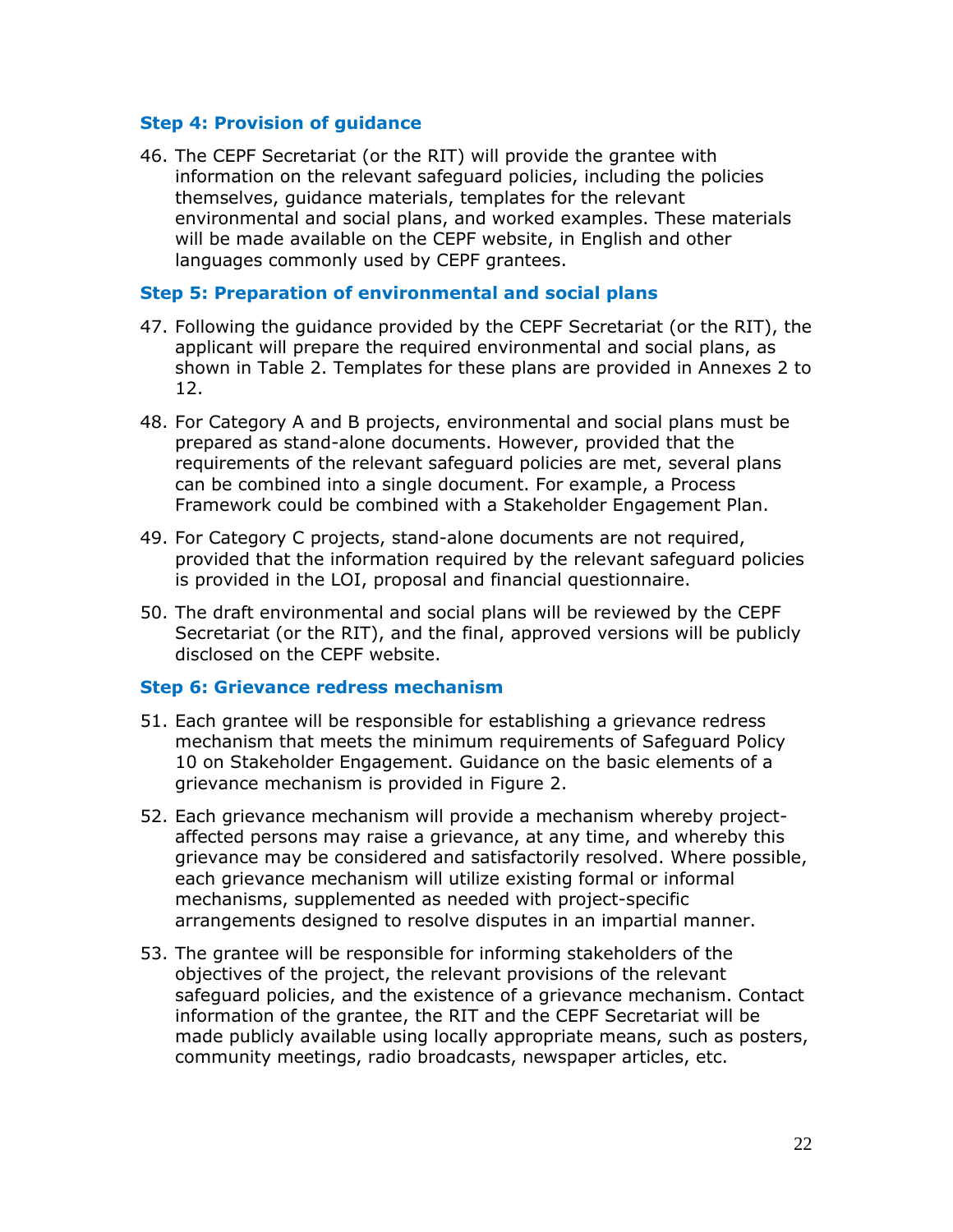| <b>Figure 2. Grievance Mechanism for CEPF Projects</b> |  |
|--------------------------------------------------------|--|
|--------------------------------------------------------|--|

| <b>Stage</b>                | <b>Steps</b>                                                                                                                                                                                                                                                            |
|-----------------------------|-------------------------------------------------------------------------------------------------------------------------------------------------------------------------------------------------------------------------------------------------------------------------|
| <b>GRM</b><br>establishment | Inform stakeholders of the objectives of the project, the<br>1.<br>requirements of applicable safeguard policies and the<br>existence of a grievance redress mechanism<br>Provide contact details of grantee, RIT and the CI Ethics<br>2.<br>Hotline                    |
| Grievance<br>level 1        | Complainant submits grievance to the grantee (or RIT)<br>1.<br>Grantee develops plan to address grievance<br>2.<br>Grantee communicates grievance and proposed plan to<br>3.<br>CEPF/RIT (within 15 days)<br>With approval from CEPF/RIT, grantee implements plan<br>4. |
| Grievance<br>level 2        | If the complainant not satisfied, submits grievance to CEPF<br>1.<br>Executive Director via the CLEthics Hotline<br>CEPF Secretariat develops plan to address grievance, in<br>2.<br>consultation with grantee and RIT<br>CEPF Secretariat implements plan<br>3.        |

- 54. In the first instance, grievances should be submitted to the grantee. However, in case that the claimant is not comfortable in raising a matter directly with the grantee, they should have the option of raising it with the RIT. Upon receiving a grievance, the grantee (or RIT) should confirm receipt with the claimant.
- 55. All reported grievances will be treated confidentially, and there will be no retribution to the claimant by the grantee, the CEPF Secretariat or the RIT. Retribution to a claimant by the grantee will be grounds for suspension or termination of the grant.
- 56. Any grievances received by the grantee will be reported to the CEPF Secretariat (or the RIT, in the case of small grants) within 15 days, together with a proposed plan to address the grievance. With approval from CEPF (or the RIT), the grantee will then implement the plan, reporting back to CEPF (or the RIT) on progress. The RIT will report to the CEPF Secretariat any grievances it receives in relation to small grants and the actions taken to resolve them.
- 57. If complainants are not satisfied with the way in which their grievance has been handled by the grantee, they will be given the opportunity to raise it with the CEPF Executive Director via the CI Ethics Hotline.
- 58. For any grievance received via the CI Ethics Hotline, the CEPF Secretariat will develop a plan to address it, in consultation with the grantee and the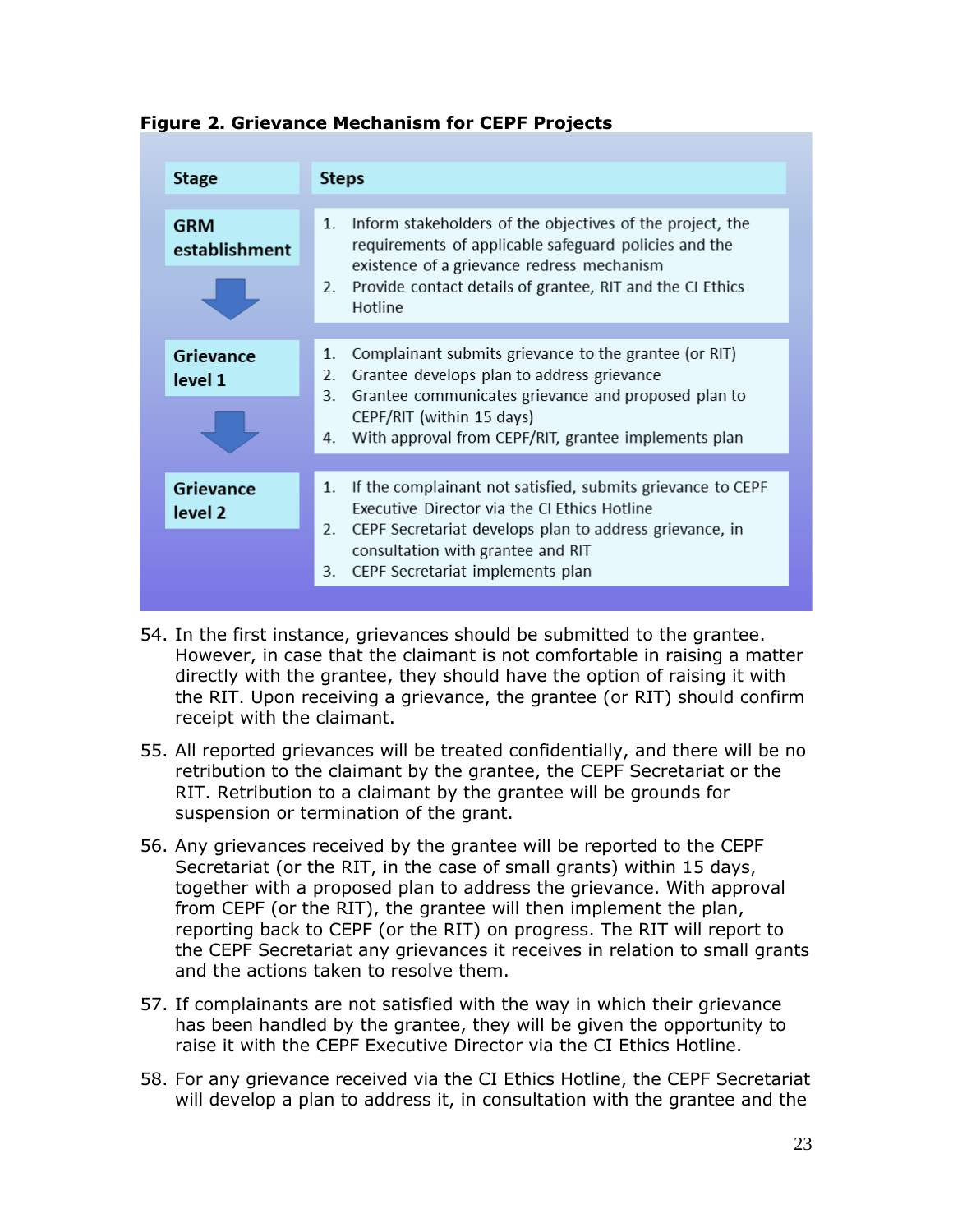RIT. The CEPF Secretariat will then implement the plan. The CEPF Secretariat will aim to resolve all grievances within 60 days of receipt.

59. The CEPF Secretariat will maintain a log of grievances, which it will include in its routine reporting to the Donor Council; serious incidents (project-related fatalities, serious accidents, significant pollution, community unrest caused by a project, allegations of gender-based violence, etc.) will be reported within 15 days.

#### **Step 7: Stakeholder engagement and public consultation**

- 60. Consultations with key stakeholders, beneficiaries and project-affected persons will be systematically carried out during preparation and implementation of each CEPF-funded project, in line with the requirements of Safeguard Policy 10 on Stakeholder Engagement. Meaningful consultations will be undertaken in a manner that provides project-affected persons and other stakeholders with opportunities to express their views on environmental and social risks and impacts of the project, and mitigation measures, and that allows the grantee to consider and respond to them.
- 61. All grantees will be required to develop a plan for engagement with project-affected persons and other stakeholders. For Category C projects, the plan will be outlined in the proposal. For Category A and B projects, a Stakeholder Engagement Plan will be prepared, following the template in Annex 12 and worked examples and other guidance made available on the CEPF website. The plan will ensure that all vulnerable and disadvantaged groups are identified and consulted to reduce the risk of elite capture of project benefits. This plan must include a grievance redress mechanism for the project. The plan must also detail how the grantee will monitor and evaluate the effectiveness of the stakeholder engagement activities. Where other environmental and social plans are required for a project, the Stakeholder Engagement Plan may be incorporated into those plans, to reduce workload for the grantee, provided that the requirements of Safeguard Policy 10 are met.
- 62. Consultations may take the form of one-on-one interviews, small-group consultations, public meetings or workshops. They may be in-person or virtual. Whatever forms of consultation are used, attention will be given to using local languages, and ensuring that voices of both men and women are heard. In some contexts, this may require holding separate consultations for men and women.

#### **Step 8: Capacity building**

63. Grantees are required to have sufficient institutional capacity to manage environmental and social risks. If the CEPF Secretariat (or the RIT) concludes that a grantee has inadequate capacity, it may require capacity strengthening activities to be included as part of the project design. Such a determination would usually be made during the review and due diligence process, prior to grant award, but it may also be made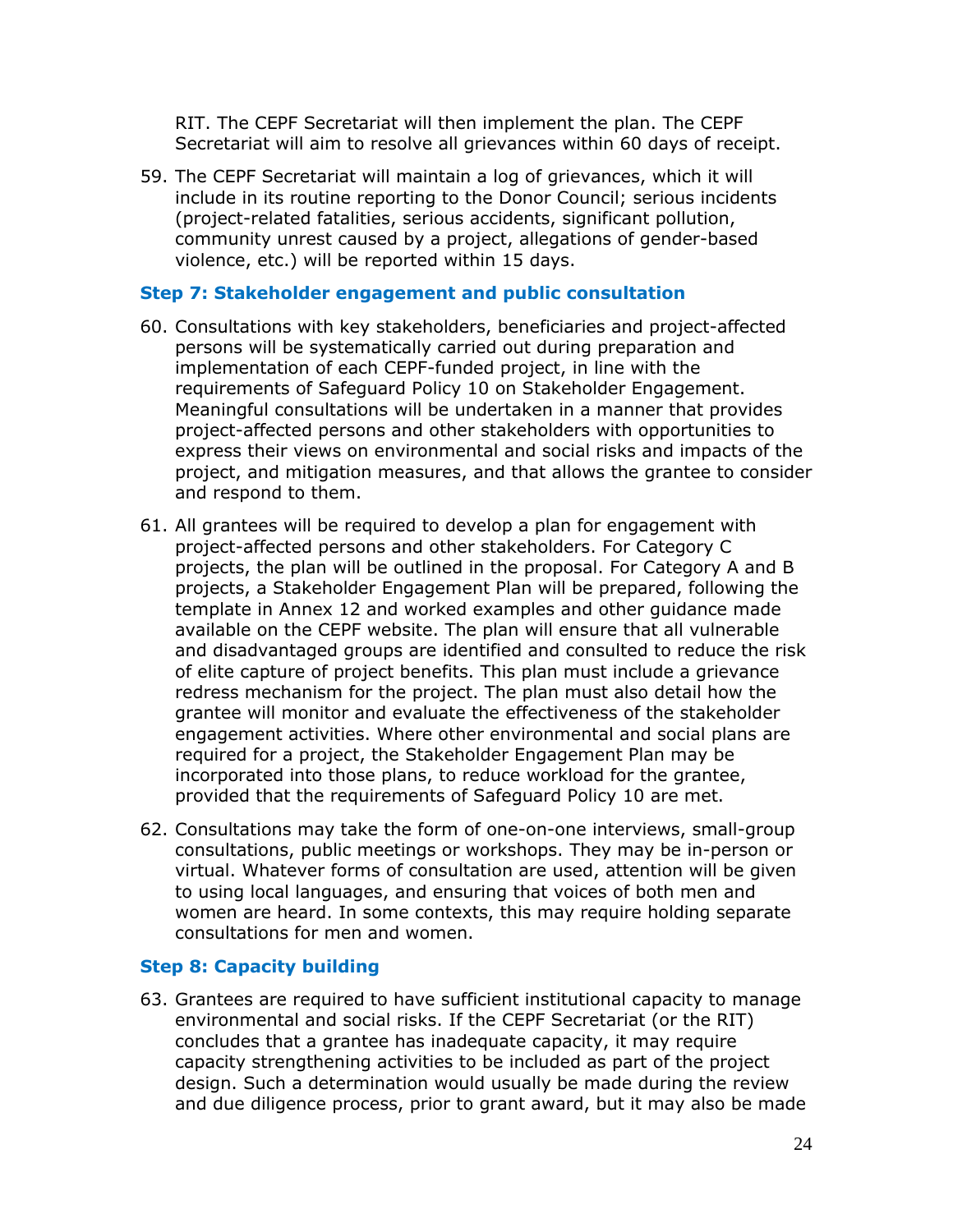during project implementation, should a need be identified. Capacity building in safeguard compliance may be carried out by the CEPF Secretariat, the RIT or third-party service providers.

#### **Step 9: Implementation of mitigation measures**

- 64. During implementation, the grantee will be responsible for compliance with the applicable safeguard policies, including implementation of all agreed measures in the final project proposal (which will form part of the grant agreement). These measures will be budgeted for and incorporated into the design of the project, as activities with related deliverables.
- 65. Table 3 identifies possible measures to reduce potential adverse environmental and social risks and impacts to acceptable levels. These measures will be taken in accordance with the mitigation hierarchy, under which adverse impacts are first avoided, then reduced, then mitigated and finally, if any residual impacts remain, offset (or compensated for). These measures will be elucidated in greater detail in project design, including, where required, in environmental and social plans. In this regard, Table 3 can be considered an indicative (but not exhaustive) list of the types of measures that could be taken by grantees.

|                    | <b>Mitigation Measure</b>              |                     |                   |                 |  |
|--------------------|----------------------------------------|---------------------|-------------------|-----------------|--|
| <b>Risk/Impact</b> | <b>Avoidance</b>                       | <b>Minimization</b> | <b>Mitigation</b> | <b>Offset</b>   |  |
|                    | <b>Environmental Risks and Impacts</b> |                     |                   |                 |  |
| Pollution of       | Use                                    | Use pesticides      | Implement         | N/A             |  |
| natural            | alternatives to                        | as a component      | protocols on      |                 |  |
| ecosystems         | pesticides,                            | of Integrated       | safe storage      |                 |  |
| from pesticides    | such as                                | Pest                | and handling of   |                 |  |
|                    | physical                               | Management or       | pesticides;       |                 |  |
|                    | removal /                              | Integrated          | deliver staff     |                 |  |
|                    | trapping;                              | Vector              | training; raise   |                 |  |
|                    | avoid most                             | Management          | awareness         |                 |  |
|                    | hazardous                              |                     | among local       |                 |  |
|                    | chemicals                              |                     | communities       |                 |  |
| Harm to non-       | Avoid                                  | Minimize            | Establish         | Implement       |  |
| target species     | pesticides with                        | volume / area       | captive           | conservation    |  |
| during             | a broad range                          | of treatment;       | populations of    | actions for     |  |
| eradication or     | of target                              | combine with        | endemic and       | non-target      |  |
| control of         | species /                              | non-lethal          | threatened non-   | species at      |  |
| invasive alien     | indiscriminate                         | trapping where      | target species    | other locations |  |
| species (IAS)      | application                            | possible            | during            |                 |  |
|                    |                                        |                     | treatment         |                 |  |

#### **Table 3. Potential Risks and Impacts of CEPF-funded Projects and Mitigation Measures**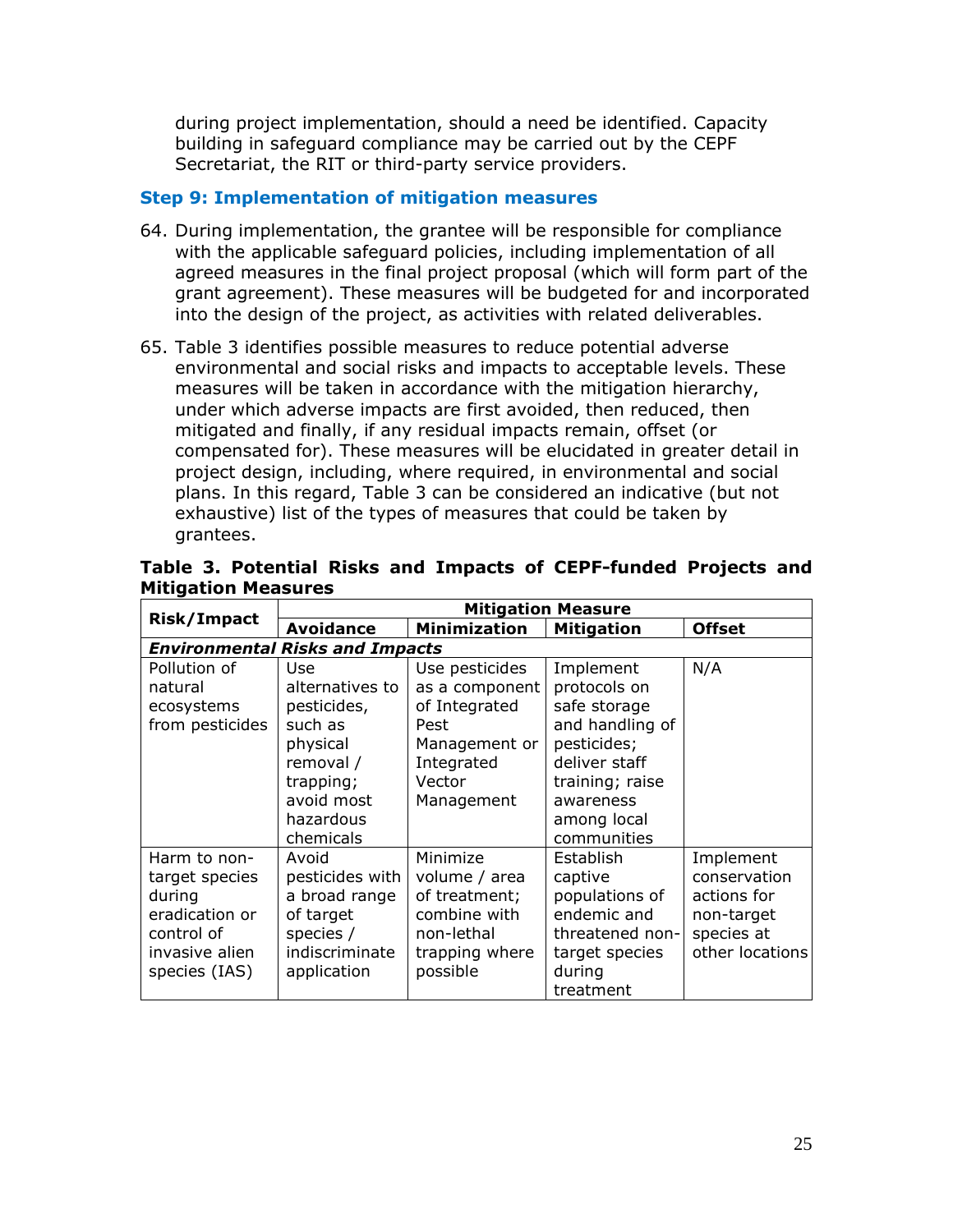| <b>Risk/Impact</b>                                                                                                             | <b>Mitigation Measure</b>                                                                                                                                        |                                                                                                                                     |                                                                                                                                                       |                                                                                        |
|--------------------------------------------------------------------------------------------------------------------------------|------------------------------------------------------------------------------------------------------------------------------------------------------------------|-------------------------------------------------------------------------------------------------------------------------------------|-------------------------------------------------------------------------------------------------------------------------------------------------------|----------------------------------------------------------------------------------------|
|                                                                                                                                | <b>Avoidance</b>                                                                                                                                                 | <b>Minimization</b>                                                                                                                 | <b>Mitigation</b>                                                                                                                                     | <b>Offset</b>                                                                          |
| Conversion of<br>habitats due to<br>expansion of<br>commercial<br>agriculture or<br>forestry<br>plantations<br>Introduction of | Include<br>provisions in<br>certification<br>schemes that<br>prohibit<br>conversion of<br>critical habitat<br>Avoid import                                       | Include<br>provisions in<br>certification<br>schemes that<br>minimize<br>conversion of<br>natural habitat<br>Implement              | Incentivize<br>conservation<br>and/or<br>restoration of<br>critical and<br>natural habitats<br>Monitor for IAS                                        | Restore areas<br>of degraded<br>natural habitat<br>N/A                                 |
| IAS                                                                                                                            | of biological<br>material<br>(seeds,<br>seedlings,<br>saplings, etc.)<br>from overseas                                                                           | biosecurity<br>protocols on<br>import and use<br>of biological<br>material                                                          | establishment;<br>implement<br>rapid response<br>to eradicate                                                                                         |                                                                                        |
| Overharvesting<br>of living natural<br>resources                                                                               | Prohibit<br>harvesting of<br>certain species<br>(species<br>protected<br>under national<br>law, species<br>with low<br>reproductive<br>rates, etc.)              | Regulate<br>seasons, areas,<br>catch effort<br>and/or gear;<br>introduce<br>quotas per<br>household,<br>community or<br>cooperative | Improve habitat<br>quality / area<br>for harvested<br>species                                                                                         | Implement<br>conservation<br>actions for<br>harvested<br>species at<br>other locations |
| <b>Social Risks and Impacts</b>                                                                                                |                                                                                                                                                                  |                                                                                                                                     |                                                                                                                                                       |                                                                                        |
| Hazards to<br>project workers                                                                                                  | Avoid<br>scheduling<br>project<br>activities<br>during severe<br>weather<br>seasons,<br>especially ones<br>involving boat<br>travel or visits<br>to remote sites | Use well<br>maintained<br>vehicles; limit<br>boat travel to<br>essential<br>journeys only;<br>avoid travel at<br>night              | Provide workers<br>with personal<br>protective<br>equipment;<br>provide field<br>teams with<br>safety, first aid<br>and<br>communication<br>equipment | Provide<br>workers<br>compensation<br>insurance for<br>all direct<br>workers           |
| Hazards to local<br>people                                                                                                     | Avoid<br>scheduling<br>travel or in-<br>person<br>gatherings<br>during severe<br>weather<br>seasons                                                              | Minimize<br>number of local<br>people<br>participating in<br>project<br>activities<br>(surveys,<br>patrolling, etc.)                | Provide training<br>in health and<br>safety to local<br>people; provide<br>personal<br>protective<br>equipment                                        | N/A                                                                                    |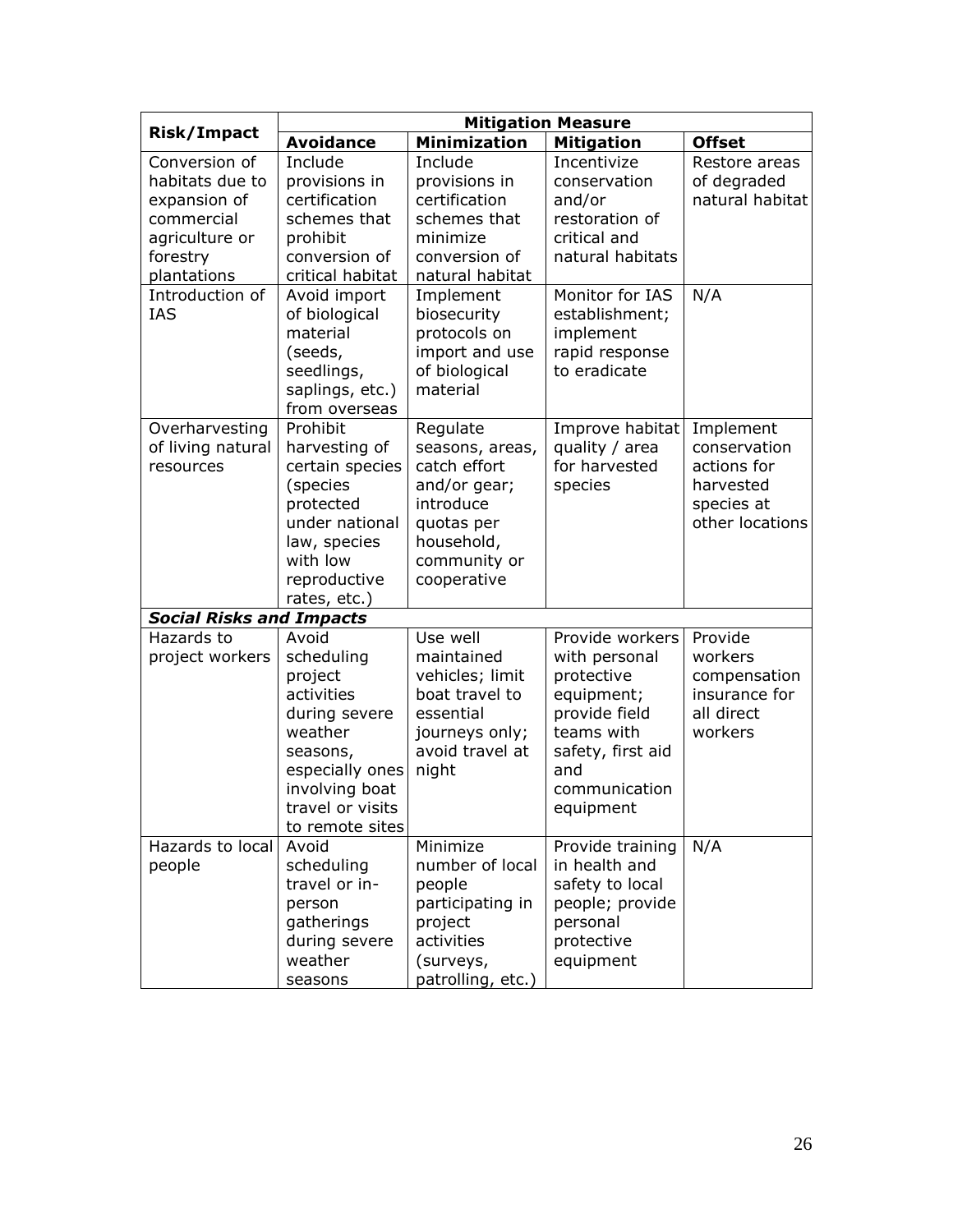| <b>Risk/Impact</b>                                                                             | <b>Mitigation Measure</b>                                                                                                                                                                                                                            |                                                                                                                                                                                   |                                                                                                                                                                                                                                                                                          |               |  |
|------------------------------------------------------------------------------------------------|------------------------------------------------------------------------------------------------------------------------------------------------------------------------------------------------------------------------------------------------------|-----------------------------------------------------------------------------------------------------------------------------------------------------------------------------------|------------------------------------------------------------------------------------------------------------------------------------------------------------------------------------------------------------------------------------------------------------------------------------------|---------------|--|
|                                                                                                | <b>Avoidance</b>                                                                                                                                                                                                                                     | <b>Minimization</b>                                                                                                                                                               | <b>Mitigation</b>                                                                                                                                                                                                                                                                        | <b>Offset</b> |  |
| Physical,<br>psychological or<br>sexual abuse of<br>project workers                            | Conduct<br>background<br>checks for new<br>project<br>workers, in<br>compliance<br>with applicable<br>local law                                                                                                                                      | Provide workers<br>with workplace<br>environment<br>training                                                                                                                      | Establish and<br>promote<br>grievance<br>redress<br>mechanisms                                                                                                                                                                                                                           | N/A           |  |
| Unfair<br>treatment or<br>discrimination<br>of project<br>workers                              | Provide project<br>workers with<br>copies of<br>employer's<br>human<br>resources<br>policies                                                                                                                                                         | Provide<br>managers with<br>training in fair<br>treatment/non-<br>discrimination                                                                                                  | Establish and<br>promote<br>grievance<br>redress<br>mechanisms                                                                                                                                                                                                                           | N/A           |  |
| Health impacts<br>from unsafe<br>storage or use<br>of pesticides                               | Use<br>alternatives to<br>pesticides,<br>such as<br>physical<br>removal/<br>trapping;<br>avoid most<br>hazardous<br>chemicals                                                                                                                        | Use pesticides<br>as a component<br>of integrated<br>pest<br>management                                                                                                           | Implement<br>protocols on<br>safe storage<br>and handling of<br>pesticides; raise<br>awareness<br>among local<br>communities                                                                                                                                                             | N/A           |  |
| Security<br>personnel<br>engaging in<br>unlawful or<br>abusive acts<br>against local<br>people | Prohibit use of<br>project funds<br>to purchase<br>weapons or<br>support<br>salaries of<br>government<br>security<br>personnel;<br>make<br>reasonable<br>inquiries to<br>verify that<br>individuals<br>hired are not<br>implicated in<br>past abuses | Provide training<br>for security<br>personnel in the<br>appropriate use<br>of force, and<br>appropriate<br>conduct<br>towards<br>communities;<br>implement<br>codes of<br>conduct | Establish and<br>promote<br>grievance<br>mechanisms for<br>local<br>communities;<br>maintain a list<br>of gender-<br>based violence<br>(GBV) providers<br>and ensure that<br>their services<br>are available to<br>survivors of<br><b>GBV</b><br>perpetrated by<br>security<br>personnel | N/A           |  |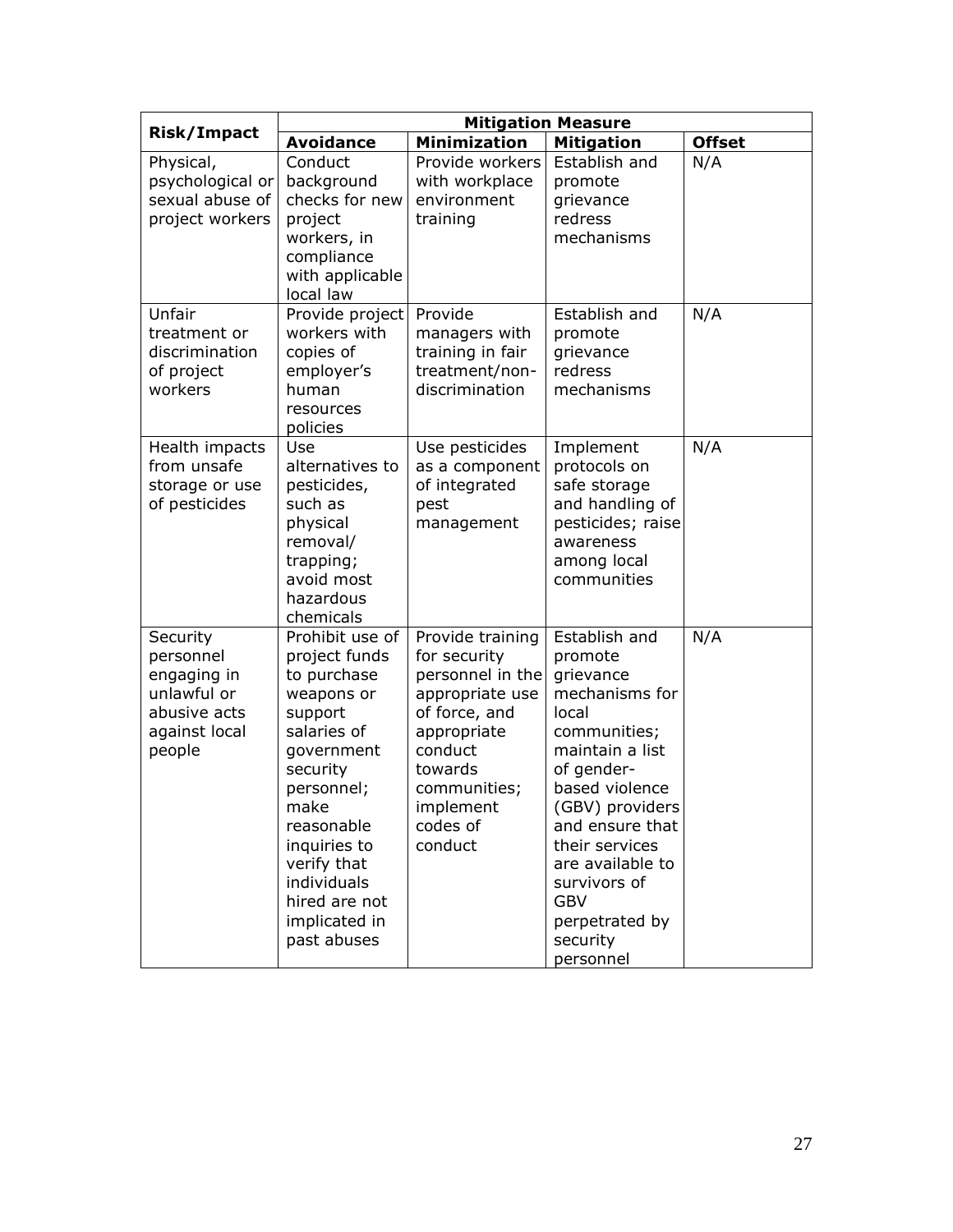|                                                                                                                                                                  | <b>Mitigation Measure</b>                                                                                                                                                                      |                                                                                                                                                 |                                                                                                                                                                                                                                                               |                                                                                                                                                                           |  |
|------------------------------------------------------------------------------------------------------------------------------------------------------------------|------------------------------------------------------------------------------------------------------------------------------------------------------------------------------------------------|-------------------------------------------------------------------------------------------------------------------------------------------------|---------------------------------------------------------------------------------------------------------------------------------------------------------------------------------------------------------------------------------------------------------------|---------------------------------------------------------------------------------------------------------------------------------------------------------------------------|--|
| <b>Risk/Impact</b>                                                                                                                                               | <b>Avoidance</b>                                                                                                                                                                               | <b>Minimization</b>                                                                                                                             | <b>Mitigation</b>                                                                                                                                                                                                                                             | <b>Offset</b>                                                                                                                                                             |  |
| Transmission of<br>COVID-19 or<br>other<br>communicable<br>diseases                                                                                              | To the extent<br>possible,<br>organize<br>virtual<br>meetings and<br>monitor<br>remotely;<br>comply with<br>applicable<br>quidance when<br>scheduling<br>travel or in-<br>person<br>gatherings | Minimize<br>number of visits<br>/ visitors to<br>remote, rural<br>communities;<br>minimize<br>number and<br>size of in-<br>person<br>gatherings | Provide project<br>workers and<br>local people<br>with personal<br>protective<br>equipment,<br>hand sanitizer<br>and disinfectant                                                                                                                             | N/A                                                                                                                                                                       |  |
| Involuntary<br>resettlement of<br>people, due to<br>physical and/or<br>economic<br>displacement                                                                  | Prohibit use of<br>project funds<br>for purchase of<br>land or<br>resettlement<br>of people                                                                                                    | N/A                                                                                                                                             | N/A                                                                                                                                                                                                                                                           | N/A                                                                                                                                                                       |  |
| Restrictions on<br>access to<br>natural<br>resources<br>within a<br>protected area<br>or communally<br>managed<br>property                                       | Use alternative<br>area-based<br>conservation<br>measures,<br>such as<br>voluntary<br>commitments                                                                                              | Minimize area/<br>activities<br>covered by<br>restrictions;<br>exempt<br>community<br>members in<br>highly<br>vulnerable<br>groups              | Develop and<br>introduce<br>restrictions in a<br>participatory<br>manner;<br>establish and<br>promote<br>grievance<br>redress<br>mechanisms                                                                                                                   | Provide<br>affected<br>persons with<br>cash/ in-kind<br>compensation<br>or alternative<br>livelihoods                                                                     |  |
| Commercial<br>development of<br>or restrictions<br>on access to<br>natural<br>resources<br>central to<br>Indigenous<br>Peoples'<br>identity and/or<br>livelihood | Exclude areas/<br>natural<br>resources used<br>by Indigenous<br>People from<br>commercial<br>developments<br>and/or<br>restrictions on<br>access                                               | Minimize area/<br>resources<br>covered by<br>restrictions;<br>exempt<br>Indigenous<br>People from<br>restrictions                               | Implement<br>effective<br>consultation<br>processes that<br>seek<br>Indigenous<br>Peoples' free,<br>prior and<br>informed<br>consent (FPIC)<br>for project<br>activities<br>affecting them;<br>establish and<br>promote<br>grievance<br>redress<br>mechanisms | Provide<br>affected<br>Indigenous<br>People with<br>culturally<br>appropriate<br>benefits that<br>are agreed<br>upon with<br>them through<br>an<br>appropriate<br>process |  |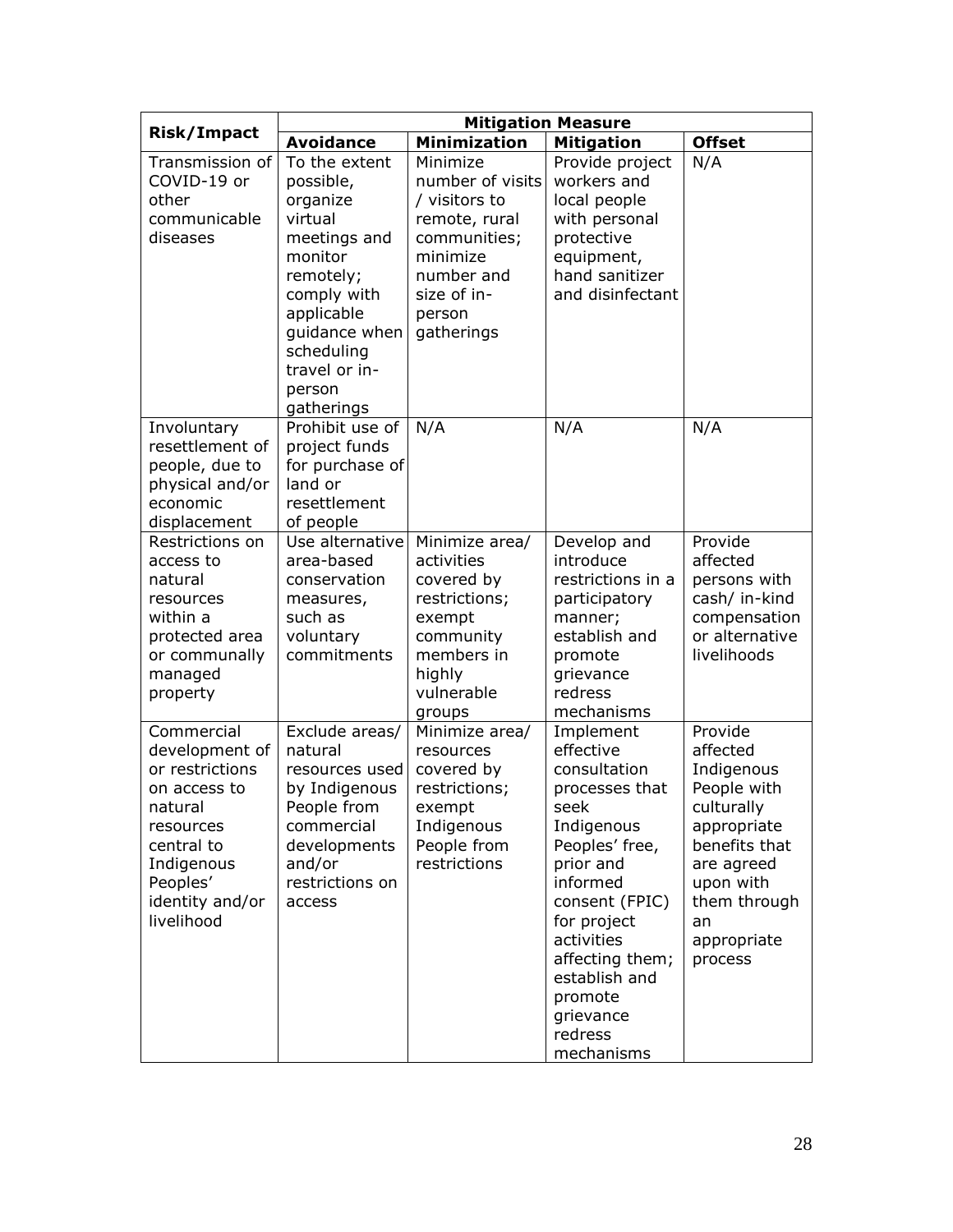| <b>Risk/Impact</b>                                                            | <b>Mitigation Measure</b>                                                                                                                                                                                             |                                                                                                           |                                                                                                                      |               |
|-------------------------------------------------------------------------------|-----------------------------------------------------------------------------------------------------------------------------------------------------------------------------------------------------------------------|-----------------------------------------------------------------------------------------------------------|----------------------------------------------------------------------------------------------------------------------|---------------|
|                                                                               | <b>Avoidance</b>                                                                                                                                                                                                      | <b>Minimization</b>                                                                                       | <b>Mitigation</b>                                                                                                    | <b>Offset</b> |
| Disturbance or<br>damage to<br>cultural<br>heritage                           | Locate parking<br>lots,<br>campsites,<br>trails and<br>other visitor<br>infrastructure<br>away from<br>areas with<br>tangible or<br>intangible<br>cultural<br>heritage                                                | Minimize visitor<br>numbers/<br>access to sites<br>with tangible or<br>intangible<br>cultural<br>heritage | <b>Include Chance</b><br><b>Find Procedures</b><br>in all contracts<br>relating to<br>construction or<br>civil works | N/A           |
| Risk of elite<br>capture of<br>project benefits<br>and/or social<br>exclusion | Develop and<br>implement<br>robust<br>Stakeholder<br>Engagement<br>Plans that<br>ensure that<br>stakeholders<br>and vulnerable<br>groups are<br>adequately<br>identified and<br>consulted on<br>project<br>activities | N/A                                                                                                       | N/A                                                                                                                  | N/A           |

#### **Step 10: Monitoring and reporting**

- 66. During project preparation, each grantee will be required to define the steps it will take to monitor the implementation of the agreed mitigation measures. This will be described in the proposal and/or the relevant environmental and social plan(s) and budgeted for. For example, monitoring may involve socio-economic surveys with a sample of households in each affected community, at the start, mid-point and end of the project, in order to measure impacts (planned and unanticipated) on human wellbeing.
- 67. During project implementation, the grantee will implement the agreed monitoring steps and report on them to the CEPF Secretariat (or the RIT). For Category B and C projects, the grantee will be asked to report in a dedicated section of its performance report. For Category A projects, the grantee will be requested to submit stand-alone safeguard monitoring reports on a semi-annual basis, following the template in Annex 13.
- 68. Whichever way grantees report, their reports should contain a description of the measures they have taken to comply with the applicable safeguard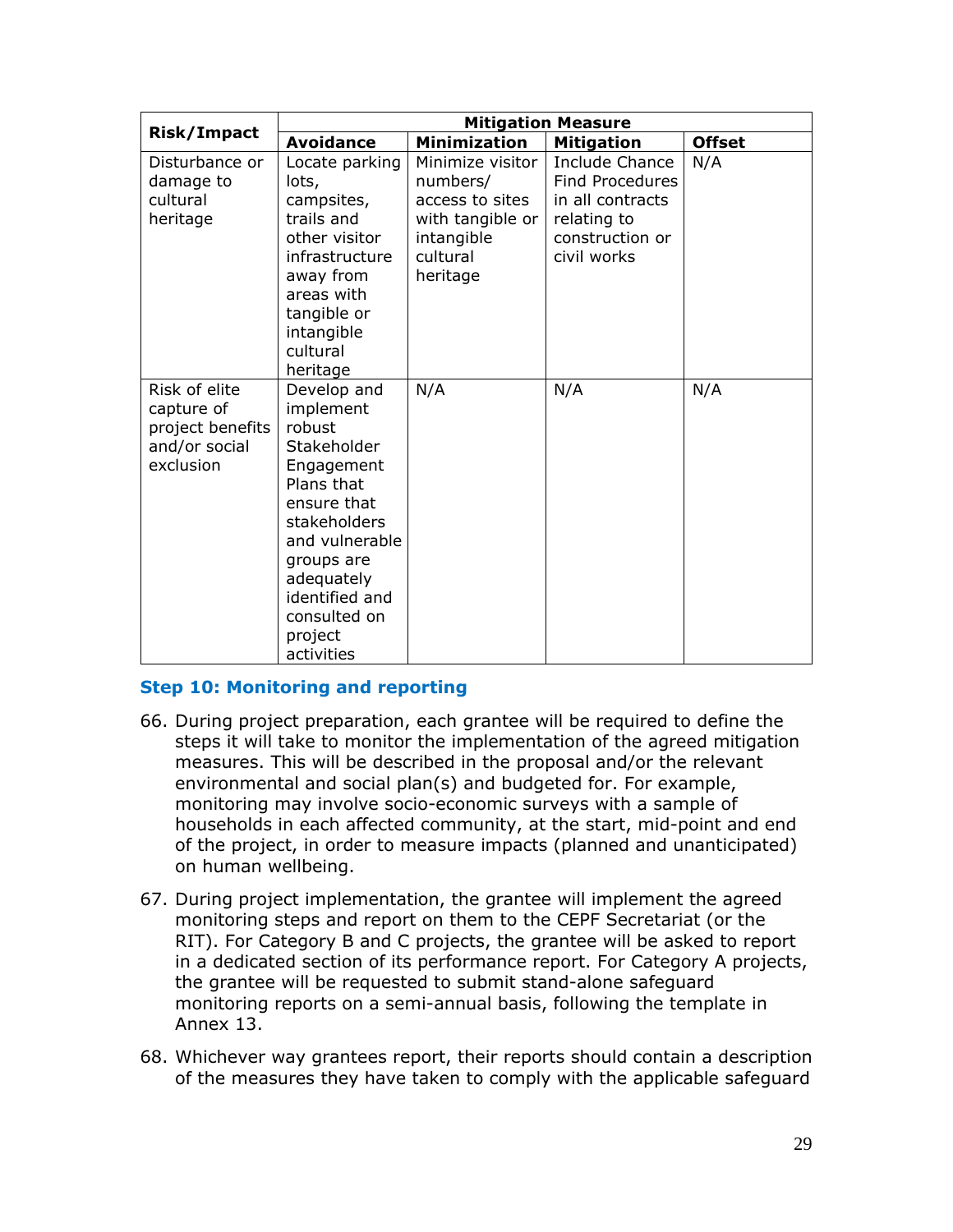policies over the previous six months, including a summary of stakeholder engagement activities and a log of grievances received.

- 69. At project close, the grantee will be required to summarize the implementation of any measures required to comply with safeguard policies in its final completion and impact report. Release of the final payment under the grant will be conditional upon the receipt of a satisfactory report.
- 70. The CEPF Secretariat will have ultimate responsibility for monitoring compliance with the safeguard policies. The CEPF Secretariat will take the lead on monitoring large grants, with assistance from the RIT as needed The RIT will lead on monitoring of small grants, with supervision from the CEPF Secretariat.
- 71. Provided that travel restrictions allow, the CEPF Secretariat and the RIT will carry out site visits to all Category A projects and a sample of other projects. The CEPF Secretariat and the RIT will jointly develop a site visit plan each year, identifying which projects will be visited, when and by whom. Site visits will involve interviews with grantee staff and review of records on compliance with safeguard policies, as well as consultations with selected stakeholders, giving priority to project-affected persons. These consultations may take the form of structured or semi-structured interviews, focus group discussions, public meetings or workshops, and will adopt appropriate protocols to prevent transmission of communicable diseases. Attention will be given to create a safe space, in which stakeholders can raise concerns without fear of reprisal. Particular attention will be given to ensuring that voices of women and vulnerable groups can be heard.
- 72. The CEPF Secretariat will maintain a log of grievances. Personal identifiable information (names, email addresses, identification numbers, etc.) related to complainants will be stored in hard copy in a secure location, for confidentiality and to comply with data protection legislation. Pseudonyms (e.g., Person A, Person B) will be used in all records stored online.
- 73. The CEPF Secretariat will report on compliance with the safeguard policies as part of its periodic reporting to the Donor Council. It will keep detailed records of compliance by grantees, as well as in relation to activities implemented by the CEPF Secretariat. These records will be available for review by the CEPF's donors. The CEPF Secretariat will also disclose, via the CEPF website, information related to every grant awarded, including all environmental and social plans, summary information from the application, and the final completion and impact report. No personal identifiable information about any grantee or stakeholder will be publicly disclosed.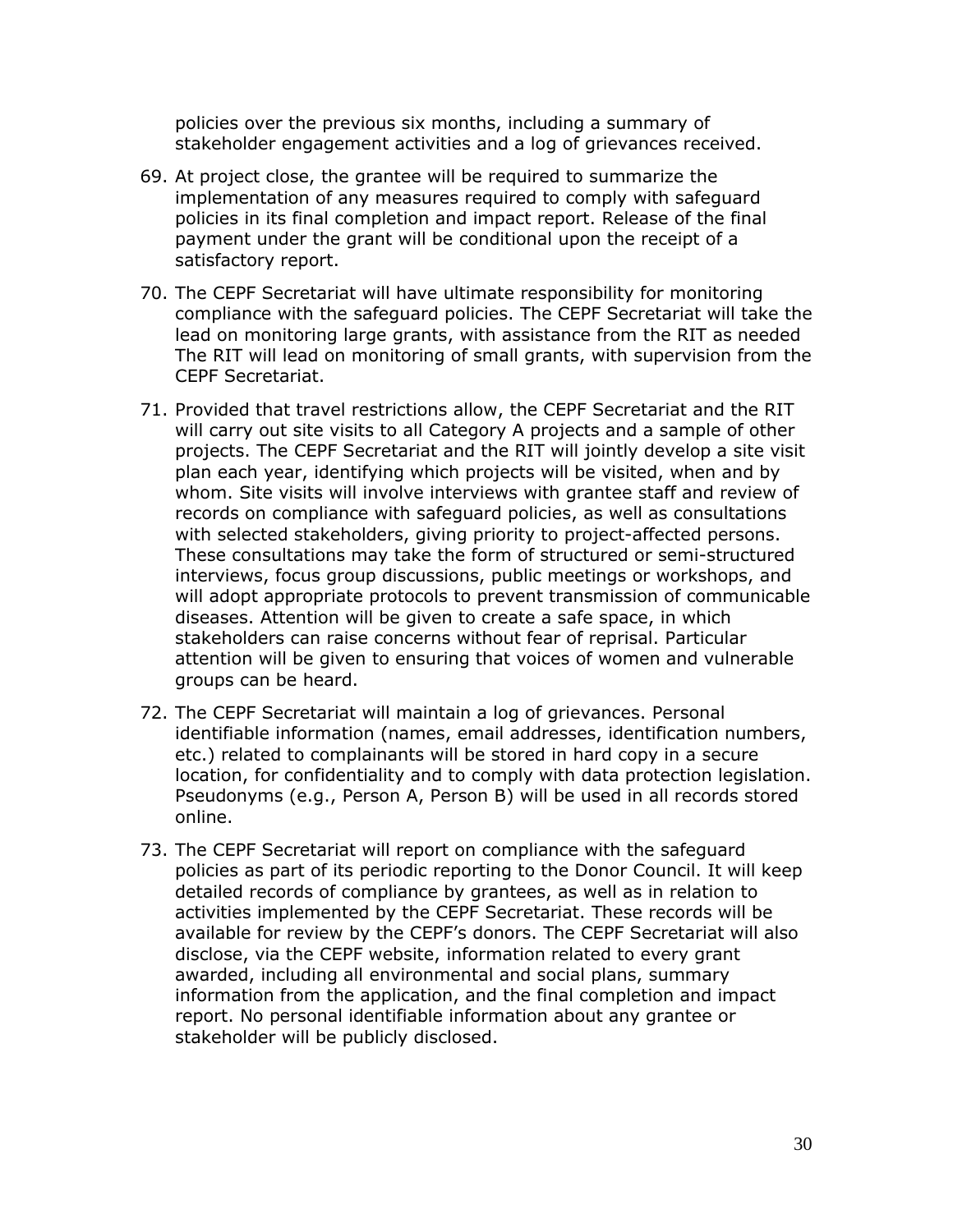#### <span id="page-30-0"></span>**9. SAFEGUARD POLICY 1: ENVIRONMENTAL AND SOCIAL ASSESSMENT**

#### **Purpose**

74. To ensure that all CEPF-funded projects are environmentally and socially sound and sustainable and avoid/mitigate unintentional adverse impacts.

#### **Definitions**

- 75. *Environmental and Social Impact Assessment (ESIA)* is a process to identify, predict and assess the potential environmental and social impacts of a proposed project prior to the making of major decisions or commitments; evaluate alternatives; and design appropriate mitigation, monitoring and capacity building measures.
- 76. *Environmental and Social Management Plan (ESMP)* is a document that sets out measures to manage environmental and social risks arising from a project, following the mitigation hierarchy of avoid, minimize, mitigate and offset (compensate).
- 77. The *Mitigation Hierarchy* is an approach to managing environmental and social risks whereby potential adverse impacts to people and/or the environment are first avoided or, where avoidance is not possible, minimized and then mitigated, and, as a last resort, residual adverse impacts are offset (or compensated for).

#### **Requirements**

- 78. To comply with this policy, the CEPF Secretariat (or the RIT, in the case of small grants) will implement an eligibility screening and risk assessment process for all CEPF-funded projects. The purpose of the eligibility screening is to reject applications that include activities on the negative list or redesign projects to remove such activities. The purpose of the risk assessment is to categorize projects according to their potential environmental and social impacts.
- 79. This systematic screening and assessment of projects will extend to short- and long-term risks posed by climate change and other natural hazards (e.g., hurricanes, fires), based on established methodologies.
- 80. The eligibility screening and risk assessment will be carried out early in the technical review of the LOI. This allows mitigation, monitoring and capacity building measures to be incorporated into the detailed project design. Project activities are assessed for potential social and environmental risks prior to the application of mitigation measures. It is necessary to form a clear picture of potential inherent risks in the event that mitigation measures are not implemented or fail. This means that risks should be identified and quantified as if no mitigation measures were to be put in place.
- 81. The risk assessment may result in a project being designated as:
	- *Category A*, if the proposed project has the potential for significant adverse environmental and/or social impacts that are diverse,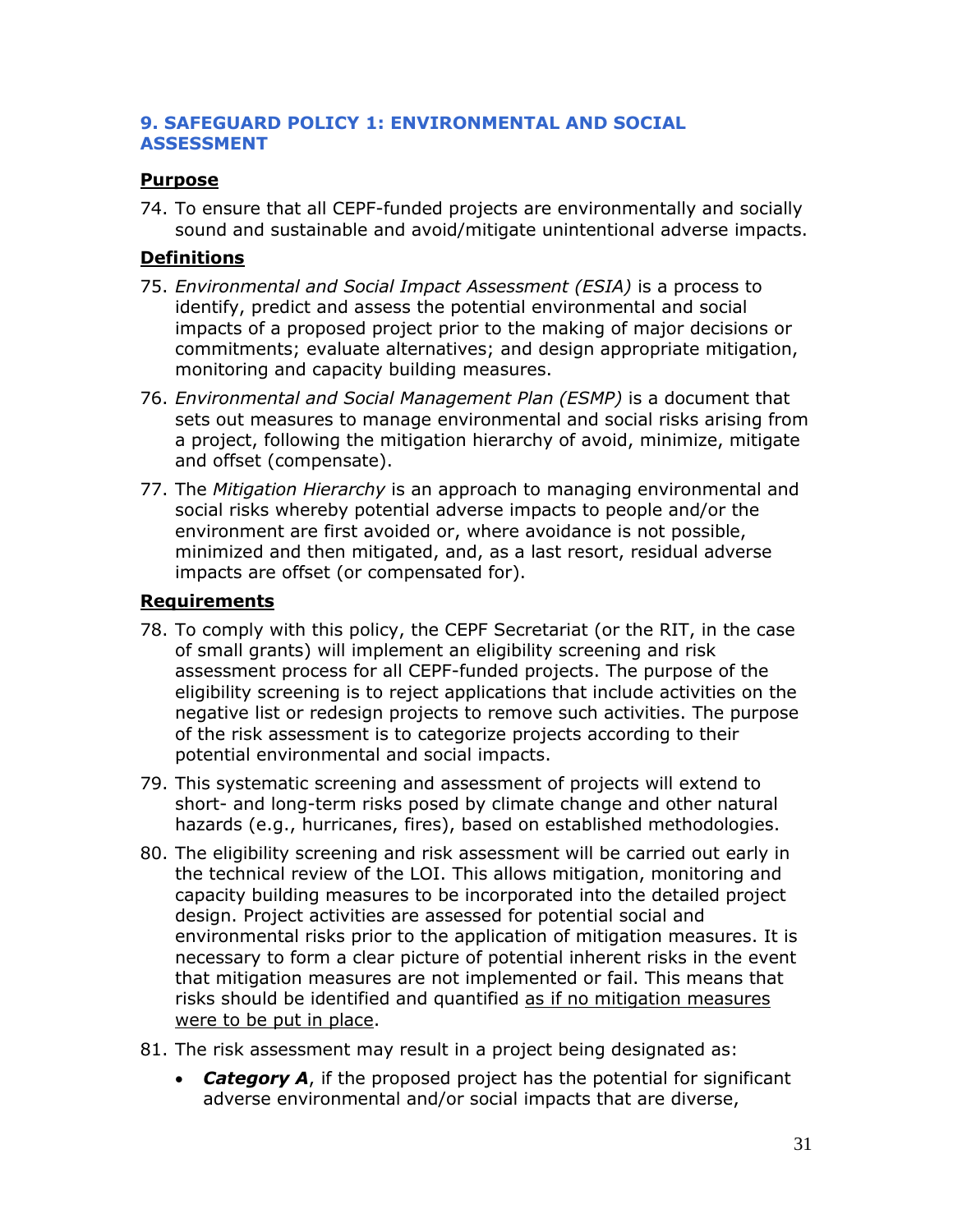irreversible or unprecedented. A *full ESIA and an ESMP* are required, which should be prepared by an independent consultant, contracted by the applicant. These documents must be prepared and approved prior to the start of the project;

- *Category B*, if the proposed project has the potential for adverse environmental and social impacts that are few, generally site-specific, largely reversible and readily addressed through mitigation measures. A *fit-for-purpose ESIA and an ESMP* are required, which may be more limited in focus, depending on the type, degree and extent of the impacts, and may be prepared by the applicant; or
- *Category C*, if the proposed project is likely to have minimal or no adverse environmental and social impacts. *No ESIA* is required for a Category C project.
- 82. If the risk assessment finds that an ESIA is necessary, it should be prepared (by the applicant or an independent consultant) following the template in Annex 2, and worked examples and additional guidance provided on the CEPF website. The ESIA can be prepared in any language, provided that the contents are accessible to project-affected persons and other stakeholders.
- 83. The ESIA will be designed to identify impacts and mitigation measures that will be incorporated into project design. The results of the ESIA, including actions to avoid, minimize, mitigate and/or offset environmental and social impacts, monitor compliance with the relevant safeguard policies, and strengthen institutional capacity to implement these measures, will be included in the project's ESMP, which will follow the template in Annex 2.
- 84. For all Category A and relevant Category B projects, the CEPF Secretariat (or the RIT) will ensure that the grantee will establish, maintain, and strengthen as necessary an organizational structure that defines roles, responsibilities, authority, workplan, and budget to implement the ESMP.
- 85. For all Category A projects, independent expertise will be used in the assessment of environmental and social risks and impacts, including specialized knowledge where needed. Independent consultants will be hired by grantees with Category A projects to prepare ESIAs and ESMPs. Independent advisory panels may be used to oversee the design and implementation of Category A projects where the magnitude of risks and potential impacts is deemed especially high. In general, however, CEPF will avoid supporting such projects, except in cases of over-riding programmatic need.
- 86. Third-party (e.g., independent expert, local community, other) monitoring and/or independent audits will be used, where appropriate, to monitor compliance with agreed measures in the ESMP for Category A projects. The costs of third-party monitoring will be built into the CEPF grant.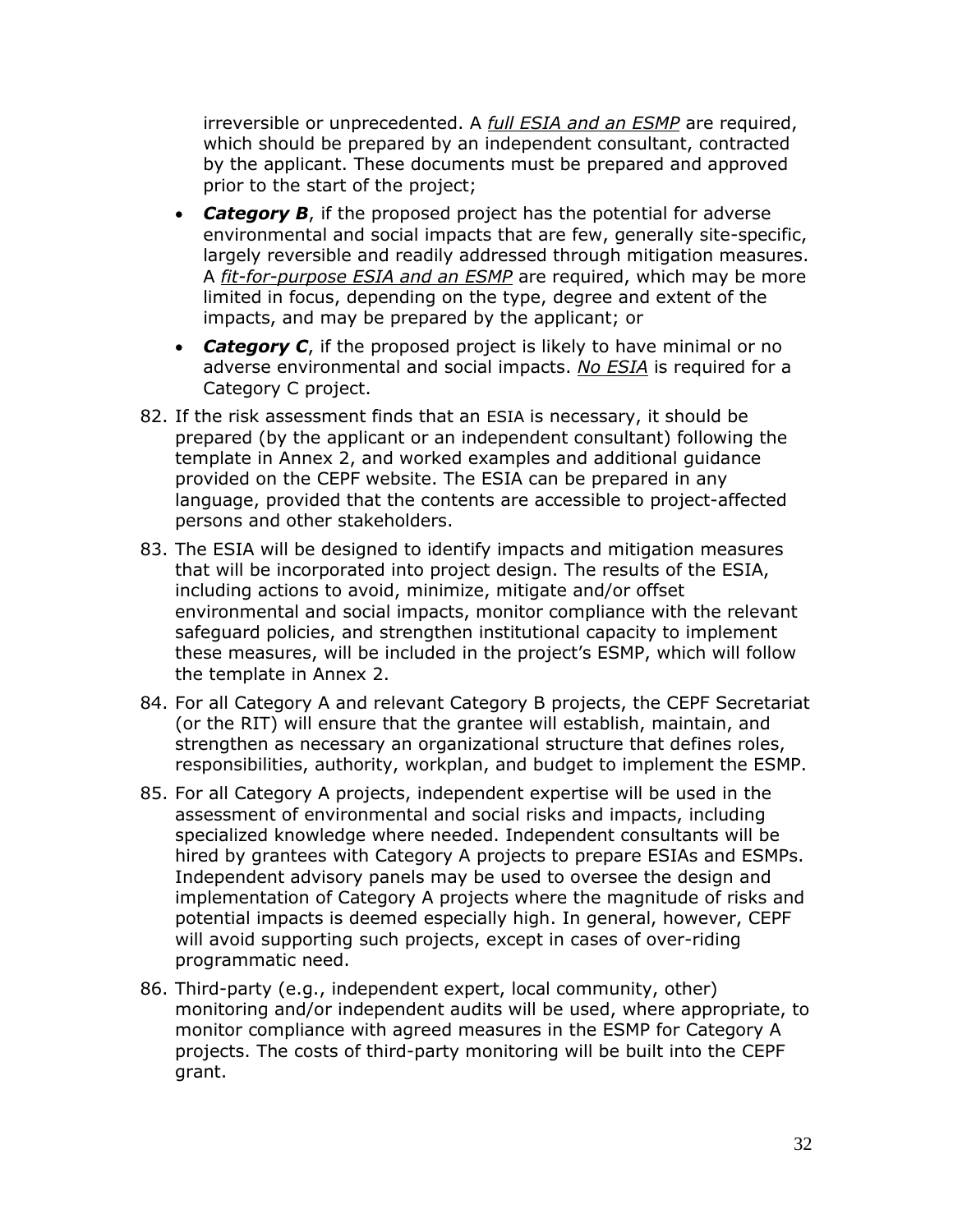- 87. When assessing social risks, special consideration will be given to vulnerable and disadvantaged groups and individuals (persons with disabilities, unemployed youth, members of landless households, etc.), who may be more likely to be adversely affected by the project impacts and/or more limited than others in their ability to take advantage of project benefits. Such individuals and groups may also be more likely to be excluded from mainstream consultation processes and, as such, may require specific measures and/or assistance to participate.
- 88. The special needs and circumstances of disadvantaged and vulnerable groups and individuals will be addressed in the ESMP, in such a way that:
	- a) Risks and impacts do not fall disproportionately on disadvantaged or vulnerable individuals or groups;
	- b) Disadvantaged or vulnerable individuals or groups do not face discrimination or prejudice in accessing benefits and resources; and
	- c) Persons with disabilities are able to participate in and benefit from projects and programs on an equal basis with others.
- 89. Any sub-grants awarded under the main project must also meet the requirements of this policy and the ESMF as a whole.
- 90. The grantee is required to inform the CEPF Secretariat (or the RIT) of any instance where the project undergoes a significant change during implementation. The CEPF Secretariat (or the RIT) will then determine whether any action is required in respect of this safeguard policy. Such action may include *inter alia* reassignment of the project to a different category, revision of the ESIA/ESMP and/or additional capacity building for the grantee.
- 91. All ESIAs and ESMPs must be reviewed and approved by the CEPF Secretariat (or the RIT) prior to the signature of the grant agreement.
- 92. Approved ESIAs and ESMPs will be disclosed publicly via the CEPF website. Relevant content from these documents and the project proposal will also be disclosed by the grantee to project-affected persons and other stakeholders, to provide them with timely, relevant and understandable information about the project, and allow them to participate in meaningful consultations throughout the project cycle.

#### <span id="page-32-0"></span>**10. SAFEGUARD POLICY 2: LABOR AND WORKING CONDITIONS**

#### **Purpose**

93. To protect workers by ensuring that risks or potential adverse impacts to workers are avoided or mitigated, and the fundamental rights of workers are respected, consistent with the International Labour Organization's (ILO's) Declaration on the Fundamental Principles and Rights at Work*.*  This policy seeks to promote the fulfilment of these rights.

#### **Definitions**

94. *Direct Workers* are people employed or engaged directly by the grantee to work on the project.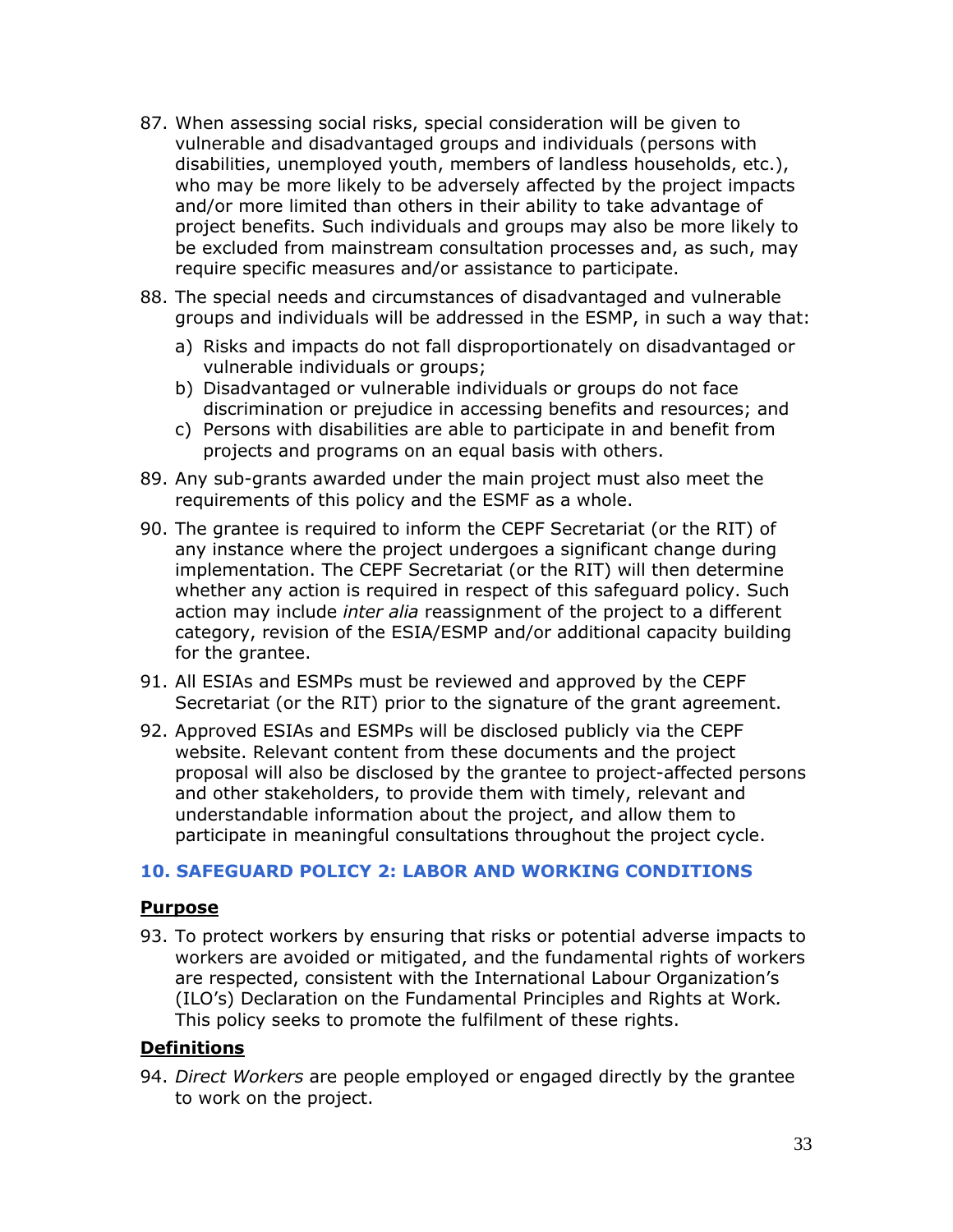- 95. *Contracted Workers* are people engaged through third parties (subgrantees, consultants, etc.) to perform work related to core functions of the project for a substantial duration.
- 96. *Labor Management Procedures* document the measures put in place by the grantee to manage risks associated with employment under the project and help to determine the resources necessary for effective management of these risks.
- 97. *Project Workers* are direct workers and contracted workers.

#### **Requirements**

- 98. The following requirements are to be applied in a proportional manner based on the capacity of the grantee, the nature of the project, its specific activities, the project's associated social and environmental risks and impacts, and the type of contractual relationships with workers engaged in relation to the project.
- 99. This policy applies to both direct workers and contracted workers.
- 100. Where the risk assessment process identifies risks or potential adverse impacts to workers, further assessments will be undertaken, and measures will be developed, implemented and monitored to manage them in a way that is consistent with this policy and respects and protects the fundamental rights of workers, consistent with the ILO's Declaration on the Fundamental Principles and Rights at Work, including:
	- a) Freedom of association and the effective recognition of the right to collective bargaining;
	- b) The elimination of discrimination, in respect of employment and occupation;
	- c) The prevention of child labor; and
	- d) The elimination of all forms of forced or compulsory labor.
- 101. When assessing risks, special consideration will also be given to identifying potential adverse gender-related impacts, including Gender-Based Violence (GBV), and Sexual Exploitation, Abuse and Harassment (SEAH). Discrimination against women or girls, or gender-based discrimination will be prevented, and risk management measures will be differentiated by gender where appropriate.
- 102. Grantees will not directly or indirectly condone, encourage or tolerate participation, or engagement in any conduct substantially equivalent to SEAH (as defined in CI's Policy on Preven[tion of Sexual Exploitation,](https://www.conservation.org/about/our-policies/prevention-of-sexual-exploitation-sexual-abuse-and-sexual-harassment)  [Sexual Abuse, and Sexual Harassment\)](https://www.conservation.org/about/our-policies/prevention-of-sexual-exploitation-sexual-abuse-and-sexual-harassment) in carrying out project-related activities.
- 103. If risks of GBV and SEAH are identified, whether during the initial risk assessment or during implementation, the project will establish:
	- a) Reporting and response protocols with specific procedures for GBV, including confidential reporting with safe and ethical documentation of GBV cases, which indicate when and where to report incidents and what follow-up actions will be undertaken; and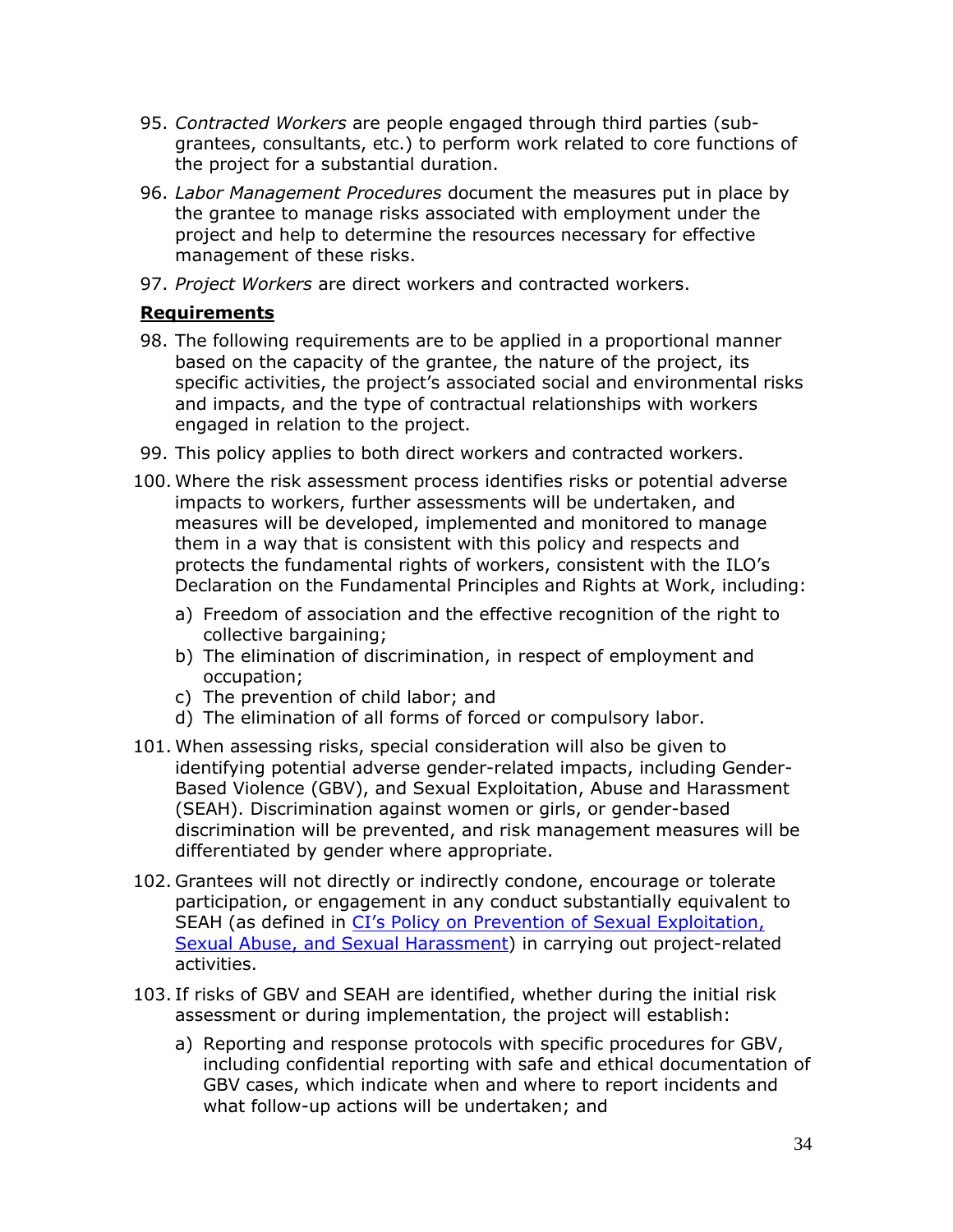- b) Modalities for providing services and redress to survivors.
- 104. For proposed projects assessed as having significant risks in relation to labor and working conditions (Category A or B), Labor Management Procedures will be established in accordance with applicable national laws and the requirements of this policy, and following the template in Annex 3. These Labor Management Procedures shall be appropriate to the size of the organization and the nature of project activities. For Category A projects, detailed Labor Management Procedures will be prepared, whereas simplified Labor Management Procedures are required for Category B projects.
- 105. To the extent that provisions of national law are relevant to project activities and satisfy the requirements of this safeguard policy, the Labor Management Procedures will not be required to duplicate such provisions.
- 106. For proposed projects assessed as having negligible or no risks in relation to labor and working conditions (Category C), the applicant will be required to complete the labor management section of the financial questionnaire, which requests information about the organization's labor management policies. If significant gaps are identified, the applicant will be asked to fill them, during either project preparation or implementation. Support and guidance will be provided to the grantee, in accordance with their capacity and the nature of the project.
- 107. Workers will be provided with clear and understandable documentation of employment terms and conditions, including their rights under national law related to hours of work, wages, overtime, compensation and benefits, and those arising from this policy.
- 108. Workers will be provided with regular and timely payment of wages; adequate periods of rest, holiday, sick, maternity, paternity, and family leave; and written notice of termination and severance payments, as required under national laws or other appropriate procedures and the project's Labor Management Procedures.
- 109. Forced labor and child labor will not be used in connection with any CEPF-funded project<sup>3</sup>. Child labor includes both: (i) labor below the minimum age of employment; and (ii) any other work that may be hazardous, may interfere with the child's education, or may be harmful to the child's health or to the child's physical, mental, spiritual, moral, or social development.
- 110. Decisions relating to any aspect of the employment relationship, including recruitment, hiring and treatment of workers, will be made based on the principles of non-discrimination, equal opportunity and fair treatment, and not on the basis of personal characteristics unrelated to inherent job requirements.

<sup>&</sup>lt;sup>3</sup> In compliance with ILO conventions 29 and 105, and the protocol to conventions 29 (forced labor), 87 (freedom of association), 98 (right to collective bargaining), 100 and 111 (discrimination), 138 (minimum age) and 182 (worst forms of child labor).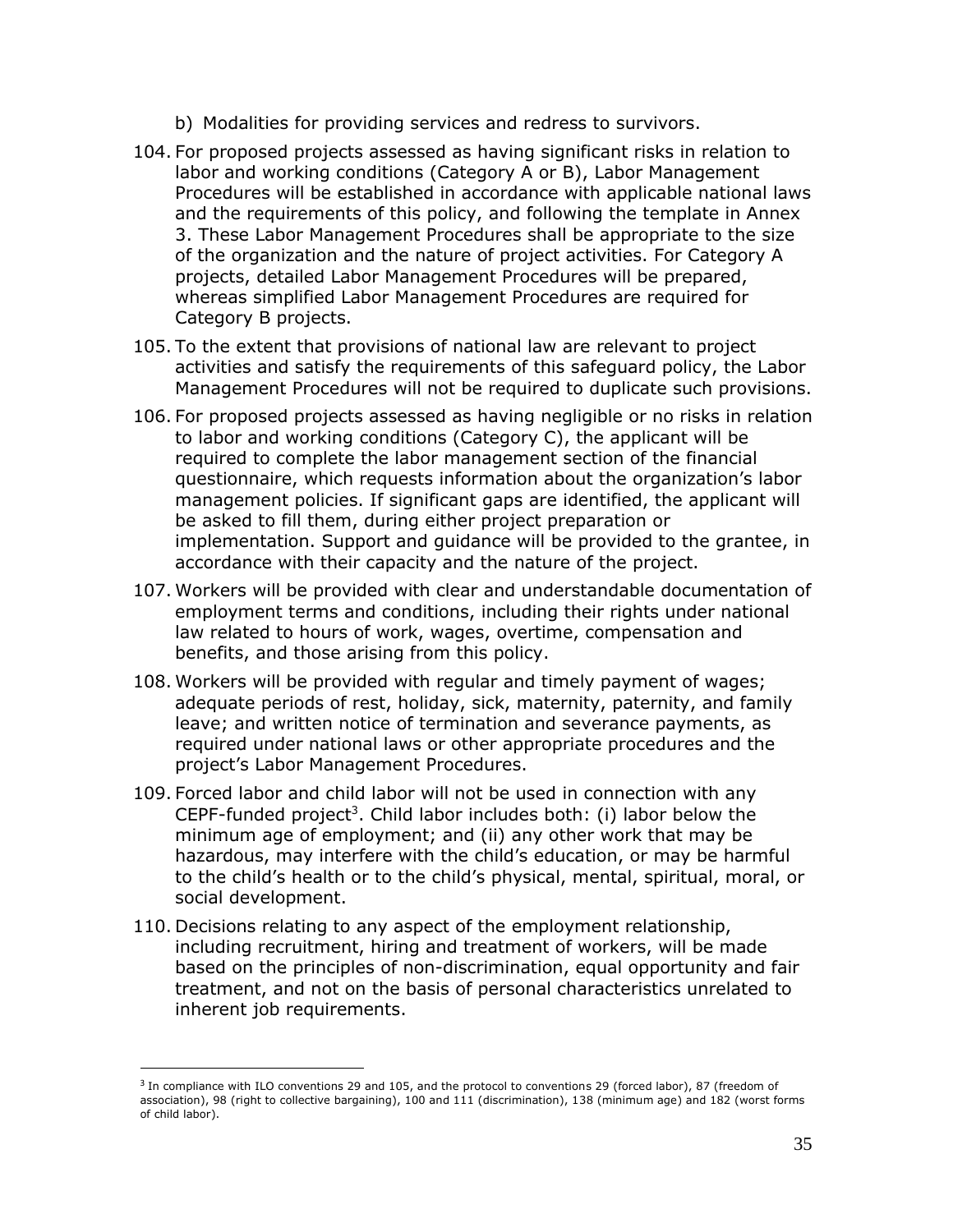- 111. Appropriate measures will be put in place to prevent harassment, intimidation and exploitation, and to protect vulnerable workers, including *inter alia* women, children of working age, migrants and persons with disabilities.
- 112. Workers who participate, or seek to participate, in workers' organizations and collective bargaining, will be allowed to do so without interference, will not be discriminated or retaliated against, and will be provided with information needed for meaningful negotiation in a timely manner.
- 113. Occupational Health and Safety (OHS) measures will be applied to establish and maintain a safe and healthy working environment. Such measures will be designed and implemented to address:
	- a) Identification of potential hazards to workers, particularly those that may be life threatening;
	- b) Provision of preventive and protective measures, including modification, substitution, or elimination of hazardous conditions or substances;
	- c) Training of workers and maintenance of training records;
	- d) Documentation and reporting of occupational accidents, diseases and incidents;
	- e) Emergency prevention and preparedness and response arrangements to emergency situations; and
	- f) Remedies for adverse impacts such as occupational injuries, deaths, disability and disease.
- 114. Workers will have access to a workplace grievance mechanism. The grantee will inform workers, at the time of their employment, of the existence of the mechanism and of measures to protect them against any reprisal for its use. The grantee may utilize existing mechanisms, provided they are properly designed, sufficiently responsive and readily accessible to project workers. Alternatively, existing mechanisms may be supplemented with project-specific arrangements.
- 115. Workers will be able to report grievances without retribution, and the workplace grievance mechanism will not impede access to other judicial or administrative remedies available under the law or through existing arbitration procedures, or substitute for grievance systems provided through collective agreements.
- 116. All direct and contracted workers will also be provided with Conservation International's (CI's) Code of Ethics, and be informed that any violations of the Code of Ethics should be reported to via the CI Ethics Hotline at <https://secure.ethicspoint.com/domain/media/en/gui/10680/index.html>
- 117. Grantees will contractually require that all third parties who receive CEPF funds and who engage contracted workers in association with the project are legitimate and reliable entities who have in place appropriate policies, processes and systems that allow them to operate in accordance with the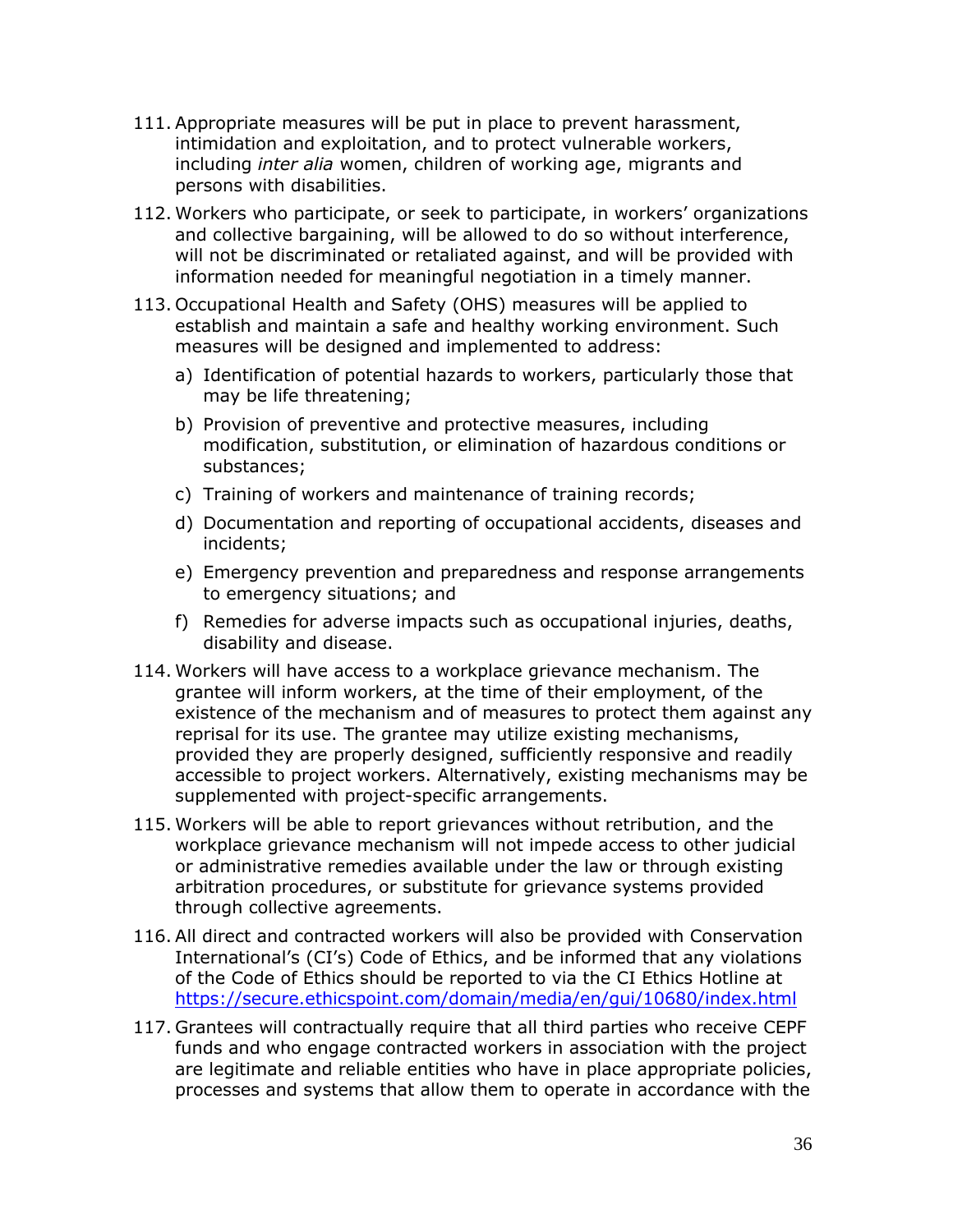requirements of this policy, and that all contracted workers have access to a workplace grievance mechanism.

#### **11. SAFEGUARD POLICY 3: RESOURCE EFFICIENCY AND POLLUTION PREVENTION**

#### **Purpose**

- 118. To avoid or minimize adverse impacts on human health and the environment by avoiding or minimizing pollution from project activities, including by:
	- a) Promoting more sustainable use of resources, including energy and water;
	- b) Reducing project-related emissions of Green House Gases (GHGs);
	- c) Avoiding or minimizing generation of hazardous waste; and
	- d) Minimizing and managing the risks and impacts associated with pesticide use.

## **Definitions**

- 119. *Integrated Pest Management* (IPM) is an ecosystem-based strategy that focuses on long-term prevention of pests or damage caused by them through a combination of techniques, such as biological control, habitat manipulation, modification of cultural practices and use of resistant varieties. Pesticides are used only after monitoring indicates they are needed according to established guidelines, and treatments are made with the goal of removing only the target organism. Pest control materials are selected and applied in a manner that minimizes or eliminates risks to human health, beneficial and non-target organisms, and the environment.
- 120. *Integrated Vector Management* (IVM) is a rational decision-making process for the optimal use of resources for controlling vectors that transmit diseases, such as malaria, dengue, Japanese encephalitis, leishmaniasis, schistosomiasis and Chagas disease. The approach seeks to improve the efficacy, cost-effectiveness, ecological soundness and sustainability of disease-vector control.
- 121. *Invasive Alien Species* (IAS) are plants, animals, pathogens and other organisms that are non-native to an ecosystem, and that may cause economic or environmental harm or adversely affect human health. In particular, they have adverse impacts on biodiversity through competition, predation, or transmission of pathogens, and disruption of local ecosystems and ecosystem functions.
- 122. A *Pest Management Plan* is a comprehensive framework through which pest management is defined and accomplished. It identifies measures to ensure health and environmental safety, pest identification, and pest management, as well as pesticide storage, transportation, use and disposal.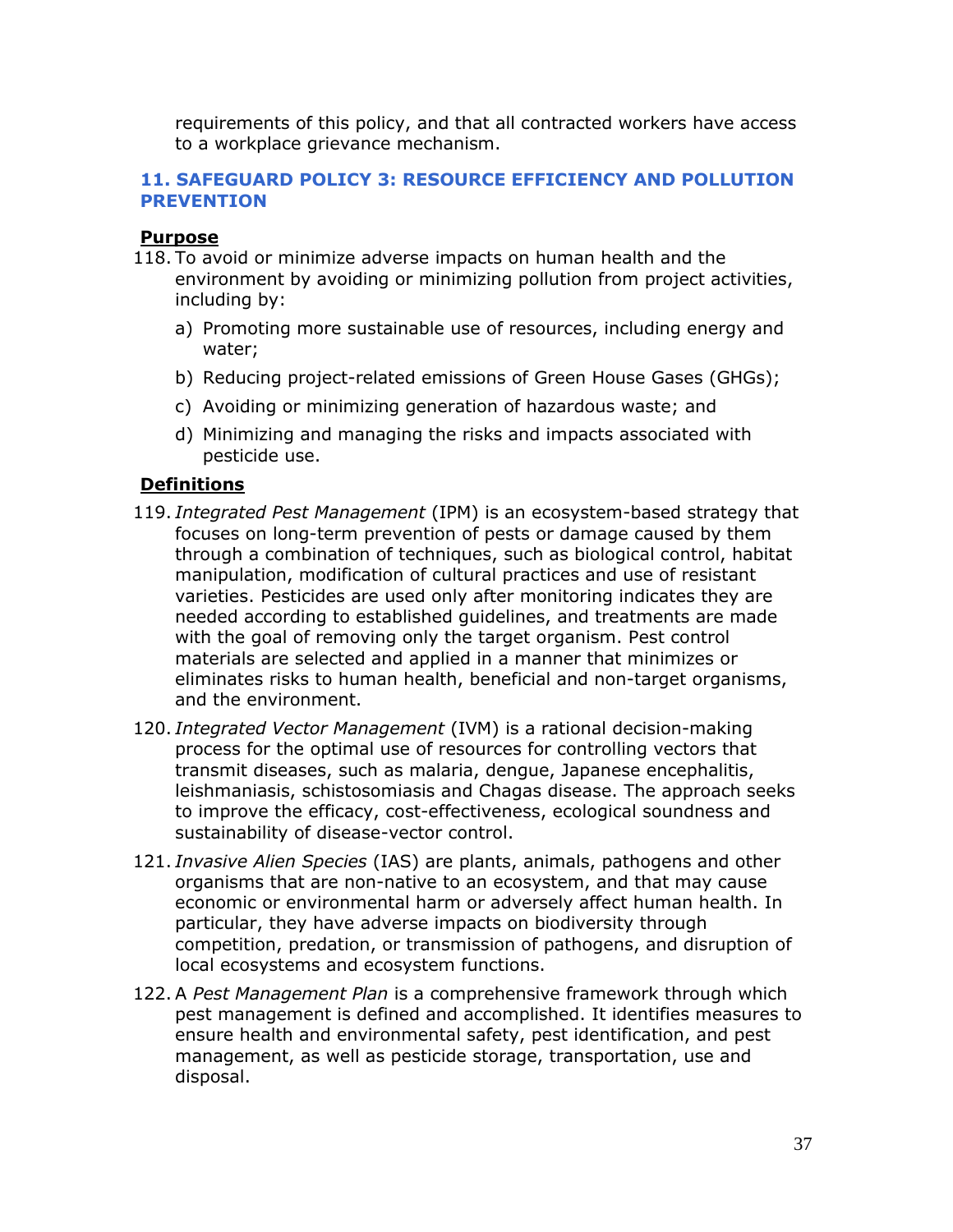- 123. This policy outlines a project-level approach to managing any risks and adverse impacts that may be related to resource use and pollution.
- 124. For proposed projects assessed as having significant risks in relation to use of pesticides (Category A or B), the applicant will prepare a Pest Management Plan in accordance with the requirements of this policy and following the template in Annex 4.
- 125. For proposed projects assessed as having significant risks in relation to resource efficiency and/or forms of pollution other than pesticides (Category A or B), these will be addressed in the project's ESMP, in accordance with applicable national laws and the requirements of this policy; a separate plan will not be required.
- 126. For proposed projects assessed as having negligible or no risks in relation to resource efficiency or pollution (Category C), the applicant will not be required to prepare any additional documents.
- 127. CEPF-funded projects must not include any activities that promote the trade in or use of any substances listed under the Stockholm Convention on Persistent Organic Pollutants, or other chemicals or hazardous materials subject to international bans, restrictions or phaseouts due to high toxicity to living organisms, environmental persistence, potential for bioaccumulation, or potential depletion of the ozone layer, consistent with relevant international treaties and agreements.
- 128. Grantees will avoid the generation of hazardous and non-hazardous waste, where feasible, or minimize waste generation, and reuse, recycle and recover waste in a safe manner, with environmentally sound waste treatment and disposal.
- 129. Hazardous waste must be treated in accordance with national laws, applicable international treaties and agreements, and/or good international industry practice, whichever is most stringent. To the extent possible, grantees will avoid the use and release of hazardous materials, and minimize and control such use and release across production, transportation, handling and storage.
- 130. Grantees will avoid or minimize the potential for community exposure to hazardous materials and substances that may be released by project activities. Where there is potential for the public to be exposed to hazards, grantees will exercise special care to avoid or minimize their exposure by modifying, substituting, or eliminating the condition or material causing the potential hazard(s).
- 131. Grantees will avoid or minimize project-related emissions of GHGs and black carbon (soot).
- 132. CEPF-funded projects shall avoid and, if not possible, minimize and control the intensity, concentration and mass flow of pollutants from routine, non-routine and accidental releases. Grantees shall establish preventive measures wherever possible and ensure that application of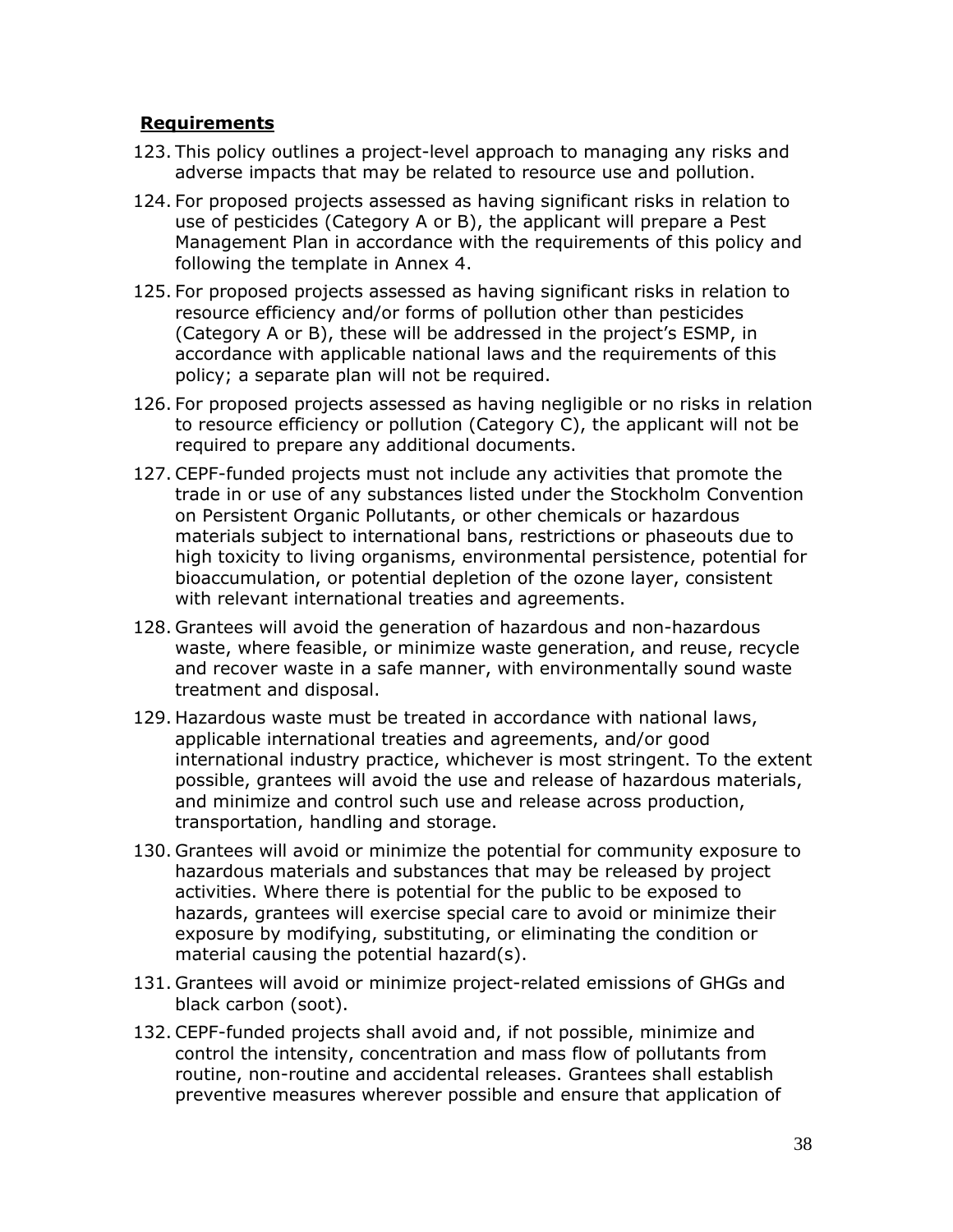pollution prevention and control technologies are consistent with good international practice throughout the project cycle.

- 133. CEPF-funded projects will promote efficient use of energy, water and other resources and material inputs. If project activities involve high demand for water resources, the grantee must apply measures to reduce water use and ensure that such usage does not have significant adverse impacts on communities, other users, or on the environment and ecosystems.
- 134. For projects that involve pest management measures, IPM or IVM will be applied, where feasible.
- 135. Where pesticides are procured or used, the grantee will ensure that:
	- a) The products used do not contain active ingredients that are banned or restricted under applicable international treaties and agreements, or meet the criteria of carcinogenicity, mutagenicity, or reproductive toxicity as set forth by relevant international agencies;
	- b) Adequate restrictions, skills, equipment and facilities are in place to ensure their safe use, taking into account the pesticide's potential risks; and
	- c) Project activities avoid, where feasible, or otherwise minimize the use of pesticides that damage non-target species or the natural environment, or contribute towards the development of resistance in pests and vectors.

## **12. SAFEGUARD POLICY 4: COMMUNITY HEALTH, SAFETY AND SECURITY**

## **Purpose**

136. To ensure that risks or potential impacts to the health, safety and security of project-affected communities are identified, and that appropriate measures to manage these risks are designed, implemented and monitored.

# **Definitions**

- 137.A *Community Health and Safety Plan* contains a more detailed analysis of risks to community health and safety than that undertaken during the eligibility screening and risk assessment steps; it then sets out appropriate measures to avoid and, where avoidance is not possible, minimize and mitigate the identified risks.
- 138.*A Full Ethical Review Form* contains a detailed analysis of potential risks to data subjects in human subject research; it then sets out appropriate measures to address these risks, obtain the informed consent of participants, resolve conflicts of interest, and protect personal identifiable information and other sensitive or protected information.
- 139. *Human Subject Research* refers to any form of disciplined inquiry that aims to contribute to a body of knowledge or theory that involves the obtention of (i) data on living individuals through intervention or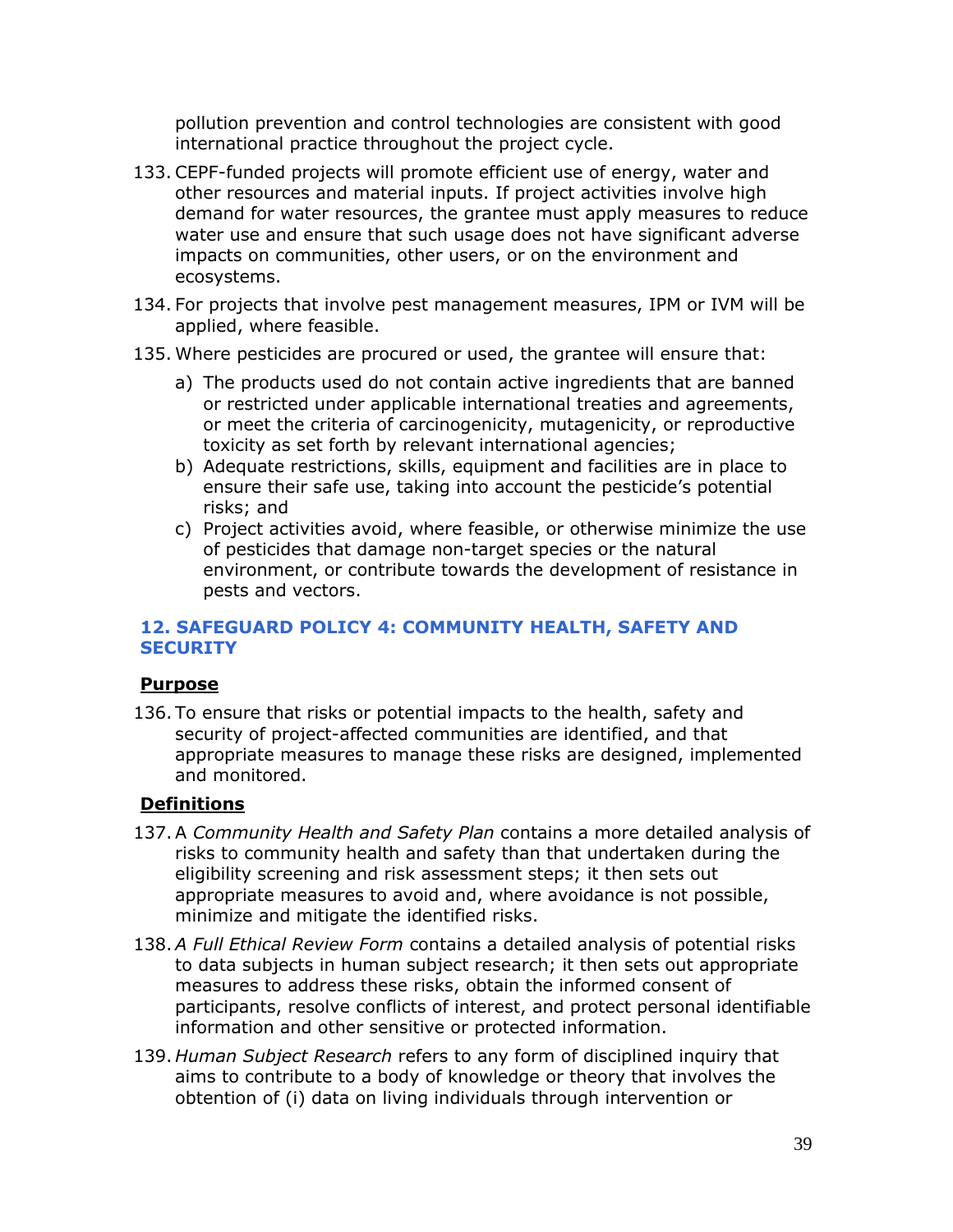interaction with the individual or (ii) personal identifiable information. At CEPF, conservation and/or development field demonstration projects are generally not considered to be research, nor are standard, participatory methods used to monitor the impacts of these projects on human wellbeing (e.g., focus group discussions).

- 140. Grantees will design, implement and monitor appropriate measures to prevent or avoid any adverse impacts on the health, safety and security of project-affected communities or, where avoidance or prevention are not feasible, minimize or mitigate these impacts, giving special consideration to:
	- a) The specific needs and exposure of disadvantaged or vulnerable groups or individuals;
	- b) The particular risks that may be present in a conflict or post-conflict context;
	- c) The impacts of the project on provisioning and regulating ecosystem services, as they are directly relevant to community health and safety;
	- d) Current or projected effects of climate change and other natural hazards;
	- e) Community exposure to hazardous materials and substances;
	- f) The potential risks posed to individuals by human subject research activities; and
	- g) The potential risks posed to communities by a project's use of rangers, eco-guards, or similar security personnel, whether armed or unarmed.
- 141. For proposed projects assessed as having significant risks in relation to community health and safety, the applicant will prepare a Community Health and Safety Plan in accordance with applicable national laws and the requirements of this policy, and following the template in Annex 5. This plan shall be appropriate to the size of the organization and the nature of the proposed activities. For Category A projects, a detailed plan will be prepared, whereas a simplified plan will be prepared for Category B projects.
- 142. For proposed projects assessed as having negligible or no risks in relation to community health and safety (Category C), the applicant will not be required to prepare any additional documents.
- 143.CEPF-funded projects will not propose or implement initiatives that involve the construction or rehabilitation of large or complex dams.
- 144. For proposed projects that are likely to generate emergency situations affecting community health, safety and/or security, emergency preparedness plans will be developed, implemented and monitored in collaboration with stakeholders and relevant authorities.
- 145. Projects will avoid, where feasible, or minimize the risk of community exposure to disease and other relevant health risks, taking into account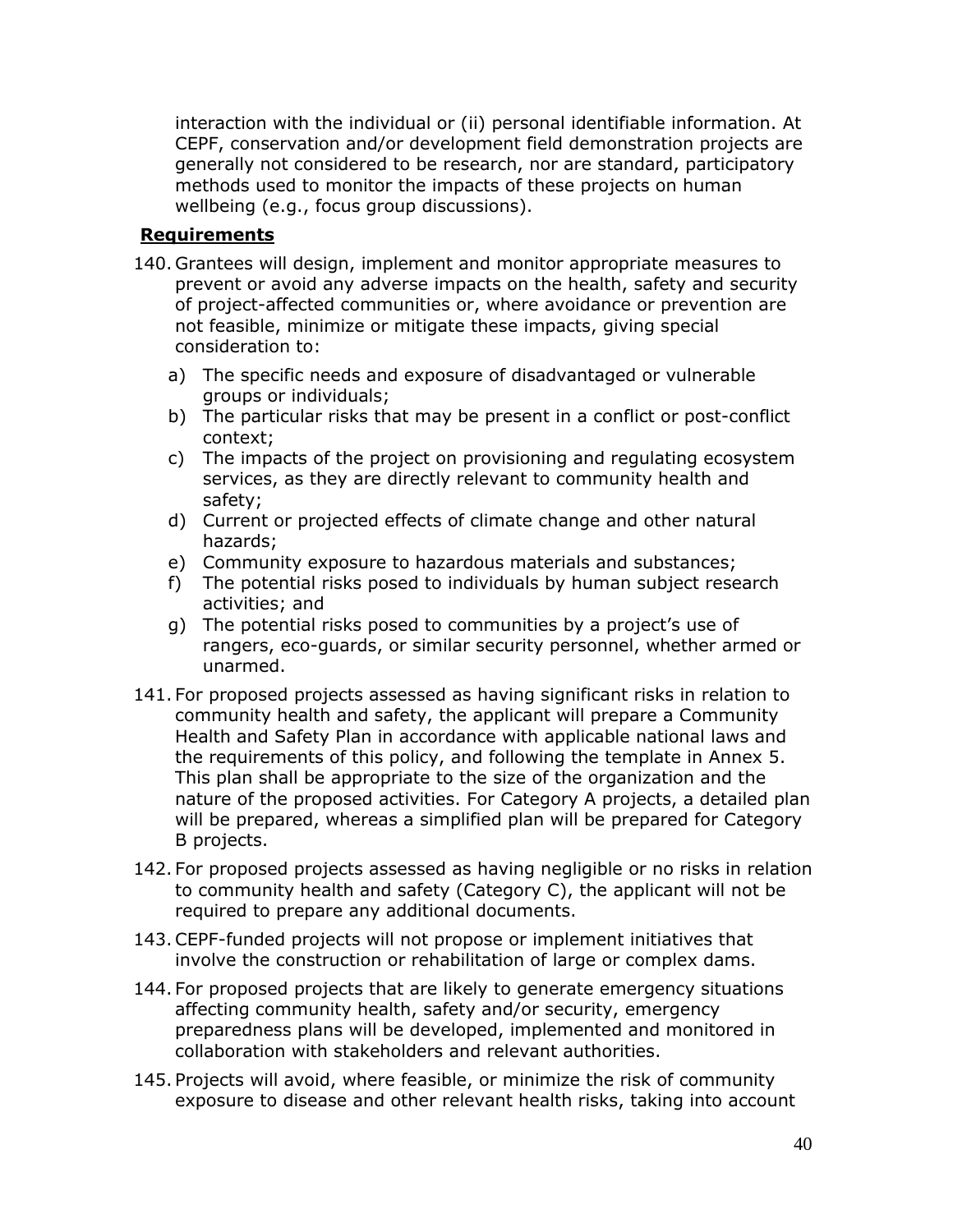differentiated levels of exposure, and the needs and exposure of disadvantaged or vulnerable groups or individuals.

- 146. Projects that involve the design and implementation of human subject research studies will ensure integrity and quality and adhere to CEPF's [Data Guidelines for Social Science.](https://www.cepf.net/sites/default/files/cepf-data-guidelines-social-science.pdf) Researchers and participants will be adequately informed of the purposes, methods and future uses of the results prior to the implementation of the study. Researchers and participants will be adequately informed about the scope of the study, as well as its potential risks and benefits, and how data obtained in such research will be used and protected against unauthorized use or disclosure. Researchers will respect and protect the confidentiality of information provided by participants, and processing of any personal identifiable information will adhere to applicable privacy laws. Participation in the study will be fully free and voluntary, and consent will be obtained by the researchers before implementation begins. Researchers will avoid causing harm to the participants, and any conflicts of interest or partiality will be explicitly disclosed.
- 147. Where a CEPF-funded project involves human subject research activities, the grantee will submit a research ethics policy or other appropriate research protocols for prior approval by the CEPF Secretariat (or RIT). In the event that the project does not have an adequate research ethics policy or research protocols in place, the grantee will prepare a Full Ethical Review Form (Annex 14), with supporting documents (consent form, data management plans, etc.), and submit for approval by the CEPF Secretariat prior to conducting the human subject research activities.
- 148. Where a CEPF-funded project involves funding the salaries and/or operations of rangers, eco-guards or similar security personnel<sup>4</sup>, the grantee will ensure that such security arrangements are proportional and consistent with applicable national laws and good international industry practice and do not violate international human rights standards or principles<sup>5</sup>.
- 149. The risks posed to the potentially affected community by such security arrangements will be assessed to ensure that those providing security are appropriately vetted, trained and supervised. Allegations of unlawful or abusive acts will be monitored and reviewed, and actions will be taken to prevent recurrence against individuals and communities.
- 150.CEPF-funded projects will not involve purchase of firearms or other weapons, nor will they involve payment of salaries or salary supplements to government security personnel.

 $^4$  This provision applies regardless of whether the security personnel are employed or contracted by the grantee, a government agency or a third party.

<sup>&</sup>lt;sup>5</sup> International human rights standards and principles include the UN Basic Principles on the Use of Force and Firearms by Law Enforcement Officials, the UN Code of Conduct for Law Enforcement Officials, the Voluntary Principles on Security and Human Rights, and the International Code of Conduct on Private Security Providers.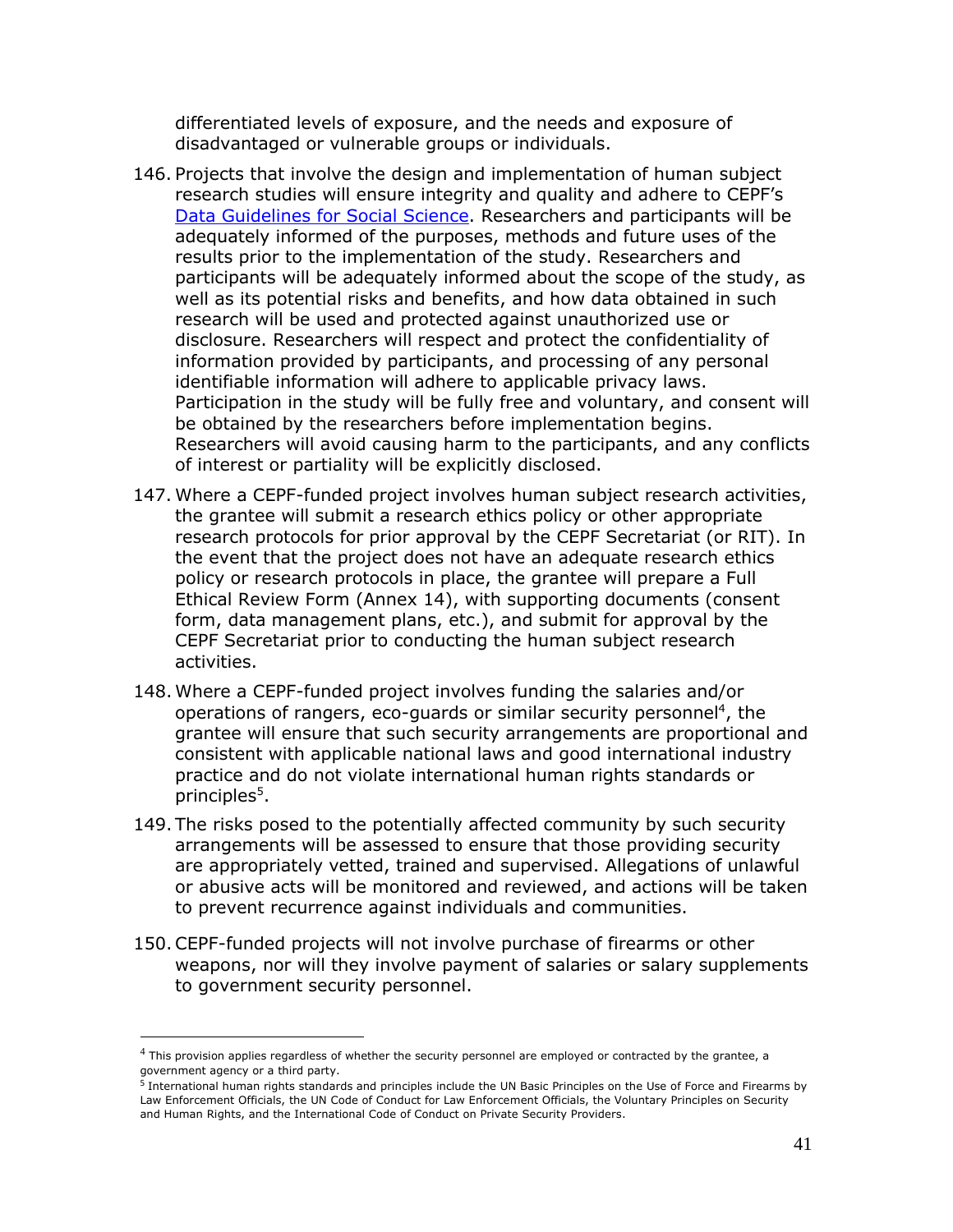## **13. SAFEGUARD POLICY 5: RESTRICTIONS ON LAND USE AND INVOLUNTARY RESETTLEMENT**

#### **Purpose**

151. To ensure that risks to project-affected communities arising from restrictions on land-use and involuntary resettlement are identified, and that appropriate measures to manage these risks are designed, implemented and monitored.

### **Definitions**

- 152.*Resettlement* is physical displacement of communities, households or individuals, involving relocation or loss of shelter.
- 153. *Economic Displacement* is loss of employment or income, including loss of access to natural resources, that leads directly or indirectly to the loss of traditional/subsistence livelihoods, including assets, social capital or cultural identity, among other impacts.
- 154.A *Livelihood Restoration and Compensation Plan* is a document that assesses the potential impacts of economic displacement arising from restrictions on access to natural resources, and that provides guidance on specific issues and due process related to: consultations with affected persons on their rights and options; compensation for loss of employment, income or assets and/or livelihood-restoration strategies; and free, prior and informed consent in cases of Indigenous lands and territories.
- 155.A *Process Framework* is a document that describes: the nature of restrictions on access to natural resources that a project proposes to introduce; the participatory process by which project components will be prepared; measures to avoid, minimize, mitigate and offset adverse cultural and socio-economic impacts; the criteria by which projectaffected persons are eligible for compensation, livelihood restoration and/or transitional support; and the means by which any conflicts will be resolved.

- 156.CEPF-funded projects must not involve the physical resettlement of people (whether voluntary or involuntary) or the purchase of land.
- 157. For proposed projects that involve access restrictions associated with adverse impacts on livelihoods that are of sufficient magnitude to warrant them being designated as Category A, the applicant will prepare a Livelihood Restoration and Compensation Plan in accordance with applicable national laws and the requirements of this policy and following the template in Annex 6.
- 158. For proposed projects that involve access restrictions associated with adverse impacts on livelihoods that are of sufficient magnitude to warrant them being designated as Category B, the applicant will prepare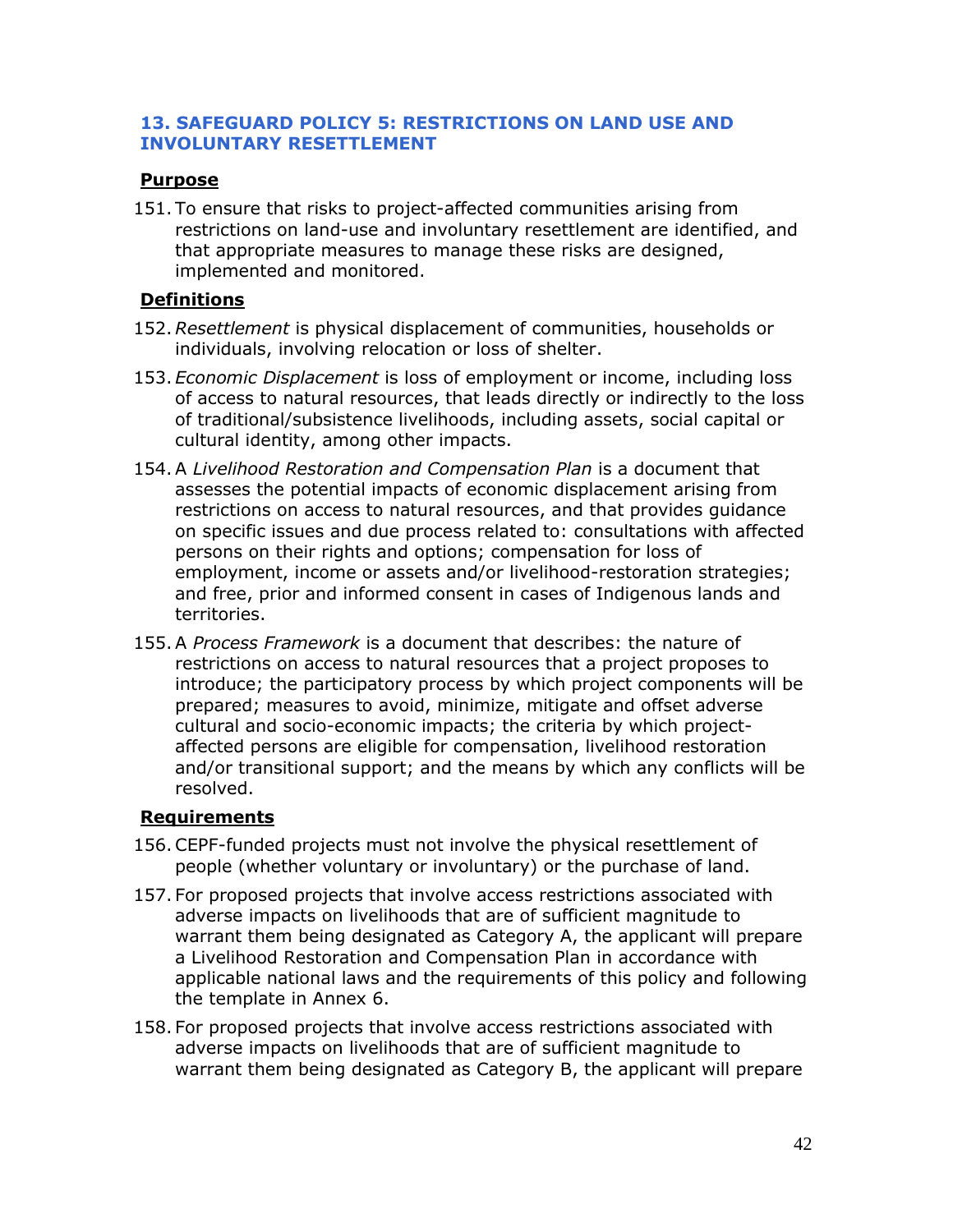a Process Framework in accordance with the requirements of this policy and following the template in Annex 7.

- 159. For proposed projects that involve no or negligible access restrictions associated with adverse impacts on livelihoods (Category C), the applicant will not be required to prepare any additional documents.
- 160. The level of detail in the Livelihood Restoration and Compensation Plan or Process Framework will be proportionate to the complexity of the proposed project and commensurate with the nature and scale of its potential impacts on people. This will be determined by the CEPF Secretariat (or the RIT), based on a subjective assessment of project activities, circumstances of project-affected communities, social risks and project impacts.
- 161. Livelihood Restoration and Compensation Plans and Process Frameworks should take into account the different roles, responsibilities, natural resource needs and uses, and livelihoods of men and women. Arrangements to assist project-affected persons should be gender sensitive.
- 162.A CEPF-funded project may include activities that result in economic displacement only after all viable alternatives have been assessed and provided that the consent of affected communities has been sought, obtained and documented. In accordance with the mitigation hierarchy, restrictions on access will be avoided where possible, and then minimized or mitigated; offsets (compensation payments, alternative livelihoods, etc.) should only be used in the case of residual impacts that cannot be reasonably avoided, minimized or mitigated.
- 163. If a project results in economic displacement due to restrictions on access to natural resources (e.g., as a result of the creation of a new protected area or enactment of a new zoning scheme), affected persons with title or a claim recognizable under national law<sup>6</sup> shall be provided with the following support, based on meaningful consultations and with particular attention to any affected disadvantaged or vulnerable groups or individuals:
	- a) Prompt and adequate compensation for the loss of assets or access to assets, such as sites of productive activity, with replacement assets of equal or greater value, or cash compensation at replacement cost; and/or
	- b) Assistance to improve, or at least restore, their livelihoods and living standards, in real terms, to pre-displacement levels or to levels prevailing prior to the start of project implementation, whichever is higher; and
	- c) Transitional support, as necessary, to address a temporary reduction in livelihoods or living standards following economic displacement.

 $^6$  This policy extends to the inclusion of customary rights and is not limited strictly to areas where there are formal legal rights over access and use of resources. This is based on the understanding that, in some countries and territories, customary or traditional rights are fully recognized and respected, even when they are not recognized by specific pieces of legislation, land title, resource use permits, etc.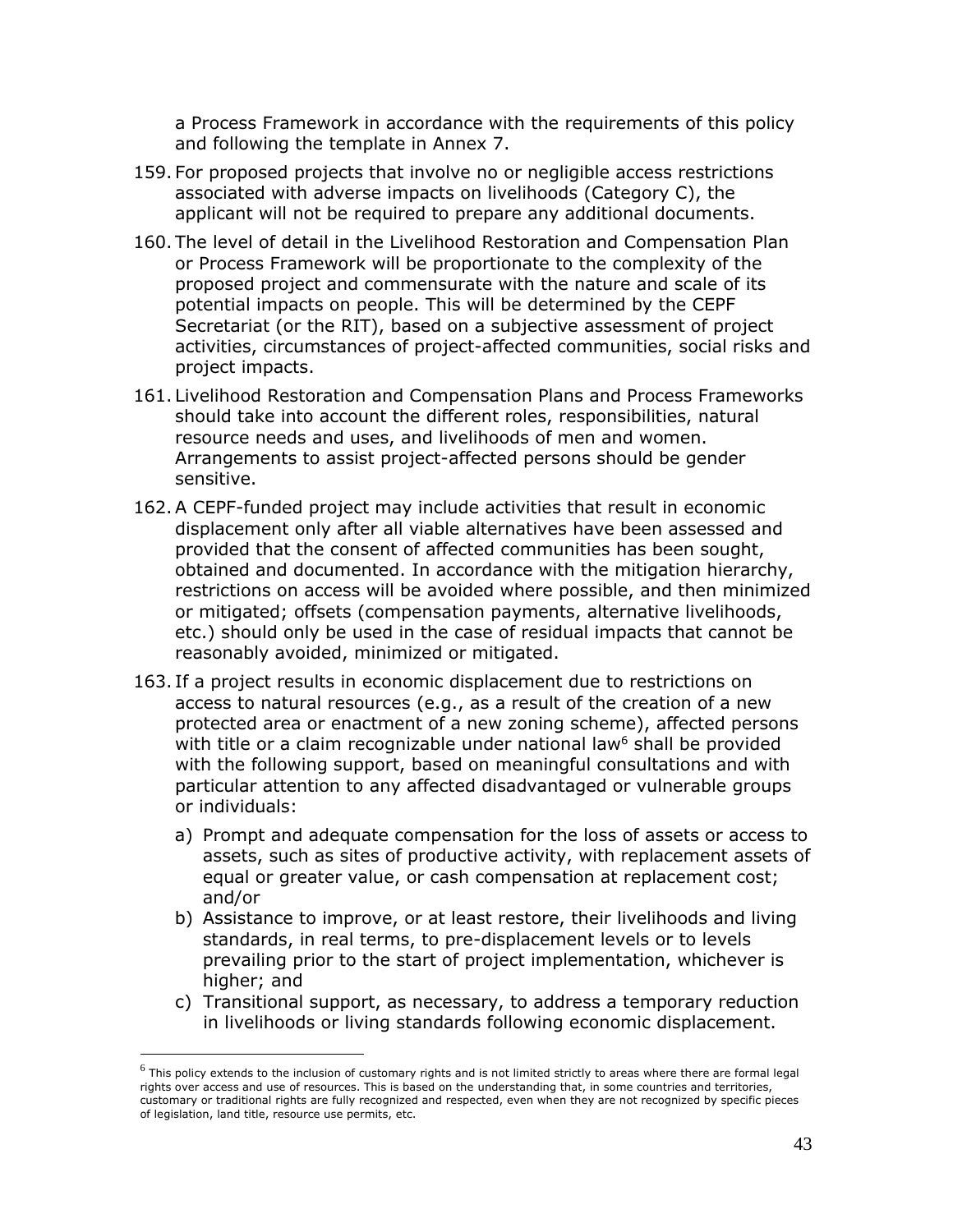- 164. Affected persons whose livelihoods are derived from illegal activities under applicable laws (poaching, logging, dynamite fishing, etc.) will not be eligible for the above support.
- 165. Compensation, assistance and benefits to affected persons will be provided in a timely manner, ideally before restrictions on access to natural resources are introduced.
- 166. Good-faith efforts will be undertaken to secure negotiated settlements.
- 167. The grantee will disclose all cases where it intends to implement activities on land that was acquired prior to the project, or where access restrictions were undertaken or initiated in anticipation of, or in preparation for, the project.
- 168. Particular care will be taken where the grantee intends to use or restrict access to natural resources that are central to the identity, culture, and livelihood of project-affected communities of Indigenous Peoples and their usage thereof may exacerbate livelihood risk. All such projects will also trigger Safeguard Policy 7 on Indigenous Peoples.
- 169. As outlined in Safeguard Policy 10 on Stakeholder Engagement, the grantee will ensure that a grievance mechanism is established for the project, which will be put in place to address specific concerns about compensation or livelihood restoration that may be raised by projectaffected individuals and communities.

#### **14. SAFEGUARD POLICY 6: BIODIVERSITY CONSERVATION AND SUSTAINABLE MANAGEMENT OF LIVING NATURAL RESOURCES**

## **Purpose**

170. To avoid or mitigate any significant loss or degradation, and to maintain and promote the sustainable management, protection, conservation, maintenance, and rehabilitation of natural habitats and their associated biodiversity and ecosystem functions and services.

## **Definitions**

- 171. *Natural Habitats* are land, freshwater or marine areas or airways where: (i) the biological communities are formed largely by native plant and animal species; and (ii) human activity has not essentially modified the area's primary ecological functions.
- 172. *Critical Habitats* are natural habitats that are considered essential for biodiversity conservation and/or the provision of ecosystem services, such as carbon storage, freshwater provision and regulation. Critical habitats include *inter alia* existing protected areas, areas officially proposed as protected areas and areas recognized as protected by traditional local communities, as well as areas identified as important for conservation, such as Key Biodiversity Areas (KBAs), Alliance for Zero Extinction (AZE) Sites, Important Bird and Biodiversity Areas (IBAs), Ramsar sites, etc.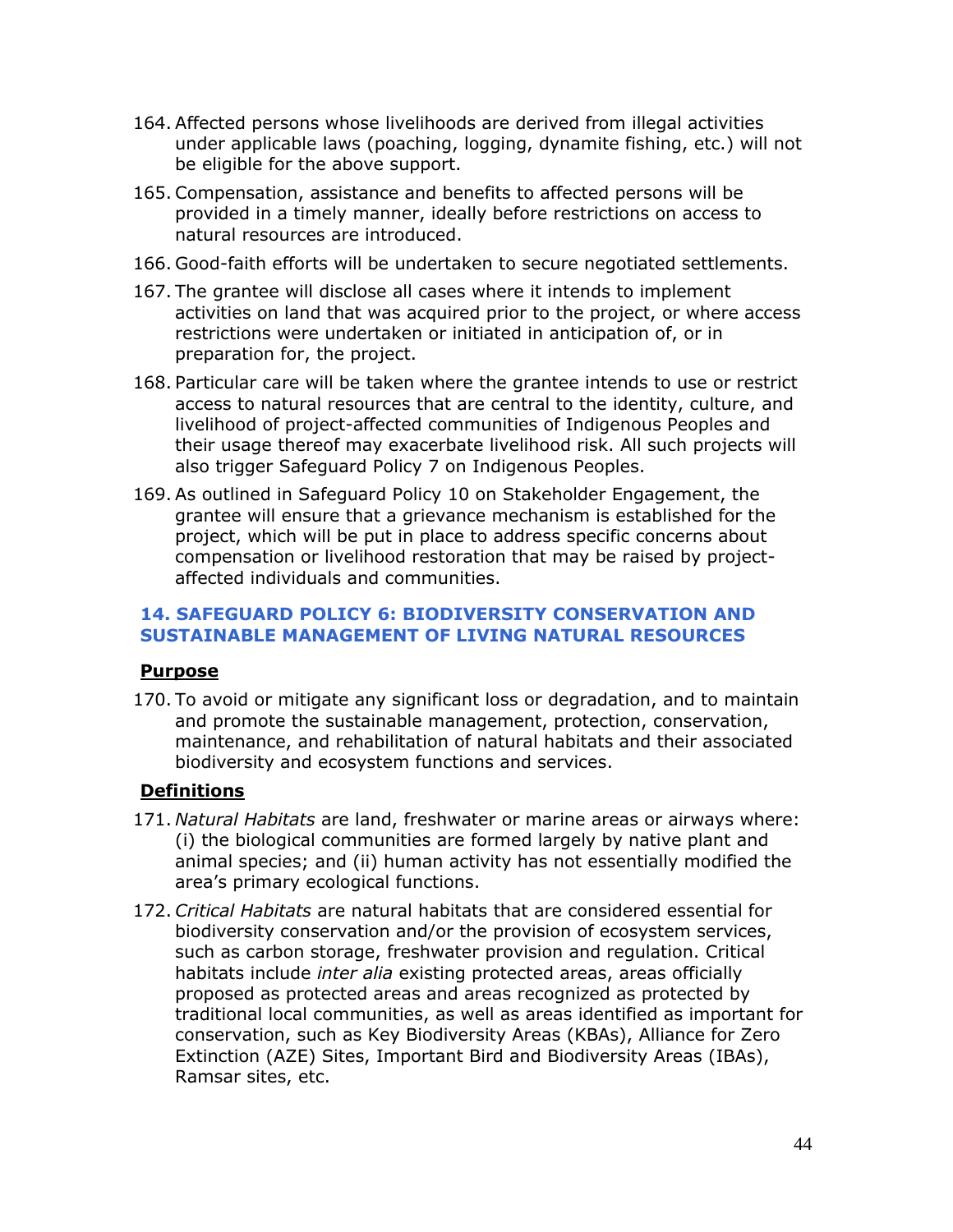- 173. *Significant Loss and/or Degradation* is the elimination and/or severe reduction of the integrity of a critical habitat and/or natural habitat caused by a major, long-term change in land or water use, such as may result from land clearing, replacement of natural vegetation by crops or tree plantations, permanent flooding (e.g., by a reservoir), drainage, dredging, filling, or channelization of wetlands, or surface mining. In both terrestrial and aquatic ecosystems, habitat degradation can occur as the result of severe pollution or from over-exploitation of species populations, leading to a significant reduction in ecological function.
- 174. *Modified Habitats* are areas that contain a large proportion of plant and/or animal species of non-native origin. Modified habitats can also include areas where human activity has substantially modified an area's primary ecological function or composition. Modified habitats may include, for example, agricultural land, forest plantations, urban parks or reclaimed coastal zones.
- 175. *Sustainable Harvesting of Natural Resources* is the use of components of natural resources in a way and at a rate that does not lead to the longterm decline of biodiversity and ecosystem services, thereby maintaining the potential to meet the needs and aspirations of present and future generations.

- 176. CEPF-funded projects must not cause adverse impacts on critical habitats, including forests that are critical habitats, including from the procurement of natural resource commodities, except for adverse impacts on a limited scale that result from conservation actions that achieve a net gain of the biodiversity values associated with the critical habitat.
- 177. CEPF-funded projects must consider potential adverse impacts on natural habitats, and ensure that, in areas of natural habitat, mitigation measures are designed to achieve no net loss and preferably a net gain of the associated biodiversity values and/or ecosystem services, following the mitigation hierarchy described in Safeguard Policy 1.
- 178. For proposed projects assessed as having significant risks of degradation or loss of a critical habitat or other natural habitat (Category A or B), the applicant will prepare an ESMP in accordance with applicable national laws and the requirements of this policy, and following the template in Annex 2. The ESMP will set out measures to manage risks and impacts identified in the ESIA prepared under Safeguard Policy 1.
- 179. For projects that involve risks to critical habitat or other natural habitat that are of sufficient magnitude to warrant them being designated as Category A, the ESMP should be prepared as a stand-alone document, which can be presented in the form of a Biodiversity Management Plan.
- 180. For projects that involve risks to critical habitat or other natural habitat that are only of sufficient magnitude to warrant them being designated as Category B, provided that these risks are addressed by the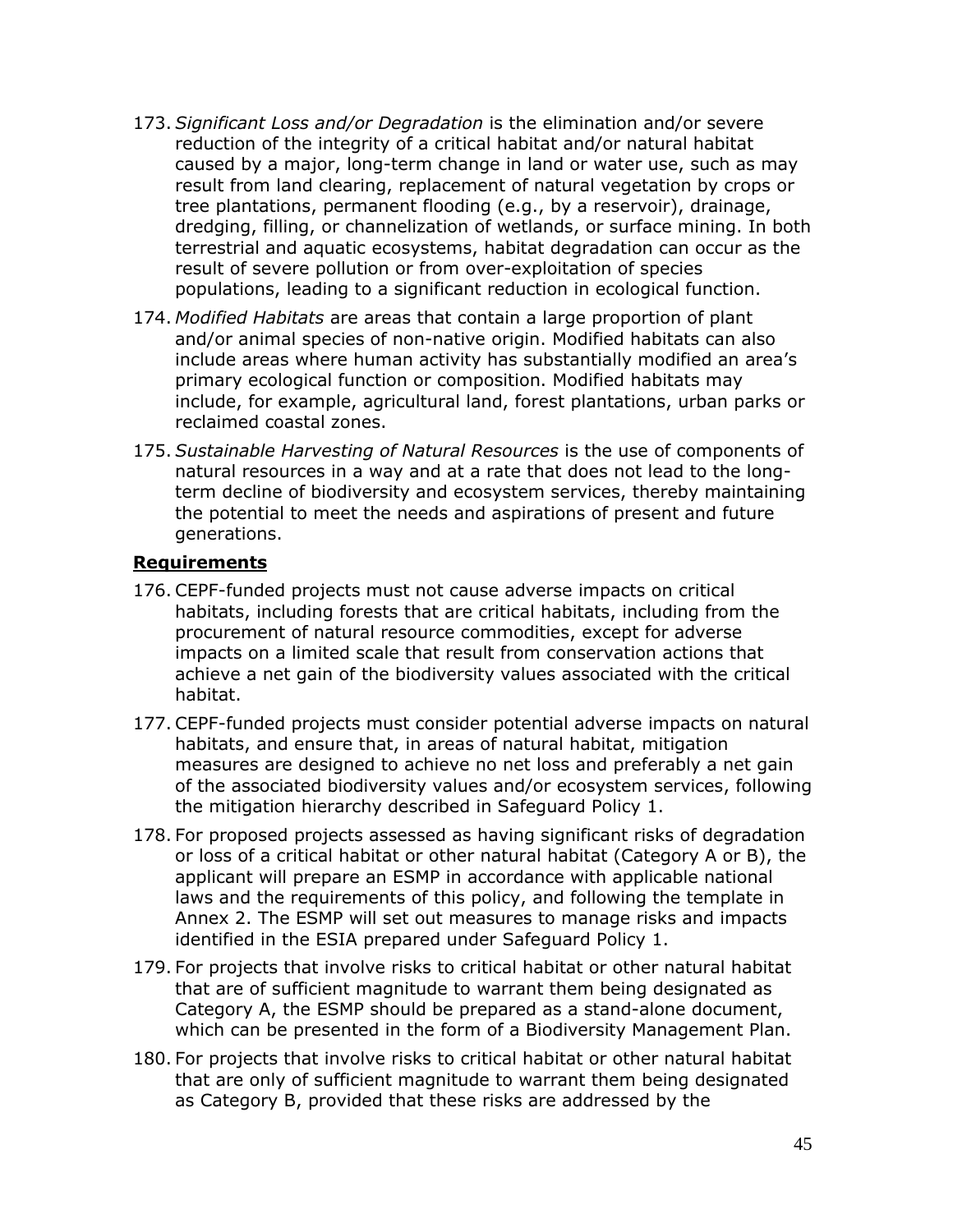ESIA/ESMP prepared under Safeguard Policy 1, a separate document will not be required.

- 181. For proposed projects assessed as having a negligible risk of degradation or loss of critical habitats or other natural habitats (Category C), the applicant will not be required to prepare any additional documents.
- 182. All CEPF-funded project activities will be consistent with existing protected area management plans or other resource management strategies that are applicable to national or local situations.
- 183. CEPF-funding projects must not include any activities that contravene applicable international environmental treaties or agreements, including *inter alia* the Convention on Biological Diversity, the Convention on Wetlands of International Importance (Ramsar Convention), and the Convention on International Trade in Endangered Species of Wild Flora and Fauna.
- 184. CEPF-funded projects must not introduce or use potentially invasive, non-indigenous species.
- 185. The procurement of natural resource commodities that may contribute to significant conversion or degradation of natural habitats will be avoided, where feasible, or limited to suppliers that can demonstrate that they are not contributing to significant conversion or degradation of natural habitats. This may be demonstrated by delivery of certified product, or progress towards verification or certification under a credible scheme in certain commodities and/or locations. The ability to address these risks will be based, in part, on the grantee's control or influence over its suppliers.
- 186. Any production or harvesting of living natural resources must adopt an approach consistent with good sustainable management practices, including industry-specific standards, where such standards exist. Given that the sustainability of a harvesting approach varies according to the resource to be harvested, the carrying capacity of the habitat(s) where the resource exists, and other biological and socioeconomic contexts, whenever a project proposes to carry out sustainable harvesting of natural resources, the sustainability of the proposed harvesting approach must be approved by the CEPF Secretariat (or the RIT).
- 187. CEPF-funded projects that involve forest restoration will maintain or enhance biodiversity and ecosystem functionality, and be environmentally appropriate, socially beneficial and economically viable.
- 188. CEPF-funded projects will conform with applicable frameworks and measures related to access and benefit sharing (such as the Nagoya Protocol) in the utilization of genetic resources.
- 189. Compensation, or offsets, will be used by grantees to mitigate adverse impacts on biodiversity and ecosystems in rare cases, only as a last resort, and only in specific instances where: all other technically feasible avoidance, minimization or restoration measures have been considered; supported by rigorous, sound science; developed in consultation with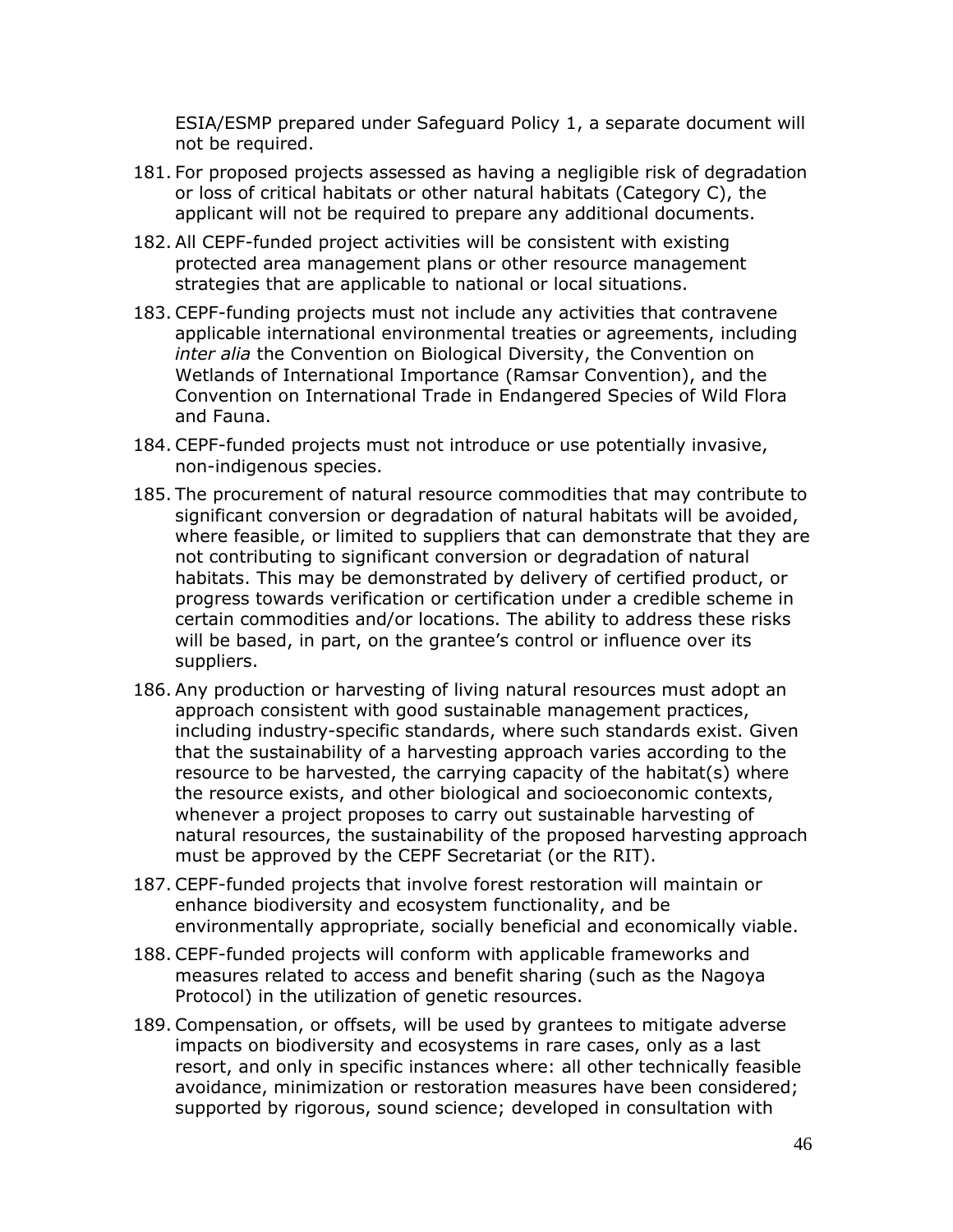independent experts; and long-term management, support and financing have been secured.

# **15. SAFEGUARD POLICY 7: INDIGENOUS PEOPLES**

## **Purpose**

190. To ensure that:

- a) CEPF-funded projects respect Indigenous Peoples' rights, including their rights to Free, Prior and Informed Consent (FPIC);
- b) Potential adverse impacts are assessed and avoided, minimized, mitigated or adequately compensated for, through a participatory and consultative approach; and
- c) When entitled to receive them, Indigenous Peoples receive culturally appropriate benefits that are negotiated and agreed upon through meaningful consultations.

# **Definitions**

- 191. *Indigenous Peoples* are members of a distinct social and cultural group possessing the following characteristics to varying degrees:
	- (a) Self-identification as members of a distinct indigenous social and cultural group and recognition of this identity by others;
	- (b) Collective attachment to geographically distinct habitats, ancestral territories, or areas of seasonal use or occupation, as well as to the natural resources in these areas;
	- (c) Customary cultural, economic, social, or political systems that are distinct or separate from those of the mainstream society or culture; and
	- (d) A distinct language or dialect, often different from the official language or languages of the country or region in which they reside. This can include a language or dialect that has existed but does not exist now due to impacts that have made it difficult for a community or group to maintain it.
- 192. An *Indigenous Peoples Plan* is a document that assesses the potential impacts (adverse and positive) of project activities on Indigenous Peoples and sets out a detailed plan for: meaningful consultation with affected Indigenous Peoples communities on their rights and options; the process to obtain and document FPIC; measures to avoid, minimize and mitigate adverse impacts and ensure equitable sharing of benefits; compensation for adverse impacts that cannot be otherwise mitigated; and capacity strengthening for the grantee.
- 193. A *Social Assessment* is a document that describes: the Indigenous Peoples communities that are present in the project area; their rights to and use of land, territory and resources; the nature of potential impacts (adverse and positive) on them; the process to involve affected communities in the design of project activities, and obtain and document FPIC; the measures to avoid, minimize, mitigate and compensate for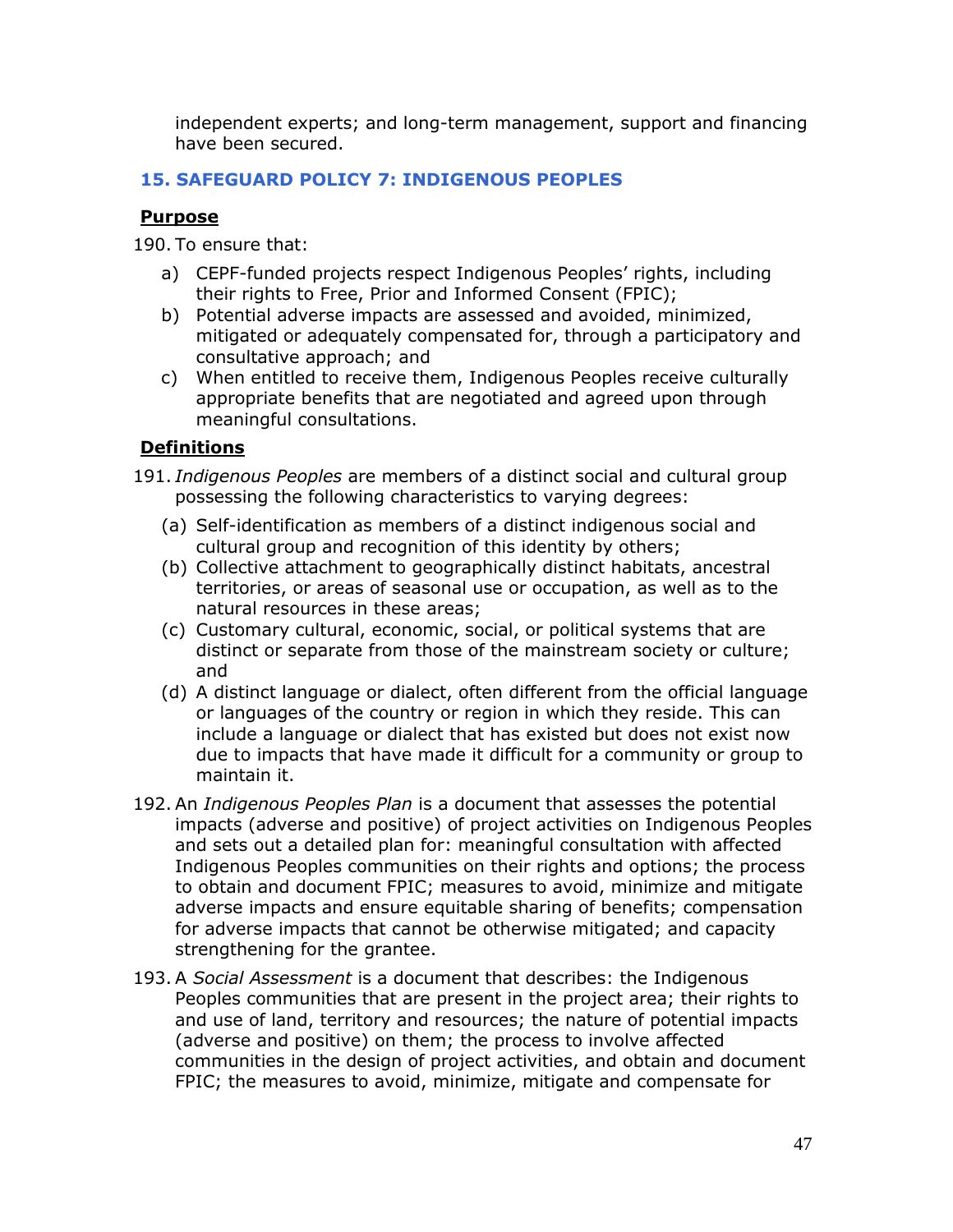adverse cultural and socio-economic impacts; and the approach to monitor compliance, with the participation of Indigenous People.

- 194. This policy applies to all projects that affect Indigenous Peoples, whether adversely or positively. Such projects need to be prepared with care and with the full and effective participation of affected persons, including Indigenous women, youth, the elderly and persons with disabilities. This policy applies even when the applicant is an Indigenous Peoples organization.
- 195. All CEPF-funded projects are required to:
	- a) Assess potential impacts on Indigenous Peoples as early as possible during project preparation;
	- b) Ensure the effective participation of Indigenous Peoples in the preparation of the ESIA prepared under Safeguard Policy 1, to assess risks and opportunities and to improve the understanding of the local context and affected communities;
	- c) Implement effective consultation processes with the affected Indigenous Peoples communities to fully identify their views and to seek FPIC for project activities that affect them *before these activities begin*; and
	- d) Actively engage project-affected Indigenous Peoples to ensure their ownership and participation in the development, implementation, and monitoring of ESMPs or equivalent safeguard plans.
- 196. FPIC does not necessarily require unanimity and may be achieved even when individuals or groups within a community explicitly disagree. While FPIC is a community-level process, it is important to ensure that decisions at the community level are representative of all community members, especially those who have historically been left out of decision-making, such as Indigenous women, youth and persons with disabilities.
- 197. For proposed projects assessed as having significant risks in relation to impacts on Indigenous Peoples that warrant them being designated as Category A, the applicant will prepare an Indigenous Peoples Plan in accordance with applicable national laws and the requirements of this policy and following the template in Annex 8.
- 198. For proposed projects assessed as having significant risks in relation to impacts on Indigenous Peoples that warrant them being designated as Category B, the applicant will prepare a Social Assessment in accordance with the requirements of this policy and following the template in Annex 9.
- 199. For proposed projects assessed as having negligible or no risks in relation to impacts on Indigenous Peoples (Category C), the applicant will not be required to prepare any additional documents.
- 200. The level of detail in the Indigenous Peoples Plan or Social Assessment will be proportionate to the complexity of the proposed project and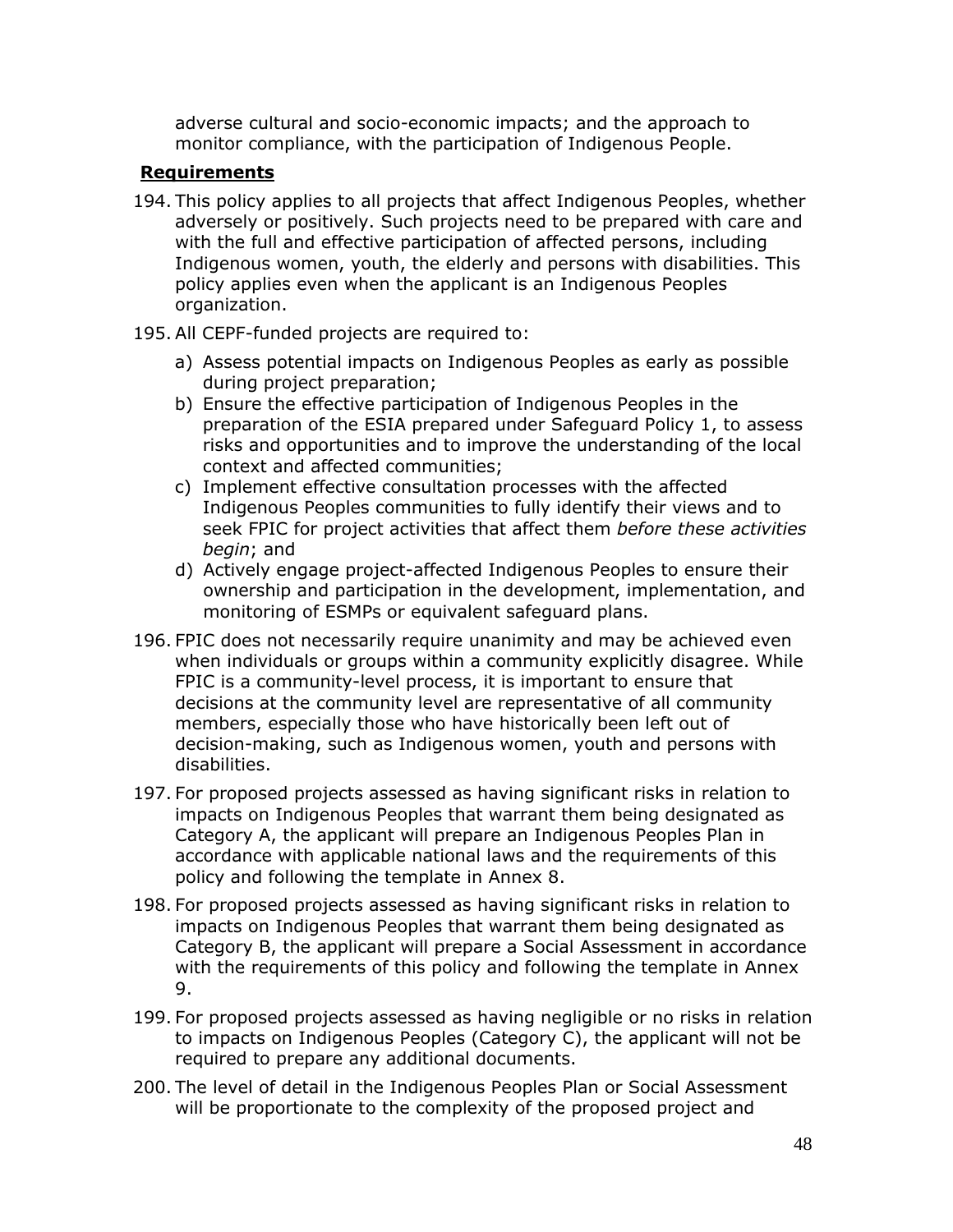commensurate with the nature and scale of its potential impacts on Indigenous Peoples, whether adverse or positive. This will be determined by the CEPF Secretariat (or the RIT), based on a subjective assessment of project activities, circumstances of Indigenous Peoples, social risks and project impacts.

- 201. Each Indigenous Peoples Plan or Social Assessment will set out measures to avoid, minimize, mitigate and compensate for adverse impacts (and ensure equitable benefit sharing in the case of positive impacts) through meaningful consultations with the affected Indigenous Peoples communities. These measures should be developed in a culturally appropriate manner commensurate with the nature and scale of the impacts and the vulnerability of the affected communities of Indigenous Peoples.
- 202. When Indigenous Peoples are the sole, or constitute the overwhelming majority of, beneficiaries of project activities, the elements of the Indigenous Peoples Plan or Social Assessment may be included in the overall project design and the ESMP prepared under Safeguard Policy 1. In such cases, the preparation of a stand-alone Indigenous Peoples Plan or Social Assessment will not be necessary.
- 203. CEPF-funded projects will fully respect and support Indigenous Peoples' rights related to land, territories, resources, cultural and spiritual heritage and values, traditional knowledge, resource management systems and practices, occupations and livelihoods, customary institutions, and overall well-being, and the relevant international instruments that protect them, including but not limited to the United Nations Declaration on the Rights of Indigenous Peoples (UNDRIP), the ILO's Convention No. 169, the International Covenant on Economic, Social and Cultural Rights, and the International Convention on the Elimination of All Forms of Racial Discrimination.
- 204. Projects will recognize, respect and value Indigenous Peoples' cultural heritage, as well as traditional knowledge held by Indigenous Peoples and Indigenous ways of ownership and knowledge transmission, and will promote the participation and leadership of traditional-knowledgeholders in project activities.
- 205. Projects will also respect the right of Indigenous Peoples communities to freely pursue their economic, social and cultural development and their right to autonomy or self-government in matters relating to their internal and local affairs, as well as ways and means for financing their autonomous functions.
- 206. When project activities include the commercial development of lands and natural resources central to Indigenous Peoples' identity and livelihood or commercial use of Indigenous Peoples' cultural heritage, the project will inform the affected people of their rights under national and international law and of the scope, nature and impacts of the potential use, enabling the Indigenous Peoples to determine the extent of the use of these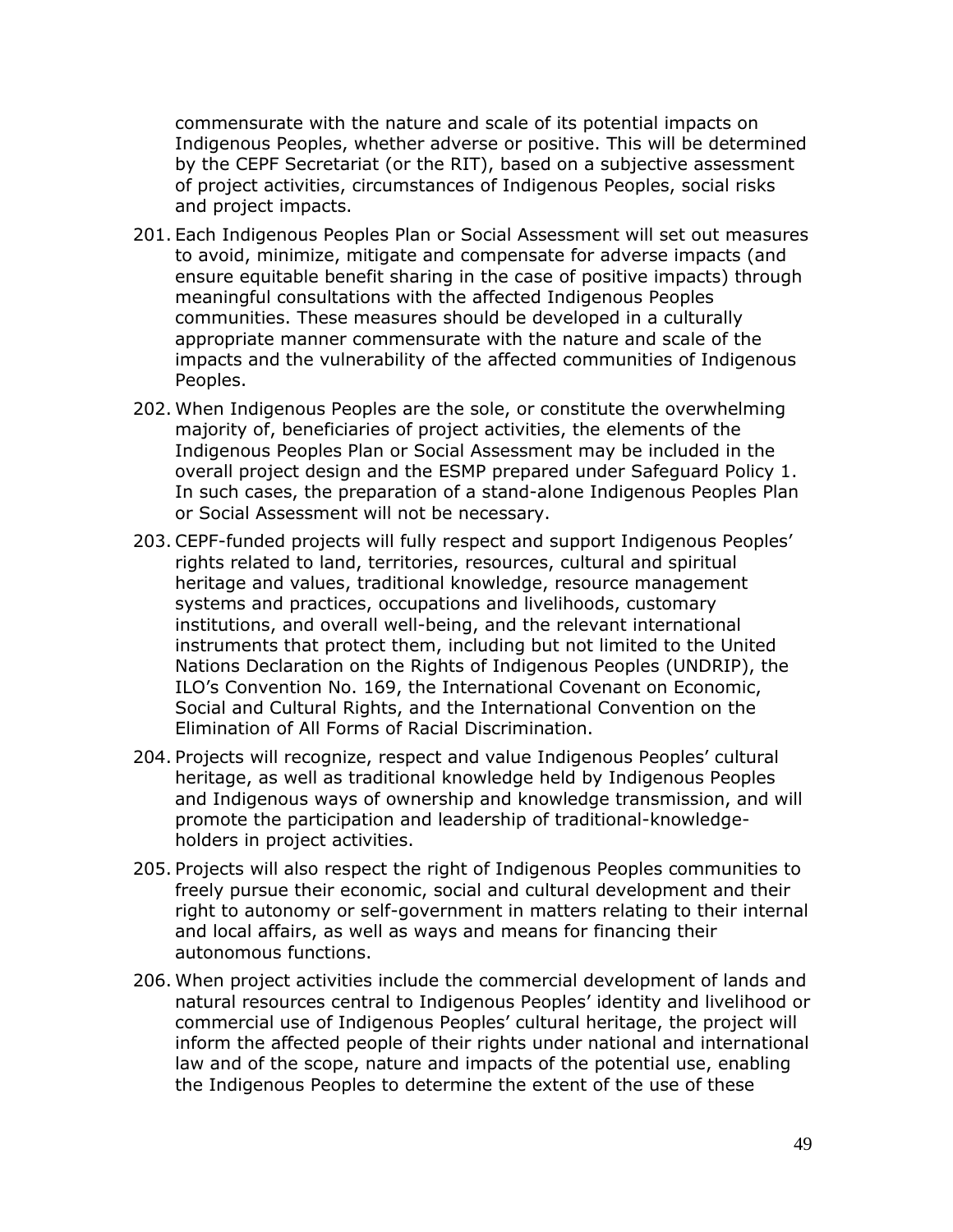natural and cultural resources and share equitably in the benefits from such commercial development or use.

- 207. When a project may restrict the access of Indigenous Peoples to a protected area, at minimum the grantee will involve the affected Indigenous Peoples in the planning and management of the protected area and key species therein.
- 208. When a project may affect Indigenous Peoples in voluntary isolation or remote groups with limited external contact, the grantee will respect the right of these people to remain isolated and to live freely according to their culture. Appropriate measures will be taken to recognize, respect, and protect their lands and territories, environment, health, and culture, as well as to avoid all undesired contact. Aspects of the project that would result in such undesired contact must not proceed further.
- 209. The grantee will ensure that the grievance mechanism established for the project in compliance with the requirements of Safeguard Policy 10 is culturally appropriate and accessible to the affected Indigenous Peoples.

#### **16. SAFEGUARD POLICY 8: CULTURAL HERITAGE**

#### **Purpose**

210. To ensure that cultural heritage, both tangible and intangible, is appropriately preserved and its destruction or damage is appropriately avoided.

## **Definition**

- 211. *Tangible Cultural Heritage* is movable or immovable objects, sites, structures, and natural features and landscapes that have archaeological, paleontological, historical, architectural, religious, aesthetic, sacred or other cultural significance.
- 212. *Intangible Cultural Heritage* includes traditions or living expressions transmitted from generation to generation, such as [oral](https://ich.unesco.org/index.php?lg=en&pg=00053)  [traditions,](https://ich.unesco.org/index.php?lg=en&pg=00053) [performing arts,](https://ich.unesco.org/index.php?lg=en&pg=00054) [social practices, rituals, festive](https://ich.unesco.org/index.php?lg=en&pg=00055)  [events,](https://ich.unesco.org/index.php?lg=en&pg=00055) [knowledge and practices concerning nature and the universe](https://ich.unesco.org/index.php?lg=en&pg=00056) or the [knowledge and skills to produce traditional crafts.](https://ich.unesco.org/index.php?lg=en&pg=00057)
- 213. *Chance Finds* are tangible cultural heritage that is not identified during project preparation but found opportunistically during implementation, for instance through activities involving surveys, excavation, construction, etc.
- 214. A *Cultural Heritage Plan* is a document that identifies a set of mitigation, management, monitoring and capacity strengthening actions to be implemented by CEPF-funded projects that present significant risks in relation to adverse impacts on cultural heritage.

#### **Requirements**

215. CEPF-funded projects must not remove or alter any tangible cultural heritage.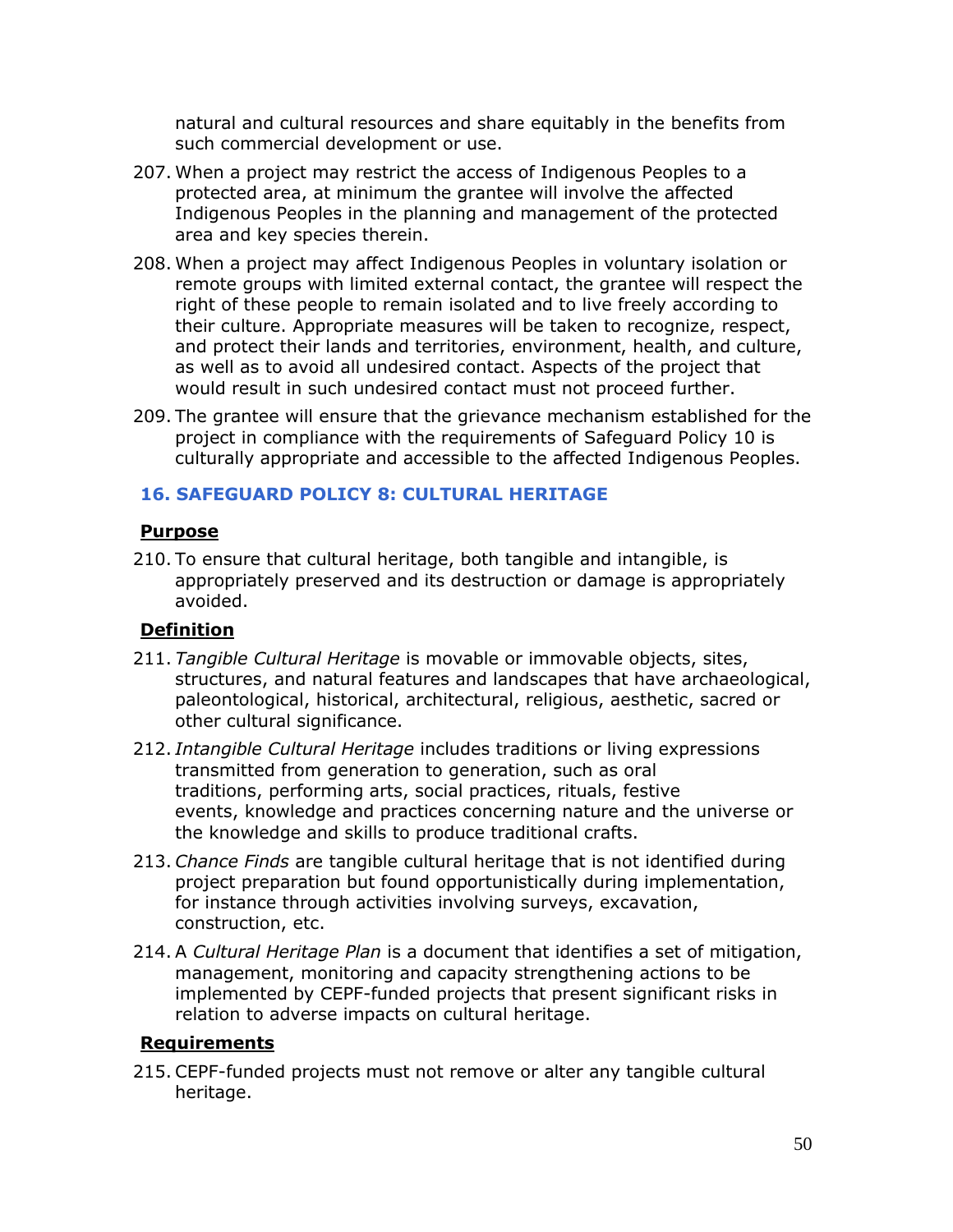- 216. Projects must consider potential adverse impacts on tangible and intangible cultural heritage, and ensure that, in areas where such features are present, mitigation measures are designed through Meaningful Consultations with local stakeholders and relevant authorities, implemented, and monitored, following the mitigation hierarchy described in Safeguard Policy 1.
- 217. For proposed projects assessed as having a significant risk of adverse impacts to tangible and/or intangible cultural heritage (Category A or B), the applicant will prepare a Cultural Heritage Plan in accordance with applicable national laws and the requirements of this policy, and following the template in Annex 10. This plan will be appropriate to the size of the organization and the nature of the proposed activities. For Category A projects, a detailed plan will be prepared, whereas a simplified plan will be prepared for Category B projects.
- 218. For proposed projects assessed as having a negligible risk of adverse impacts to tangible and/or intangible cultural heritage (Category C), the applicant will not be required to prepare any additional documents.
- 219. Qualified experts, local people, and other relevant stakeholders shall be consulted during the preparation of the Cultural Heritage Plan. Fieldbased surveys shall also be used to: assess the nature, extent and significance of cultural heritage that may be affected by the project; assess whether destruction or damage can be avoided; and develop plans for managing risks and impacts.
- 220. Where projects have potential impacts on intangible cultural heritage belonging to Indigenous People and/or tangible cultural heritage located within the territories/lands of an Indigenous Peoples community, then a process of FPIC must occur before any mitigation measures are implemented.
- 221. Jointly with the relevant authorities, the grantee shall determine whether disclosure of information regarding cultural heritage may jeopardize its safety or integrity, or endanger sources of information.
- 222. Chance Finds will be reported to the relevant authorities, protected from further disturbance and managed through meaningful consultation with stakeholders, based on a pre-defined approach. Where national procedures do not exist, appropriate procedures will be developed in line with an assessment by qualified experts.
- 223. Where a project introduces restrictions on stakeholder access to cultural heritage, continued access shall be arranged in consultation with stakeholders, where feasible, subject to overriding safety and security considerations.
- 224. Where a project involves the commercial use of cultural heritage, project-affected parties will be informed of their rights under national law and of the scope, nature and impacts of the potential use, and arrangements will be made to provide for the fair and equitable sharing of benefits from such use.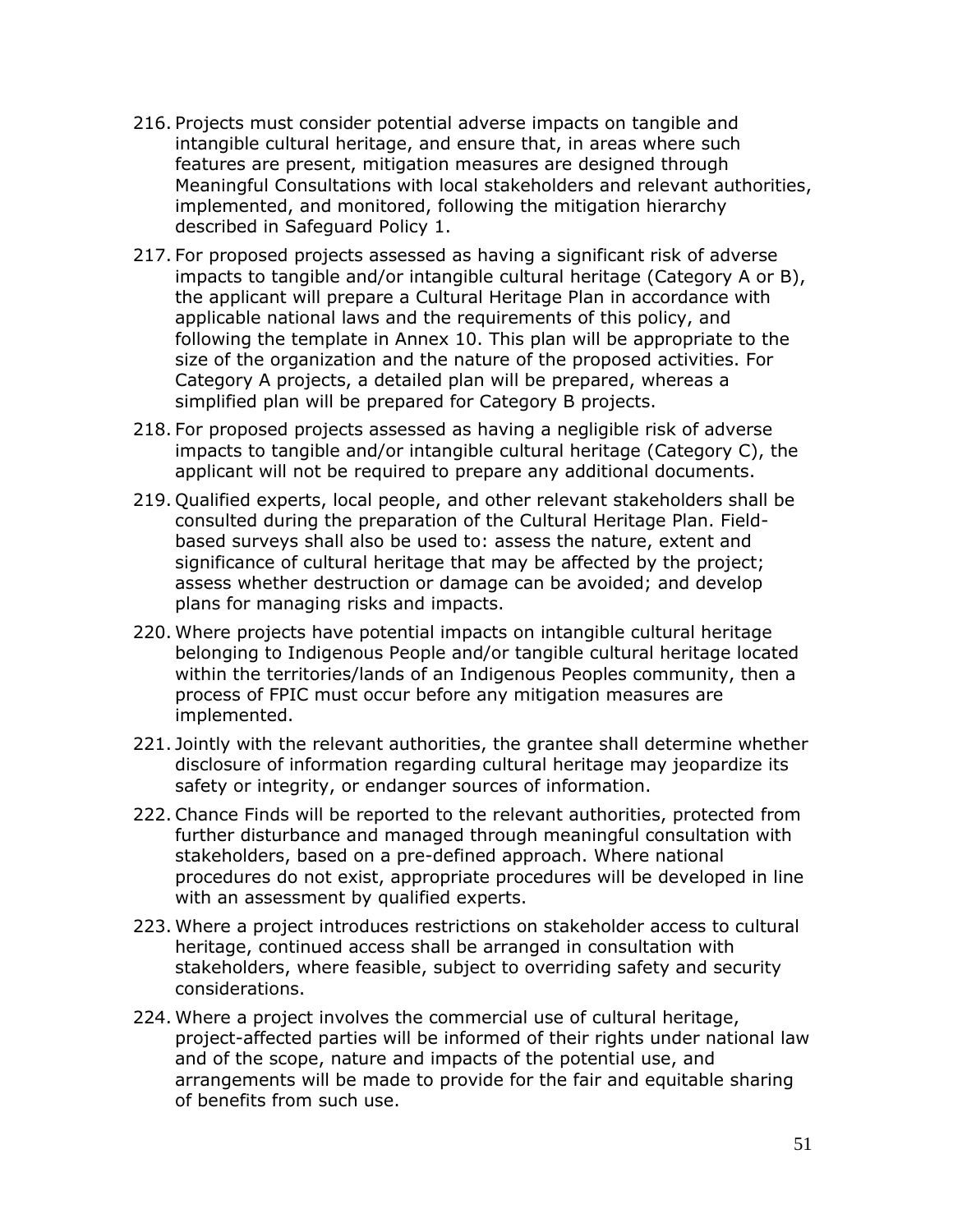## **17. SAFEGUARD POLICY 9: GENDER MAINSTREAMING**

#### **Purpose**

225. To mitigate potential adverse impacts of project activities on men and women, contribute to closing gender gaps in access to and control over resources, improve participation and decision-making of women in natural resource governance, and promote equitable socio-economic project benefits.

## **Definitions**

- 226. *Gender* refers to the economic, social, political, and cultural attributes and opportunities associated with being women and men. The social definitions of what it means to be a woman or a man vary among cultures and change over time. Gender is a sociocultural expression of particular characteristics and roles that are associated with certain groups of people with reference to their sex and sexuality.
- 227. *Gender Analysis* is the process of collecting and interpreting information on the respective roles and responsibilities among men and women in the following domains: practices and participation; access to resources; knowledge and beliefs; and laws, policies and regulatory institutions.
- 228. *Gender Aware* refers to explicit recognition of local gender differences, norms, and relations and their importance to outcomes in program/policy design, implementation and evaluation. This recognition derives from analysis or assessment of gender differences, norms, and relations in order to address gender equity in outcomes.
- 229. *Gender Equity* is the process of being fair to women and men. To ensure fairness, measures must be taken to compensate for historical and social disadvantages that prevent women and men from operating on a level playing field.
- 230. *Gender Equality* is the state or condition that affords women and men equal enjoyment of human rights, socially valued goods, opportunities and resources.
- 231. *Gender Integration* refers to strategies applied in program assessment, design, implementation and evaluation to take gender norms into account and to compensate for gender-based inequalities.
- 232. *Gender Mainstreaming* is the process of incorporating a gender perspective into policies, strategies, programs, project activities and administrative functions, as well as into the institutional culture of an organization.
- 233. *Gender Gap* is any disparity and inequality between women and men's condition due to their position or role in society. It concerns inequalities in terms of their participation, their access to opportunities, rights, power to influence and make decision, incomes and benefits, and control and use of resources.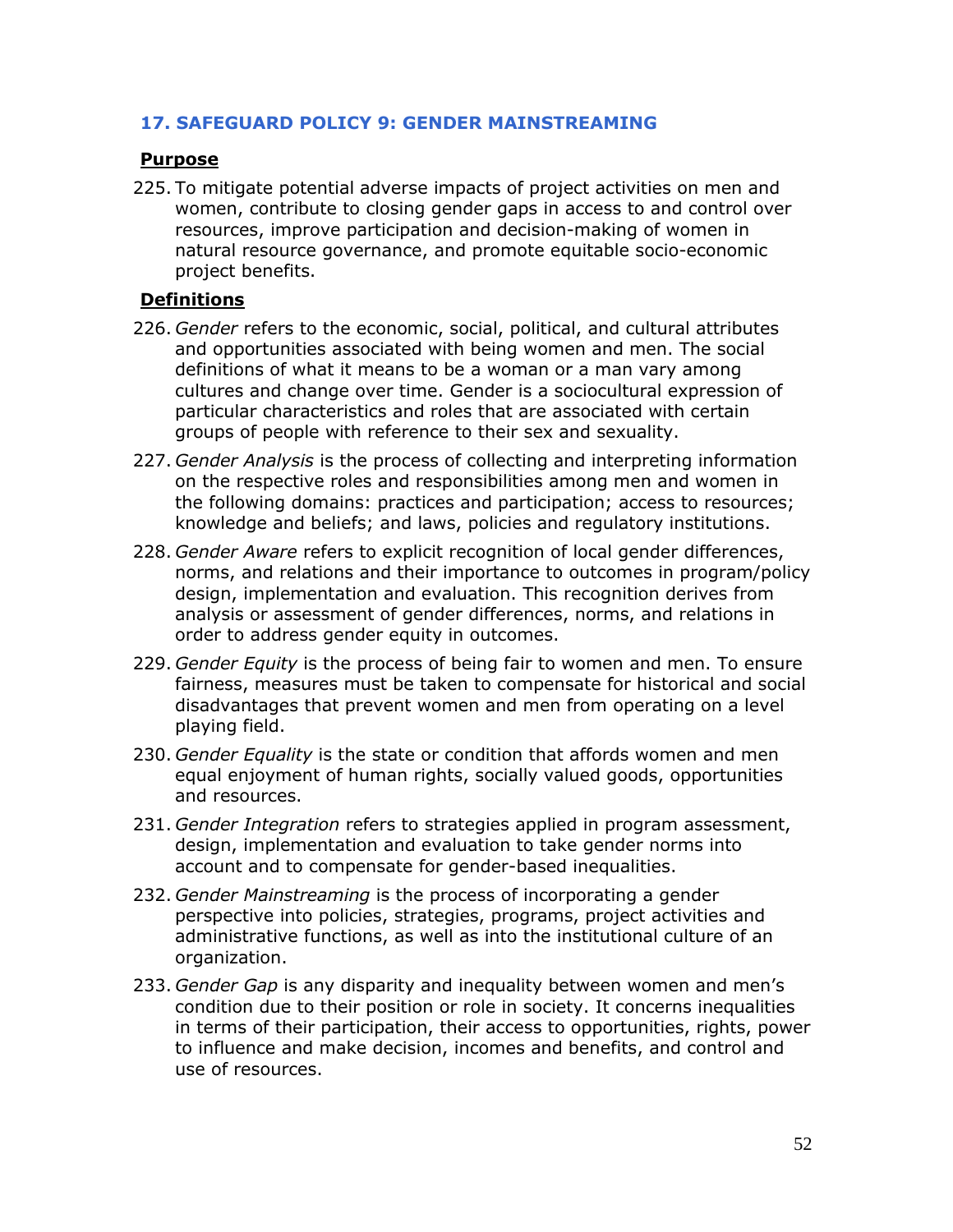- 234. *Sex* refers to the biological differences that distinguish males, females and intersex. Sex differences are concerned with physiology.
- 235. A *Gender-sensitive Indicator* is an indicator that can be used at various levels to monitor and report on socio-economic and gender-sensitive changes over a period of time.
- 236. *Sex-disaggregated Data* is information that is collected and presented separately on men and women.
- 237. A *Gender Mainstreaming Plan* is a document that presents the results of gender analysis or equivalent socio-economic assessment together with the corresponding gender-responsive measures to address differences, identified impacts and risks, and opportunities.

- 238. CEPF-funded projects are required to mainstream gender through designing, implementing and monitoring activities in such a way that they:
	- a) Do not exacerbate existing gender-related inequalities and, where relevant, address gender gaps;
	- b) Strive to provide equal opportunities for men and women to benefit; and
	- c) Provide equal opportunities for women and men to actively participate and make decisions throughout identification, design, implementation, monitoring and evaluation, including in project consultations.
- 239. During project preparation, the applicant will undertake a gender analysis or equivalent socio-economic assessment that identifies and describes any gender differences, gender-differentiated impacts and risks, and opportunities to address gender gaps and provide equal opportunities for men and women that may be relevant to the proposed project.
- 240.Based on the results of the gender analysis, the applicant will formulate corresponding gender-responsive measures to address differences, identified impacts and risks, and opportunities.
- 241. For proposed projects assessed as having a significant risk of adverse impacts on promotion, protection and respect for gender equality and equity (Category A or B), the gender analysis and the resulting measures will be documented as a stand-alone Gender Mainstreaming Plan, in accordance with applicable national laws, obligations under relevant international treaties and agreements, and the requirements of this policy, and following the template in Annex 11. This plan will be appropriate to the size of the organization and the nature of the proposed activities. For Category A projects, a detailed plan will be prepared, whereas a simplified plan will be prepared for Category B projects.
- 242. For proposed projects assessed as having a negligible risk of adverse impacts on promotion, protection and respect for gender equality and equity (Category C), the gender analysis and the resulting measures will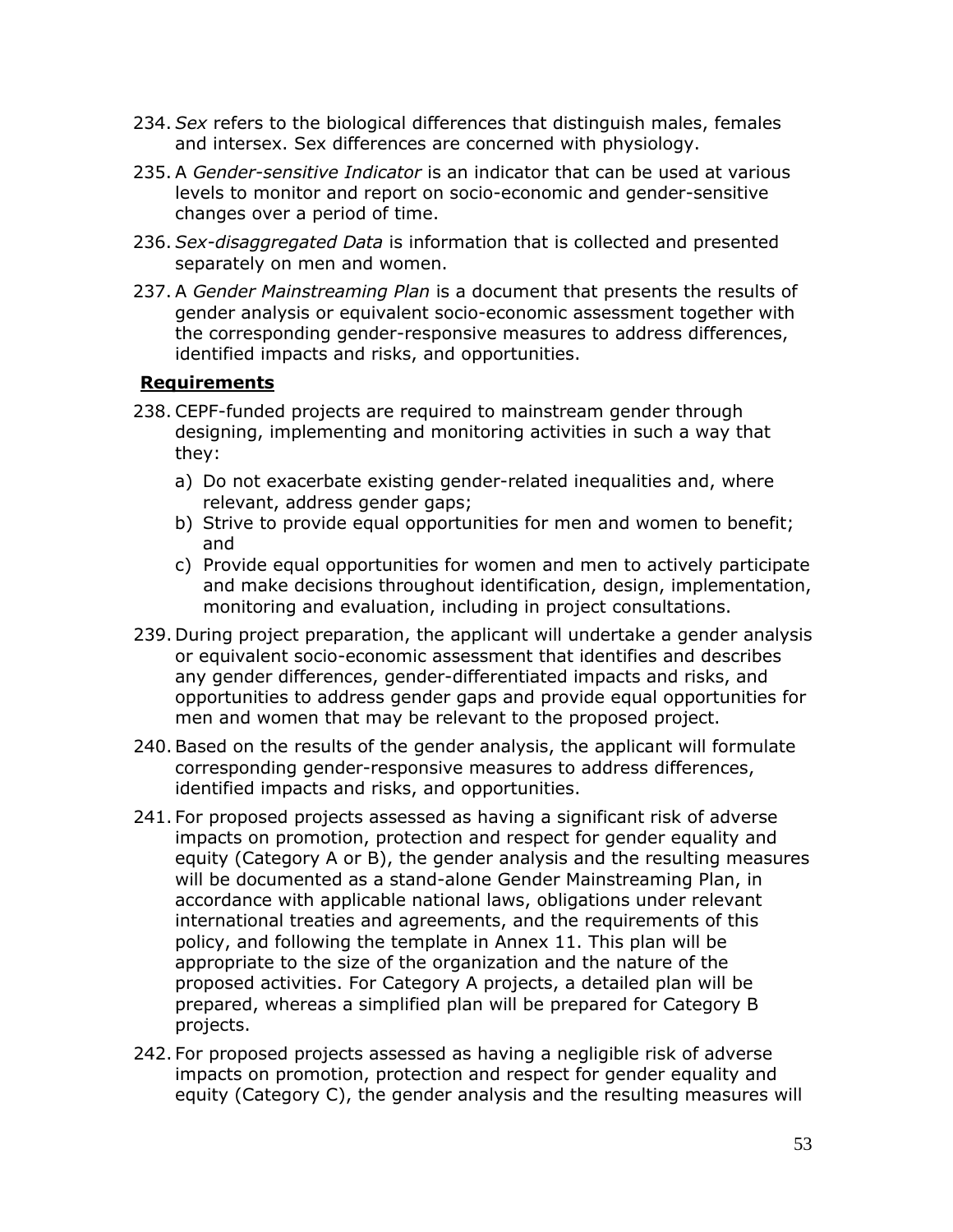be documented in the Social Context section of the project proposal, and the applicant will not be required to prepare any additional documents.

243. For projects involving climate change mitigation and/or adaptation activities, the gender analysis will integrate analysis of the contextual and sociocultural factors underlying climate-change-exacerbated gender inequality and optimize the potential contributions of women and men of all ages to build both individual and collective resilience to climate change.

## **18. SAFEGUARD POLICY 10: STAKEHOLDER ENGAGEMENT**

## **Purpose**

244. To promote transparency, accountability, integrity, effective participation and inclusion in CEPF-funded projects by seeking and incorporating the knowledge, views and concerns of stakeholders.

## **Definitions**

- 245.*Stakeholders* are persons or groups who are directly or indirectly affected by a project, as well as those who may have interests in a project and/or the ability to influence its outcome, either positively or negatively. Stakeholders may include locally affected communities or individuals and their formal and informal representatives, national or local government authorities, politicians, religious leaders, civil society organizations and groups with special interests, the academic community, or other businesses.
- 246.*Affected Communities* are communities of the local population within the project's area of influence that are likely to be affected by the project (positively or adversely).
- 247.A *Stakeholder Engagement Plan* is a document that details the differentiated measures that the grantee will implement to ensure the effective participation of key project stakeholders, including those identified as disadvantaged or vulnerable stakeholders. The plan will describe stakeholder identification and analysis, and plans for engagement activities, disclosure of information, meaningful consultation and informed participation, monitoring, evaluation and learning throughout the project cycle, addressing grievances, and on-going reporting to stakeholders.

## **Requirements**

248.All CEPF-funded projects must engage with key stakeholders, including project-affected communities, Indigenous Peoples and local CSOs, as early as possible in the preparation process and throughout the project cycle, to ensure that their views and concerns are made known and taken into account, risks of adverse impacts are managed, and benefits are provided equitably.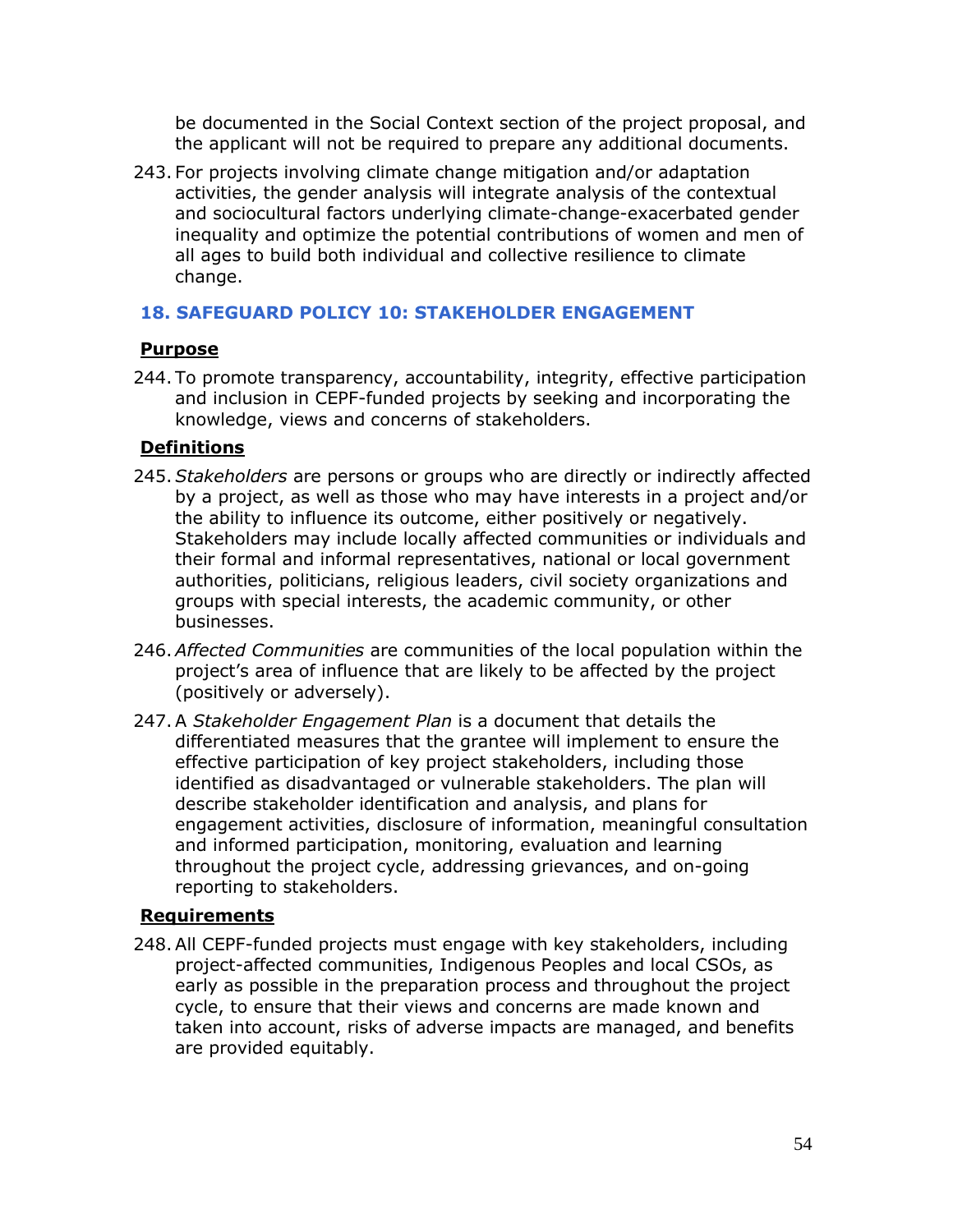- 249.To this end, grantees will:
	- a) Identify and involve stakeholders in the project preparation process to understand local needs and avoid adverse impacts;
	- b) Provide stakeholders with timely, relevant and understandable information about project activities in a timely manner, in languages and formats that are easily understood by them, and establish clear procedures whereby stakeholders can request additional information;
	- c) Engage stakeholders in meaningful consultations where they are able to express their views on project plans, benefits, risks, impacts and mitigation measures that may affect them;
	- d) Ensure that such consultations are culturally appropriate, gender inclusive and responsive, free of manipulation, interference, coercion, discrimination and intimidation, and responsive to the needs and interests of disadvantaged or vulnerable groups;
	- e) Incorporate the knowledge of stakeholders and ensure that their views and concerns are taken into account by during all phases of the project and addressed by key decision-makers; and
	- f) Continue consultations throughout project implementation, monitoring and evaluation, as necessary, to enable adaptive management and ensure compliance with other safeguard policies.
- 250. Grantees will ensure that members of disadvantaged or vulnerable groups (e.g., women, youth, persons with disabilities) are able to participate in this process fully and effectively, including by making provision for separate or targeted engagement where required, and by conducting consultations in a manner that does not put vulnerable individuals or groups at risk.
- 251. During project preparation, the applicant will identify persons or groups who could be directly or indirectly affected by the proposed project.
- 252. Based on the results of this exercise, the applicant will formulate corresponding measures to engage stakeholders throughout the project cycle and establish a grievance mechanism.
- 253. For proposed projects assessed as having a significant risk of adverse environmental and/or social impacts (Category A or B), the results of this exercises and the corresponding measures will be documented as a stand-alone Stakeholder Engagement Plan, in accordance with applicable national laws and the requirements of this policy and following the template in Annex 12.
- 254. The Stakeholder Engagement Plan should be scaled to the project risks and impacts, and be tailored to the characteristics and interests of the affected communities, recognizing that some community members may not be able to effectively communicate outside of the local language.
- 255. If the proposed project triggers another safeguard policy, the contents of the Stakeholder Engagement Plan may be incorporated into the environmental and social plan(s) prepared for that policy (Pest Management Plan, Indigenous Peoples Plan, etc.).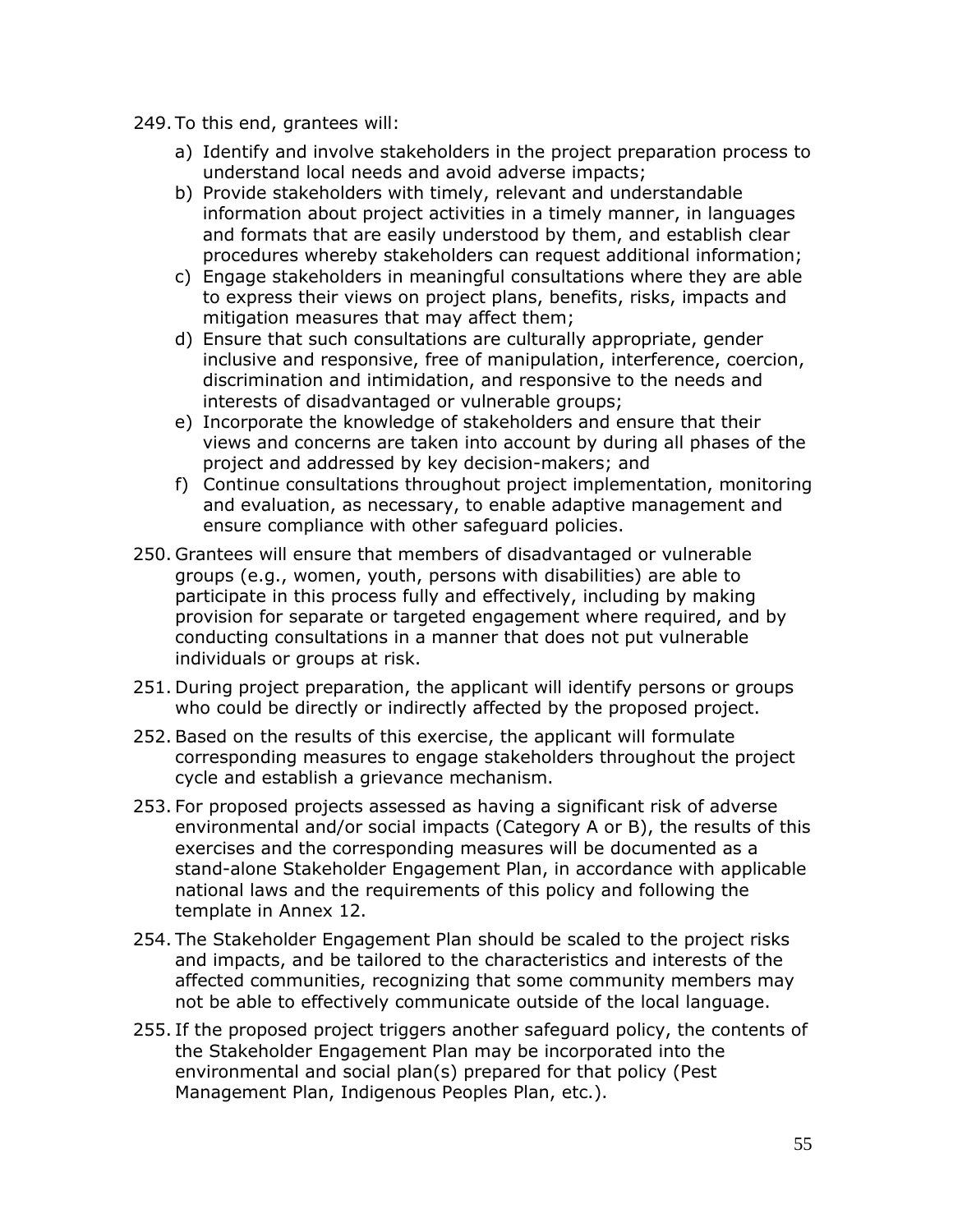- 256. For proposed projects assessed as having a negligible risk of adverse environmental or social impacts (Category C), the results of this exercise and the corresponding measures (including the grievance mechanism) will be documented in the Stakeholder Engagement section of the project proposal, and the applicant will not be required to prepare any additional documents.
- 257. Grantees must ensure that the requirements of Safeguard Policy 9 on Gender Mainstreaming are met throughout the stakeholder engagement process, especially the need to ensure that women and men are provided with equal opportunities to actively participate in decision-making processes.
- 258. When the stakeholder engagement process depends substantially on community representatives, the grantee will make every reasonable effort to verify that such persons do in fact represent the views of affected communities and that they can be relied upon to faithfully communicate the results of consultations to their constituents.
- 259. For Category A projects, stakeholder engagement through meaningful consultations must occur and be documented at least twice:
	- a) The Terms of Reference for the full ESIA must be distributed to project-affected persons and other stakeholders, in order to identify additional requirements for the ESIA report; and
	- b) The ESIA report must be distributed to project-affected persons and other stakeholders in easily understood language(s)/format(s). This must occur prior to approval of the project by the CEPF Secretariat (or the RIT).
- 260. Once the ESIA has been completed, stakeholder engagement will focus on the implementation of the project. Ongoing stakeholder engagement must continue throughout the life of the project. The nature, frequency and level of effort of stakeholder engagement may vary considerably, and will be commensurate with the project's risks and adverse impacts, and the project's phase of development.
- 261. For Category A and B projects, stand-alone environmental and social plans (other than Labor Management Procedures) will be disclosed to affected communities, including Indigenous Peoples communities, and stakeholders in a form, manner and language appropriate for the local context.
- 262. All environmental and social plans will also be disclosed publicly through the CEPF website.
- 263. For Category C projects, grantees will be responsible for disclosing summary information about the project, including the grievance mechanism, to stakeholders.
- 264. All grantees will maintain and disclose a public record of Stakeholder Engagement throughout the project cycle. In cases where confidentiality is necessary to protect stakeholders from harm, statistical information will be recorded and made publicly available.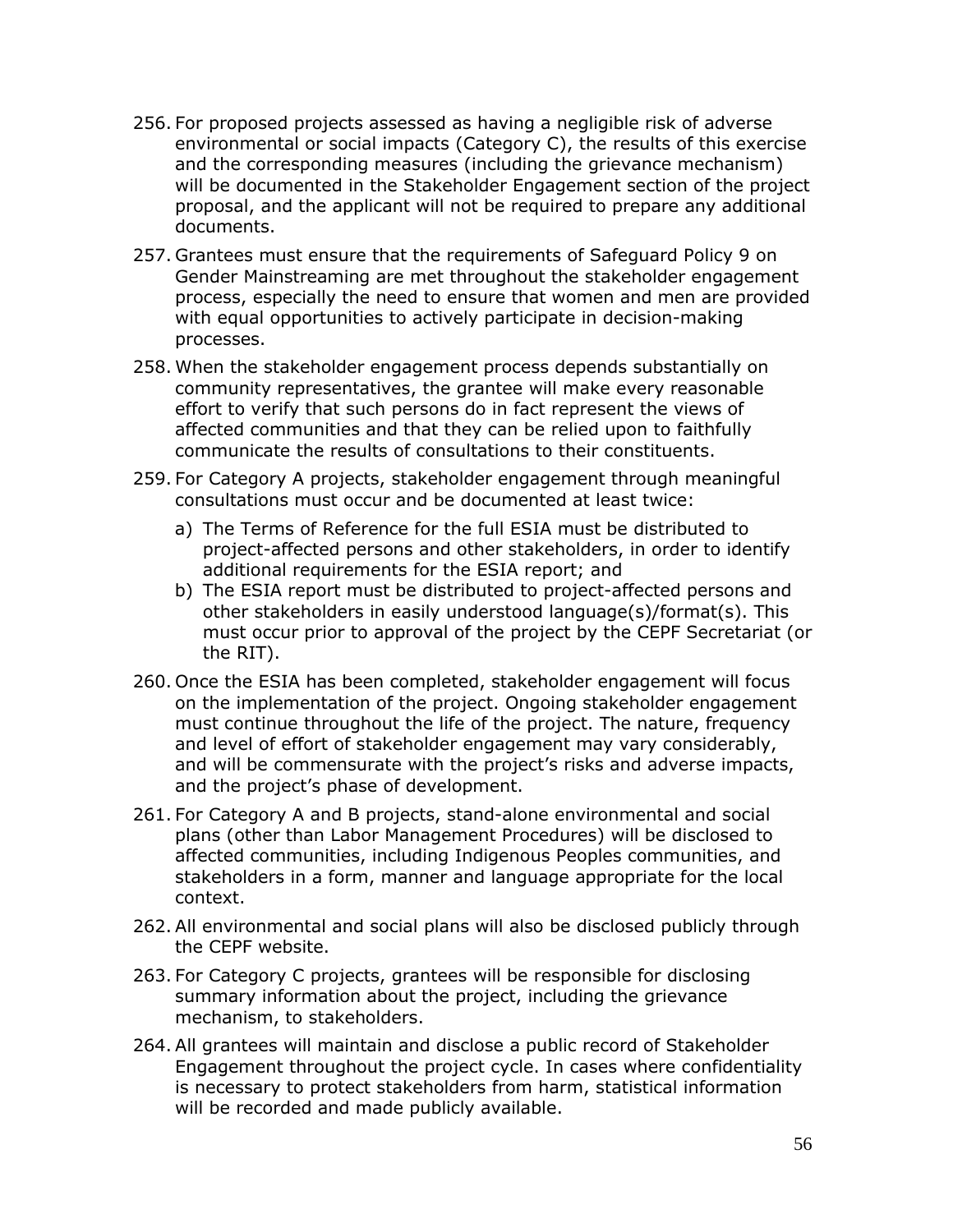- 265. All grantees will establish a mechanism whereby project-affected persons may raise a grievance, at any time, and whereby this grievance may be considered and satisfactorily resolved.
- 266. Where possible, each grievance mechanism will utilize existing formal or informal mechanisms, supplemented as needed with project-specific arrangements designed to resolve disputes in an impartial manner.
- 267. Each mechanism will include at least one locally available option for redressing grievances, including the grantee, the RIT and/or a third party. This option will be established early, proportionate to the potential risks and impacts of the project or program, readily accessible, and culturally appropriate. It will include appropriate confidentiality protections, including regarding confidentiality and non-retaliation.
- 268. The grantee will ensure that each locally available option is functioning effectively, efficiently, legitimately and independently, in a manner that is accessible, equitable, predictable and transparent, and that allows for continuous learning.
- 269. Each locally available option will be scaled to the risks and impacts of the project. It will facilitate the resolution of grievances promptly through an accessible, fair, transparent and constructive process. It will also be culturally appropriate and readily accessible, at no cost to the public, and without retribution to the complainant.
- 270. Each mechanism will also include the option of reporting grievances directly to the CEPF Executive Director via the CI Ethics Hotline. The CI Ethics Hotline allows grievances to be made anonymously via a toll-free telephone line  $(+1-866-294-8674)$  or a secure web portal [\(https://secure.ethicspoint.com/domain/media/en/gui/10680/index.html\)](https://secure.ethicspoint.com/domain/media/en/gui/10680/index.html)
- 271. Any grievances received by the grantee must be reported to the CEPF Secretariat (or the RIT, in the case of small grants) within 15 days, together with a proposed plan to address the grievance. With approval from the CEPF Secretariat (or the RIT), the grantee will then implement the plan, reporting back on progress.
- 272. For any grievance received via the CI Ethics Hotline, the CEPF Secretariat will develop a plan to address it, in consultation with the grantee and the RIT. The CEPF Secretariat will then implement the plan.
- 273.The existence of project-level grievance mechanisms must not limit in any way the ability of complainants to access directly the grievance mechanisms of any CEPF donor or funding source.
- 274. For projects in areas with Indigenous Peoples, the grievance mechanism must be culturally appropriate, available in local languages, accessible to affected Indigenous Peoples, and take into account the availability of customary dispute settlement mechanisms among Indigenous Peoples.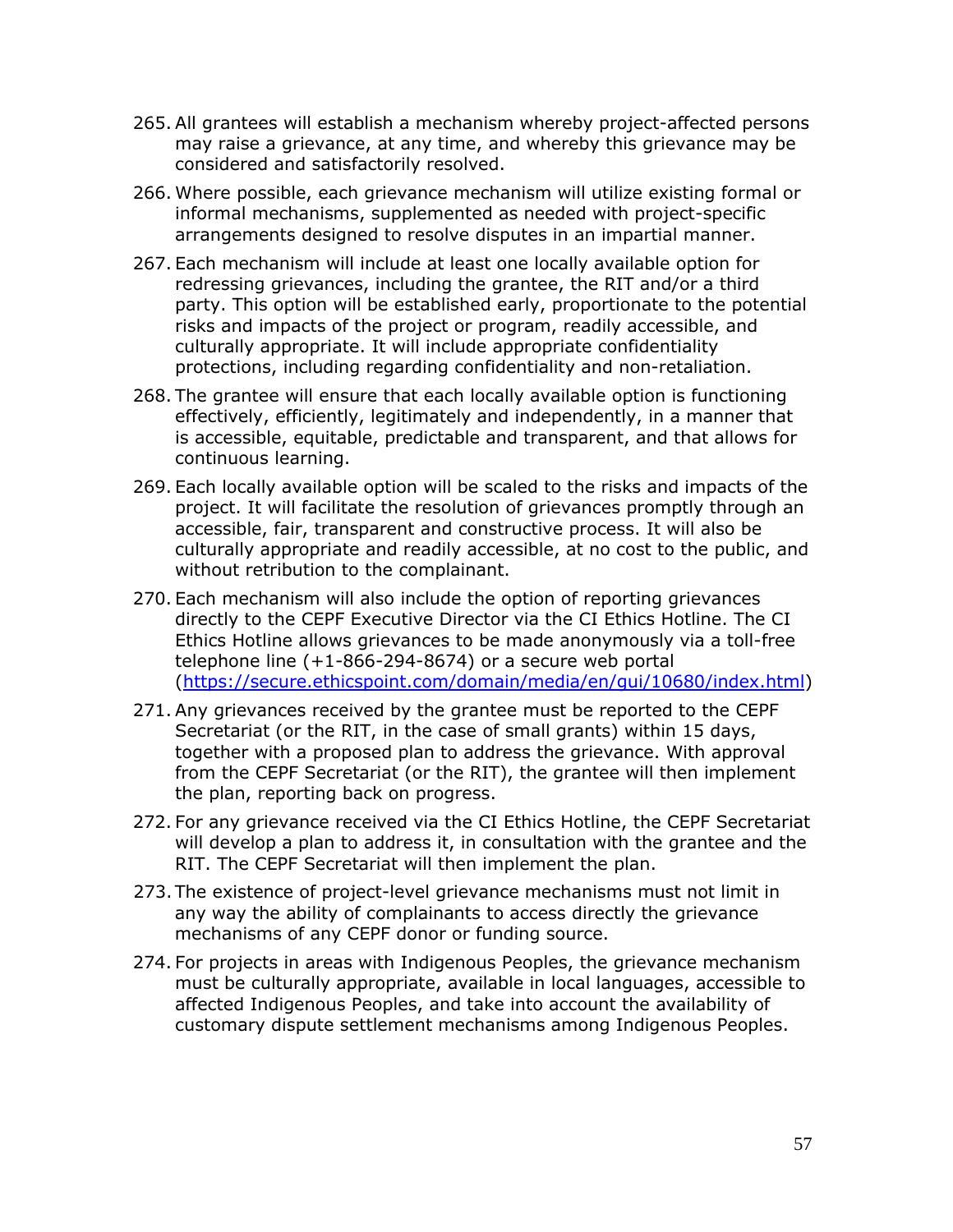## **19. ANNEXES**

#### **Annex 1: Environmental and Social Risk Assessment Worksheet**

This worksheet is designed to assist CEPF Secretariat and Regional Implementation Team (RIT) staff (hereafter "the reviewer") identify and assess the environmental and social risks associated with projects funded by CEPF grants. This worksheet should be completed during the technical review of the Letter of Inquiry (LOI), to allow sufficient time for risk mitigation measures to be agreed upon and incorporated into the final project design.

First, the reviewer should determine which safeguard policies apply to the project. Safeguard Policies 1 (Environmental and Social Assessment), 9 (Gender Equality) and 10 (Stakeholder Engagement) apply to all projects; the other safeguard policies apply to some projects but not all.

Next, the reviewer should assign a risk category to each applicable safeguard policy, based on information provided in the LOI, supplemented if needed by communication with the applicant to clarify any points.

There are three risk categories:

- *Category A*. The project has the potential for significant adverse environmental and/or social impacts that are diverse, irreversible or unprecedented;
- *Category B*. The project has the potential for adverse environmental and social impacts that are few, generally site-specific, largely reversible and readily addressed through mitigation measures; and
- *Category C*. The project is likely to have minimal or no adverse environmental and social impacts.

Note that individual risk categories should not be assigned to Safeguard Policies 1 (Environmental and Social Assessment) or 10 (Stakeholder Engagement).

Next, the reviewer should assign an overall risk category to the project, equivalent to the highest category for individual safeguard policies. For example, a project with three Category C policies and one Category B policy will be assigned to Category B.

The results of the risk assessment are not binding and can be revisited at any point during project preparation and implementation, if new information comes to light or unanticipated risks and impacts emerge. This could lead to a determination that one or more safeguard policies no longer apply, or that one or more additional policies do apply.

CEPF's environmental and social safeguard policies can be found in the Environmental and Social Management Framework (ESMF), which is available at this [link.](https://www.cepf.net/grants/before-you-apply/safeguards)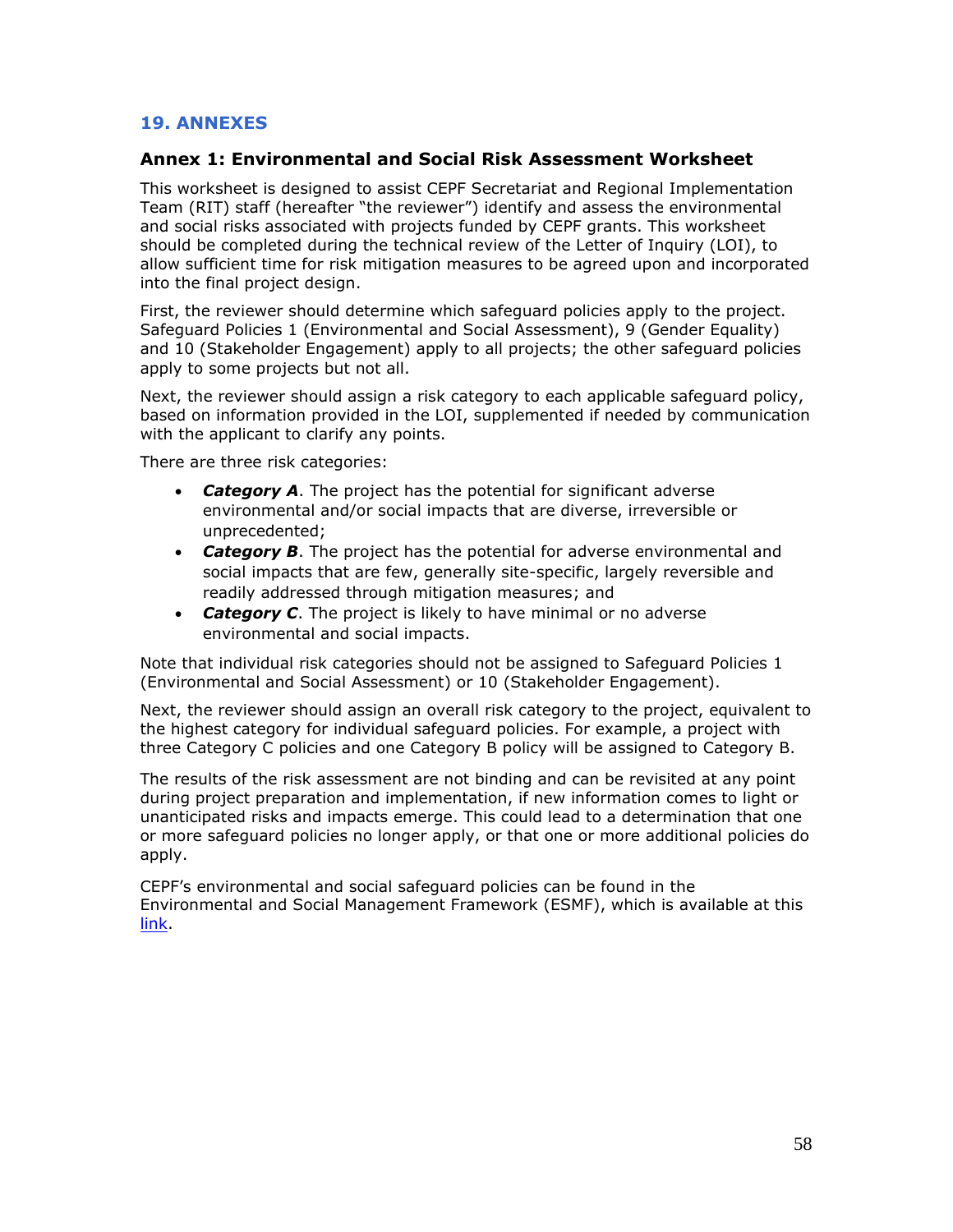#### **Risk Assessment**

| <b>Section 1: Project Details</b>                   |  |
|-----------------------------------------------------|--|
| Project Title                                       |  |
| <b>Applicant Organization</b>                       |  |
| Name of Person Completing<br><b>Risk Assessment</b> |  |
| Date of Risk Assessment                             |  |

| <b>Section 2: Risk Assessment</b>            |                                                       |                                                                                                                    |                                                             |                                                                                                                                                                                                                                       |
|----------------------------------------------|-------------------------------------------------------|--------------------------------------------------------------------------------------------------------------------|-------------------------------------------------------------|---------------------------------------------------------------------------------------------------------------------------------------------------------------------------------------------------------------------------------------|
| <b>Safeguard</b><br><b>Policy</b>            | <b>Applicable?</b>                                    | <b>Risk Assessment</b>                                                                                             | <b>Risk</b><br><b>Category</b>                              | <b>Notes (the below examples</b><br>are indicative and do not<br>foresee every eventuality)                                                                                                                                           |
| 1. Environmental<br>and Social<br>Assessment | X Yes<br>$\square$ No<br>[Applies to<br>all projects] | N/A                                                                                                                | N/A                                                         | An individual risk category does<br>not need to be assigned to this<br>policy                                                                                                                                                         |
| 2. Labor and<br>Working<br>Conditions        | $\Box$ Yes<br>$\Box$ No                               | Does the proposed project present<br>significant risks in relation to labor and<br>working conditions?<br>Details: | $\Box$ Category A<br>$\Box$ Category B<br>$\Box$ Category C | Projects will typically be assigned<br>to Category C for this policy,<br>unless there are elevated risks to<br>project workers related to<br>occupational health and safety,<br>such as scuba diving or work as<br>eco-guards/rangers |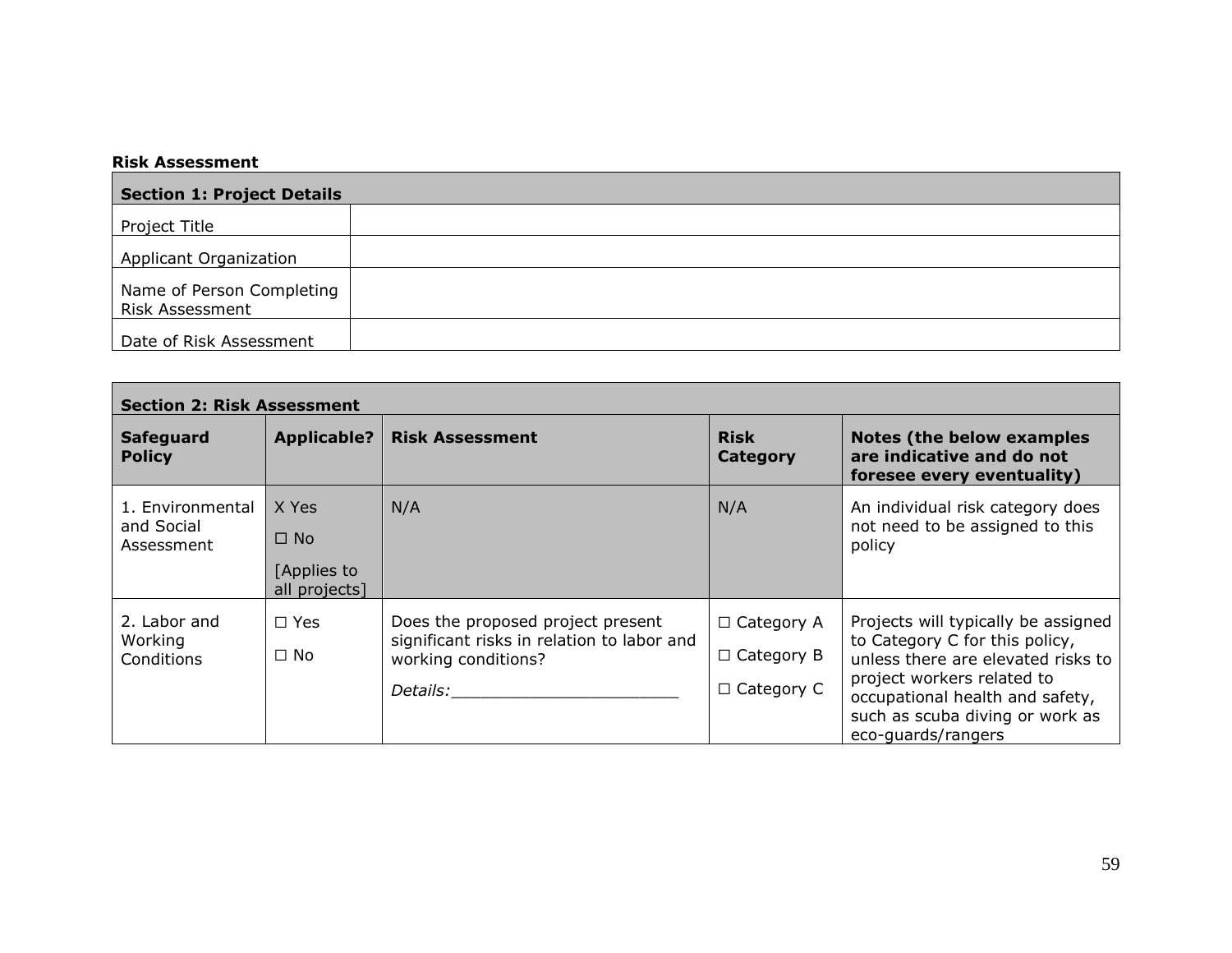| 3. Resource<br>Efficiency and<br>Pollution<br>Prevention          | $\Box$ Yes<br>$\Box$ No    | Does the proposed project present<br>significant risks in relation to<br>pesticides?<br>Details: Details:<br>Does the proposed project present<br>significant risks in relation to<br>unsustainable use of resources and/or<br>forms of pollution other than<br>pesticides?<br>Details: | $\Box$ Category A<br>$\Box$ Category B<br>$\Box$ Category C | Projects that involve the<br>procurement or use of chemical<br>pesticides will be assigned to<br>Category B<br>Projects with the potential for<br>community exposure to<br>hazardous materials and<br>substances released by project<br>activities will be assigned to<br>Category A or B         |
|-------------------------------------------------------------------|----------------------------|-----------------------------------------------------------------------------------------------------------------------------------------------------------------------------------------------------------------------------------------------------------------------------------------|-------------------------------------------------------------|---------------------------------------------------------------------------------------------------------------------------------------------------------------------------------------------------------------------------------------------------------------------------------------------------|
| 4. Community<br>Health, Safety<br>and Security                    | $\Box$ Yes<br>$\square$ No | Does the proposed project present<br>significant risks in relation to<br>community health, safety and security?<br><i>Details:</i>                                                                                                                                                      | $\Box$ Category A<br>$\Box$ Category B<br>$\Box$ Category C | Projects that fund the salaries<br>and/or operations of rangers,<br>eco-guards, or similar security<br>personnel (whether armed or<br>unarmed) will be assigned to<br>Category $B^7$<br>Projects that involve human<br>subject research <sup>8</sup> activities will<br>be assigned to Category B |
| 5. Restrictions on<br>Land Use and<br>Involuntary<br>Resettlement | $\Box$ Yes<br>$\Box$ No    | Does the proposed project present<br>significant risks in relation to access<br>restrictions associated with negative<br>impacts on livelihoods?<br>Details:                                                                                                                            | $\Box$ Category A<br>$\Box$ Category B<br>$\Box$ Category C | Projects that involve creation or<br>expansion of protected areas will<br>be assigned to Category B                                                                                                                                                                                               |

 $^7$  This provision applies regardless of whether the security personnel are employed or contracted by the grantee, a government agency or a third party.

 $8$  Human Subject Research refers to any form of disciplined inquiry that aims to contribute to a body of knowledge or theory that involves the obtention of (a) data on living individuals through intervention or interaction with the individual or (b) personal identifiable information. Conservation and/or development field demonstration projects are generally not considered research, nor are standard, participatory methods used to monitor the impacts of these projects on human wellbeing (e.g., focus group discussions).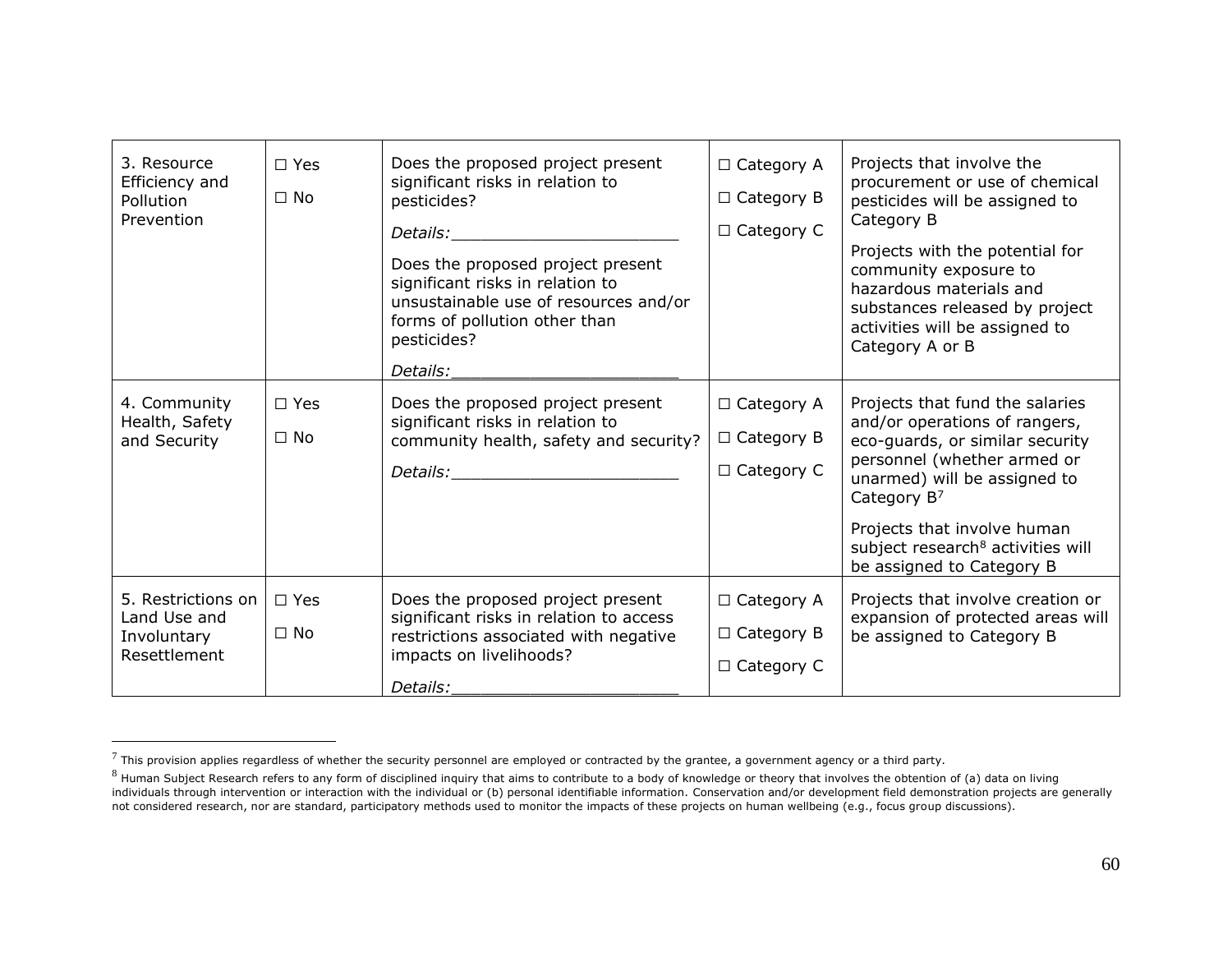| 6. Biodiversity<br>Conservation and<br>Sustainable<br>Management of<br>Living Natural<br><b>Resources</b> | $\Box$ Yes<br>$\Box$ No | Does the proposed project present<br>significant risks in relation to<br>degradation or loss of critical habitat or<br>other natural habitat?<br><i>Details:</i> | $\Box$ Category A<br>$\Box$ Category B<br>$\Box$ Category C | Projects that involve adverse<br>impacts to critical habitat <sup>9</sup> will be<br>assigned to Category A<br>Projects that involve the<br>procurement of natural resource<br>commodities (e.g. timber) that<br>may contribute to significant<br>conversion or degradation of<br>natural habitats will be assigned<br>to Category B<br>Projects that involve production<br>or harvesting of living natural<br>resources from wild populations<br>of globally threatened species<br>will be assigned to Category B |
|-----------------------------------------------------------------------------------------------------------|-------------------------|------------------------------------------------------------------------------------------------------------------------------------------------------------------|-------------------------------------------------------------|--------------------------------------------------------------------------------------------------------------------------------------------------------------------------------------------------------------------------------------------------------------------------------------------------------------------------------------------------------------------------------------------------------------------------------------------------------------------------------------------------------------------|

<sup>&</sup>lt;sup>9</sup> Critical habitats include *inter alia* existing and proposed protected areas, areas recognized as protected by traditional local communities, as well as areas identified as important for conservation, such as Key Biodiversity Areas (KBAs), Alliance for Zero Extinction (AZE) Sites, Important Bird and Biodiversity Areas (IBAs), Ramsar sites, etc.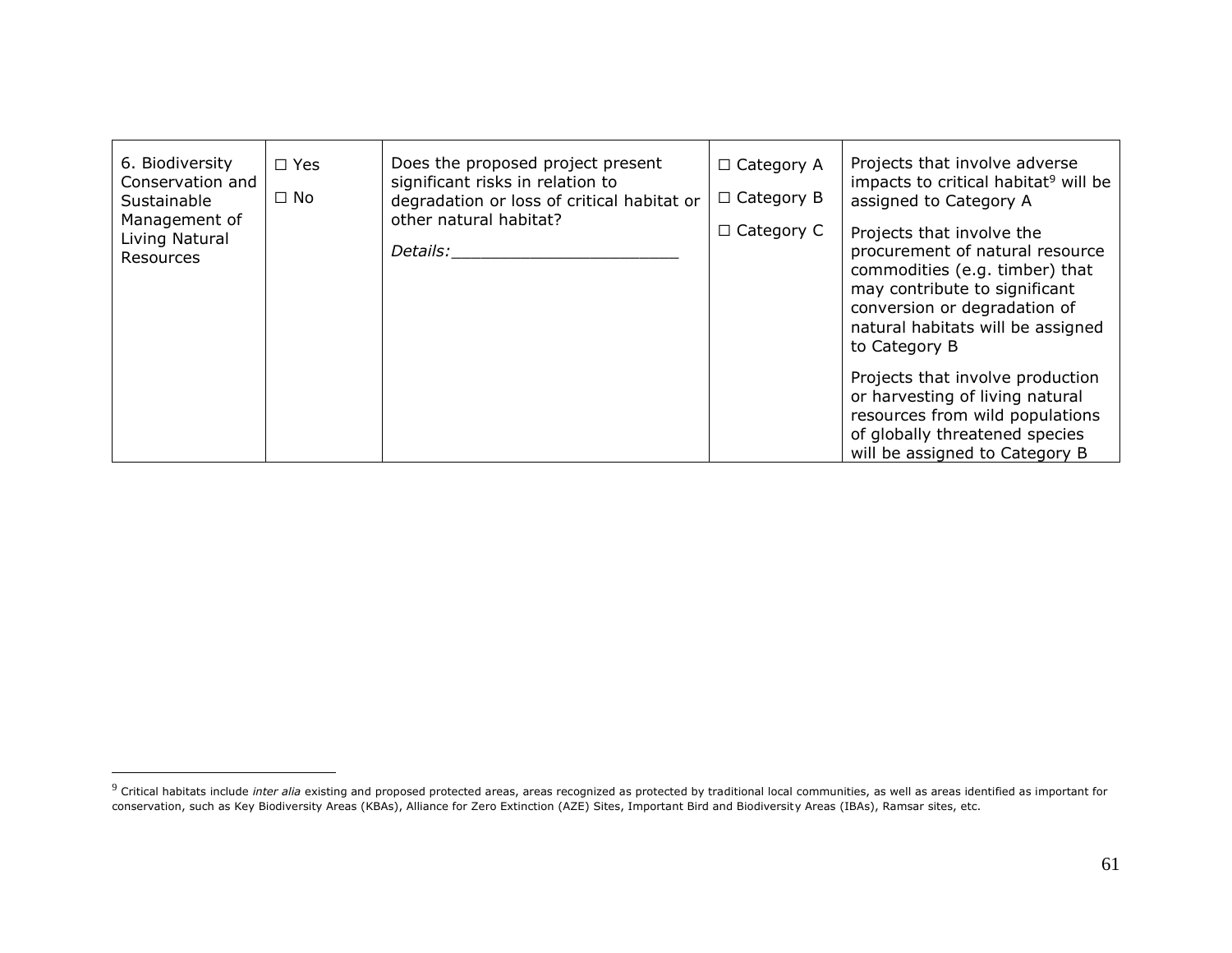| 7. Indigenous<br>People | $\square$ Yes<br>$\Box$ No | Does the proposed project present<br>significant risks in relation to impacts<br>on Indigenous Peoples?<br>Details: Details:                     | $\Box$ Category A<br>$\Box$ Category B<br>$\Box$ Category C | Projects that may affect<br>Indigenous Peoples in voluntary<br>isolation or remote groups with<br>limited external contact will be<br>assigned to Category A                                                                                           |
|-------------------------|----------------------------|--------------------------------------------------------------------------------------------------------------------------------------------------|-------------------------------------------------------------|--------------------------------------------------------------------------------------------------------------------------------------------------------------------------------------------------------------------------------------------------------|
|                         |                            |                                                                                                                                                  |                                                             | Projects that involve use of or<br>restrictions on access to natural<br>resources that are central to the<br>identity, culture, and livelihood<br>of Indigenous Peoples will be<br>assigned to Category B                                              |
|                         |                            |                                                                                                                                                  |                                                             | Projects that involve the<br>commercial development of<br>lands and natural resources<br>central to Indigenous Peoples'<br>identity and livelihood, or<br>commercial use of Indigenous<br>Peoples' cultural heritage will be<br>assigned to Category B |
| 8. Cultural<br>Heritage | $\square$ Yes<br>$\Box$ No | Does the proposed project present<br>significant risks in relation to impacts<br>on tangible and/or intangible cultural<br>heritage?<br>Details: | $\Box$ Category A<br>$\Box$ Category B<br>$\Box$ Category C | Projects that introduce<br>restrictions on stakeholder<br>access to cultural heritage will be<br>assigned to Category B<br>Projects that involve the<br>commercial use of cultural<br>heritage will be assigned to<br>Category B                       |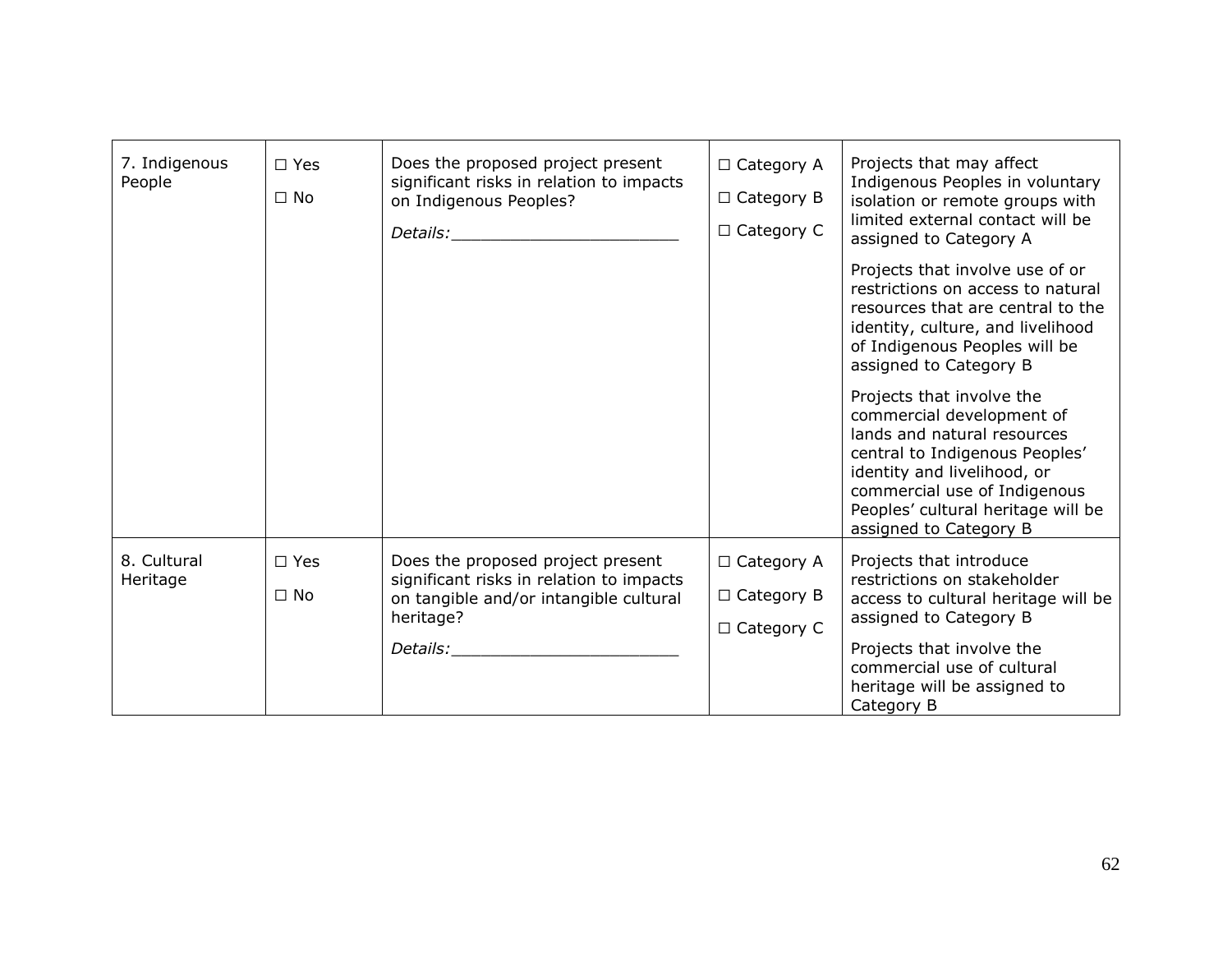| 9. Gender<br>Equality                  | X Yes<br>$\square$ No<br>[Applies to<br>all projects] | Does the proposed project present<br>significant risks in relation to impacts<br>on promotion, protection and respect<br>for gender equality?<br>Details:                                                            | □ Category A<br>$\Box$ Category B<br>$\Box$ Category C      | Projects will typically be assigned<br>to Category C for this policy,<br>unless there are elevated risks of<br>exacerbating existing gender-<br>related inequalities |
|----------------------------------------|-------------------------------------------------------|----------------------------------------------------------------------------------------------------------------------------------------------------------------------------------------------------------------------|-------------------------------------------------------------|----------------------------------------------------------------------------------------------------------------------------------------------------------------------|
| 10. Stakeholder<br>Engagement          | X Yes<br>$\square$ No<br>[Applies to<br>all projects] | N/A                                                                                                                                                                                                                  | N/A                                                         | An individual risk category does<br>not need to be assigned to this<br>policy                                                                                        |
|                                        |                                                       |                                                                                                                                                                                                                      |                                                             |                                                                                                                                                                      |
| <b>OVERALL RISK</b><br><b>CATEGORY</b> | N/A                                                   | N/A<br>[Risk category follows the highest risk]<br>category assigned to Safeguard Policies<br>$2 - 9$ ]                                                                                                              | $\Box$ Category A<br>$\Box$ Category B<br>$\Box$ Category C | The overall risk category for the<br>project is equivalent to the<br>highest category for individual<br>safeguard policies                                           |
|                                        |                                                       |                                                                                                                                                                                                                      |                                                             |                                                                                                                                                                      |
| Capacity<br>strengthening              | project design:                                       | Does the applicant require capacity strengthening to manage the environmental and social risks identified<br>here? If yes, please describe the capacity strengthening activities that need to be integrated into the |                                                             |                                                                                                                                                                      |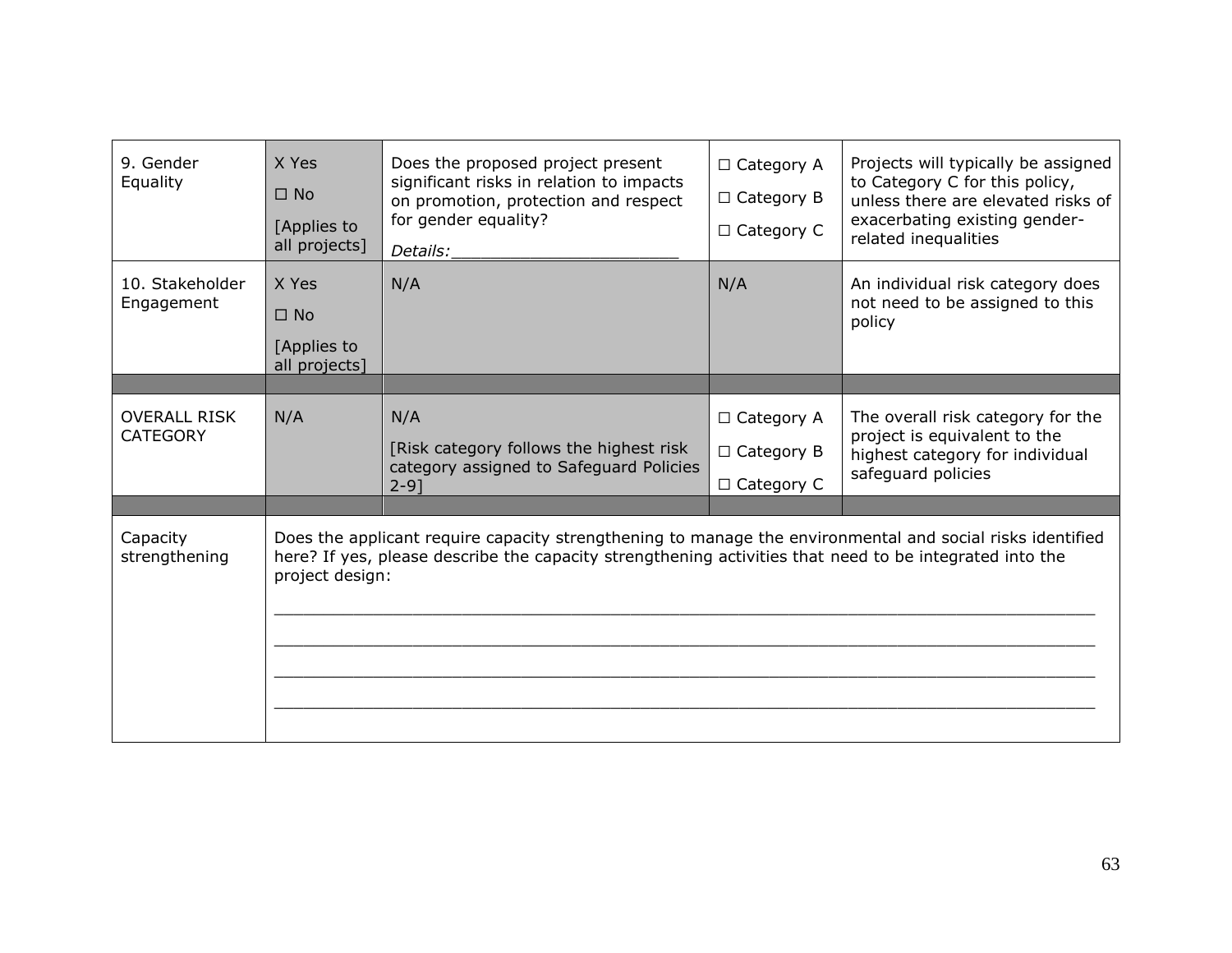**Annex 2: Environmental and Social Impact Assessment and Environmental and Social Management Plan Template**

# **Environmental and Social Impact Assessment**

**and**

# **Environmental and Social Management Plan**

**Date**

**CEPF Grant xxxxx**

**Grantee**

*Project Title*

**Project Location**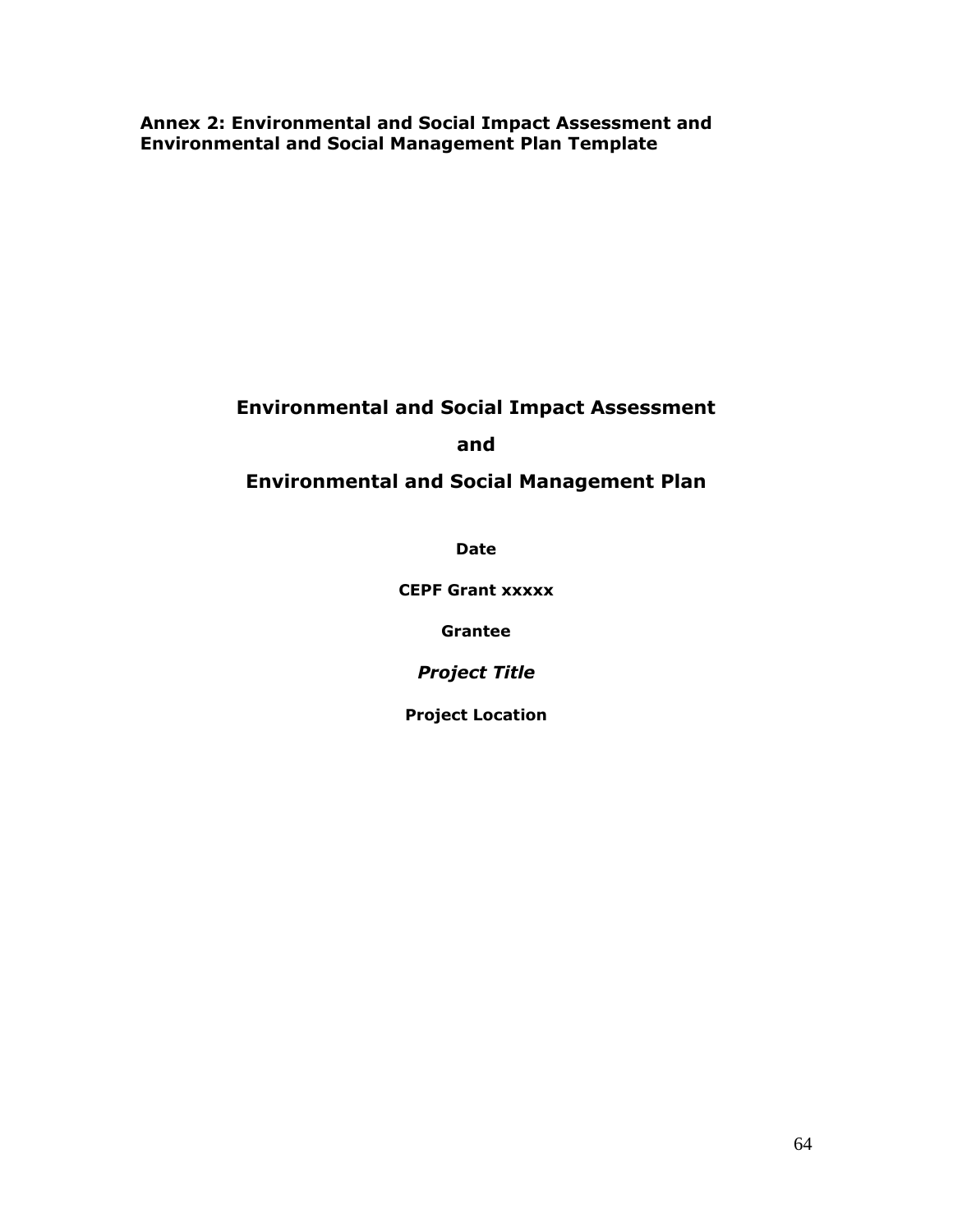#### **Grant Summary**

- 1. Grantee organization.
- 2. Grant title.
- 3. Grant number*.*
- 4. Grant amount (US dollars).
- 5. Proposed dates of grant.
- 6. Countries or territories where project will be undertaken.
- 7. Summary of the project [copy and paste Project Rationale and Project Approach from proposal].
- 8. Date of preparation of this document.
- 9. **Legal and regulatory framework**: This section will analyze the legal and institutional framework for the project, within which the environmental and social assessment is carried out, in compliance with Safeguard Policy 1 on Environmental and Social Assessment.
- 10. **Status of area to be impacted:** This section will describe the applicant's understanding of the project site, including a concise description of the proposed project's geographic, environmental, social, and temporal context. Where possible, it should include a map of sufficient detail, showing the project site and the area(s) that may be affected by the project's direct and indirect impacts.
- 11. **Baseline data**: This section will assess the dimensions of the study area and describe relevant physical, biological, and socioeconomic conditions, including any changes anticipated before the project commences. It will also take into account current and proposed development activities within the project area that are not directly connected to the project. Data should be relevant to decisions about project location, design, operation, or mitigation measures. The section will indicate the accuracy, reliability, and sources of the data.
- 12. **Anticipated impacts and risks:** This section will describe the anticipated environmental and social impacts and risks, and explain how these have been determined. It should consider both positive and adverse impacts.
- 13. **Mitigation measures**: This section will describe measures that will be taken to mitigate adverse impacts. For each anticipated adverse or risk identified in Section 12, it should describe, with technical detail, appropriate mitigation measure(s), including the conditions under which it is required (e.g., continuously or in the event of contingencies), together with designs, equipment descriptions, and operating procedures, as appropriate. It should also estimate any potential environmental and social impacts of these measures. Differentiated measures should be identified so that adverse impacts do not fall disproportionately on disadvantaged or vulnerable groups or individuals.
- 14. **Actions to ensure health and safety**: This section will describe actions that will be taken to ensure the health and safety of workers.
- 15. **Monitoring and evaluation**: This section will outline the steps the applicant will take to monitor and evaluate the impact of the proposed project. It should identify the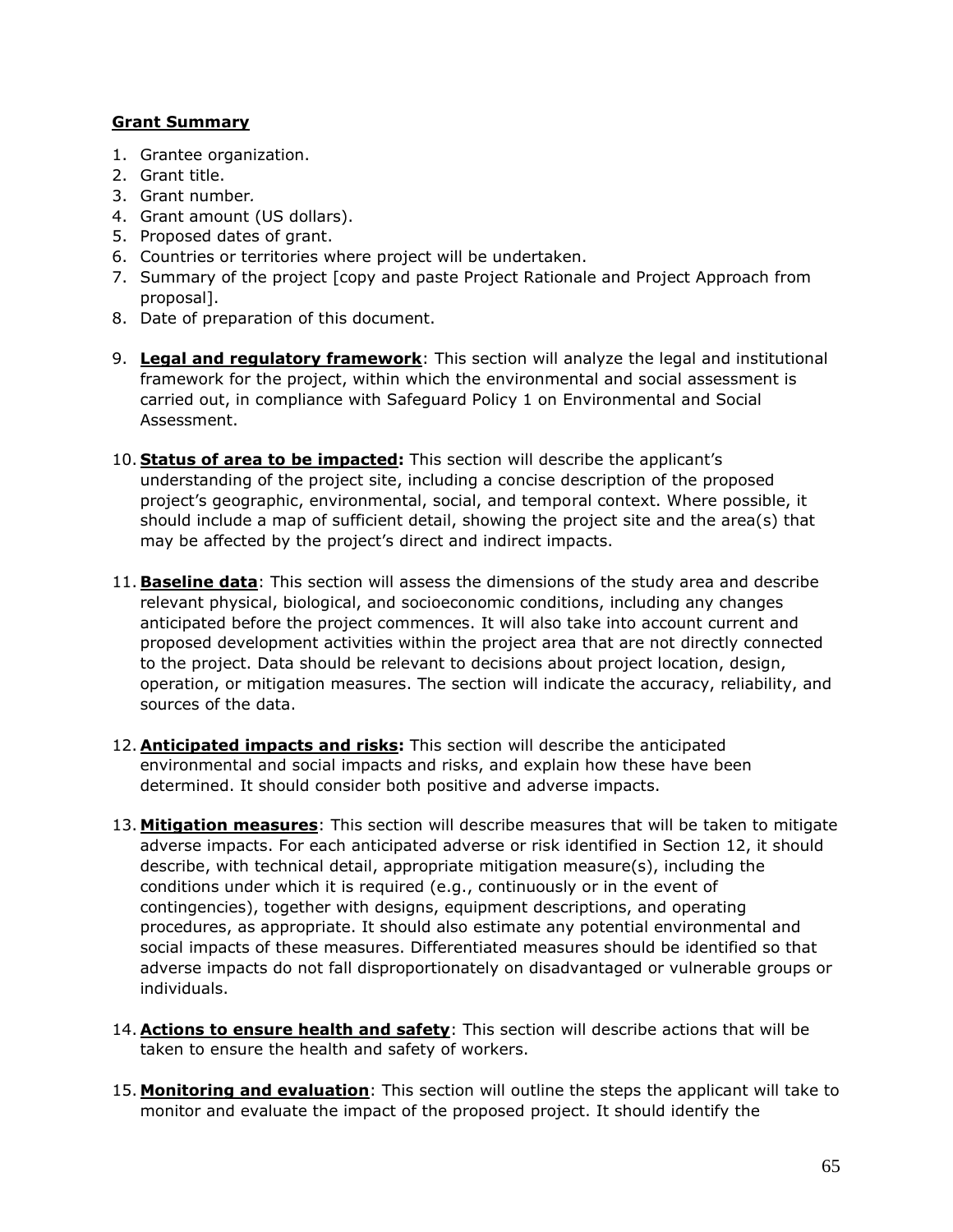monitoring objectives and specify the type of monitoring, with linkages to the impacts assessed and the mitigation measures described. This is meant to provide (a) a specific description, and technical details, of monitoring measures, including the parameters to be measured, methods to be used, sampling locations, frequency of measurements, detection limits (where appropriate), and definition of thresholds that will signal the need for corrective actions; and (b) monitoring and reporting procedures to: (i) ensure early detection of conditions that necessitate particular mitigation measures; and (ii) furnish information on the progress and results of mitigation.

- 16.**Timeline and resources:** For the mitigation and monitoring measures in Sections 14 and 15, this section will provide: (a) an implementation schedule for measures that must be carried out as part of the project, showing phasing and coordination with overall project implementation plans; and (b) cost estimates and sources of funding for implementing the ESMP.
- 17. **Permission of the landowner**: Please obtain permission of the landowner to undertake actions on the site, and verify that you have the required permits to undertake this work.
- 18. **Participatory preparation**: This section aims to outline the range of meaningful consultations that you have had both with experts to optimize the potential for success, and with stakeholders, particularly local communities, who are potentially affected by the proposed project. It should include dates of consultations.
- 20. **Disclosure**: CEPF requires that environmental and social plans are disclosed to affected local communities and stakeholders prior to project implementation. Please describe efforts to disclose this impact assessment and environmental management plan and provide dates.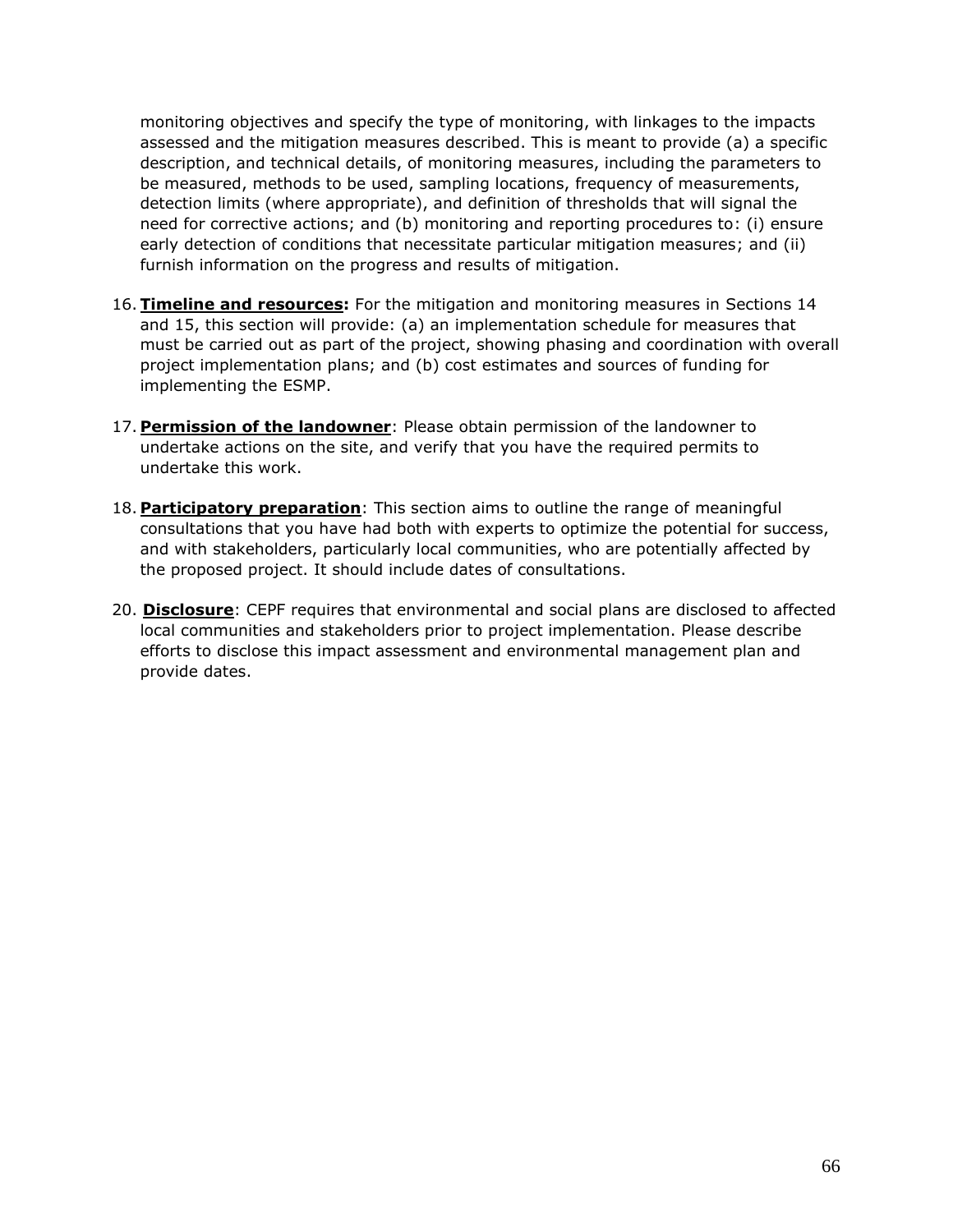# **Annex 3: Labor Management Procedures Template**

# **Labor Management Procedures**

**Date**

**CEPF Grant xxxxx**

**Grantee**

*Project Title*

**Project Location**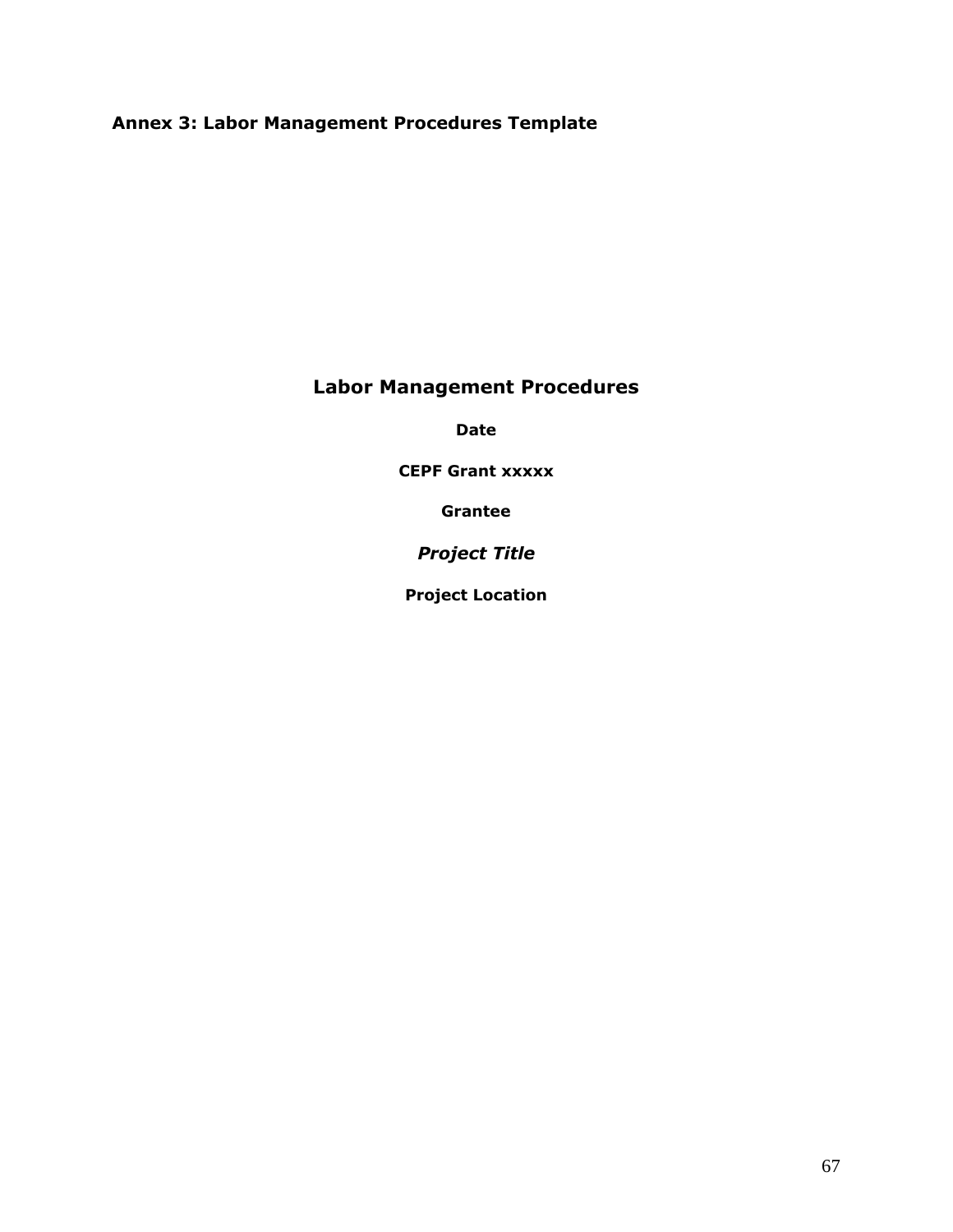#### **Grant Summary**

- 1. Grantee organization.
- 2. Project title.
- 3. Grant number*.*
- 4. Grant amount (US dollars).
- 5. Proposed dates of grant.
- 6. Countries where activities will be undertaken.
- 7. Summary of the project [copy and paste Project Rationale and Project Approach from proposal].
- 8. Date of preparation of this document.
- 9. **Overview of labor use on the project:** This section should describe the main types of workers who will be employed or engaged on the project, as follows:

*Number of Project Workers*: The total number of workers to be employed on the project, and the different types of workers: direct workers (people employed or engaged directly by the grantee to work on the project); and contracted workers (people engaged through third parties (sub-grantees, consultants, etc.) to perform work related to core functions of the project for a substantial duration). Where numbers are not yet firm, an estimate should be provided.

*Characteristics of Project Workers*: To the extent possible, a broad description and an indication of the likely characteristics of the project workers (e.g. locally hired workers, female workers, expatriate workers).

*Timing of Labor Requirements*: The timing and sequencing of labor requirements in terms of numbers, locations, types of jobs and skills required.

*Contracted Workers*: The anticipated or known contracting structure for the project, with numbers and types of consultants/sub-grantees and the likely number of project workers to be employed or engaged by each consultant/sub-grantee.

- 10. **Assessment of key potential labor risks:** This section should identify key potential labor risks related to the project, assess each risk against criteria of probability and severity, and describe in detail all higher risks. Risks may include, for example:
	- Conduct of hazardous work, such as working at heights or in confined spaces, use of heavy machinery, or use of hazardous materials.
	- Use of child labor or forced labor, with reference to the sector or locality.
	- Physical, psychological or sexual abuse of project workers
	- Unfair treatment or discrimination.
	- Possible accidents or emergencies, with reference to the sector or locality.
	- General understanding and implementation of occupational health and safety requirements.
- 11. **Risk mitigation measures:** This section will describe the measures that will be taken to mitigate all higher risks. Mitigation measures will be presented following the mitigation hierarchy, which requires that risks are anticipated and avoided where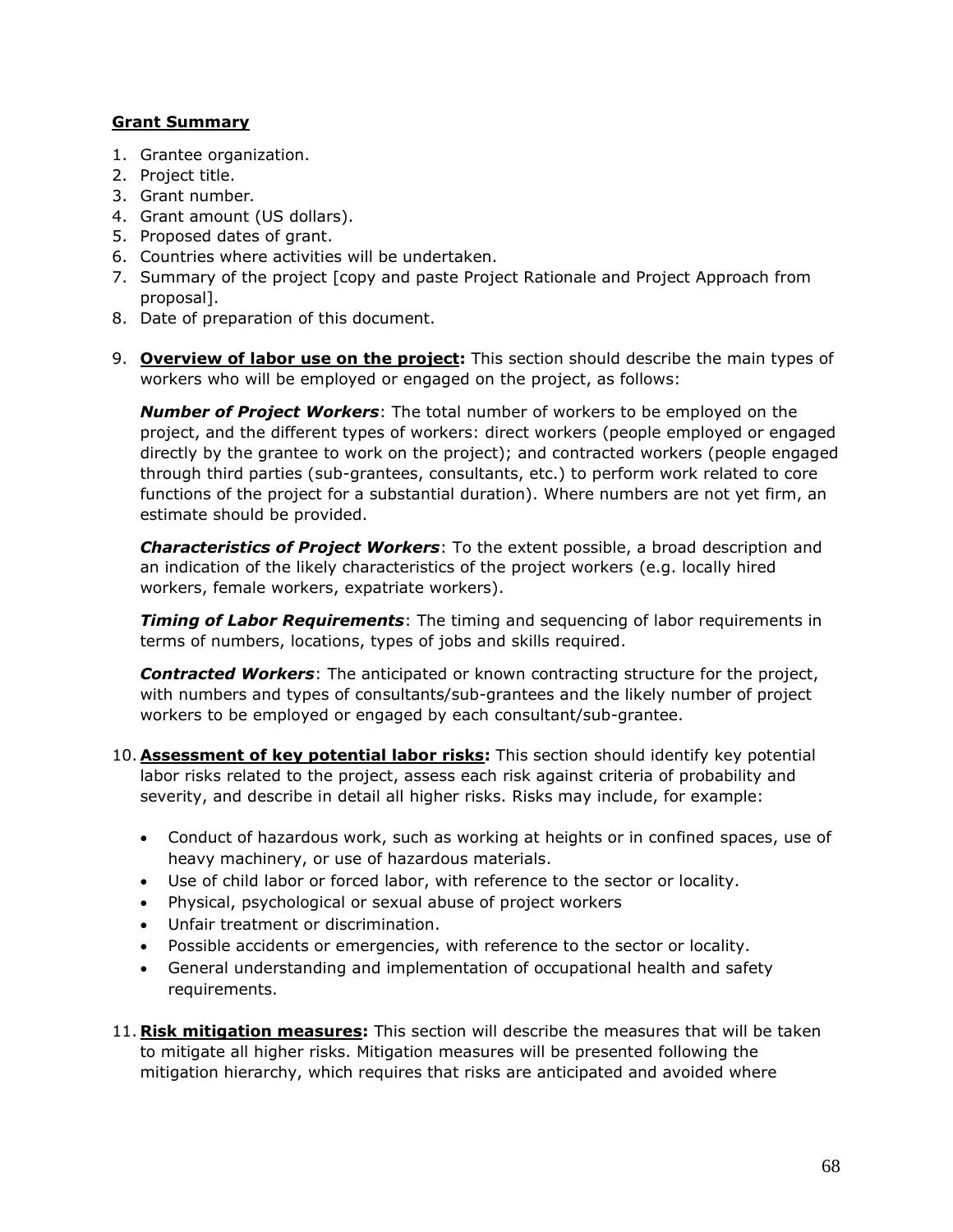possible. Where avoidance is not possible, risks should be minimized to acceptable levels. Any risks that remain following avoidance and minimization should be mitigated.

- 12. **Brief overview of legislation: terms and conditions:** This section should present a brief overview of the *key aspects* of national labor and employment law relevant to terms and conditions of employment (e.g., wages, deductions, benefits, etc.).
- 13. **Brief overview of legislation: occupational health and safety:** This section should present a brief overview of the *key aspects* of national labor and employment law relevant to occupational health and safety.
- 14. **Responsible staff:** This section identifies the functions and/or individuals within the project responsible for (as relevant):
	- Engagement and management of direct workers.
	- Engagement and management of contracted workers.
	- Occupational health and safety.
	- Training of workers.
	- Addressing worker grievances.
- 15. **Policies and procedures:** This section should describe policies and procedures for managing each category of project staff, in accordance with national labor and employment law and Safeguard Policy 2 on Labor and Working Conditions. Wherever provisions of national law are relevant to project activities and satisfy the requirements of Safeguard Policy 2, these provisions do not need to be duplicated in this section.
- 16. **Contracted workers:** This section will describe how the requirements of national labor and employment law and Safeguard Policy 2 will be incorporated into sub-grant agreements and/or service contracts with third parties who will employ or engage contracted workers.
- 17.**Workplace grievance mechanism**: This section will describe how a mechanism will be provided for all direct workers and contracted workers (and, where relevant, their organizations) to raise workplace concerns. The mechanism must: be made easily accessible to such workers; address concerns promptly, using an understandable and transparent process that provides timely feedback to those concerned in a language they understand, without any retribution; and operate in an independent and objective manner. Please describe how you will put in place a workplace grievance mechanism that meets these requirements.
- 18. **Disclosure**: CEPF requires that all direct and contracted workers be informed of the existence of the grievance mechanism and the measures put in place to protect them against any reprisal for its use, either at the time of recruitment or at the start of the project, whichever is later. CEPF also requires that all direct and contracted workers be provided with Conservation International's (CI's) Code of Ethics, and be informed that any violations of the Code of Ethics should be reported to CI via its Ethics Hotline at <https://secure.ethicspoint.com/domain/media/en/gui/10680/index.html>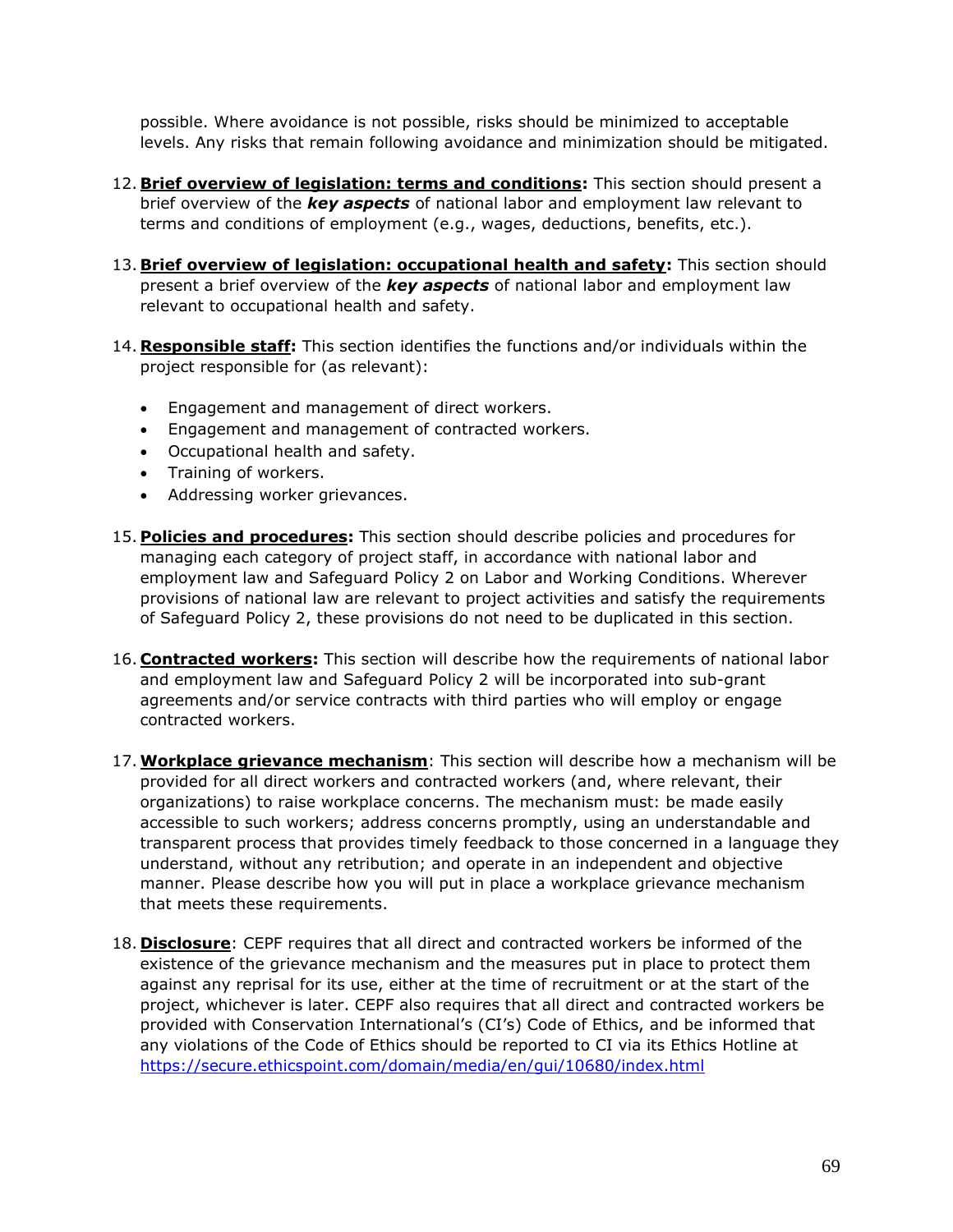# **Annex 4: Pest Management Plan Template**

# **Pest Management Plan**

**Date**

**CEPF Grant xxxxx**

**Grantee**

*Project Title*

**Project Location**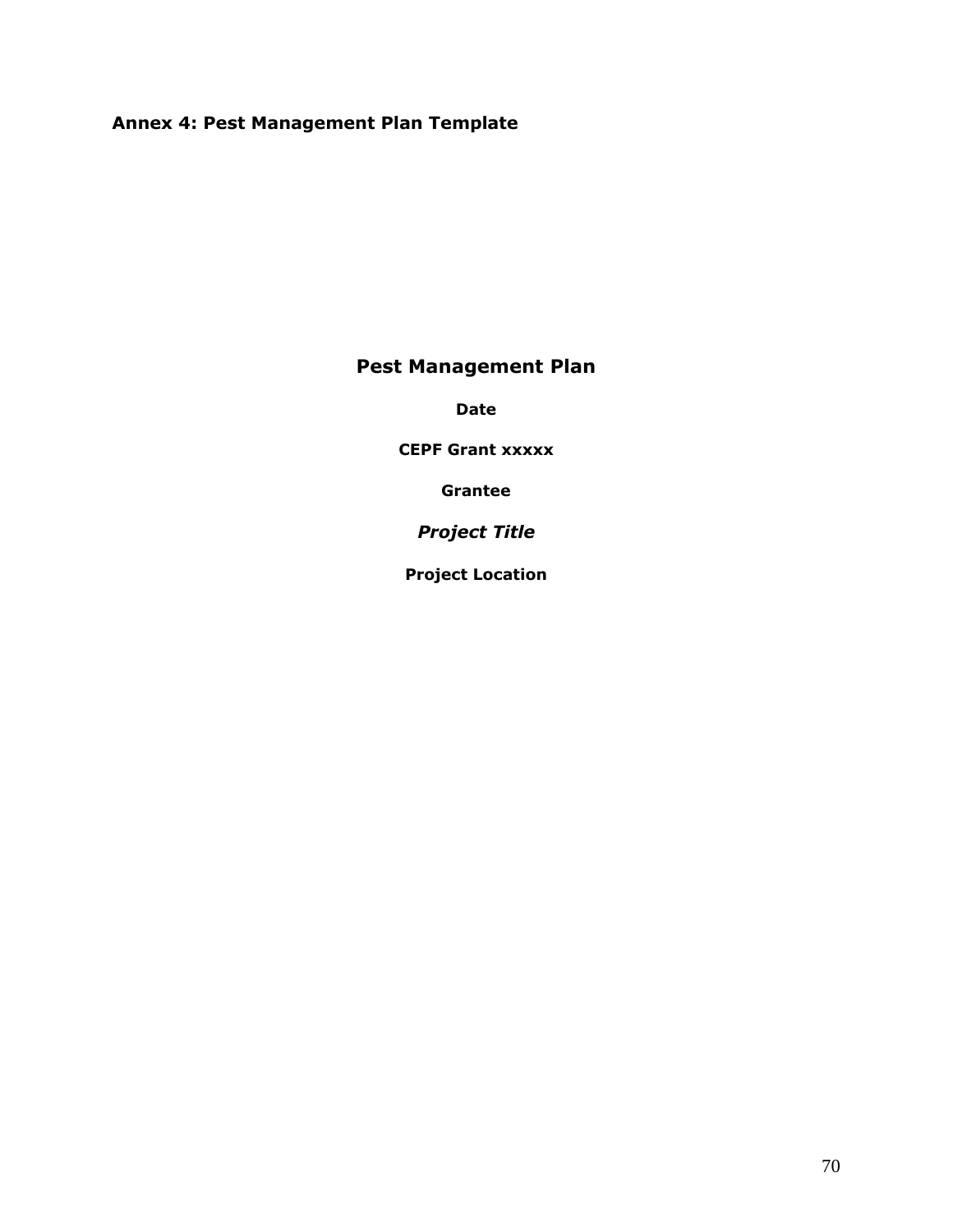#### **Grant Summary**

- 1. Grantee organization.
- 2. Grant title.
- 3. Grant number*.*
- 4. Grant amount (US dollars).
- 5. Proposed dates of grant.
- 6. Countries or territories where project will be undertaken.
- 7. Summary of the project [copy and paste Project Rationale and Project Approach from proposal].
- 8. Date of preparation of this document.

**Pest Management Approach:** This section should describe your understanding of the problem, your experience with pest management issues, and your proposed actions during the project. Specifically, what do you intend to do and how will you do it? The information presented should include methods of application, e.g. by hand or via aerial spraying.

- 9. Current and anticipated pest problems relevant to the project.
- 10.Current and proposed pest management practices.
- 11.Relevant integrated pest management experience within the project area, country or region.
- 12.Assessment of proposed or current pest management approach and recommendations for adjustment where necessary.

**Pesticide Selection and Use:** This section should provide a comprehensive understanding of the pesticide that will be selected, why it was selected and what efforts were made to assess risks to human health. Note that this section should also present information on the potential impacts that the selected pesticide(s) will have on natural ecosystems and nontarget species.

- 13. Description of present, proposed and/or envisaged pesticide use and assessment of whether such use is in line with international good practice.
- 14. Indication of the type and quantity of pesticides to be financed by the CEPF grant (in volume and dollar value) and/or assessment of increase in pesticide use resulting from the project.
- 15.Chemical, trade and common names of pesticide(s) to be used.
- 16. Form(s) in which pesticide(s) will be used (e.g., pellet, block, spray).
- 17.Specific geographic description of where the pesticide(s) will be applied: province, district, municipality, landowners [do not give names of individual persons], and map coordinates (if available); and the total area (hectares) to which the pesticide(s) will be applied.
- 18.Assessment of environmental, occupational and public health risks associated with the transport, storage, handling and use of the proposed products under local circumstances, and the disposal of empty containers.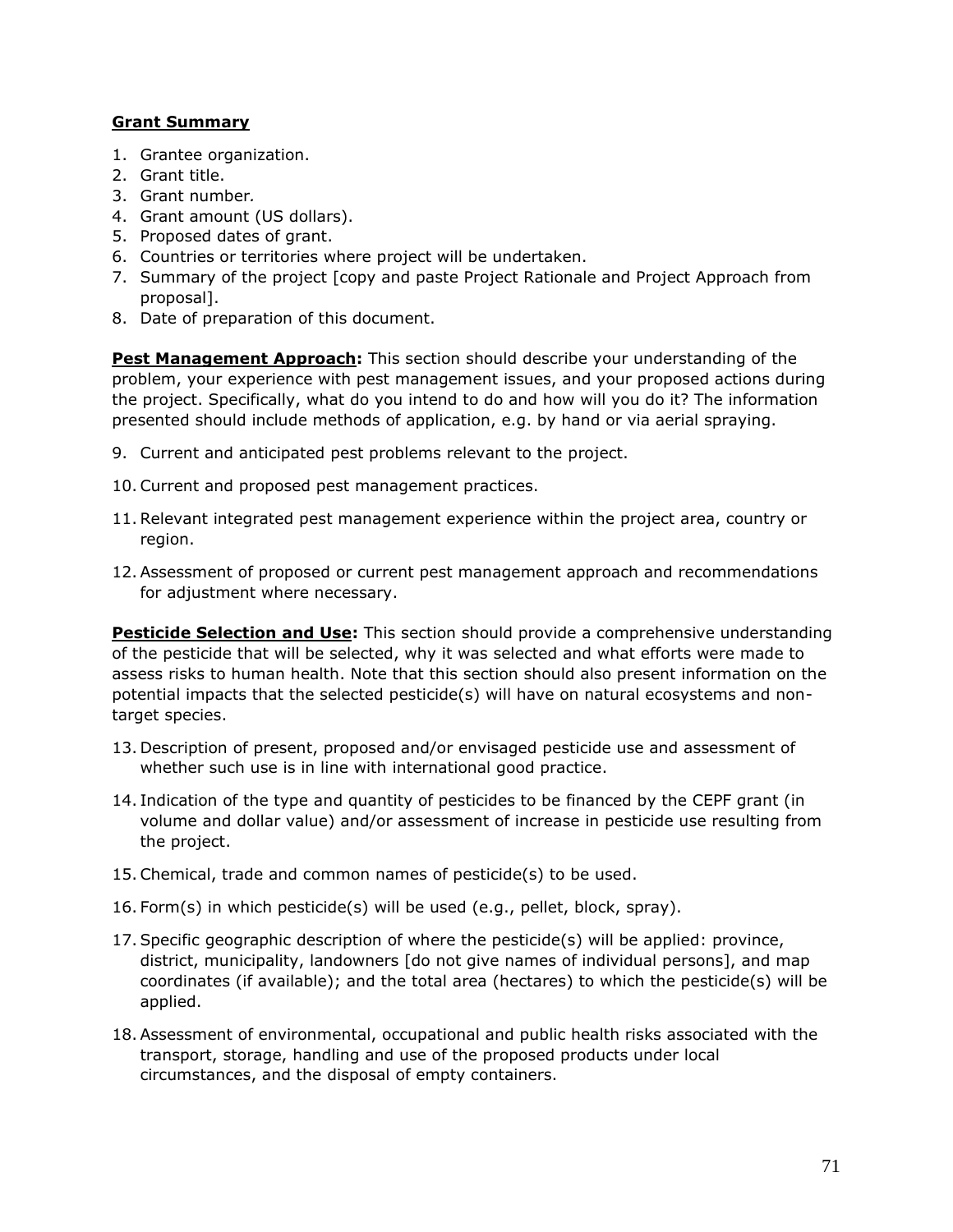- 19. Description of plans and results for tracking of damage to natural ecosystems and/or harm to non-target species prior to pesticide application and subsequent to pesticide application.
- 20. Prerequisites and/or measures required to reduce specific risks associated with envisaged pesticide use under the project (e.g., protective gear, training, upgrading of storage facilities, etc.).
- 21.Basis of selection of pesticide(s) authorized for procurement under the project, taking into consideration the risks identified under Section 19, and the availability of newer and less hazardous products and techniques (e.g. bio-pesticides, traps).
- 22. Name and address of source of selected pesticides [do not give names of individual persons].
- 23. Name and address of vendor of selected pesticides [do not give names of individual persons].
- 24. Name and address of facility where pesticides will be stored.

**Policy and regulatory framework, and institutional capacity:** This section should describe the institutional and legal framework under which the pesticide(s) will be applied, with reference to the documentation and standards required under local and national law and international good practice. Where a particular pesticide is not regulated at the target site, you must identify similar pesticides and the applicable regulation in neighboring countries that could apply, and international good practice. You must also explain why this particular pesticide is necessary, even in the absence of national laws.

- 25. Policies on plant/animal protection, integrated pest management, and humane treatment of animals.
- 26. Description and assessment of national capacity to develop and implement ecologically based invasive alien species control [where relevant].
- 27. Description and assessment of the country's regulatory framework and institutional capacity for control of the distribution and use of pesticides.
- 28. Proposed project activities to train personnel and strengthen capacity [list the number of people and what they are being trained in].
- 29.Confirmation that the appropriate authorities were approached and that the appropriate licenses and permissions were obtained by the project.

**Participatory preparation:** This section aims to outline the range of informed consultations that you have had both with experts to optimize the potential for success, and with stakeholders, particularly local communities, who are potentially affected by the use of pesticides (due to, for instance, proximity, use of certain areas for free-ranging livestock or non-timber forest product collection, etc.).

- 30. Dates, and results of expert consultations, if necessary.
- 31. Dates, and results of consultations with local communities.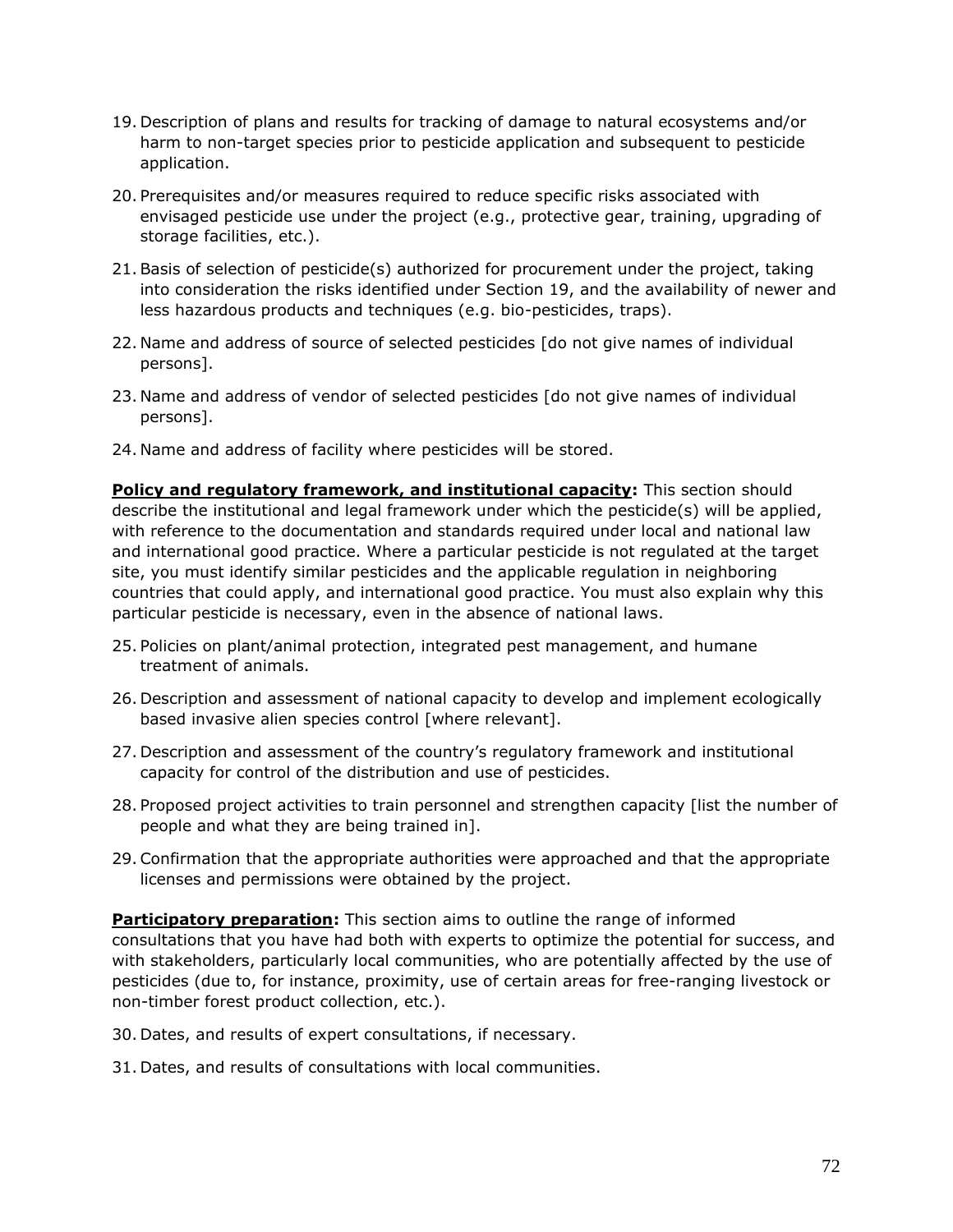**Monitoring and evaluation:** This section aims to outline the steps you will take to monitor and evaluate the purchase, storage, application and effects of the pesticide(s) in the target area.

- 32. Description of activities related to pest management that require monitoring during implementation.
- 33. Monitoring and supervision plan, implementation responsibilities, required expertise and cost coverage.
- 34. **Disclosure**: CEPF requires that pest management plans are disclosed to affected local communities and other stakeholders prior to project implementation. Please describe the efforts you have taken to disclose this plan.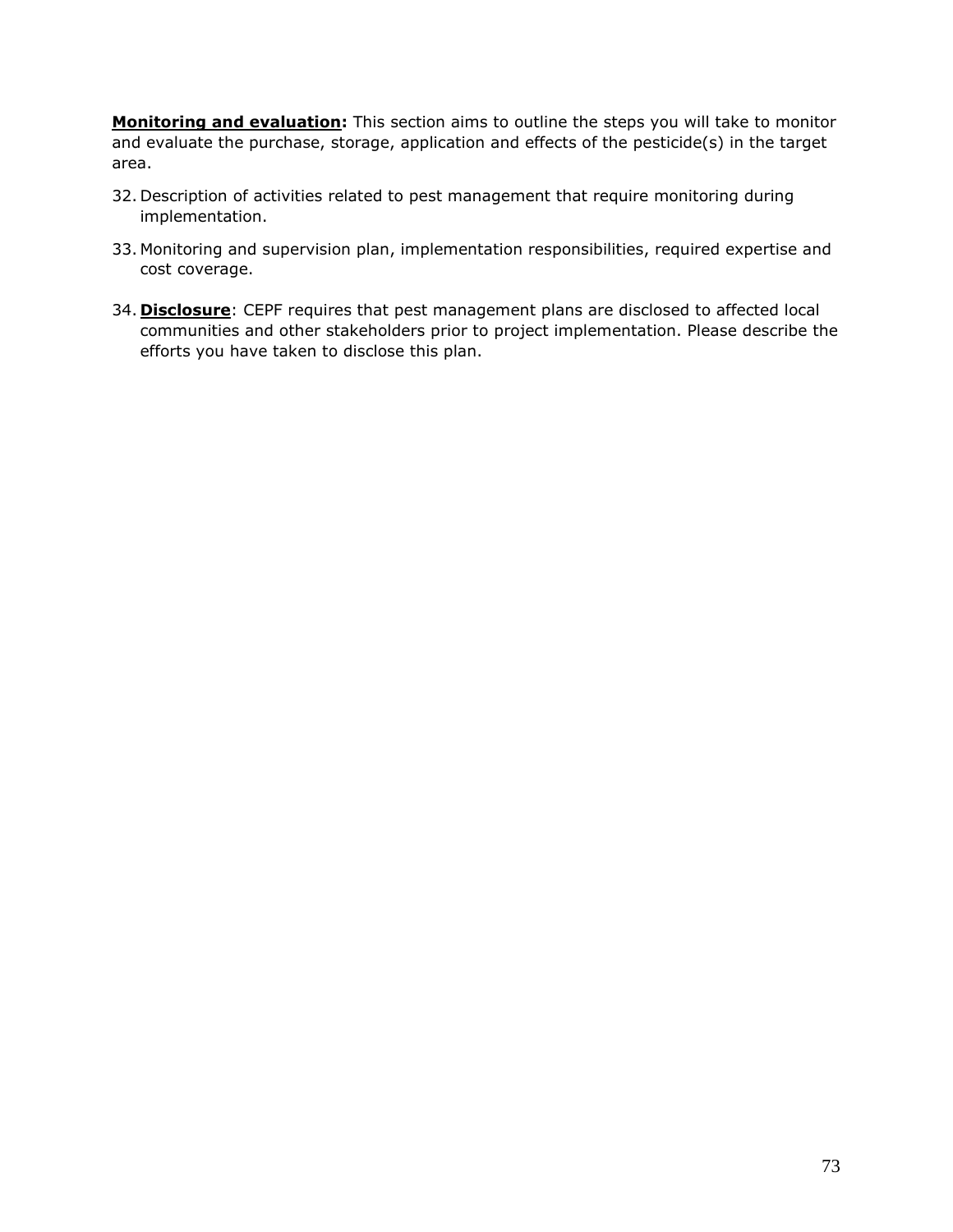### **Annex 5: Community Health and Safety Plan Template**

# **Community Health and Safety Plan**

**Date**

**CEPF Grant xxxxx**

**Grantee**

*Project Title*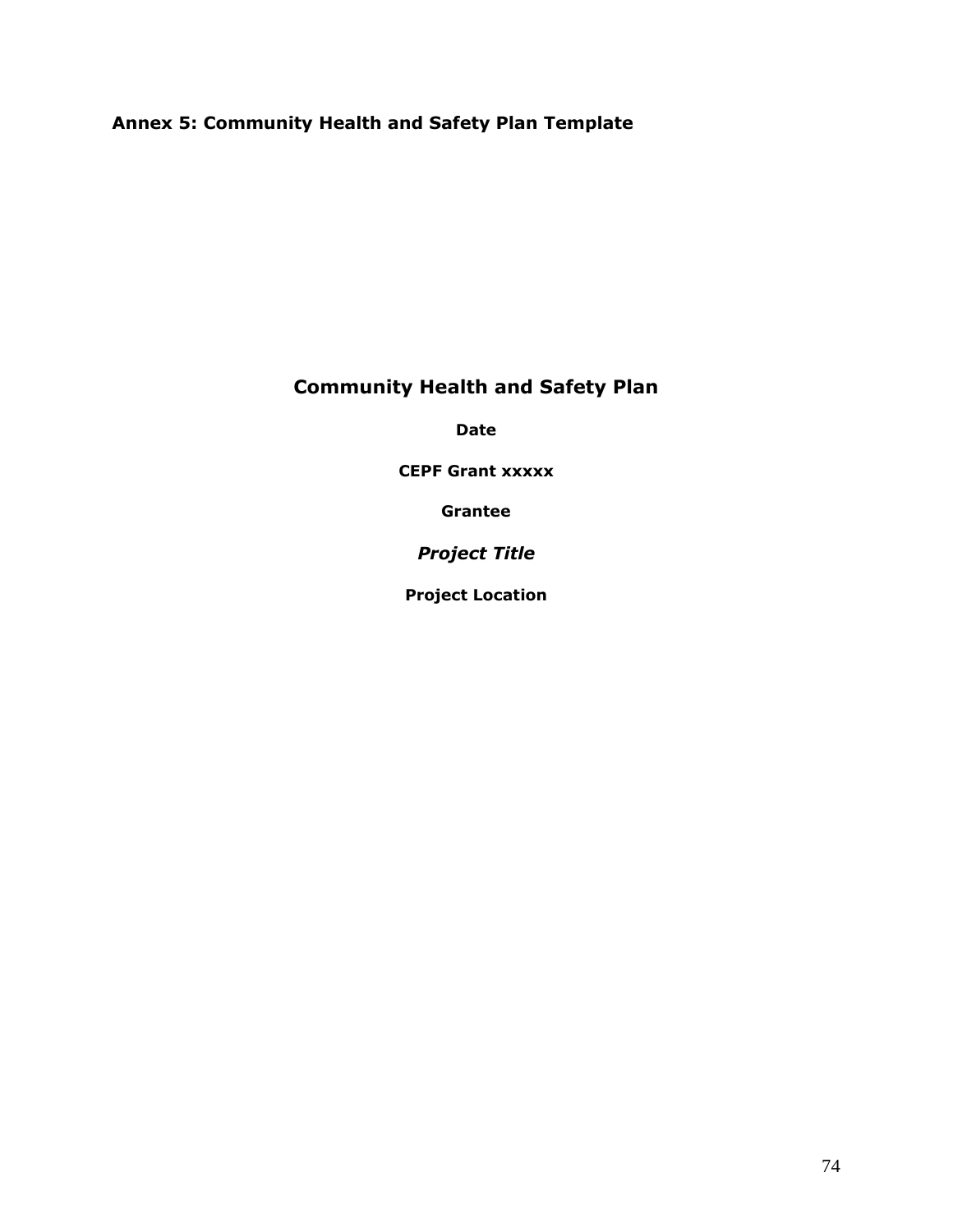- 1. Grantee organization.
- 2. Project title.
- 3. Grant number*.*
- 4. Grant amount (US dollars).
- 5. Proposed dates of grant.
- 6. Countries where activities will be undertaken.
- 7. Summary of the project [copy and paste Project Rationale and Project Approach from proposal].
- 8. Date of preparation of this document.
- 9. **Risks to community health and safety:** This section will assess the risk of each activity to community health and safety, against criteria of probability and severity, and describe in detail all higher risks.
- 10. **Risk mitigation measures:** This section will describe the measures that will be taken to mitigate all higher risks. Mitigation measures will be presented following the mitigation hierarchy, which requires that risks are anticipated and avoided where possible. Where avoidance is not possible, risks should be minimized to acceptable levels. Any risks that remain following avoidance and minimization should be mitigated.
- 11. **Measures to avoid risk of communicable disease:** This section will describe the measures that will be taken to avoid the risk of transmission of communicable diseases (e.g., COVID-19) to communities at the project site(s).
- 12.**Emergency preparedness plan:** This section will present an outline of your emergency preparedness and response plan for emergency situations affecting community health, safety and security that could be caused by project activities, if relevant.
- 13. **Measures to mitigate risks relating to security personnel:** If the project involves support to security personnel (park guards, community rangers, etc.), this section will describe the measures you will take in relation to hiring, rules of conduct, training, equipping, and monitoring the action of security personnel, to ensure they do not engage in unlawful or abusive acts against local people. Where security personnel are, themselves, community members, risks to their health and safety should be considered under Sections 9 and 10.
- 14.**Timeline and resources**: This section will present an implementation timeline for each measure listed in Sections 10 to 13, together with an estimate of resource needs.
- 15. **Monitoring and evaluation**: This section will outline the steps you will take to monitor and evaluate the effectiveness of the measures listed in Sections 10 to 13.
- 16. **Disclosure**: CEPF requires that community health and safety plans are disclosed to affected local communities and other stakeholders. Please describe your efforts to disclose this plan.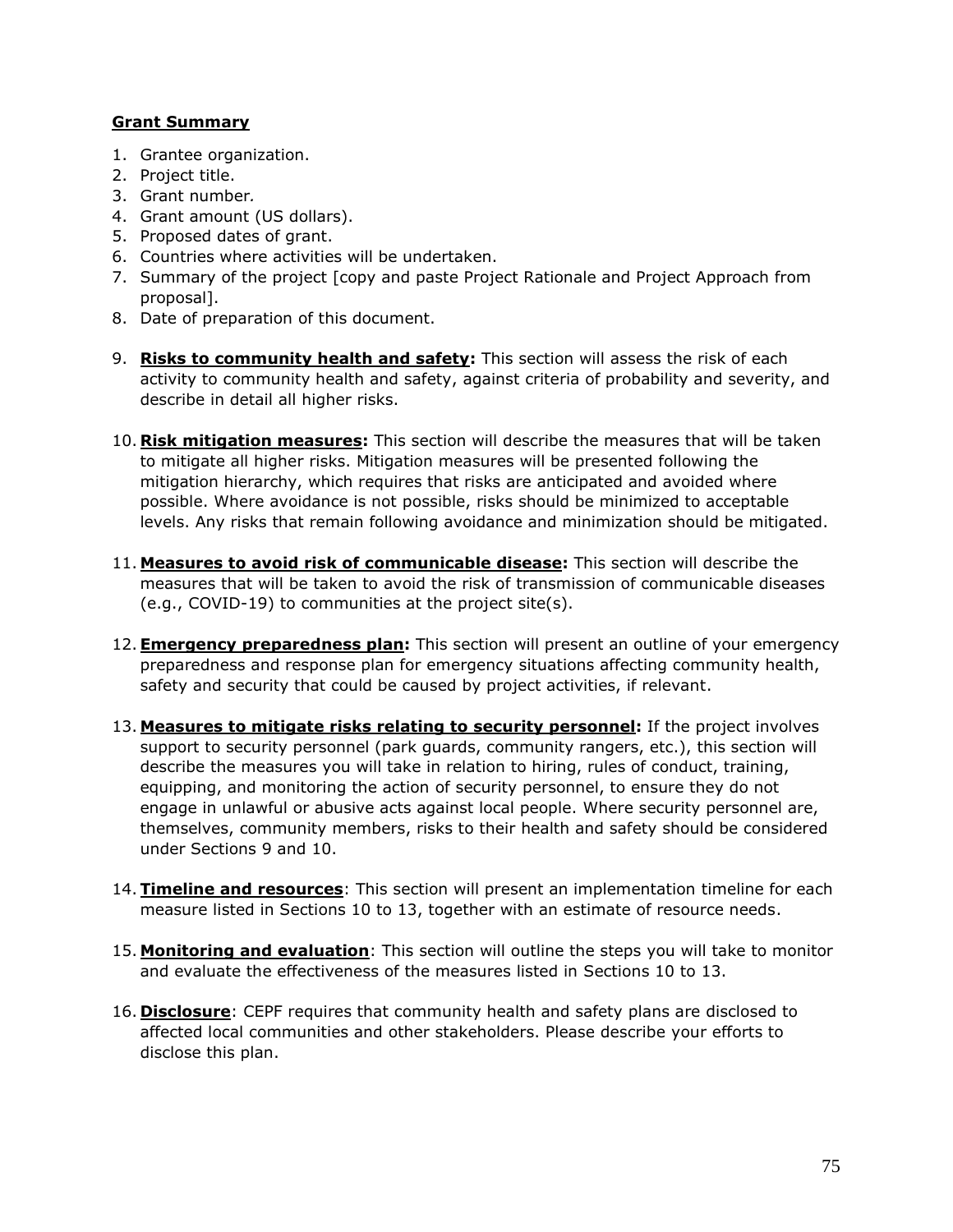**Annex 6: Livelihood Restoration and Compensation Plan Template**

# **Livelihood Restoration and Compensation Plan**

**Date**

**CEPF Grant xxxxx**

**Grantee**

*Project Title*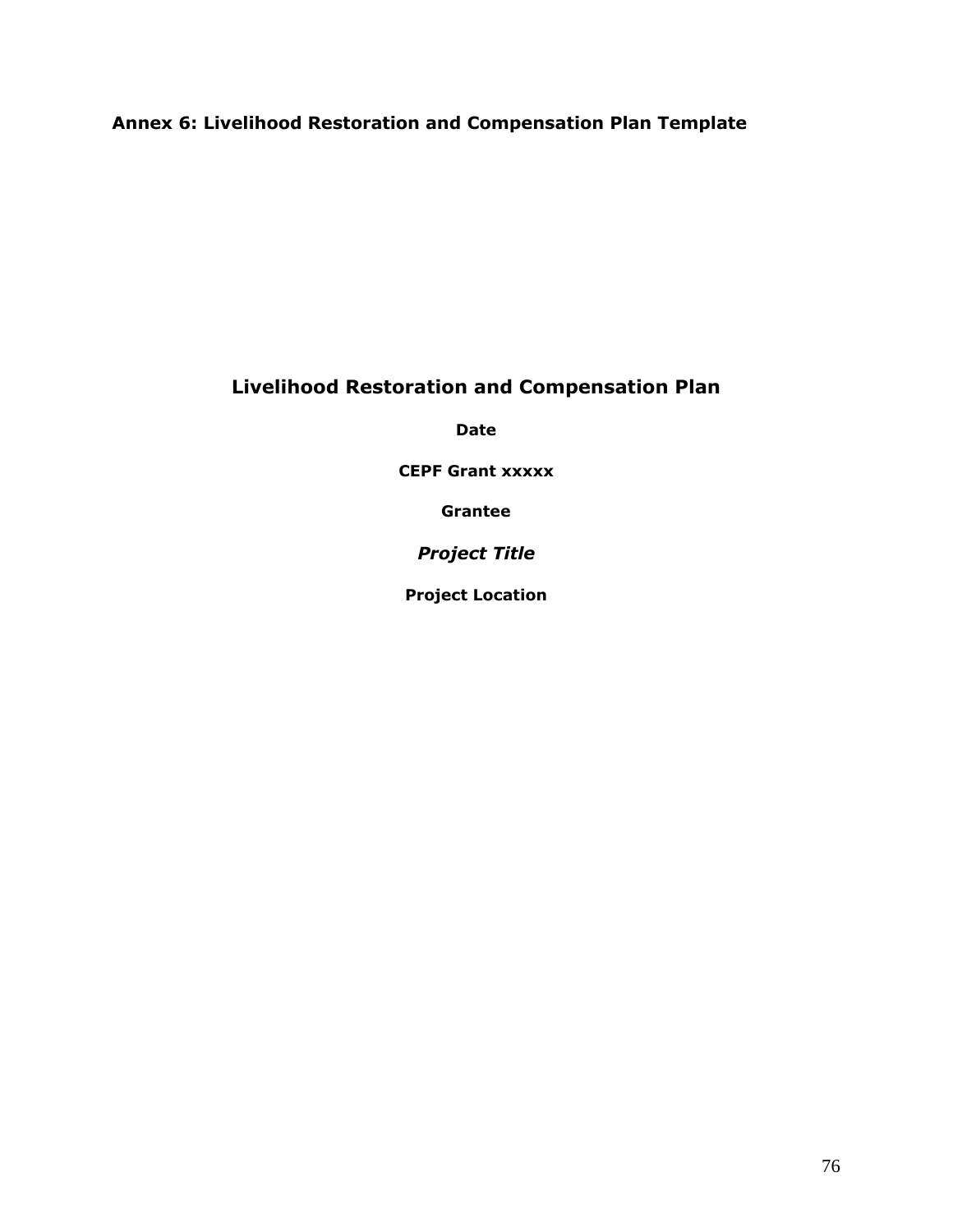- 1. Grantee organization.
- 2. Project title.
- 3. Grant number*.*
- 4. Grant amount (US dollars).
- 5. Proposed dates of grant.
- 6. Countries where activities will be undertaken.
- 7. Summary of the project [copy and paste Project Rationale and Project Approach from proposal].
- 8. Date of preparation of this document.
- 9. **Project background:** This section will provide an overview of Indigenous Peoples, local communities and other relevant stakeholders in the project area and their respective use of natural resources (disaggregated by men and women as appropriate). This section will also describe how the project was prepared. This will include a summary of consultations held with Indigenous Peoples, local communities and other stakeholders, and the findings of any social analysis or surveys that informed design of the project, including gender-related considerations.
- 10. **Participatory implementation:** This section will detail the participatory planning process that will be followed during project implementation for determining restrictions, mutually acceptable levels of resource use, management arrangements, and measures to address impacts on Indigenous Peoples and local communities. The roles and responsibilities of stakeholders and the methods of participation and decision-making should be described. Decision-making may include the establishment of representative local structures, the use of open meetings, and involvement of existing local institutions, being sure that vulnerable or disadvantaged groups (such as women and youth) are able to participate in decision-making processes. Methods of consultation and participation should be in a form appropriate for the Indigenous Peoples and local communities.
- 11. **Potential areas of impact:** This section will detail the specific social, environmental, and cultural areas where project activities may lead to impacts on Indigenous Peoples and local communities with the possibility of economic displacement. These areas of potential impact should be the basis for assessing the adequacy of proposed mitigation actions, and/or compensation. Potential areas of impact may be identified by considering the following:
	- The cultural, social, economic, and geographic setting of the communities in the project area(s);
	- The types and extent of community use (and use by men and women) of natural resources, and the existing rules and institutions for the use and management of natural resources;
	- Identification of village territories and customary use rights;
	- Local and indigenous knowledge of biodiversity and natural resource use;
	- The threats to and impacts on the biodiversity from various activities in the area of both Indigenous Peoples and local communities and other stakeholders (e.g., external poachers and traders, development activities);
	- The potential livelihood impacts on men and women of new or more strictly enforced restrictions on use of resources in the area; and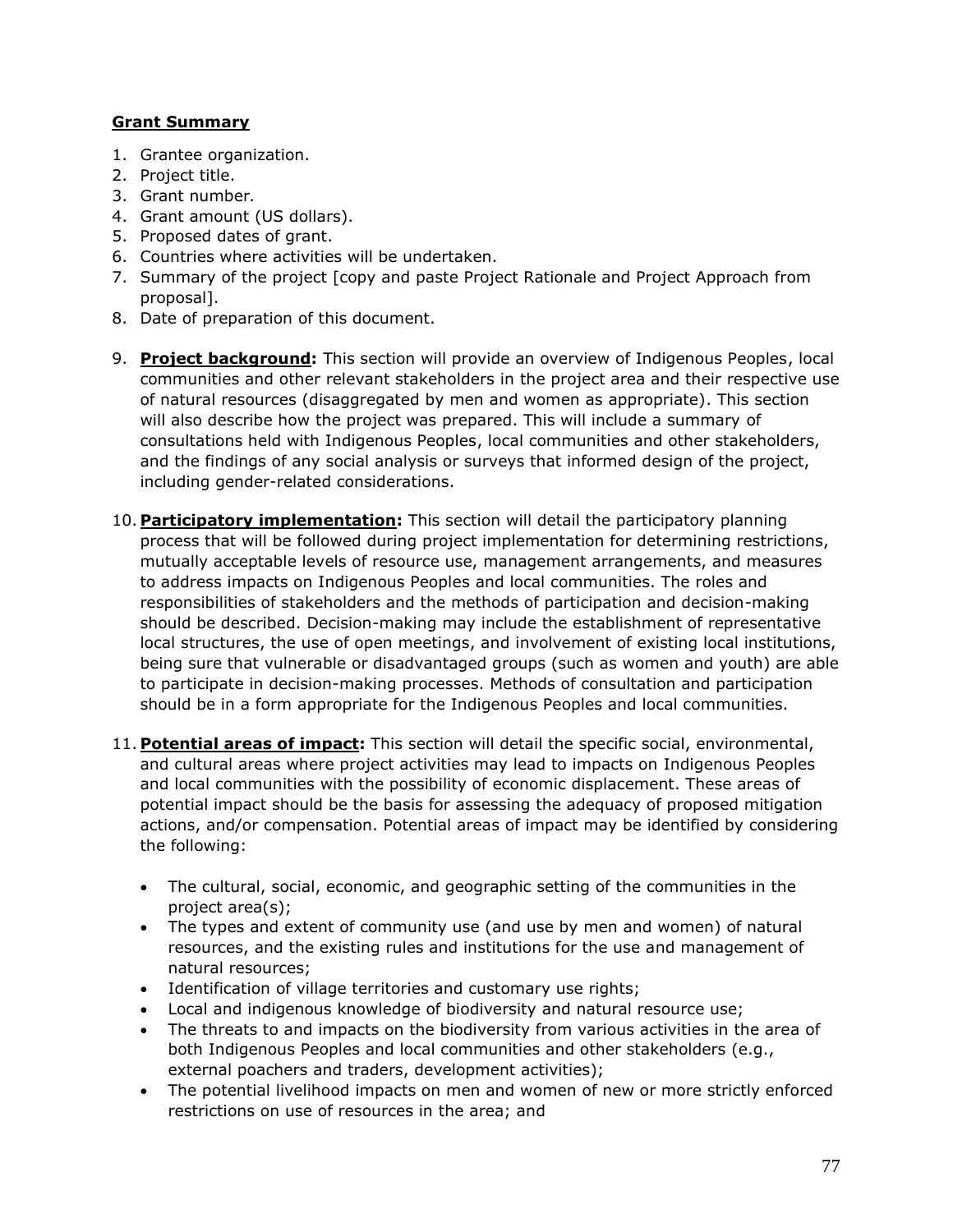- Potential conflicts over the use of natural resources, and methods for solving such conflicts.
- 12. **Criteria for eligibility of affected persons:** This section will describe how Indigenous Peoples and local communities will participate in establishing criteria for determining which groups and persons are eligible for assistance and mitigation measures. The criteria may exclude certain affected persons or groups from assistance because their activities are illegal (e.g., wildlife poachers, dynamite fishers). In most cases, these criteria will be developed, or refined, during project implementation.

This section should also identify vulnerable or disadvantaged groups and describe what special procedures and measures will be taken to ensure that affected persons from these groups will be able to benefit from assistance and mitigation measures.

- 13. **Measures to assist the affected persons:** This section should describe how Indigenous Peoples and local communities will be involved in determining measures that will assist affected persons in managing and coping with impacts from economic displacement. The common objective is to improve or restore, in real terms, their livelihoods while maintaining the sustainability of the project objectives for conservation and protection of threatened species. However, in some circumstances affected communities may agree to restrictions without identifying one-for-one mitigation measures as they may see the long-term benefits of improved natural resource management and conservation. Possible measures to offset losses may include:
	- Special measures for recognition and support of customary rights to land and natural resources;
	- Transparent, equitable, and fair ways of more sustainable sharing of the resources;
	- Access to alternative resources or functional substitutes;
	- Alternative livelihood and income-generating activities;
	- Health and education benefits;
	- Employment, for example as park rangers or eco-tourist guides, as well as in wider project functions, such as stakeholder engagement, technical advise, or monitoring and evaluation; and
	- Technical assistance to improve land and natural resource use, and marketing of sustainable products and commodities.
- 14.**Timeline and resources**: This section will present a timeline for determination and implementation of measures to assist the affected persons, together with an estimate of resource needs.
- 15. **Monitoring and evaluation**: This section will outline arrangements for participatory monitoring of project activities as they relate to (positive and adverse) impacts on persons at the project site(s), and for monitoring the effectiveness of the measures implemented to assist the affected persons.
- 16.**Disclosure**: CEPF requires that livelihood restoration and compensation plans are disclosed to affected local communities and other stakeholders. Please describe your efforts to disclose this plan.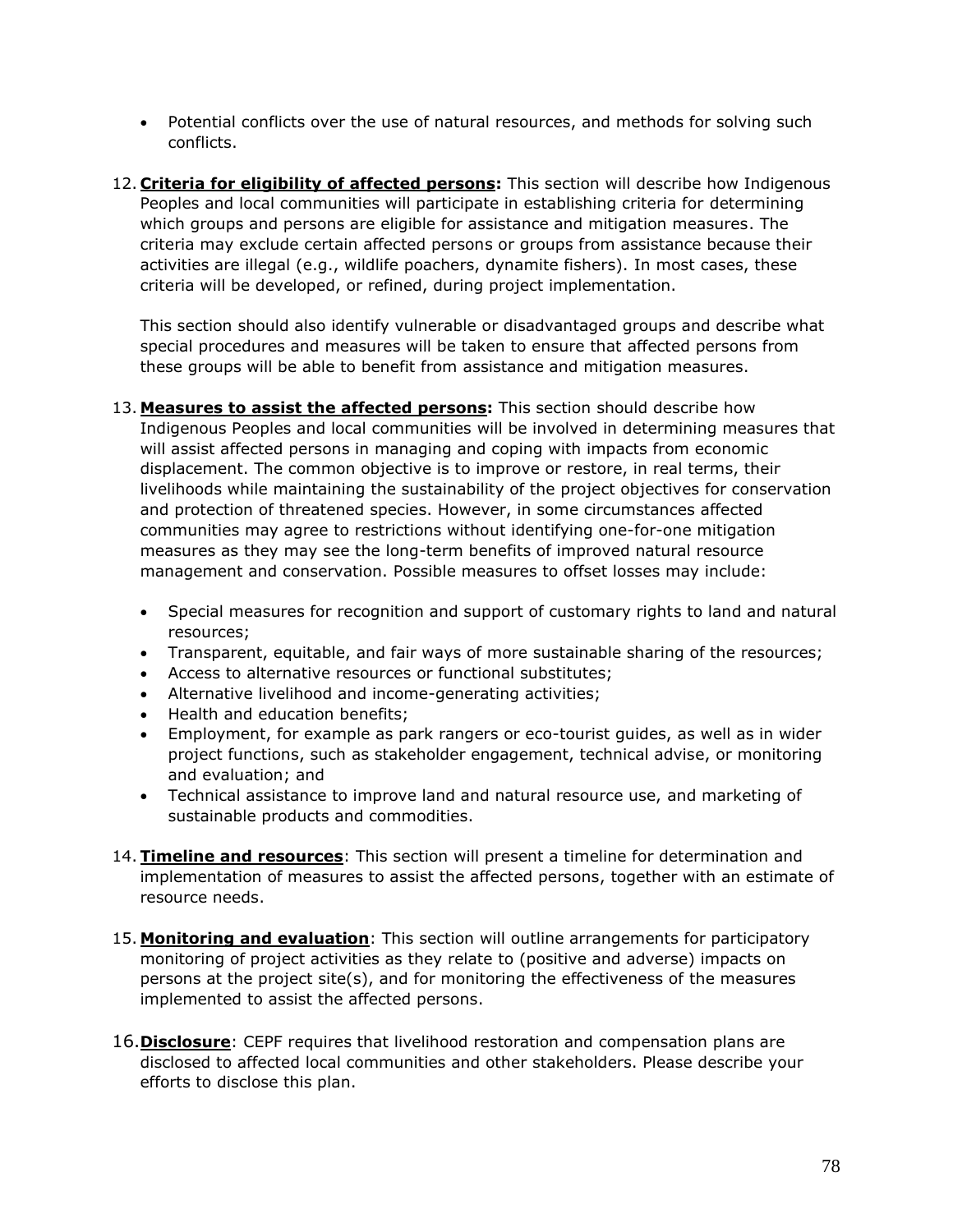**Annex 7: Process Framework Template**

### **Process Framework for restrictions on access to natural resources**

**Date**

**CEPF Grant xxxxx**

**Grantee**

*Project Title*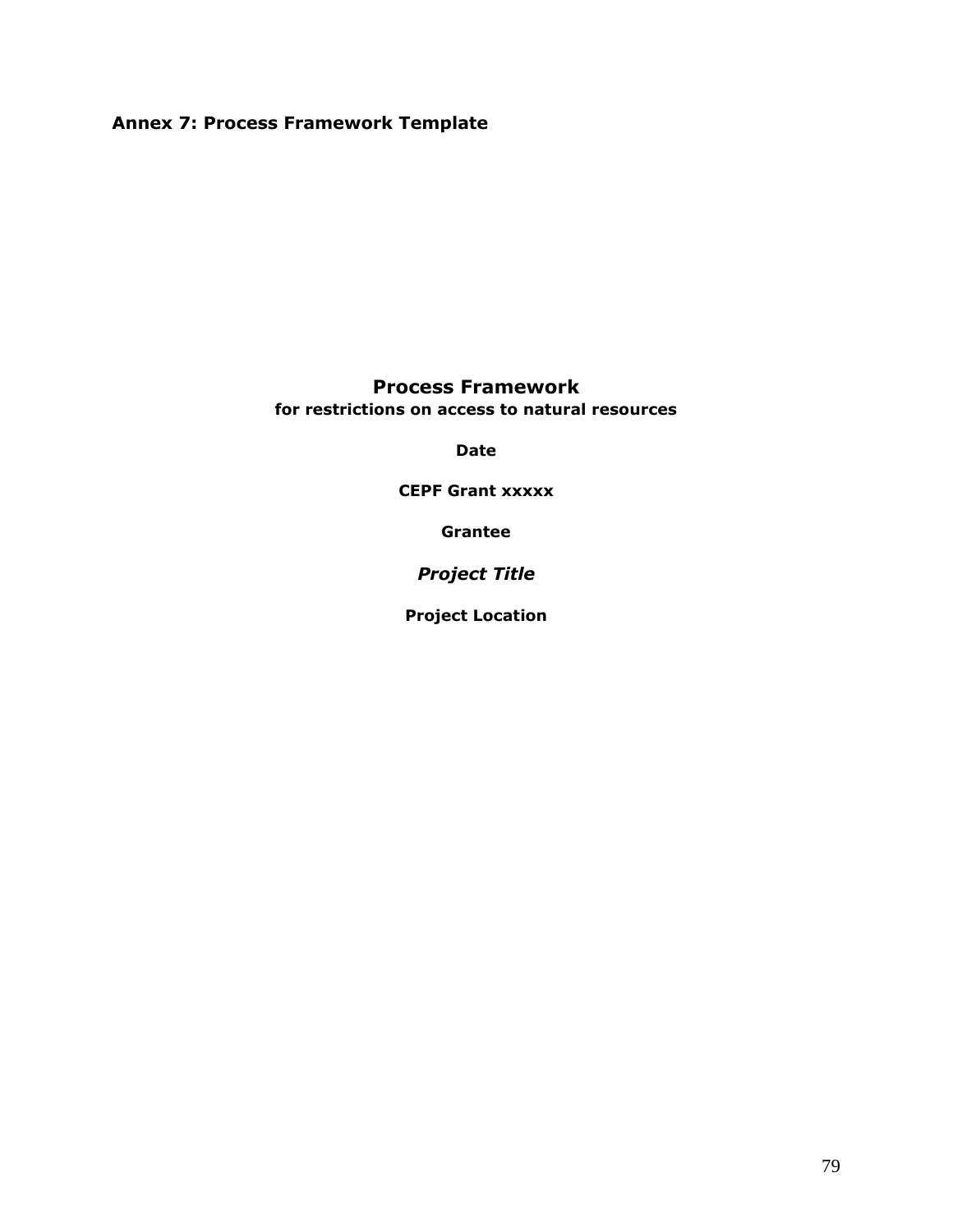- 1. Grantee organization.
- 2. Project title.
- 3. Grant number*.*
- 4. Grant amount (US dollars).
- 5. Proposed dates of grant.
- 6. Countries where activities will be undertaken.
- 7. Summary of the project [copy and paste Project Rationale and Project Approach from proposal].
- 8. Date of preparation of this document.
- 9. **Restrictions on access to natural resources:** This section will describe how the project will introduce new or more stringent restrictions on access to natural resources. It should also describe the process by which affected persons participated in the project design.
- 10. **Participatory implementation:** This section will establish a process of meaningful consultation whereby affected persons will be involved in identifying adverse impacts and assessing of the significance of any impacts. It will also establish the criteria for eligibility for identifying persons eligible for any mitigation or compensation measures necessary.
- 11. **Measures to assist affected persons:** This section will describe the mitigation measures to minimize and, where possible, avoid adverse impacts on income and livelihoods. Where needed, measures will be identified to assist affected persons in their efforts to improve their livelihoods or restore them, in real terms, to pre-project levels. This section will also describe methods and procedures by which communities will identify and choose potential mitigation or compensation measures to be provided to persons adversely affected, and the procedures by which adversely affected community members will decide among the options available to them.
- 12.**Timeline and resources**: This section will present an implementation timeline for each measure listed in Section 11, together with an estimate of resource needs.
- 13. **Monitoring and evaluation**: This section will outline arrangements for participatory monitoring of project activities as they relate to (positive and adverse) impacts on persons at the project site(s), and for monitoring the effectiveness of the measures listed in Section 11.
- 14. **Disclosure**: CEPF requires that process frameworks are disclosed to affected local communities and other stakeholders. Please describe your efforts to disclose this plan.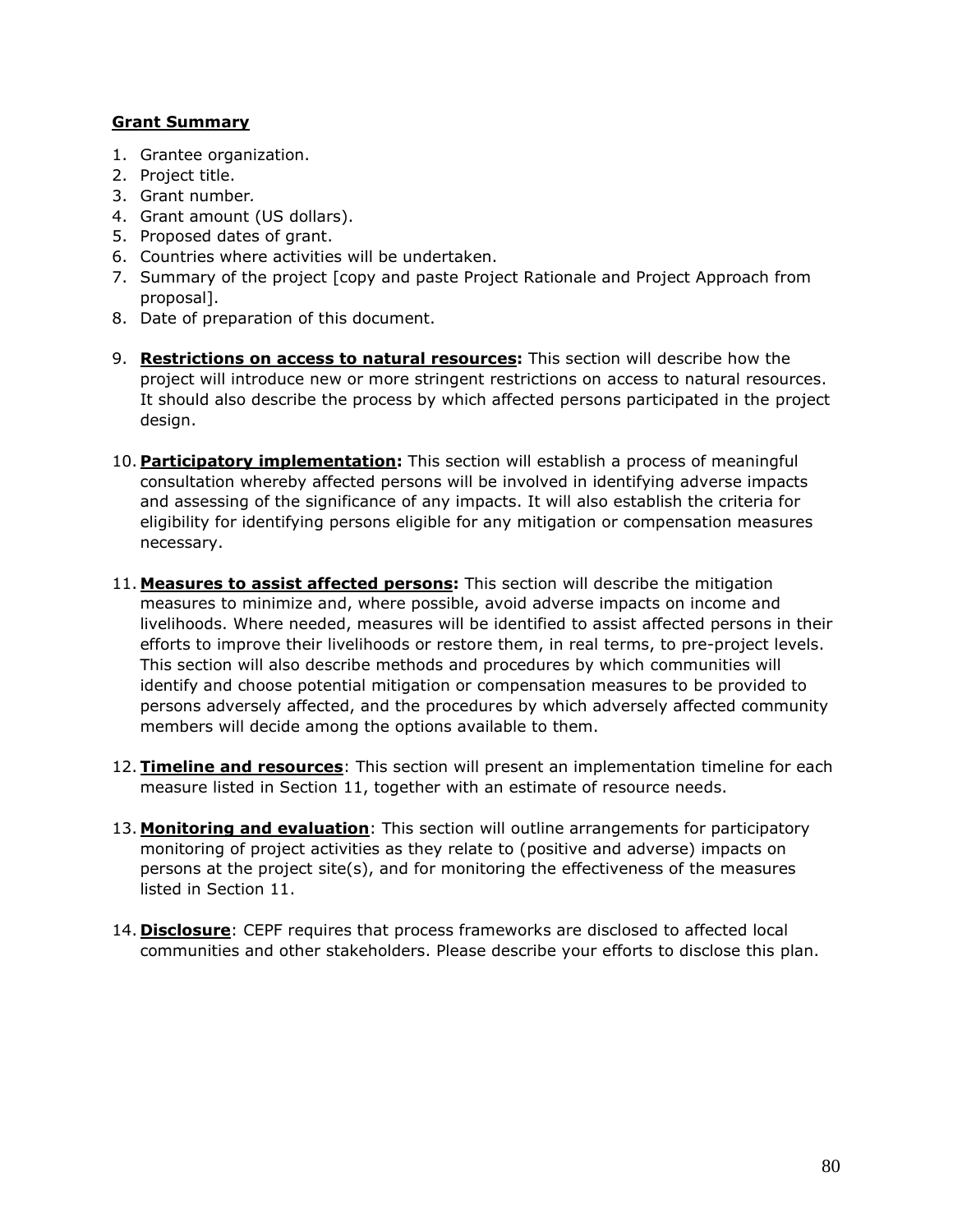# **Annex 8: Indigenous Peoples Plan Template**

# **Indigenous Peoples Plan**

**Date**

**CEPF Grant xxxxx**

**Grantee**

*Project Title*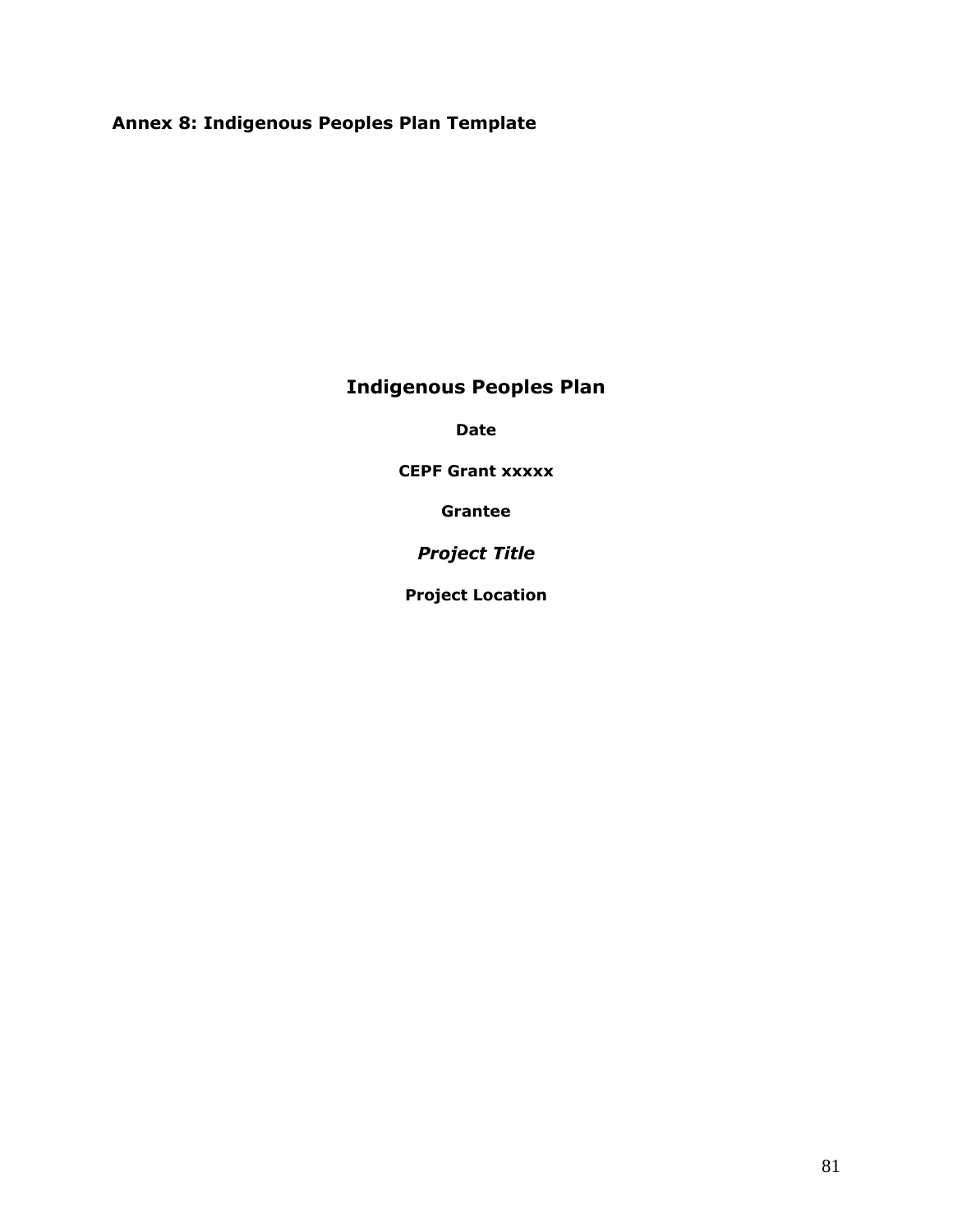- 1. Grantee organization.
- 2. Project title.
- 3. Grant number*.*
- 4. Grant amount (US dollars).
- 5. Proposed dates of grant.
- 6. Countries where activities will be undertaken.
- 7. Summary of the project [copy and paste Project Rationale and Project Approach from proposal].
- 8. Date of preparation of this document.
- 9. **Indigenous People affected:** This section will provide a detailed description of the Indigenous People in the project area.
- 10. **Potential impacts:** This section will assess expected project impacts (both positive and adverse) on Indigenous People.
- 11. **Participatory preparation:** This section will describe the participation of affected communities during the project design process (i.e., prior to submission of the full proposal). It will explain how the project design incorporates indigenous knowledge and resource management arrangements.
- 12. **Participatory implementation:** This section will describe plans for meaningful consultation with affected Indigenous Peoples communities on their rights and options, and the process whereby Free, Prior and Informed Consent will be obtained prior to implementation of project activities affecting Indigenous Peoples.
- 13. **Mitigation measures:** This section will describe in detail measures to avoid, minimize and mitigate the adverse impacts identified under Section 10, to compensate for adverse impacts that cannot be otherwise mitigated, or to provide culturally appropriate benefits.
- 14. **Special measures:** This section will describe any special measures that will be taken to promote recognition and support of customary rights to land and natural resources, where requested by the affected communities. It will also describe special measures for women and marginalized generational groups necessary to ensure inclusive development activities.
- 15.**Timeline and resources**: This section will present an implementation timeline for each measure listed in sections 13 and 14, together with an estimate of resource needs and financing sources.
- 16. **Monitoring and evaluation:** This section will explain how compliance with Safeguard Policy 7 on Indigenous Peoples will be monitored and evaluated. Monitoring and evaluation methodologies should be adapted to the local context, indicators, and capacity. This section should include clear output and outcome indicators developed with the participation of the affected Indigenous Peoples.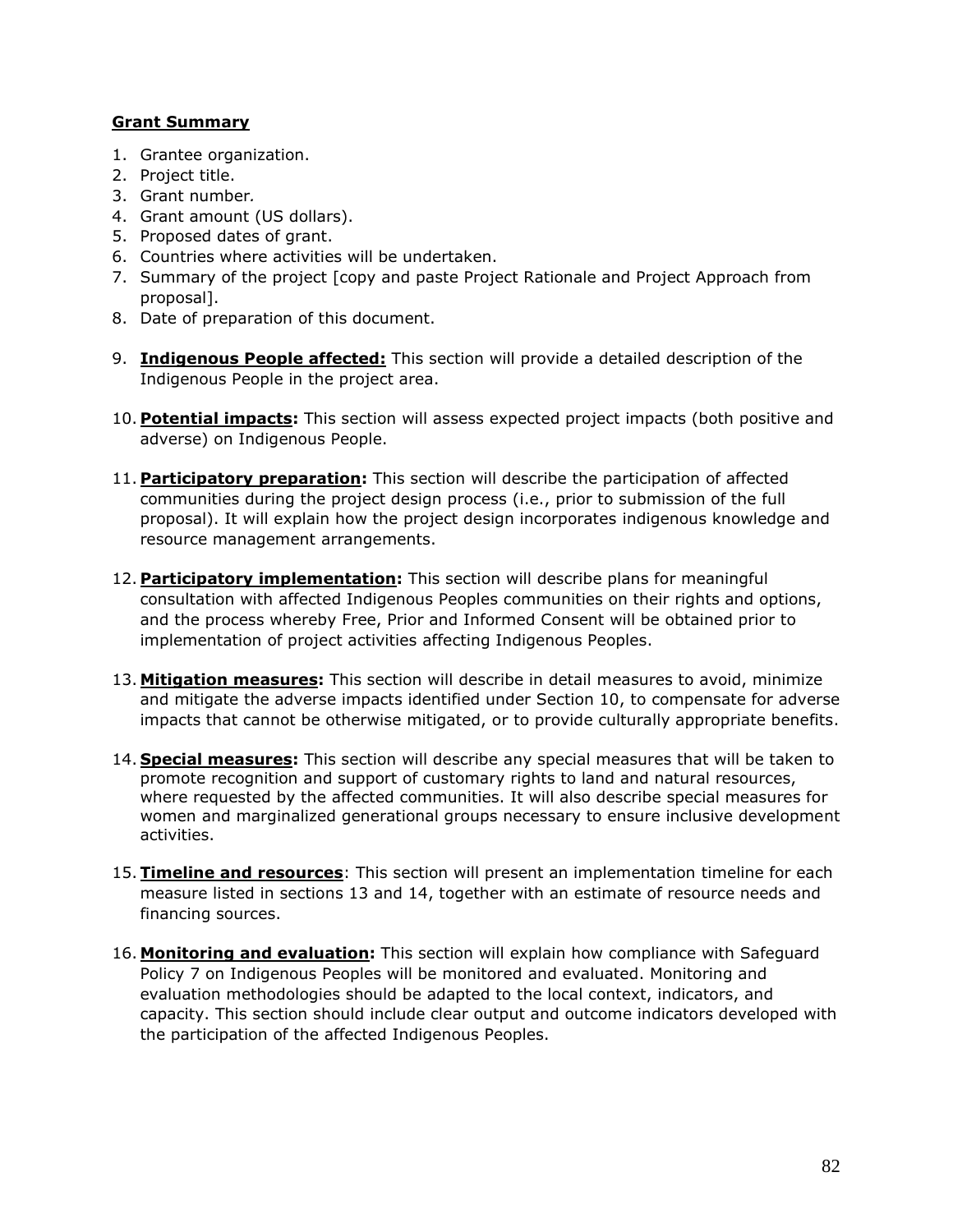- 17. **Capacity building and support:** This section will describe the capacity-building activities necessary for the affected communities to enhance their participation in project activities.
- 18. **Disclosure**: CEPF requires that Indigenous Peoples Plans are disclosed to affected local communities and other stakeholders. Please describe your efforts to disclose this plan.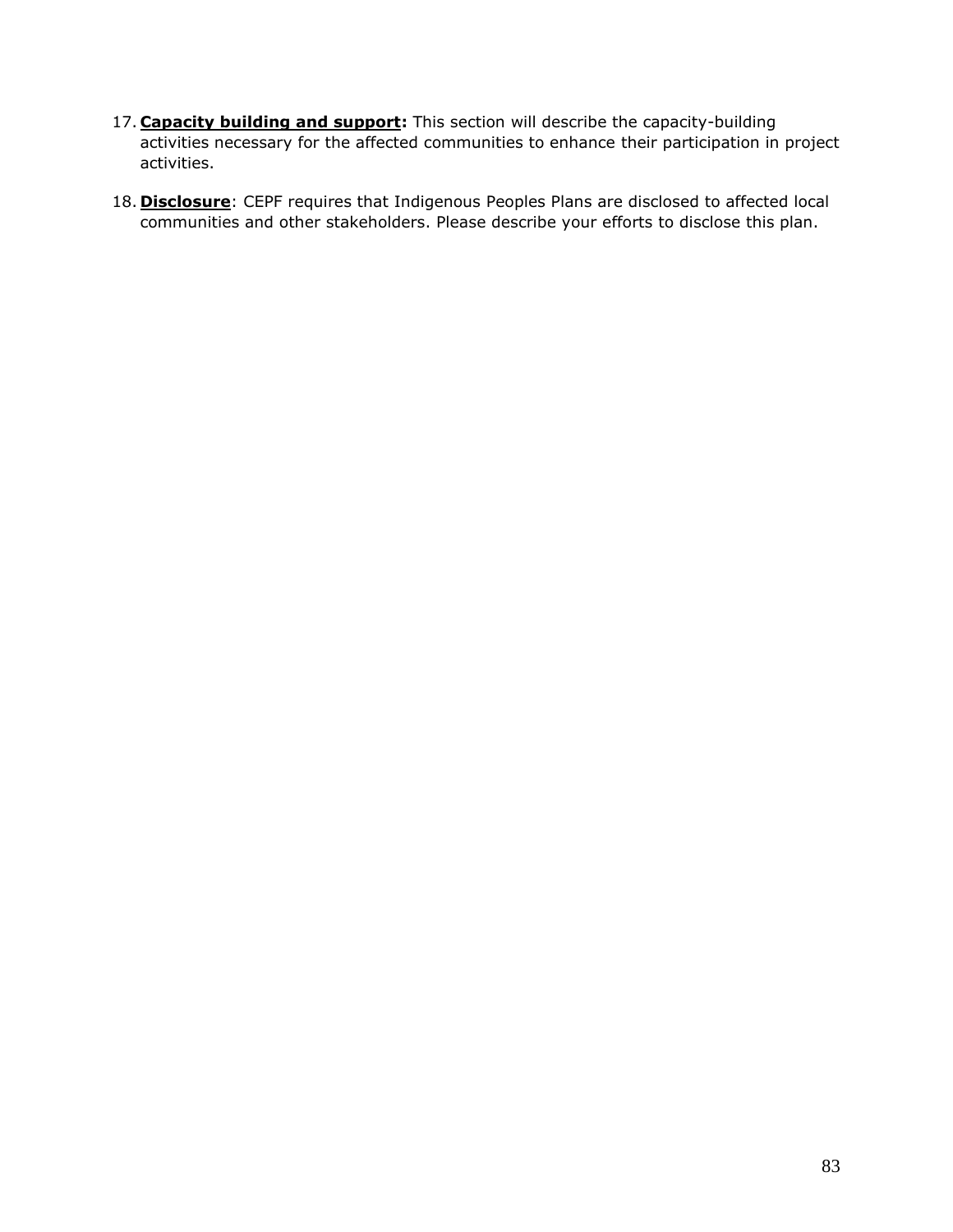### **Annex 9: Social Assessment Template**

### **Social Assessment**

**Date**

**CEPF Grant xxxxx**

**Grantee**

*Project Title*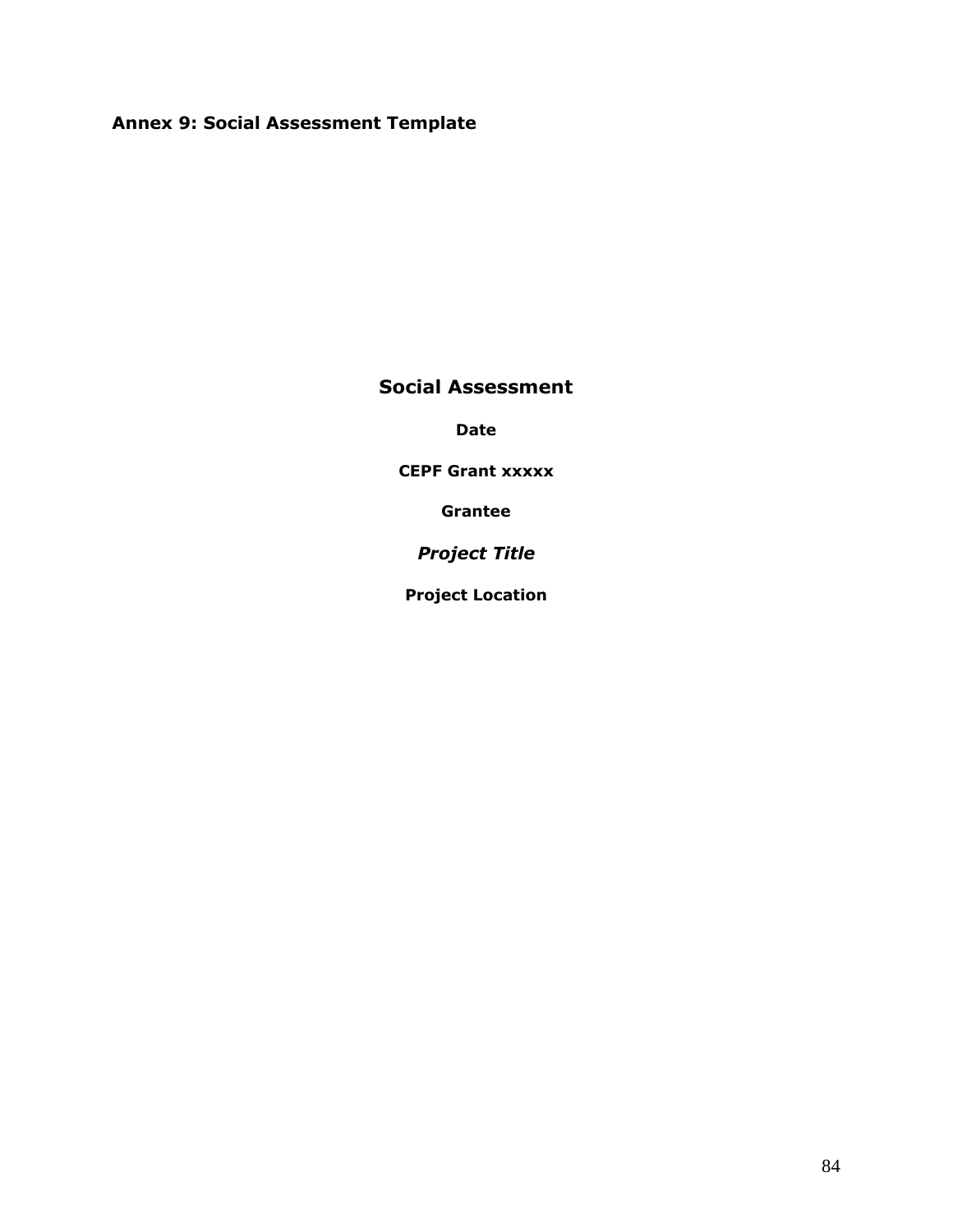- 1. Grantee organization.
- 2. Project title.
- 3. Grant number*.*
- 4. Grant amount (US dollars).
- 5. Proposed dates of grant.
- 6. Countries where activities will be undertaken.
- 7. Summary of the project [copy and paste Project Rationale and Project Approach from proposal].
- 8. Date of preparation of this document.
- 9. **Indigenous People affected:** This section will describe the Indigenous People in the project area.
- 10. **Potential impacts:** This section will assess expected project impacts (both positive and adverse) on Indigenous People.
- 11. **Participatory preparation:** This section will describe the participation of affected communities during the project design process (i.e. prior to submission of the full proposal), and explain how Free, Prior and Informed Consent was obtained during project preparation or will be obtained prior to implementation of project activities affecting Indigenous Peoples.
- 12. **Mitigation measures:** This section will outline measures to avoid, minimize and mitigate adverse impacts and provide culturally appropriate benefits.
- 13.**Timeline and resources**: This section will present an implementation timeline for each measure listed in Section 12, together with an estimate of resource needs.
- 14. **Monitoring and evaluation:** This section will explain how compliance with Safeguard Policy 7 on Indigenous Peoples will be monitored and evaluated. Monitoring and evaluation methodologies should be adapted to the local context, indicators, and capacity.
- 15.**Disclosure**: CEPF requires that Social Assessments are disclosed to affected local communities and other stakeholders. Please describe your efforts to disclose this plan.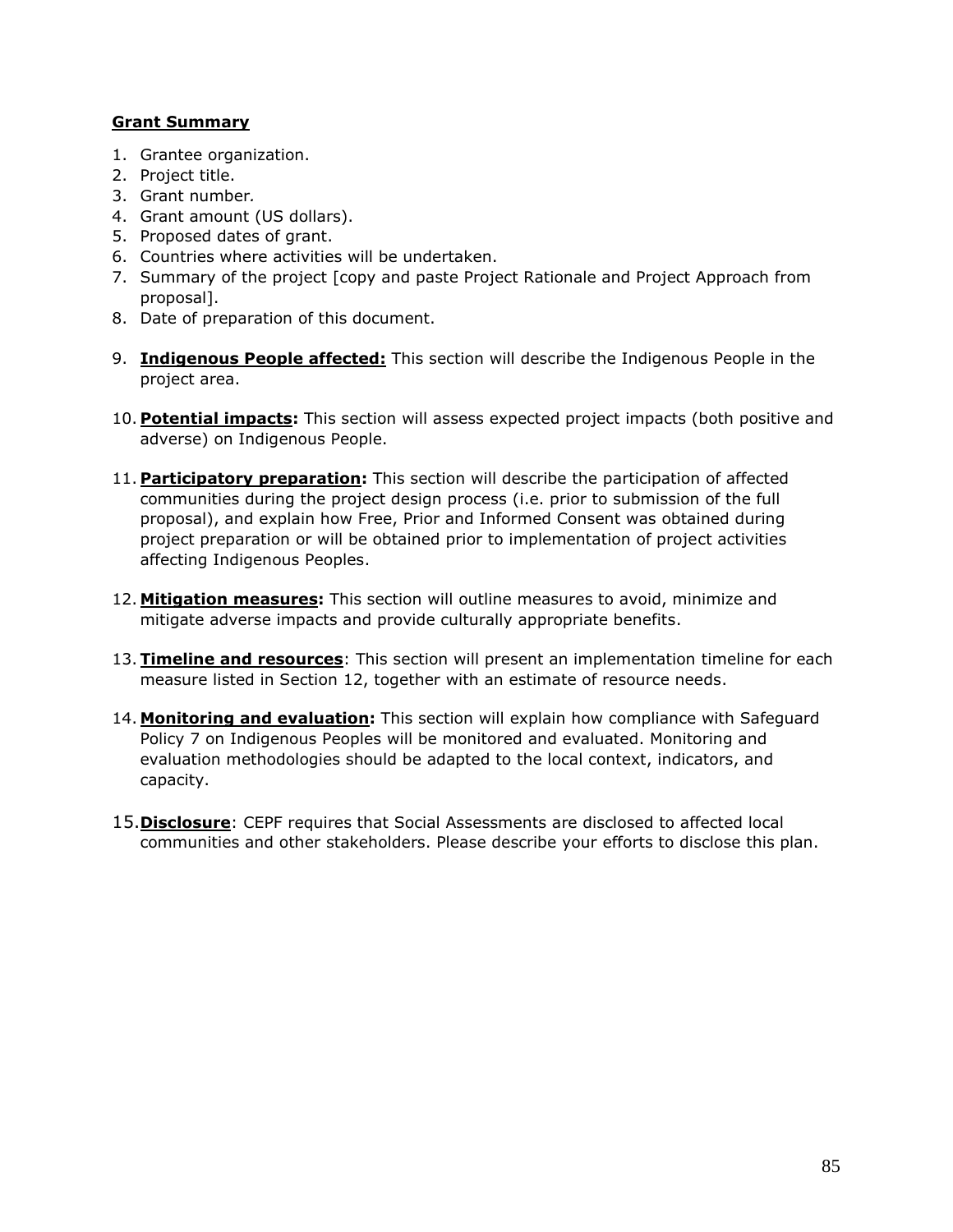# **Annex 10: Cultural Heritage Plan Template**

# **Cultural Heritage Plan**

**Date**

**CEPF Grant xxxxx**

**Grantee**

*Project Title*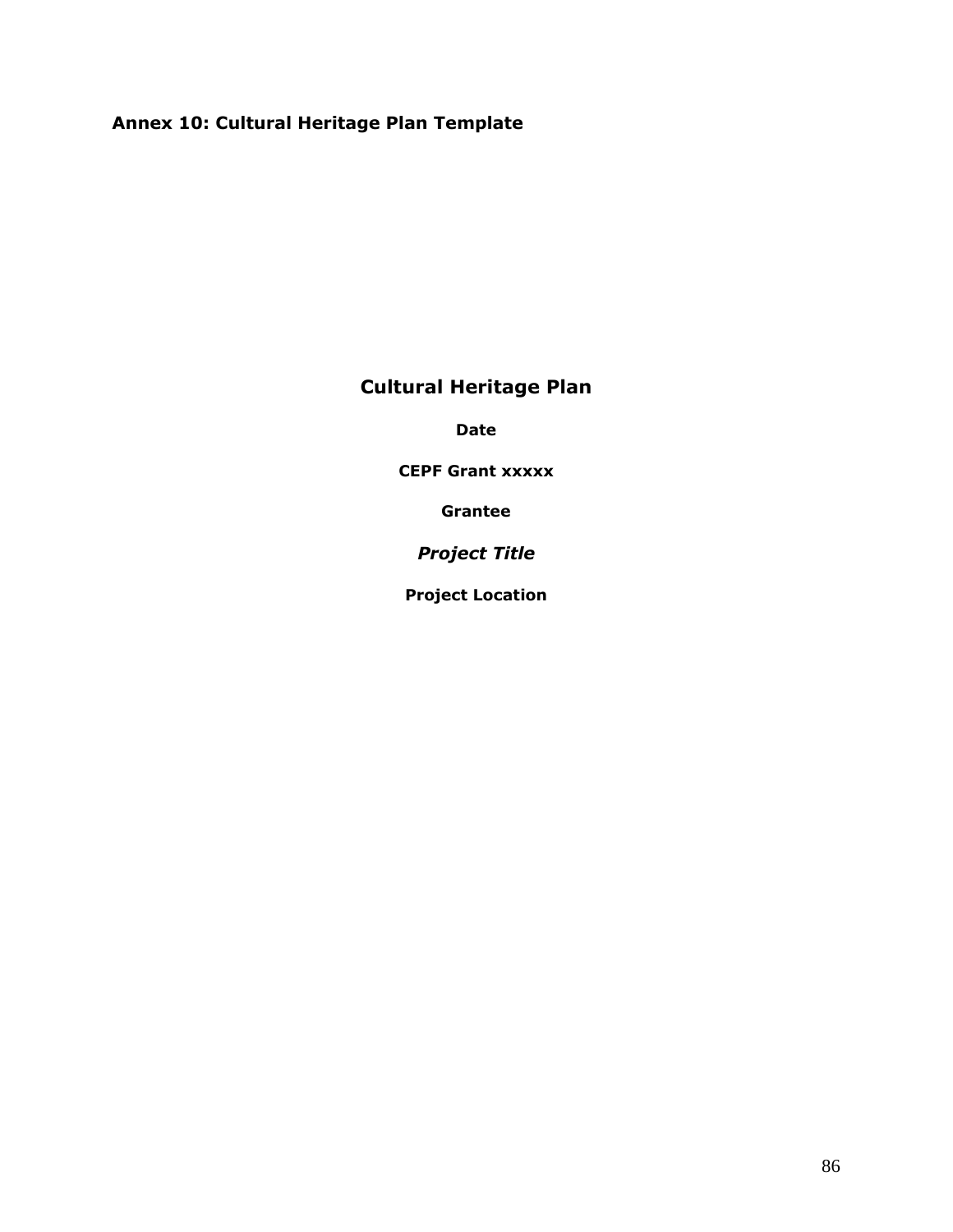- 1. Grantee organization.
- 2. Project title.
- 3. Grant number*.*
- 4. Grant amount (US dollars).
- 5. Proposed dates of grant.
- 6. Countries where activities will be undertaken.
- 7. Summary of the project [copy and paste Project Rationale and Project Approach from proposal].
- 8. Date of preparation of this document.
- 9. **Status of area to be impacted:** This section will describe the legal designation of the site(s) where project will be implemented.
- 10. **Cultural heritage present:** This section will describe the elements of tangible and intangible cultural heritage present at the project site(s), including a list of any legally protected cultural heritage areas.
- 11. **Potential risks and impacts:** This section will describe the potential risks and impacts of the proposed activities on cultural heritage.
- 12. **Measures to preserve cultural heritage**: This section will describe measures that will be taken to avoid the adverse impacts identified in Section 11, or to mitigate them, if avoidance is not possible. For projects that explicitly aim to promote or preserve cultural heritage, this section will present a strategy for doing so.
- 13.**Timeline and resources**: This section will present and implementation timeline for each measure listed in Section 12, together with an estimate of resource needs.
- 14. **Monitoring and evaluation**: This section will outline the steps you will take to monitor and evaluate the effectiveness of the measures listed in Section 12.
- 15. **Consultation**: This section will summarize the consultations carried out with stakeholders in preparation of the plan, particularly any local communities who may be particularly affected by the proposed activities. Include dates of consultations, and a summary of the number of women and men consulted, but do not include names of individuals.
- 16. **Chance find procedure:** A chance find procedure is a project-specific procedure which will be followed if previously unknown cultural heritage is encountered during project activities. It will be included in all contracts relating to construction of the project, including excavations, demolition, movement of earth, flooding or other man-made changes to the physical environment.

The chance find procedure will set out how chance finds associated with the project will be managed, and include requirements to:

• Notify relevant authorities of found objects or sites.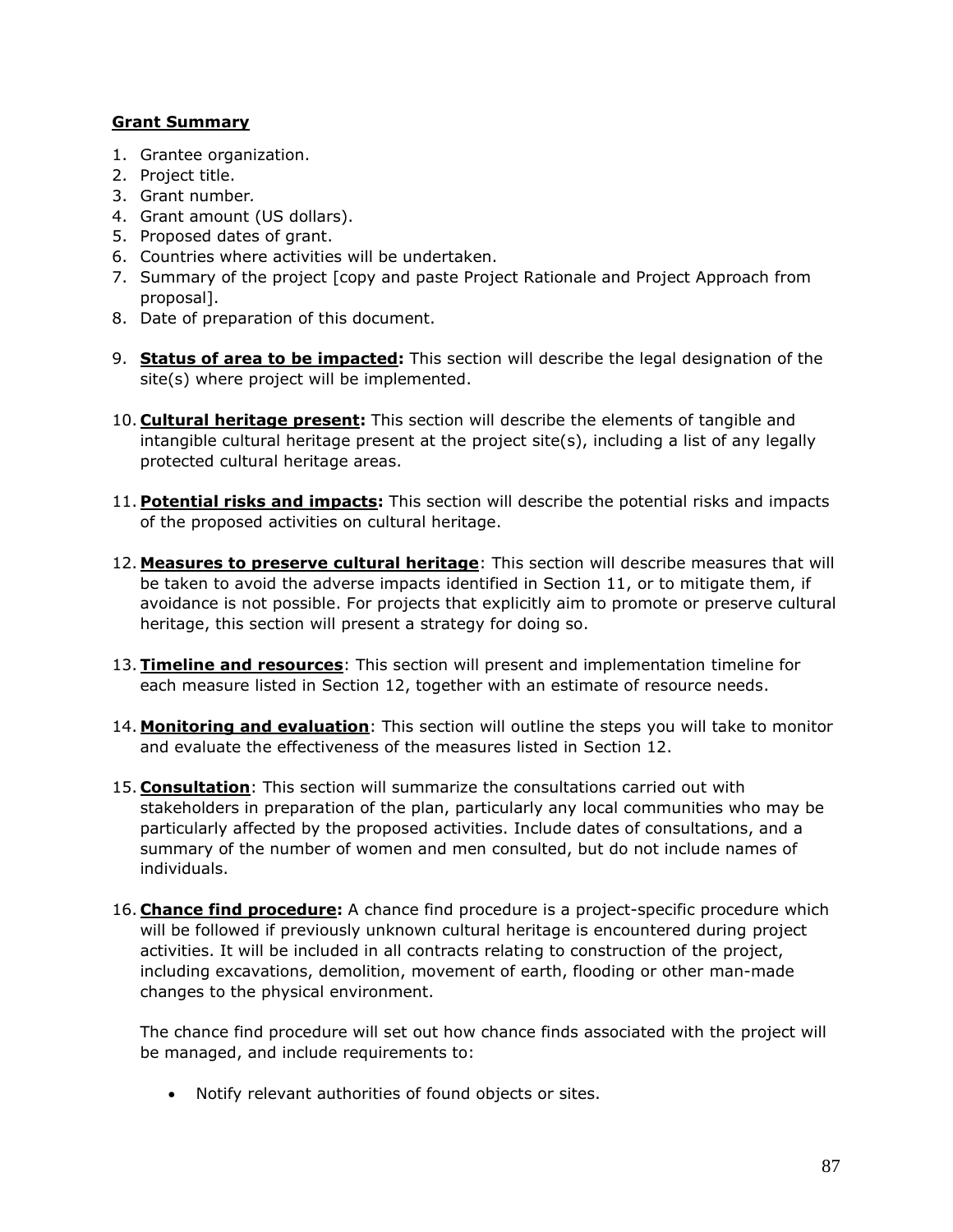- Protect finds from further disturbance.
- Manage finds through meaningful consultation with stakeholders, based on a predefined approach.
- Train project workers on the chance finds procedure.
- 17. **Disclosure**: CEPF requires that Cultural Heritage Plans are disclosed to affected local communities and other stakeholders. Please describe your efforts to disclose this plan.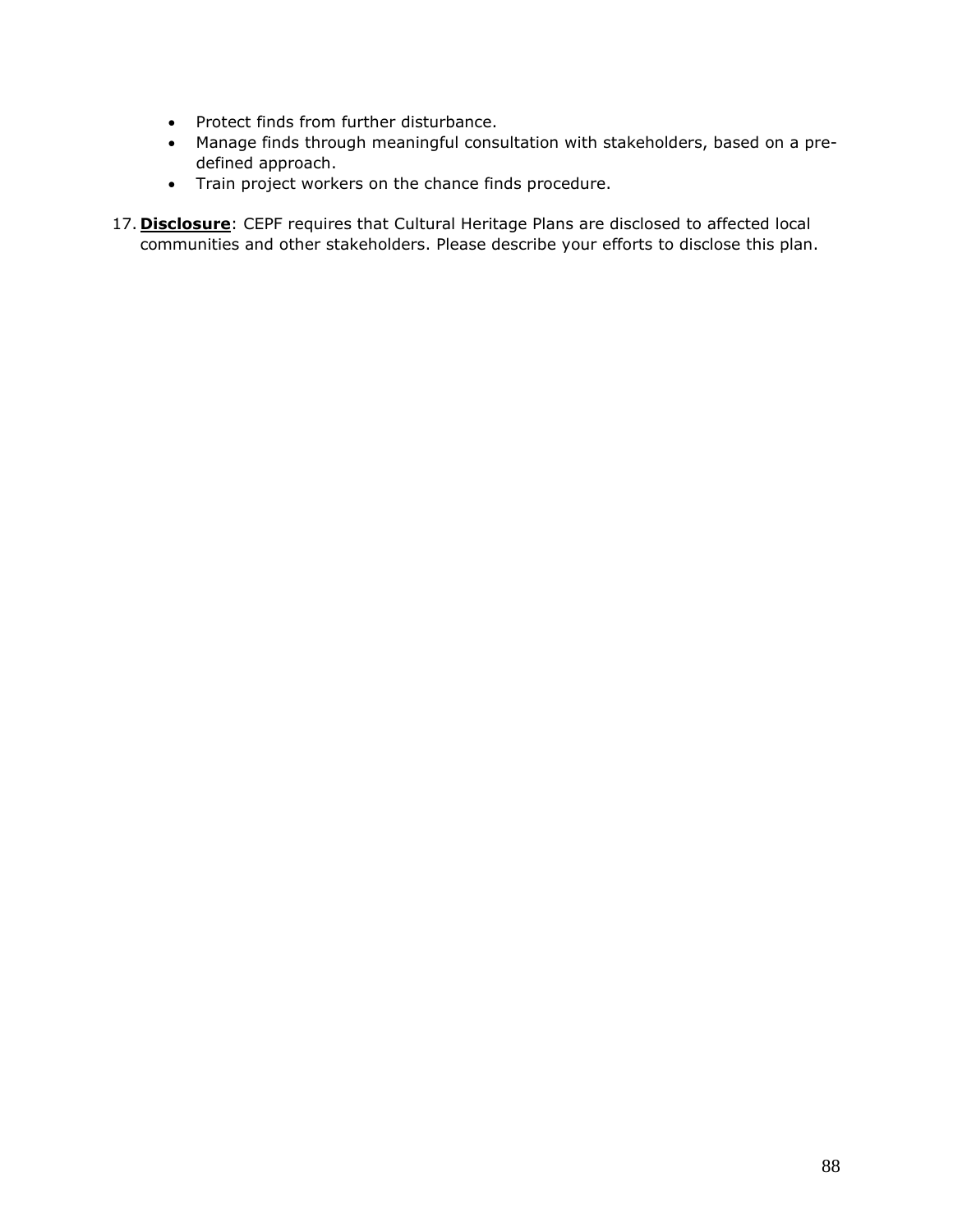# **Annex 11: Gender Mainstreaming Plan Template**

# **Gender Mainstreaming Plan**

**Date**

**CEPF Grant xxxxx**

**Grantee**

*Project Title*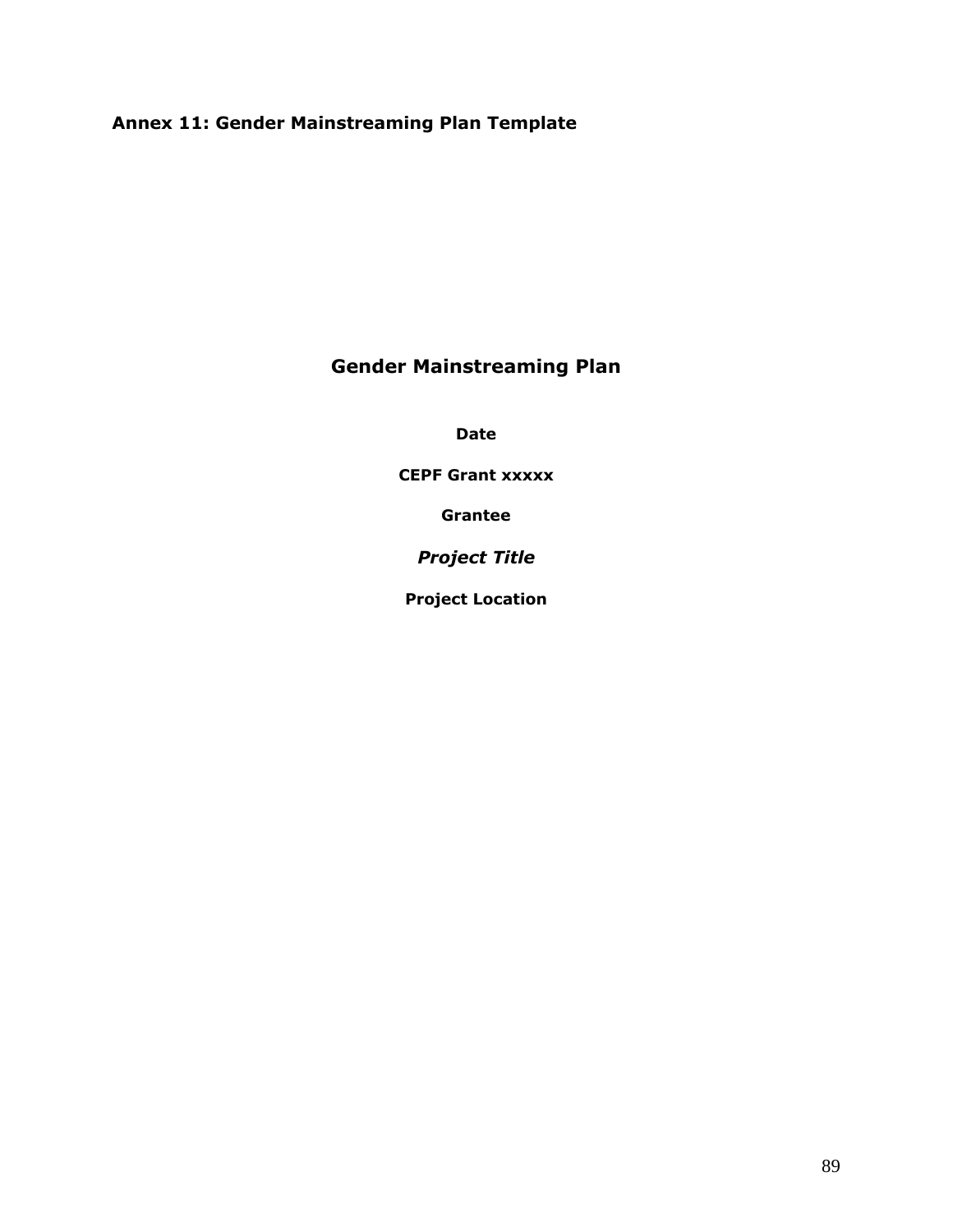- 1. Grantee organization.
- 2. Project title.
- 3. Grant number*.*
- 4. Grant amount (US dollars).
- 5. Proposed dates of grant.
- 6. Countries where activities will be undertaken.
- 7. Summary of the project [copy and paste Project Rationale and Project Approach from proposal].
- 8. Date of preparation of this document.
- 9. **Overview of gender issues**: This section will provide a brief overview of gender dimensions and issues within the context of the project, such as:
	- Population of men and women in the project area.
	- Livelihoods of the men and women.
	- Income/poverty, (un)employment and literacy rates for men and women.
	- Men and women's role in the household and community (e.g., what types of decisions do men and women get to make in the household and community?).
	- Social structure/order in the communities/project area: Do women attend meetings/participate in projects? Do women speak out in meetings before men/elders? Are women allowed to own land, have access to credit, can open a bank account on her own?
	- Statistics and trends in sexual or gender-based violence (GBV).
	- Commonly held beliefs, perceptions, and stereotypes related to gender.
- 10. **Gender analysis:** This section will provide an analysis of gender roles, responsibilities, uses and needs relating to the natural resources on which the project will be based, such as:
	- How do women and men currently utilize the natural resources that the project impacts? How might that change during and after the project?
	- How will women and men be impacted (positively or adversely) by project activities including on their livelihoods, workload, control over resources, etc.?
	- To what extent do women and men participate in decision-making processes about those natural resources and is that likely to carry over into project decision-making? What are the constraints (social, cultural, economic, political) that restrict women's active participation in household, community and project-level decision-making processes?
	- Do women and men have equal access to information and opportunities necessary to participate and benefit fully from the activities of the project? How do gender-related barriers/challenges potentially limit women's ability to fully participate, make decisions and benefit from the project? How will the project overcome them?
	- What are the different interests, needs and priorities of men and women within the project context? How will the project be able to address their respective needs and priorities?
	- How might project activities create new opportunities (economic, leadership, etc.) for women?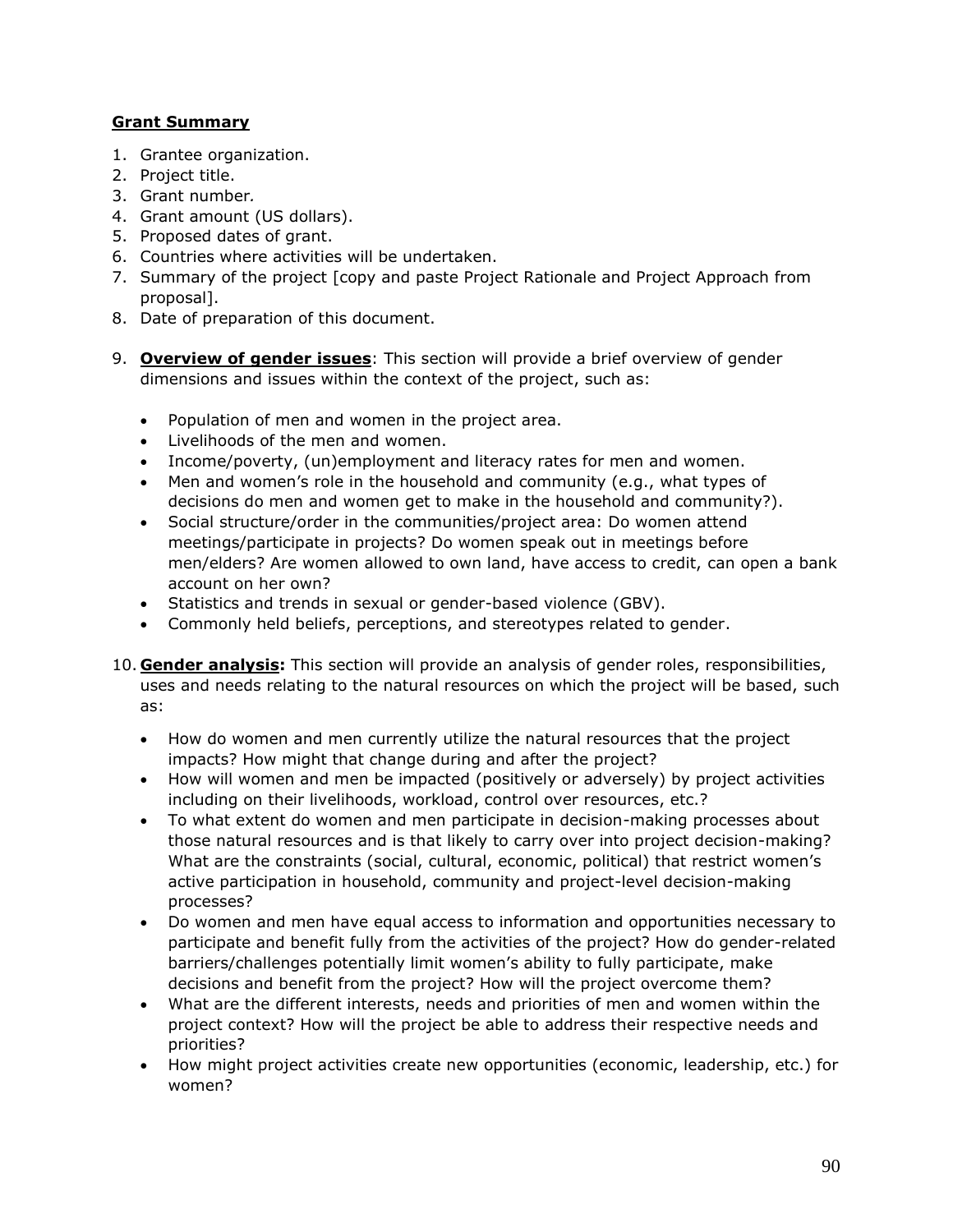- Is there a possibility that project activities may perpetuate/increase inequalities, including gender-based violence?
- What is the level of gender awareness and capacity to address gender issues amongst local authorities, project partners and project staff?
- 11. **Gender mainstreaming measures**: This section will describe measures to ensure that project activities and decision making are as inclusive as possible, regardless of gender, and that any benefits are shared equitably.
- 12. **Risk mitigation measures**: This section will describe specific actions and activities to ensure that gender-related adverse impacts of the project are avoided, minimized and/or mitigated appropriately. It will also describe additional actions and activities to close relevant gender gaps.
- 13.**Timeline and resources**: This section will present and implementation timeline for each measure listed in sections 11 and 12, together with an estimate of resource needs.
- 14. **Monitoring and evaluation**: This section will outline the steps you will take to monitor and evaluate the effectiveness of the measures listed in sections 11 and 12. This section will specify gender-sensitive and sex-disaggregated indicators for use by the project.
- 15. **Disclosure**: CEPF requires that Gender Mainstreaming Plans are disclosed to affected local communities and other stakeholders. Please describe your efforts to disclose this plan.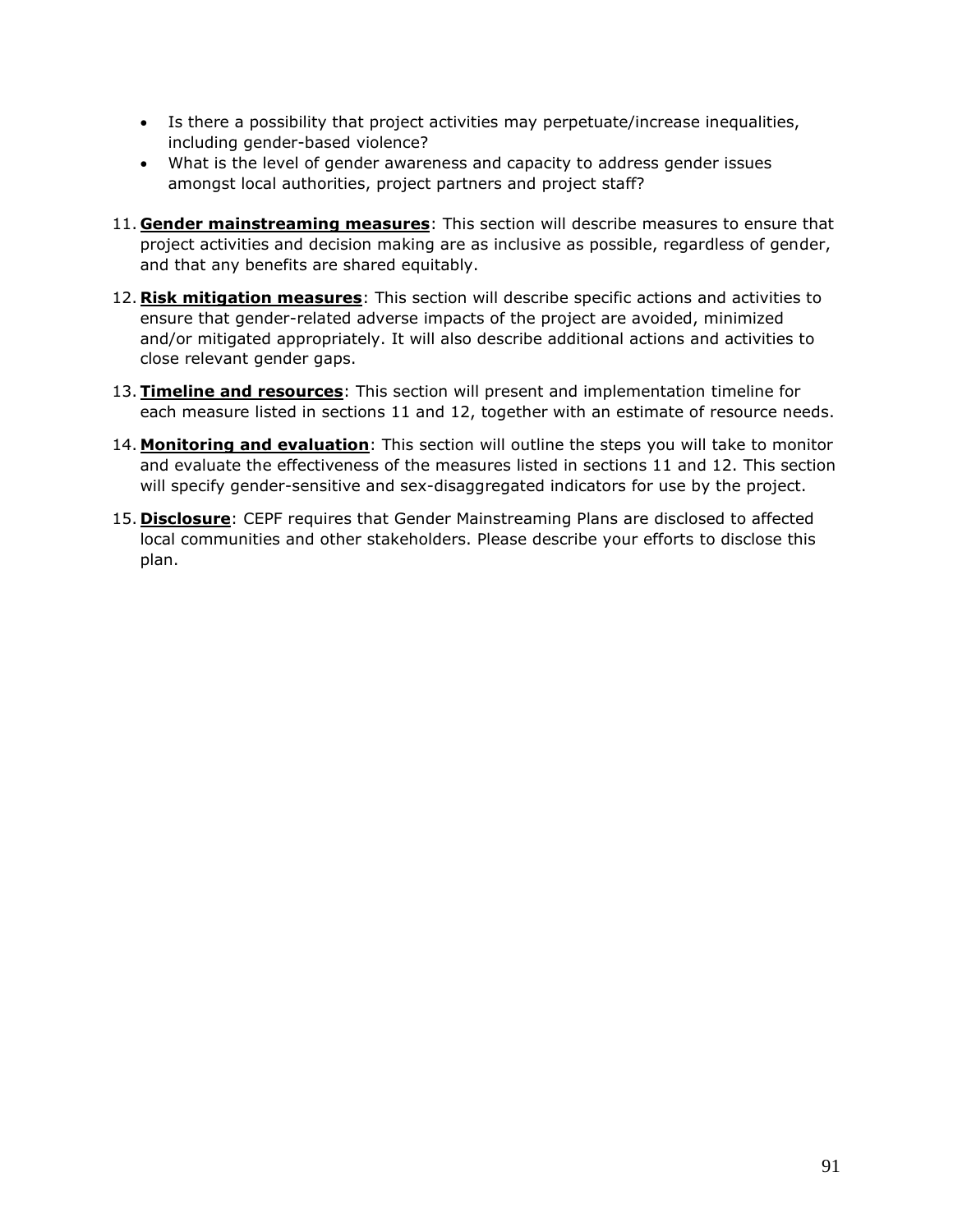### **Annex 12: Stakeholder Engagement Plan Template**

# **Stakeholder Engagement Plan**

**Date**

**CEPF Grant xxxxx**

**Grantee**

*Project Title*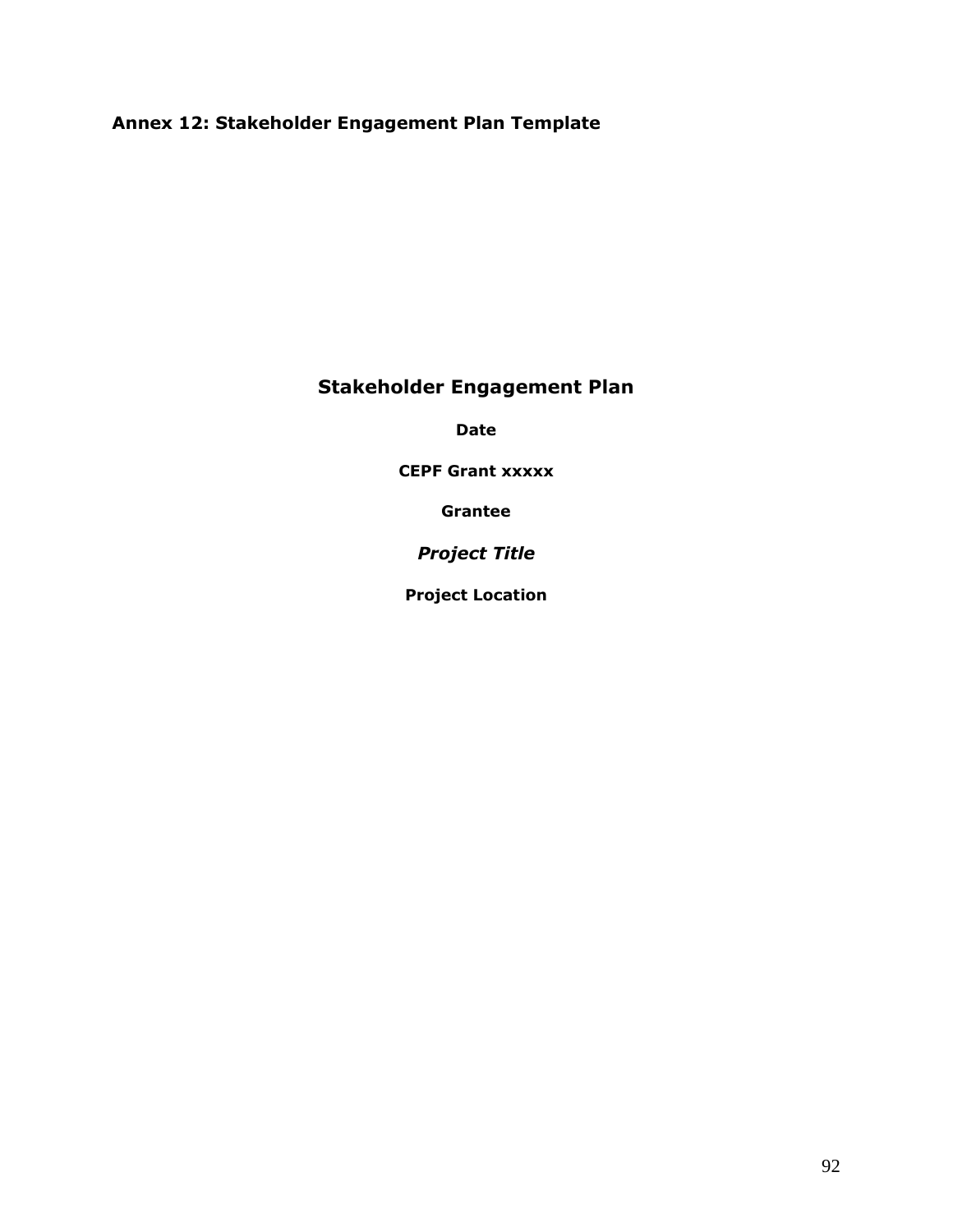- 1. Grantee organization.
- 2. Project title.
- 3. Grant number*.*
- 4. Grant amount (US dollars).
- 5. Proposed dates of grant.
- 6. Countries where activities will be undertaken.
- 7. Summary of the project [copy and paste Project Rationale and Project Approach from proposal].
- 8. Date of preparation of this document.
- 9. **Potential risks and impacts:** This section will briefly describe the potential social and environmental impacts (positive and adverse) of the project. Where possible, include maps of the project site(s) and surrounding area.
- 10. **Participatory preparation:** If you have undertaken any activities to date, including information disclosure and/or consultation, provide the following details:
	- Type of information disclosed, in what form (e.g., oral, brochure, reports, posters, radio, etc.), and how it was disseminated.
	- Locations and dates of any meetings undertaken to date.
	- Individuals, groups, and/or organizations consulted.
	- Key issues discussed and key concerns raised.
	- Response to issues raised, including any commitments or follow-up actions.
	- Process undertaken for documenting these activities and reporting back to stakeholders.
- 11. **Project stakeholders:** This section will list the key stakeholder groups who will be informed and consulted about the project. These should include persons or groups who:
	- Are directly and/or indirectly affected by the project (i.e., project-affected parties); or
	- Have interests in the project that determine them as stakeholders (i.e., other interested parties).

Key stakeholder groups may include affected communities, non-governmental organizations, local and national authorities, and private landowners. They can also include politicians, companies, labor unions, academics, religious groups, national social and environmental public sector agencies, and media agencies.

- 12. **Information methods:** This section will summarize the methods that will be used to inform stakeholders about the project. It will briefly describe what information will be disclosed, in what formats, and the types of methods that will be used to communicate this information to each of the identified groups of stakeholders. Methods used may vary according to target audience, for example:
	- Newspapers, posters, radio, television.
	- Information centers and exhibitions or other visual displays.
	- Brochures, leaflets, posters, non‐technical summary documents and reports.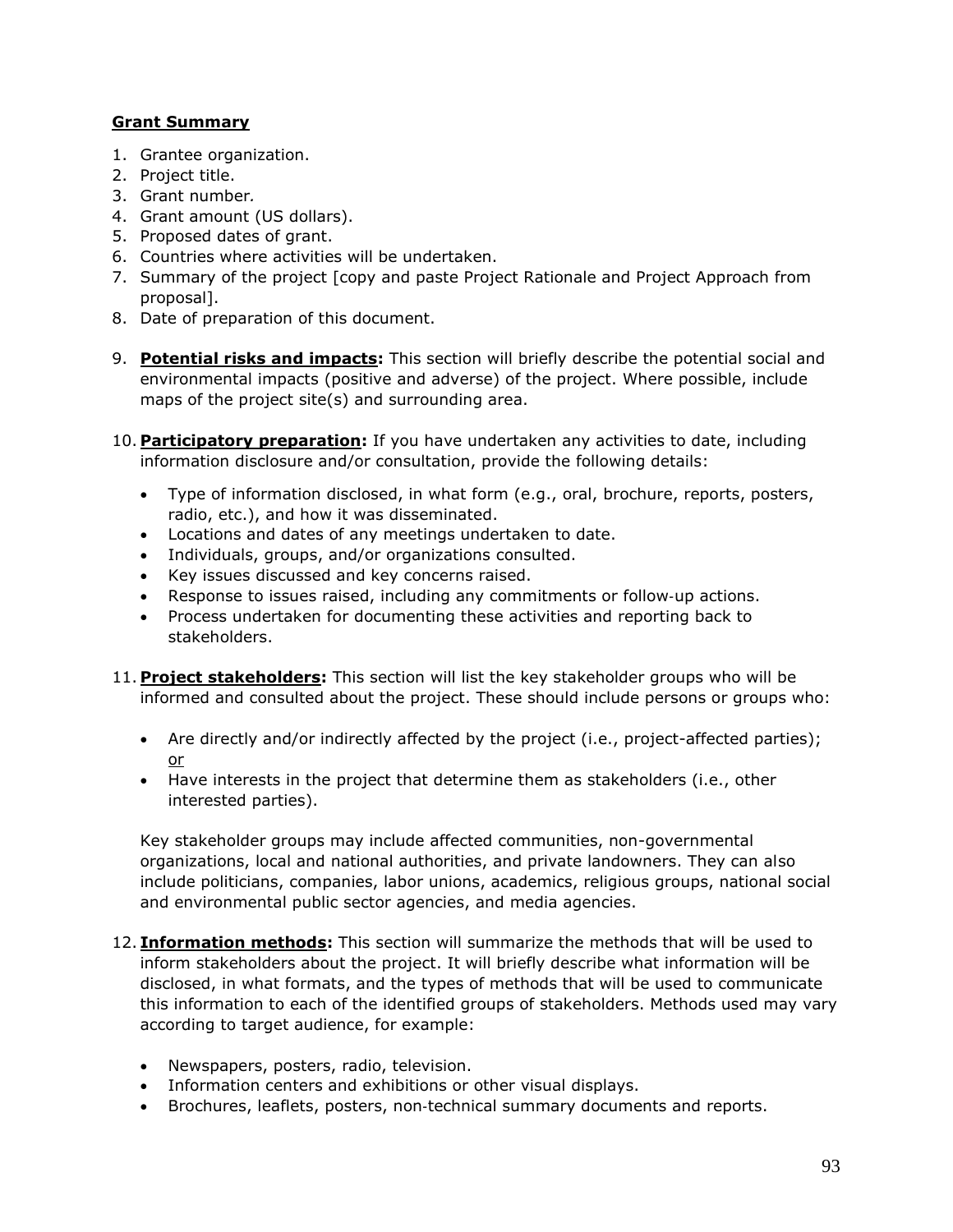- 13. **Consultation methods:** This section will describe the methods that will be used to consult with each of the stakeholder groups identified in Section 11. Methods used may vary according to the target audience, for example:
	- Interviews with stakeholder representatives and key informants.
	- Surveys, polls, and questionnaires.
	- Public meetings, workshops, and/or focus groups with a specific group.
	- Participatory methods.
	- Other traditional mechanisms for consultation and decision‐making.
- 14. **Other engagement activities:** This section will describe any other engagement activities that will be undertaken, including participatory processes, joint decision‐ making, and/or partnerships undertaken with local communities, NGOs, or other stakeholders. Examples include benefit‐sharing programs, community development initiatives, job creation initiatives, and/or training and microfinance programs.
- 15.**Timeline and resources**: This section will present and implementation timeline for each stakeholder engagement activity listed in Sections 12 to 14, together with an estimate of resource needs.
- 16. **Monitoring and evaluation**: This section aims to outline what steps you will take to monitor and evaluate the effectiveness of the stakeholder engagement activities listed in Sections 12 to 14.
- 17. **Disclosure**: CEPF requires that Stakeholder Engagement Plans are disclosed to affected local communities and other stakeholders. Please describe your efforts to disclose this plan.
- 18. **Grievance redress mechanism**: For all CEPF-funded projects, the grantee must provide local communities and other relevant stakeholders with a means to raise a grievance, and whereby this grievance may be considered and satisfactorily resolved.

This mechanism must include, at a minimum, the following elements:

- Email and telephone contact information for the grantee organization.
- Email and telephone contact information for the CEPF Regional Implementation Team.
- The [contact](mailto:contact) information for the CI Ethics Hotline (telephone: +1-866-294-8674 / web portal:

[https://secure.ethicspoint.com/domain/media/en/gui/10680/index.html\)](https://secure.ethicspoint.com/domain/media/en/gui/10680/index.html).

- A statement describing how you will inform stakeholders of the objectives of the project and the existence of the grievance mechanism (e.g., posters, signboards, public notices, public announcements, use of local languages).
- A statement that you will share all grievances and a proposed response with the Regional Implementation Team and the CEPF Grant Director within 15 days. If the claimant is not satisfied following the response, they may submit the grievance via the CI Ethics Hotline (toll-free telephone line: +1-866-294-8674 / secure web portal:

[https://secure.ethicspoint.com/domain/media/en/gui/10680/index.html\)](https://secure.ethicspoint.com/domain/media/en/gui/10680/index.html).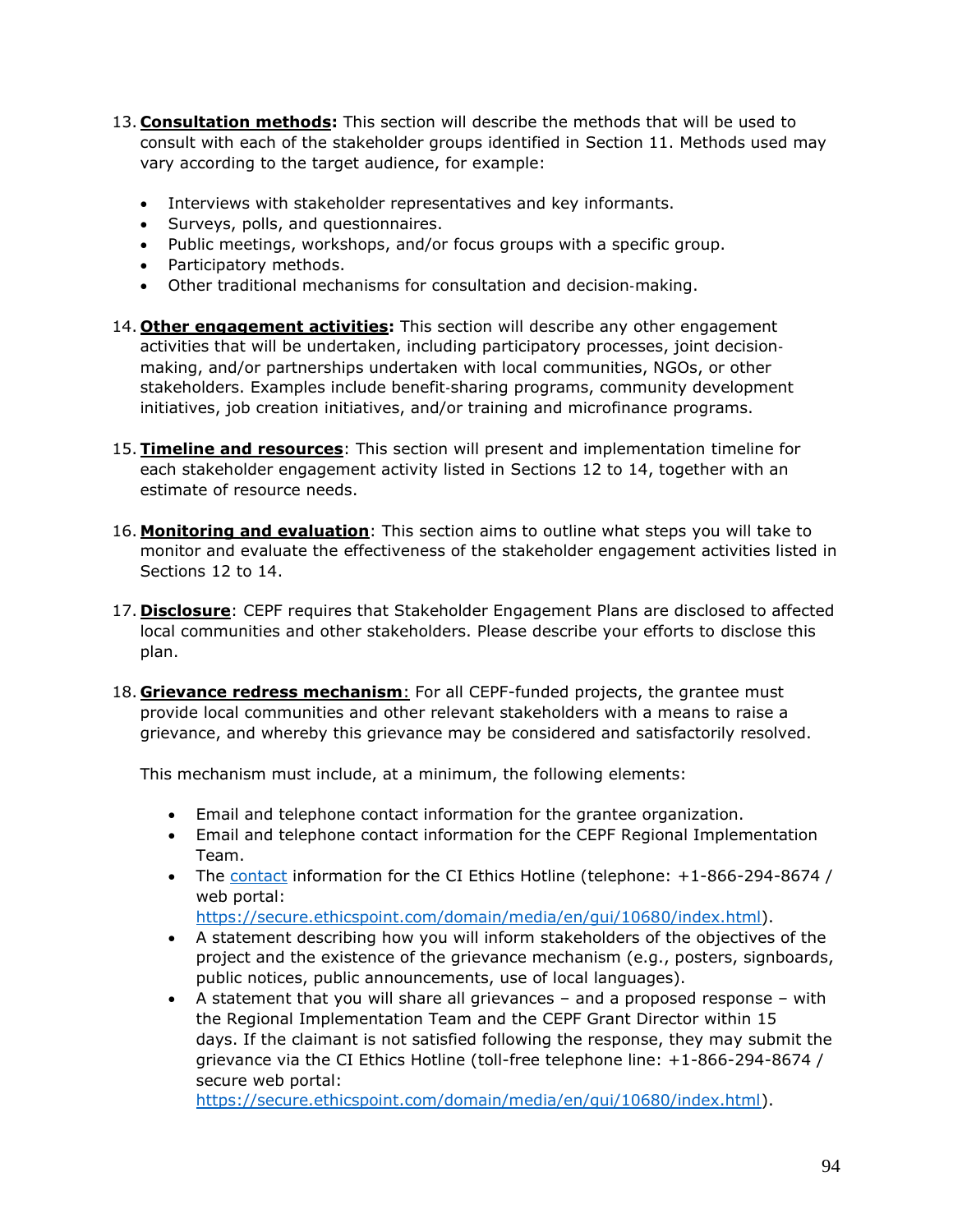Following the guidance above, describe the grievance redress mechanism that you will use.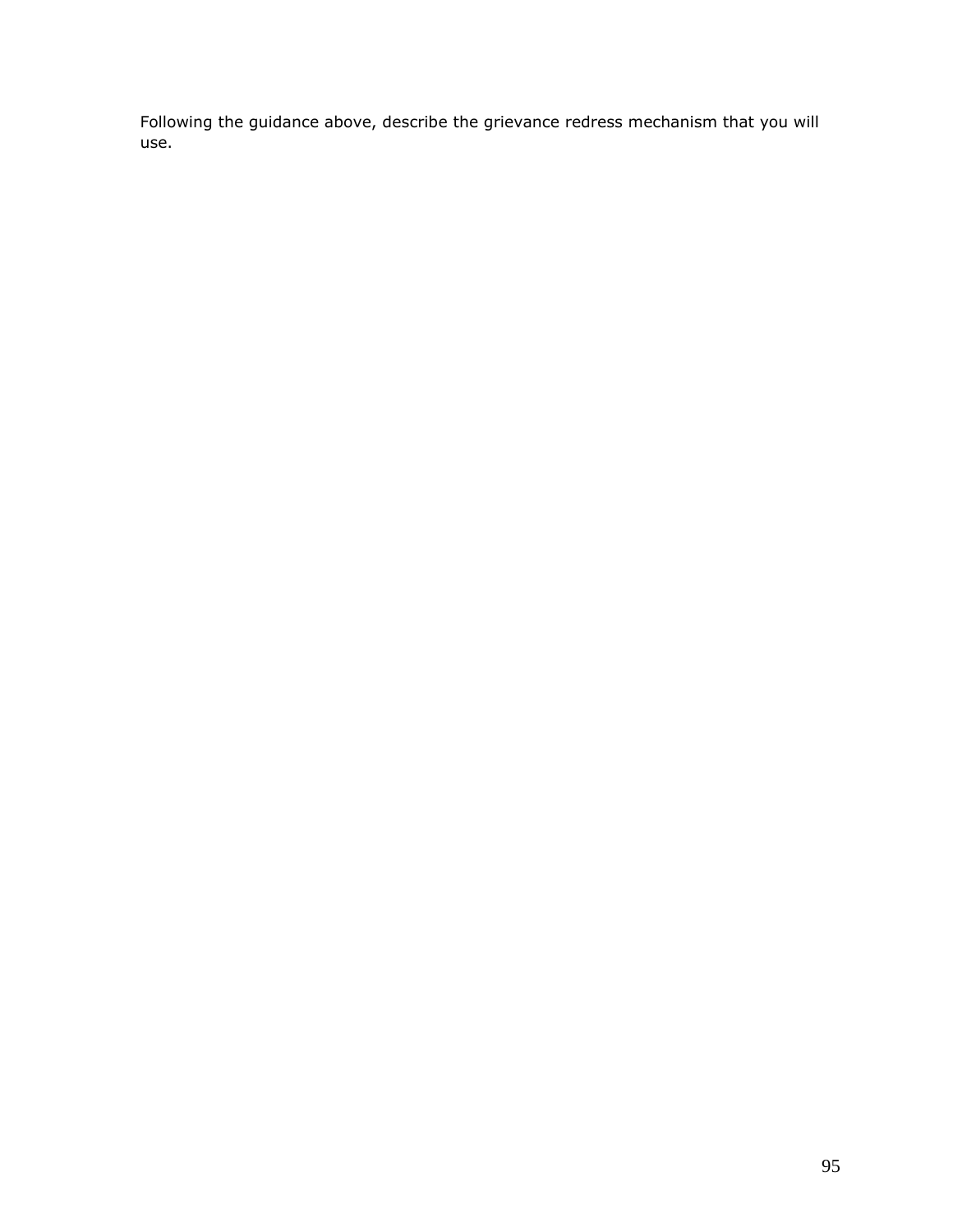### **Annex 13: Safeguard Monitoring Report Template**

- 1. Grantee organization.
- 2. Grant title.
- 3. Grant number.
- 4. Proposed dates of grant.
- 5. Period covered by this report.
- 6. Date of preparation of report.
- 7. **Summary of activities implemented to comply with environmental and social standards:** This section should describe the actions you took during the reporting period to comply with the requirements of the relevant social and/or environmental standards. It should also include information on any environmental parameters that were monitored. Where relevant, descriptions of meetings with project stakeholders, including persons attending, issues discussed, and actions agreed (if any) should be given.
- 8. **Grievance mechanism:** This section should describe the grievance mechanism you have put in place for the project, and list any grievances received during the reporting period, including a summary of actions taken to address them.
- 9. **Action points:** This section should describe any measures that you need to implement to address adverse social or environmental impacts that were identified during the reporting period. Any measures that require changes to project design should be highlighted.
- 10. **Supporting documents:** Supporting documents should be submitted as attachments.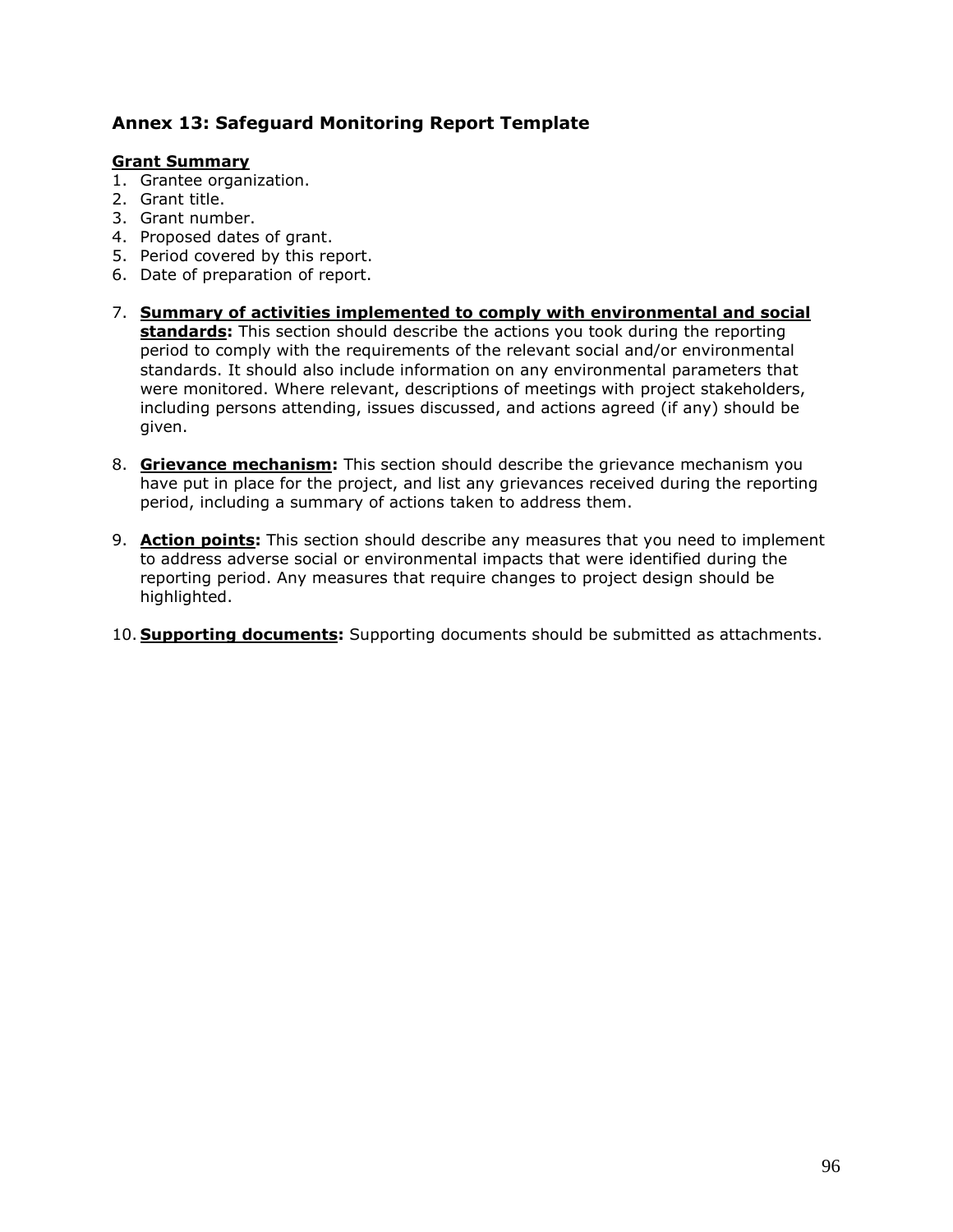### **Annex 14: Full Ethical Review Form**

| <b>SECTION 1: PROJECT DETAILS</b>            |                |                                      |              |  |  |
|----------------------------------------------|----------------|--------------------------------------|--------------|--|--|
| A. Project title:                            |                | <b>B. Country of implementation:</b> |              |  |  |
| C. Length of project:                        | D. Start date: |                                      | E. End date: |  |  |
| <b>F. Project summary:</b>                   |                |                                      |              |  |  |
| <b>G. Project objectives:</b>                |                |                                      |              |  |  |
| H. Project components and main activities:   |                |                                      |              |  |  |
| I. Project total budget and funding sources: |                |                                      |              |  |  |

### **SECTION 2:** *APPLICANT DETAILS*

**A. Executing organization:**

**B. Principal Investigator (PI) contact info:** *(name, position, institution, email, phone)*

**C. List of co-investigators:** *(name, institution and location)*

**D. List of other key personnel:** *(name, institution and location)*

**Comments:**

### **SECTION 3:** *INFORMATION ABOUT PARTICIPANTS*

A. How many participants are expected to be included in the research?

B. What criteria will be used in deciding on the inclusion and exclusion of participants?

C. Are any of the participants likely to:

- be a minor? (yes/no)
- be physically or mentally ill? (yes/no)
- have a disability? (yes/no)
- be members of a vulnerable population or stigmatized minority? (yes/no)
- be not proficient in one of the main national languages? (yes/no)
- be in a client or professional relationship with any of the researchers? (yes/no)
- be in a student-teacher relationship with any of the researchers? (yes/no)
- be in any other dependent relationship with any of the researchers? (yes/no)
- have difficulty in reading and/or comprehending any printed material distributed as part of the research process? (yes/no)
- be vulnerable in other ways? (yes/no)

If **yes** to any of the above, explain and describe the general measures that will be used to protect and/or inform participants: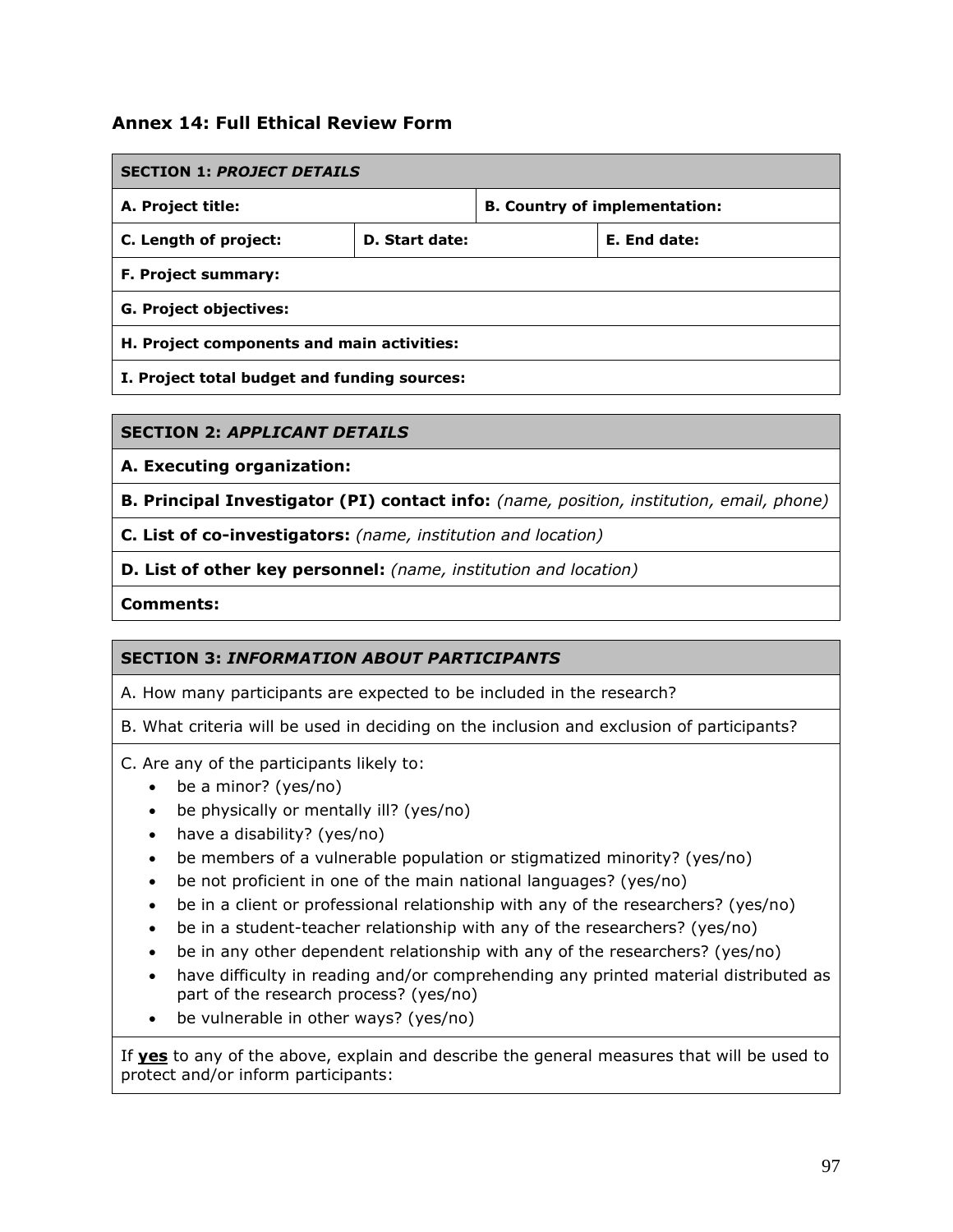D. Will it be difficult to ascertain whether participants are vulnerable in any of the ways listed above (e.g., where participants are recruited via the internet)? (yes/no)

If **yes**, what measures will be used to verify the identity of participants and protect vulnerable participants?

E. How will the sample be recruited?

F. Will participants receive and financial or other material benefits because of participation? (yes/no)

If **yes**, what benefits will be offered to participants and why?

**Comments:**

#### **SECTION 4:** *POTENTIAL RISKS TO PARTICIPANTS AND/OR RESEARCHERS*

CEPF recognizes that research has the potential to negatively impact, directly or indirectly, not only its subjects but also individuals or institutions discussed in the study, researchers, communities, and/or the sponsors of the research. The impact can be social, financial, physical or psychological.

This policy defines research risk as the potential for research projects to cause physical or psychological harm, discomfort or stress to human subjects (participants and researchers). Research risks also include potential harm to the participant's social or occupational status, privacy, values and beliefs, and relationships with family members and the community as a whole.

The purpose of this section is to identify and disclose potential direct or indirect research risks to human subjects, as well as to identify the appropriate risk avoidance and mitigation measures to be implemented by the study.

A. Is it likely that the research will induce any psychological stress or discomfort to participants? (yes/no)

If **yes**, state the nature of the risk and what measures will be taken to avoid, minimize and/or mitigate potential risks:

B. Does the research require any physically invasive or potentially physically harmful procedures for the participants? (yes/no)

If **yes**, provide details and outline procedures to be put in place to avoid, minimize and/or mitigate potential risks:

C. Does the research involve sensitive topics, such as participants' illegal activities, experience of violence, abuse or exploitation, mental/physical health, sexual behavior or ethnic status? (yes/no)

If **yes**, provide details about sensitive topics that will be involved in the research:

D. Is it likely that this research will lead to the disclosure of information about illegal activities (e.g., unauthorized logging, wildlife poaching) or any other information that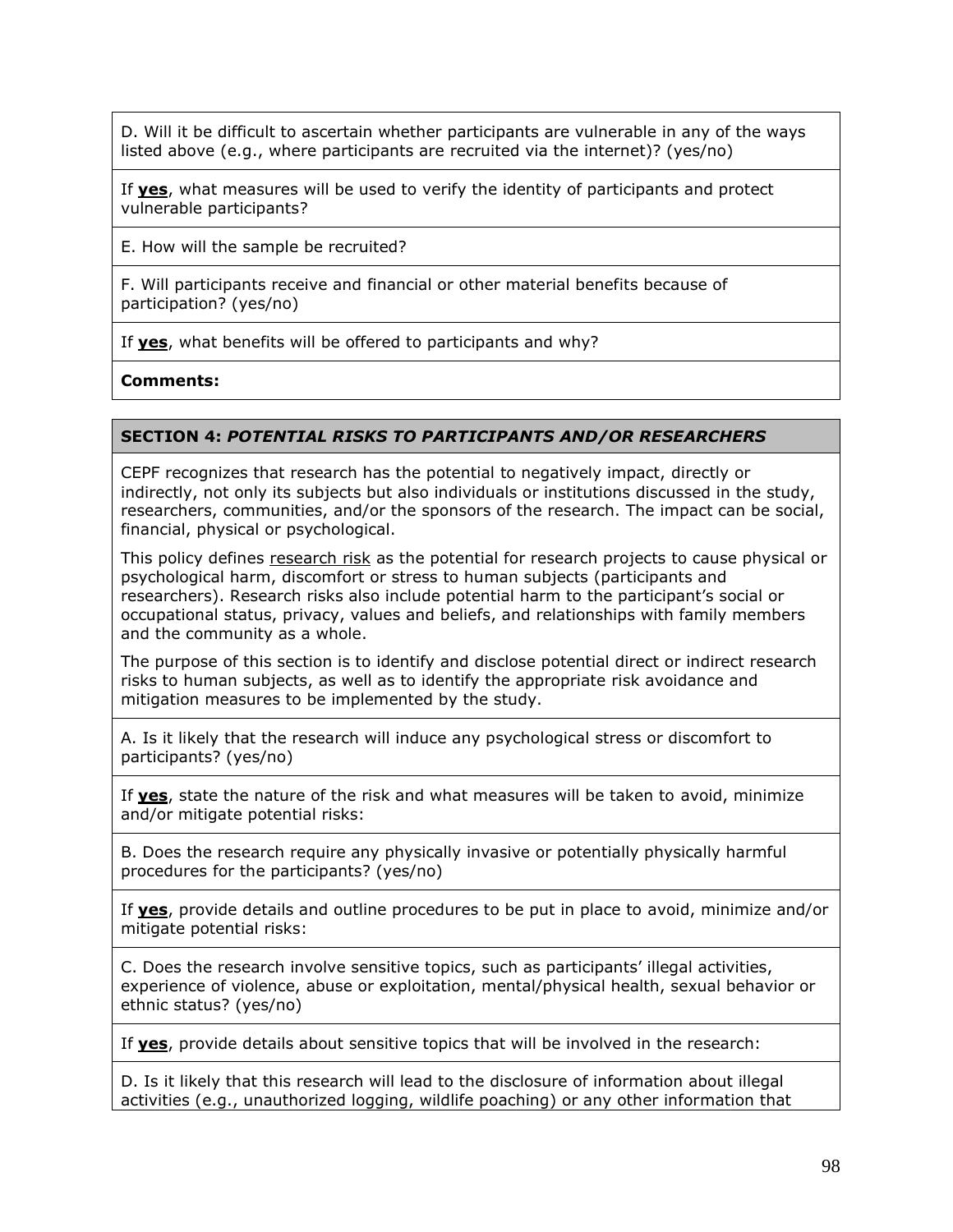would require the researcher(s) to breach confidentiality conditions agreed upon with participants? (yes/no)

If **yes**, indicate the likelihood of such disclosure and your proposed response to this:

E. Is it likely that the research findings could be used in a way that would adversely affect participants or particular groups of people, including but not limited to the displacement or resettlement of vulnerable populations, change in traditional or customary rights, and discrimination? (yes/no)

If **yes**, describe the potential risk for participants of the use of the data being collected. Outline any steps that will be taken to protect participants:

F. Is it likely that participation in this research could adversely affect participants in any other way? (yes/no)

If **yes**, provide details and outline procedures to be put in place to address such problems:

G. Is this research expected to benefit the participants, directly or indirectly? (yes/no)

If **yes**, provide details of the benefits and how they will be explained to the participants:

H. Will the true purpose of the research be concealed from the participants? (yes/no)

If **yes**, explain what information will be concealed and why:

I. Is the research likely to involve any psychological, physical or social risks to the researcher, and/or research assistants, including those recruited locally? (yes/no)

If **yes**, explain what measures will be taken to ensure adequate protection/support:

J. Is the research likely to impact negatively institution(s) discussed in the study and/or the sponsor(s) of the research? (yes/no)

If **yes**, explain what measures will be taken to ensure adequate protection/support:

### **Comments:**

#### **SECTION 5:** *PARTICIPANT INFORMATION AND CONSENT*

CEPF believes that participation in research studies must be fully free and voluntary, and consent must be obtained by researchers before implementation begins.

The purpose of this section is to provide information on how consent from research subjects will be obtained. This section is also where the PI provides the appropriate justification in cases where consent will be either unnecessary or unobtainable.

A. Will consent, either written and/or audio/video taped, be obtained from participants? (yes/no)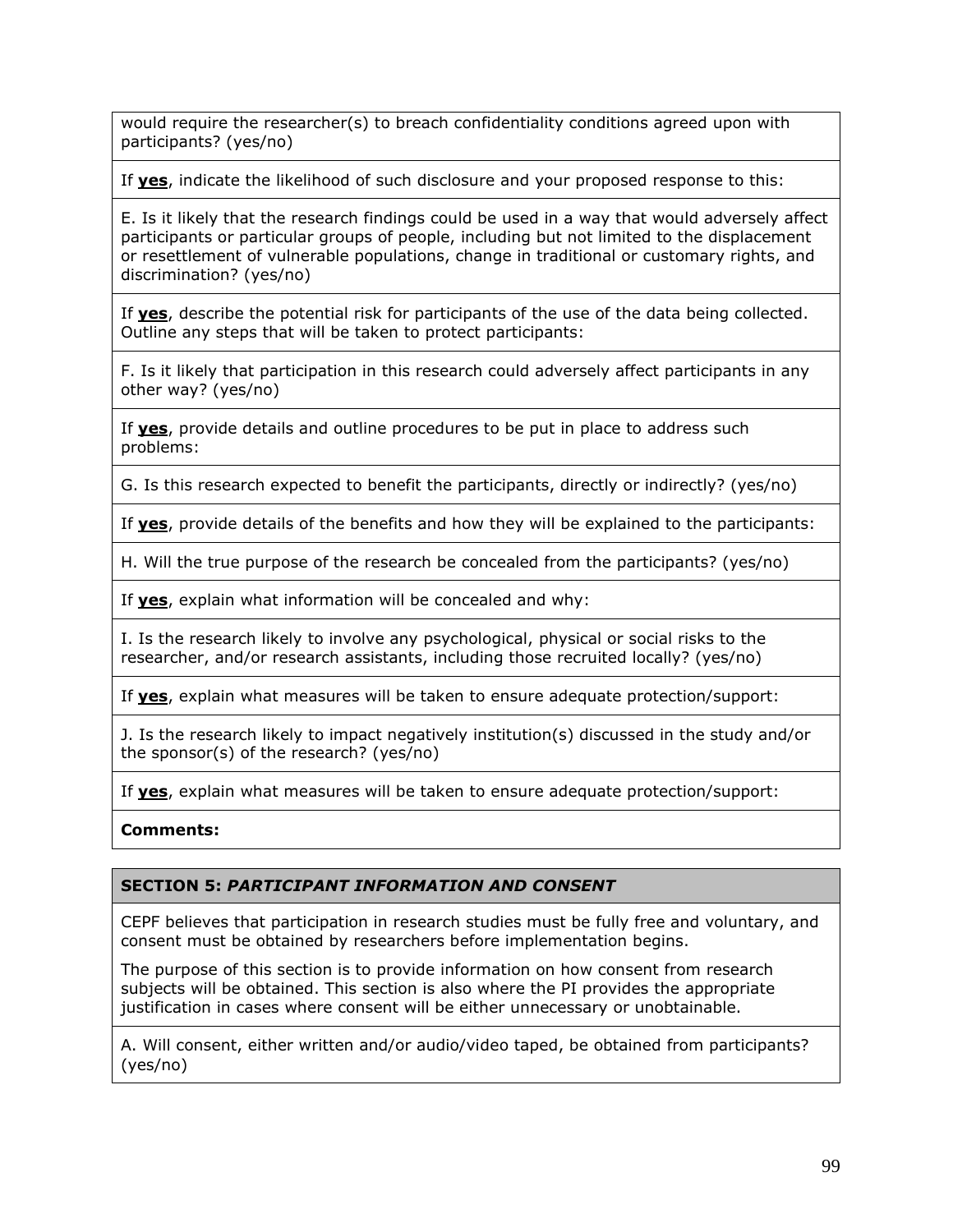If **yes**, attach a copy of the research project information sheet and consent forms:

B. In some contexts of ethnographic research, written consent may not be obtainable or may not be meaningful. If consent will **not** be obtained, explain why circumstances make obtaining consent problematic:

C. Will administrative consent be obtained *in lieu* of participants' consent? (yes/no)

If **yes**, explain why individual consent is not considered necessary:

D. In the case of research conducted online or using online technology to access participants, will consent be obtained from participants? (yes/no)

If **yes**, explain how this consent will be obtained:

If **no**, provide reasons:

E. In the case of minor children participating in the research on an individual basis, will the consent of parents be obtained? (yes/no)

If **yes**, explain how this consent will be obtained:

If **no**, provide reasons:

F. In the case of participants whose first language is not one of the main national languages, will arrangements be made to ensure informed consent? (yes/no)

If **yes**, what arrangements will be made:

If **no**, provide reasons:

G. In the case of participants that have difficulty in reading and/or comprehending any printed material distributed as part of the research process and/or providing their written consent, will arrangements be made to ensure informed consent? (yes/no)

If **yes**, what arrangements will be made:

If **no**, provide reasons:

H. In the case of participants with disabilities (e.g. learning difficulties or mental health problems), will arrangements be made to ensure informed consent? (yes/no)

If **yes**, what arrangements will be made:

If **no**, provide reasons:

I. Many funders encourage making datasets available for use by other researchers. Will the data collected in this research be made available for secondary use? (yes/no)

If **yes**, explain how data will be made available and what arrangements will be put in place to ensure the consent of participants to secondary use: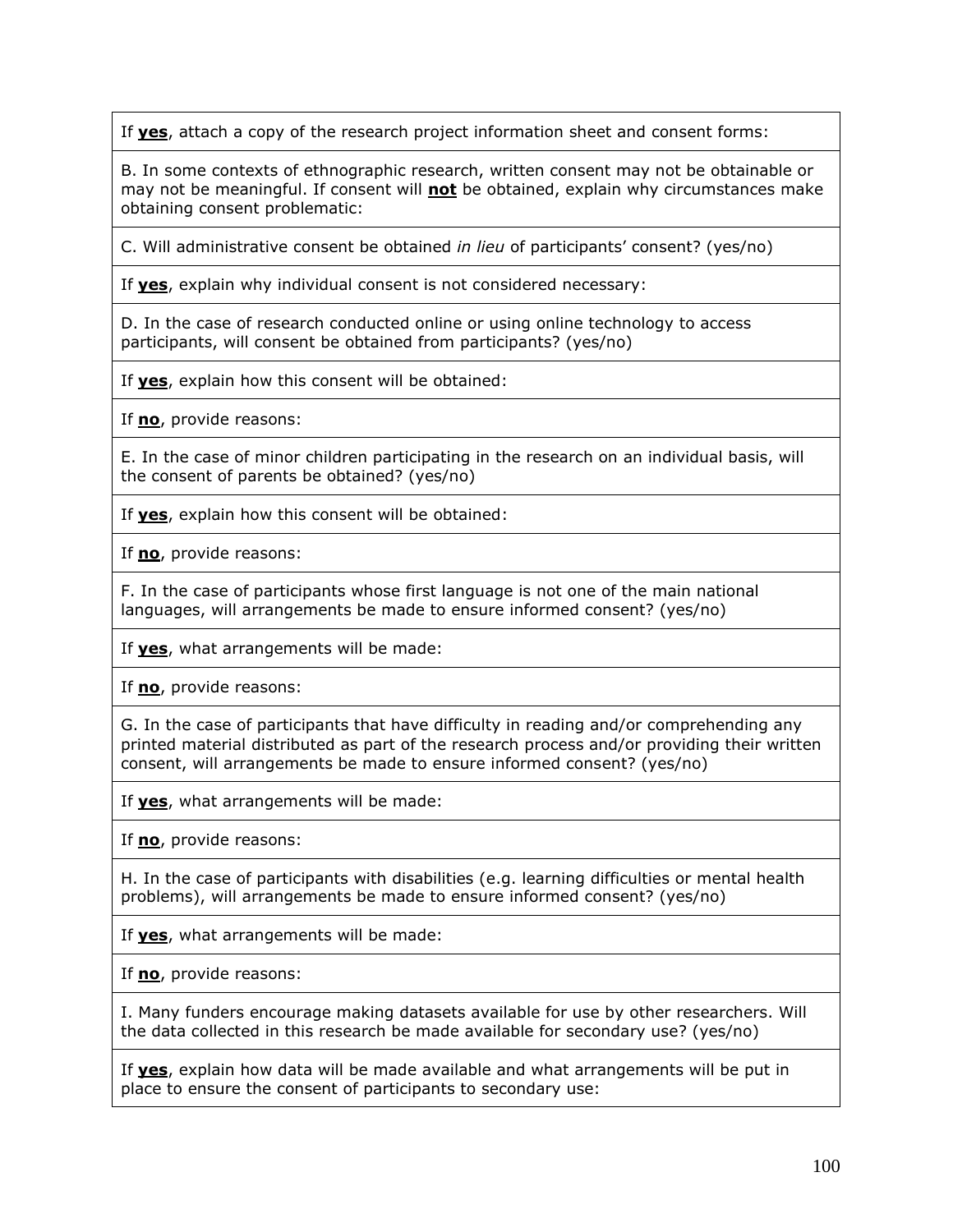### **Comments:**

### **SECTION 6:** *PROTECTION OF PERSONAL IDENTIFIABLE INFORMATION (PII)*

CEPF believes that researchers must respect the confidentiality of information provided by and the anonymity of participants, unless otherwise agreed upon by the parties.

This section defines Personal Identifiable Information (PII) as the data elements associated with a specific individual that can be accessed and used in such a way that the identity of the individual who submitted the information is known.

The purpose of this section is to provide information on how PII will be treated by researchers, including but not limited to compliance with local data protection legislation as well as methods and timeframe for PII collection, retention, storage, de-identification and final disposal.

A. Is there local data protection legislation in the country where the research will be conducted? (yes/no)

If **yes**, explain how this research will comply with the local legislation *(and provide a link to or copy of the relevant legislation)*:

B. Will participants in this research be identifiable?

If **yes**, explain how participants will be identified in the research:

C. Will any part of the research involving participants be audio/film/video taped or recorded using any other electronic medium?

If **yes**, explain what medium will be used and how the recordings will be used:

D. Have the participants waived their rights to confidentiality? (yes/no)

If **no**, describe the measures that will be taken to ensure confidentiality of the information:

E. Have the participants waived their rights to anonymity? (yes/no)

If **no**, describe the measures that will be taken to ensure anonymity of the participants:

F. Who will have access to the raw data from this research?

G. Will the datafiles/audio/video tapes, etc. be disposed after the study? (yes/no)

How long will they be retained?

How will they eventually be disposed of?

H. How will the results of the research be used?

I. Will the data collected in this research be made available for secondary use? (yes/no)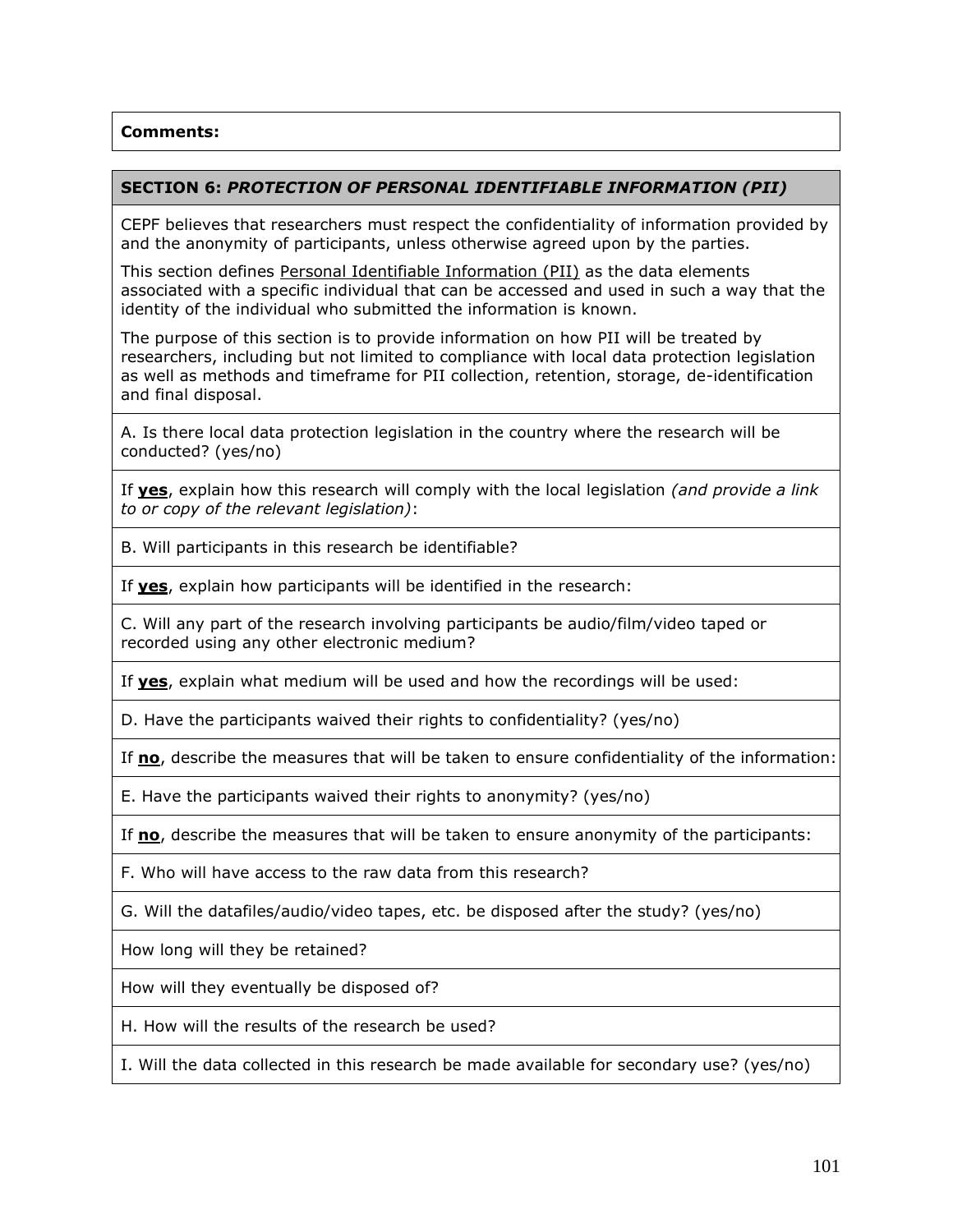If **yes**, explain how personal identifiable information will be treated to protected participants' confidentiality and anonymity:

J. Will participants be debriefed at the conclusion of the study? (yes/no)

If **yes**, explain when and how they will be debriefed:

If **no**, explain why they will not be debriefed:

K. Will participants have access to the final results of the research in a language and format understandable by them?

If **yes**, explain when and how they will have access to the final results:

If **no**, explain why they will not have access:

**Comments:**

### **SECTION 7:** *UNPLANNED/UNANTICIPATED PROBLEMS*

A. Is the research likely to encounter any significant ethical risks that cannot be planned for at this stage? (yes/no)

If **yes**, indicate what arrangements are being made to address these risks as they arise in the course of the project:

#### **Comments:**

#### **SECTION 8:** *CONFLICT OF INTEREST*

The purpose of this section is to identify any conflicts of interest or partiality, and to provide mechanisms for disclosing and/or resolving such conflicts, before implementation of the research begins.

A. Does the research involve a conflict of interest? (yes/no)

If **yes**, provide details and explain the arrangements that will be put in place to disclose/resolve the conflict of interest:

**Comments:**

### **SECTION 9:** *TRAINING AND CERTIFICATION OF TRAINING*

The purpose of this section is to ensure that PIs and key personnel have been provided with appropriate training in Responsible Conduct of Research. Various accredited training programs are available online. The PI is responsible for ensuring that key personnel who do not have access to online training receive comparable training.

A. Has the PI completed Responsible Conduct of Research training? (yes/no)